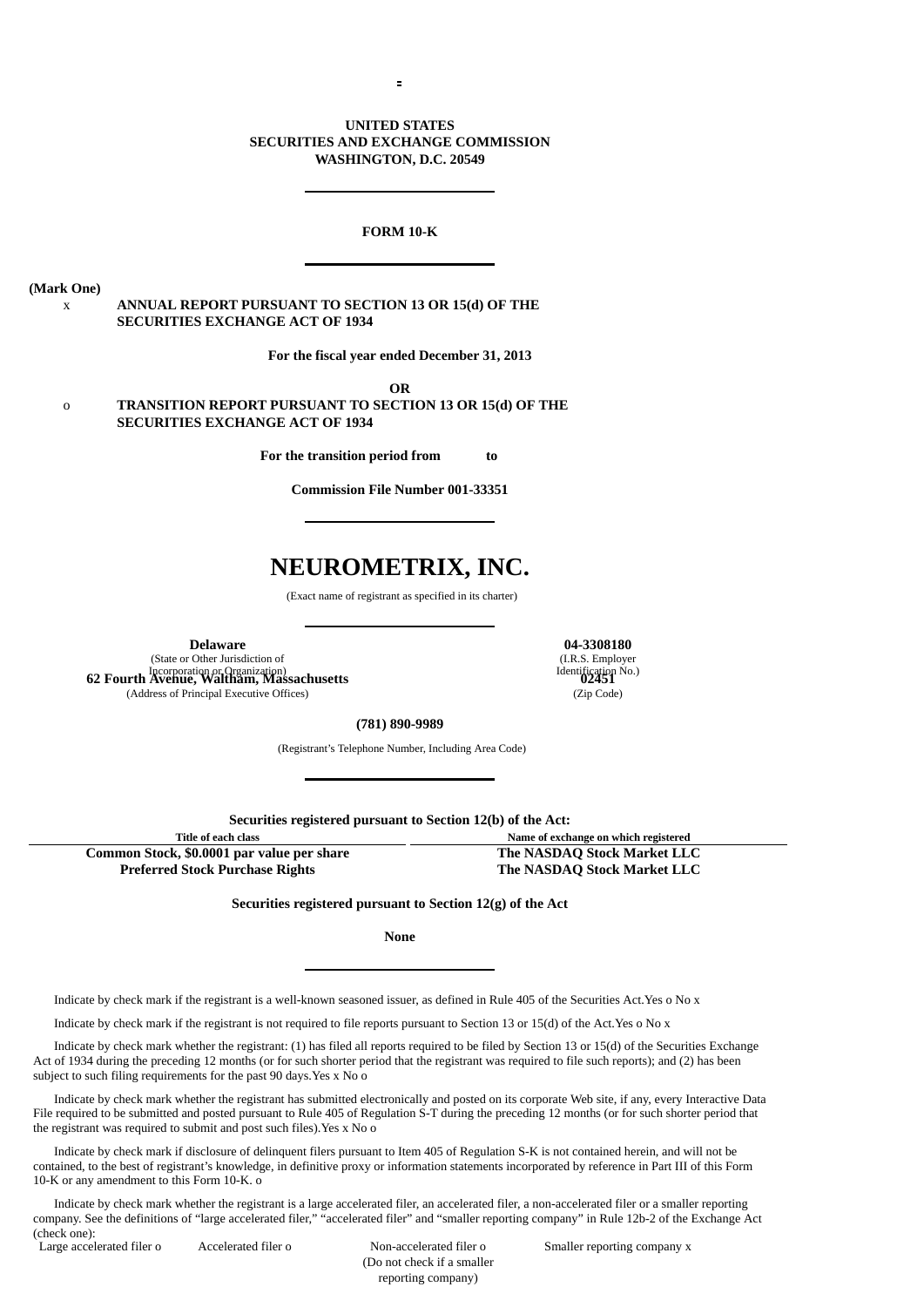Indicate by check mark whether the registrant is a shell company (as defined in Rule 12b-2 of the Exchange Act).Yes o No x

As of June 30, 2013, the last business day of the registrant's most recently completed second fiscal quarter, the aggregate market value of the voting stock held by non-affiliates of the registrant was approximately \$4,743,950 based on the closing sale price of the common stock as reported on the NASDAQ Capital Market on June 30, 2013.

As of February 3, 2014, there were 5,945,581 shares of Common Stock outstanding.

### **DOCUMENTS INCORPORATED BY REFERENCE**

The following documents (or parts thereof) are incorporated by reference into the following parts of this Form 10-K: Certain information required by Item 11 in Part III of this Annual Report on Form 10-K is incorporated from the Registrant's Proxy Statement for the Annual Meeting of Stockholders to be held on May 6, 2014, or the 2014 Annual Meeting of Stockholders.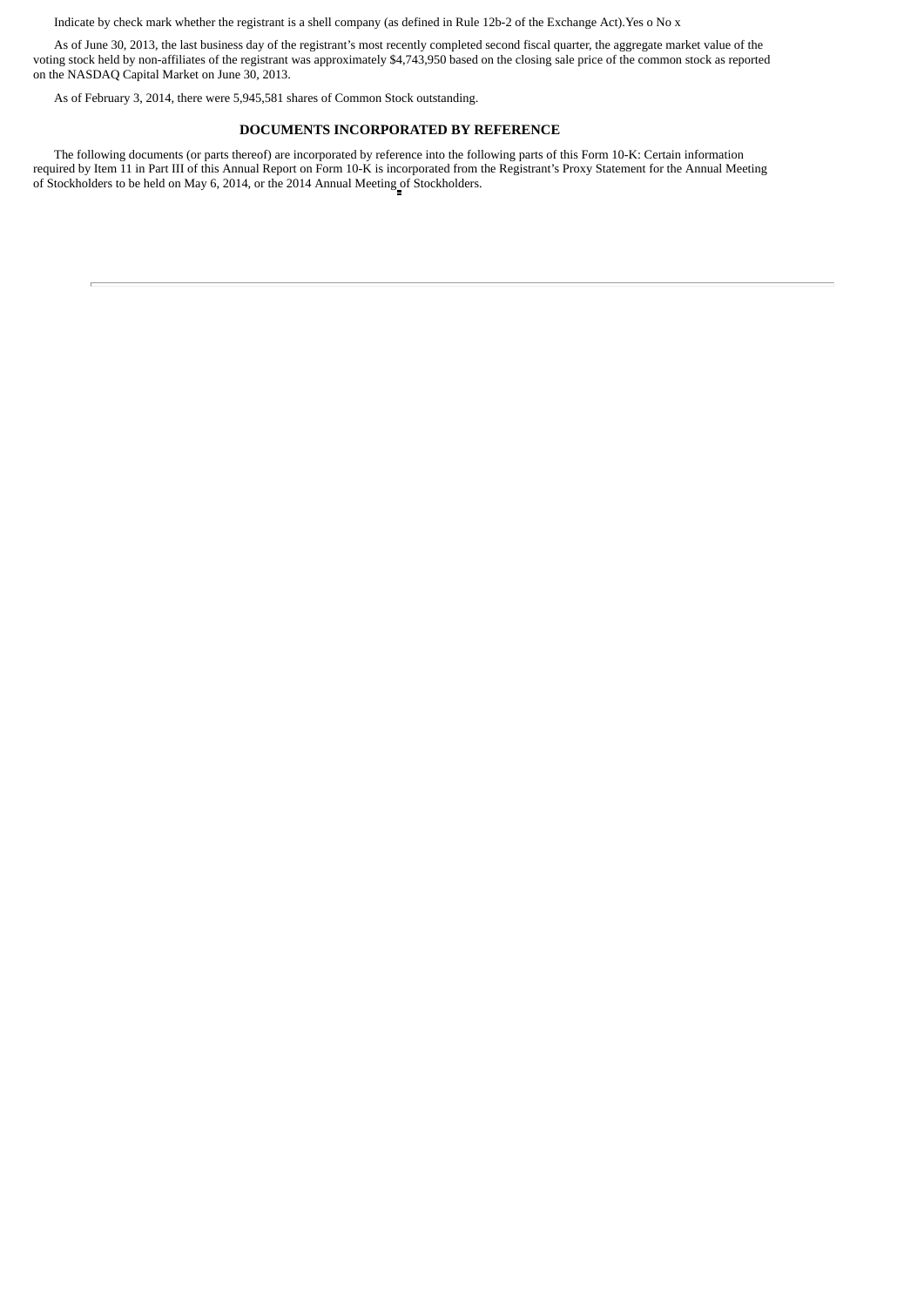# **NEUROMETRIX, INC. ANNUAL REPORT ON FORM 10-K FOR THE YEAR ENDED DECEMBER 31, 2013**

# **TABLE OF CONTENTS**

<span id="page-2-0"></span>

| PART I            |                                                                                   |                  |
|-------------------|-----------------------------------------------------------------------------------|------------------|
| Item 1.           | <b>Business</b>                                                                   | $\underline{1}$  |
| Item 1A.          | <b>Risk Factors</b>                                                               | $\underline{16}$ |
| Item 1B.          | <b>Unresolved Staff Comments</b>                                                  | 29               |
| Item 2.           | <b>Properties</b>                                                                 | $\overline{29}$  |
| Item 3.           | <b>Legal Proceedings</b>                                                          | $\overline{30}$  |
| Item 4.           | <b>Mine Safety Disclosures</b>                                                    | 30               |
| <b>PART II</b>    |                                                                                   |                  |
| Item 5.           | Market for Registrant's Common Equity, Related Stockholder Matters and Issuer     | 31               |
|                   | <b>Purchases of Equity Securities</b>                                             |                  |
| Item 6.           | <b>Selected Financial Data</b>                                                    | 32               |
| Item 7.           | Management's Discussion and Analysis of Financial Condition and Results of        | 33               |
|                   | <b>Operations</b>                                                                 |                  |
| Item 7A.          | <b>Quantitative and Qualitative Disclosures About Market Risk</b>                 | 42               |
| Item 8.           | <b>Financial Statements and Supplementary Data</b>                                | $\overline{42}$  |
| Item 9.           | Changes in and Disagreements with Accountants on Accounting and Financial         | 42               |
|                   | <b>Disclosure</b>                                                                 |                  |
| Item 9A.          | <b>Controls and Procedures</b>                                                    | 42               |
| Item 9B.          | <b>Other Information</b>                                                          | 43               |
| <b>PART III</b>   |                                                                                   |                  |
| Item 10.          | Directors, Executive Officers and Corporate Governance                            | 44               |
| Item 11.          | <b>Executive Compensation</b>                                                     | <u>48</u>        |
| Item 12.          | <b>Security Ownership of Certain Beneficial Owners and Management and Related</b> | 48               |
|                   | <b>Stockholder Matters</b>                                                        |                  |
| Item 13.          | <b>Certain Relationships and Related Transactions and Director Independence</b>   | $\underline{50}$ |
| Item 14.          | <b>Principal Accounting Fees and Services</b>                                     | 50               |
| <b>PART IV</b>    |                                                                                   |                  |
| Item 15.          | <b>Exhibits and Financial Statement Schedule</b>                                  | 51               |
| <b>Signatures</b> |                                                                                   | 55               |

"NEUROMETRIX", "NC-STAT", "ADVANCE", "SENSUS", and "NC-stat DPNCHECK" are the subject of either a trademark registration or application for registration in the United States. Other brands, names and trademarks contained in this Annual Report on Form 10-K are the property of their respective owners.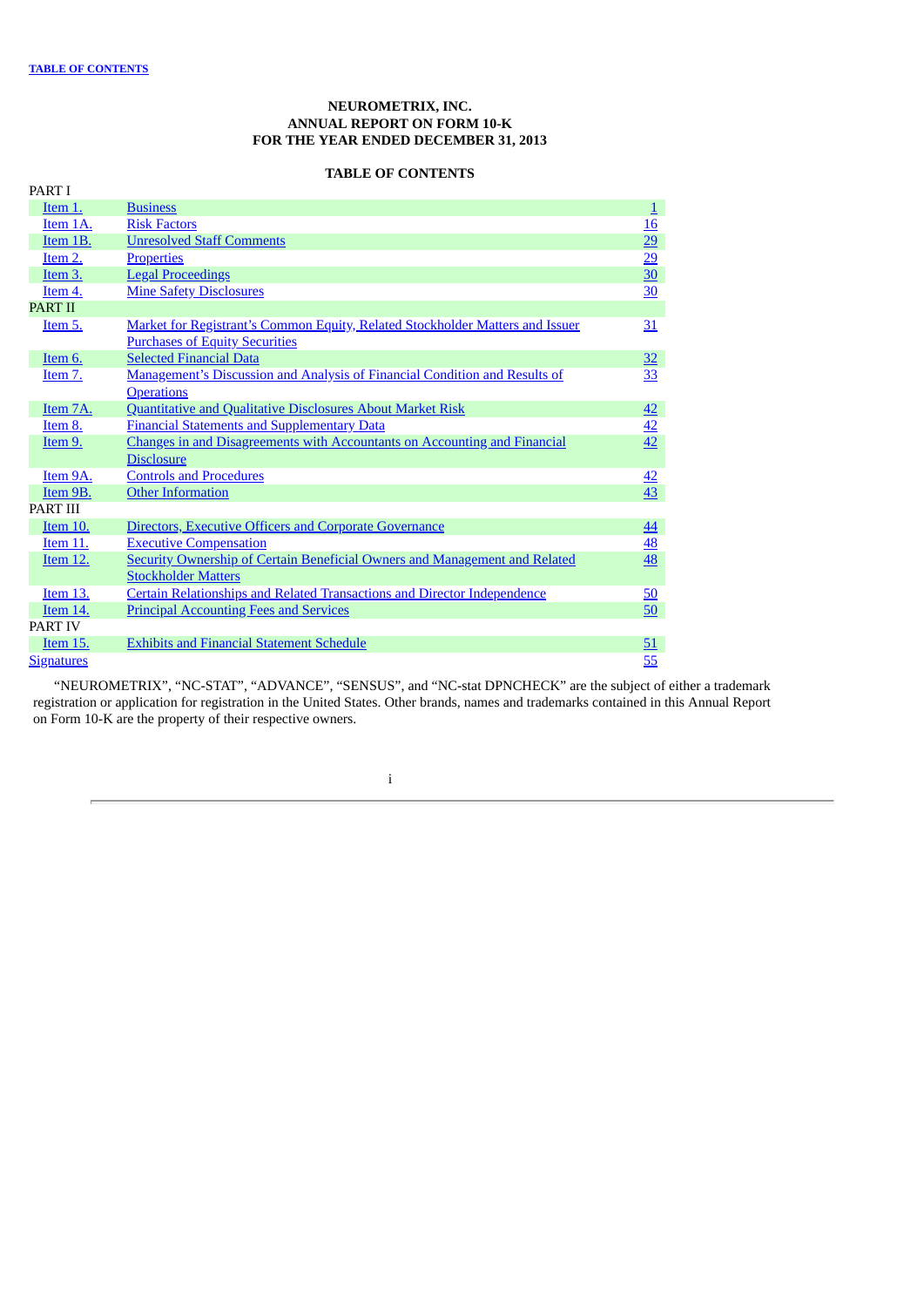### **PART I**

The statements contained in this Annual Report on Form 10-K, including under the section titled "Management's Discussion and Analysis of Financial Condition and Results of Operations" and other sections of this Annual Report, include forward-looking statements within the meaning of Section 27A of the Securities Act of 1933, as amended, and Section 21E of the Securities Exchange Act of 1934, as amended, or the Exchange Act, including, without limitation, statements regarding our or our management's expectations, hopes, beliefs, intentions or strategies regarding the future, such as our estimates regarding anticipated operating losses, future revenues and projected expenses; our liquidity and our expectations regarding our needs for and ability to raise additional capital; our ability to manage our expenses effectively and raise the funds needed to continue our business; our belief that there are unmet needs in the diagnosis and treatment of diabetic neuropathy and our expectations surrounding SENSUS and NC-stat DPNCheck; our plans to develop and commercialize our products; the success and timing of our studies; our ability to obtain and maintain regulatory approval of our existing products and any future products we may develop; regulatory and legislative developments in the United States and foreign countries; the performance of our third-party manufacturers; our ability to obtain and maintain intellectual property protection for our products; the successful development of our sales and marketing capabilities; the size and growth of the potential markets for our products and our ability to serve those markets; the rate and degree of market acceptance of any future products; our reliance on key scientific management or personnel; the payment and reimbursement methods used by private or governmental third-party payers; and other factors discussed elsewhere in this Annual Report on Form 10-K or any document incorporated by reference herein or therein. The words "believe," "may," "will," "estimate," "continue," "anticipate," "intend," "expect," "plan" and similar expressions may identify forward-looking statements, but the absence of these words does not mean that a statement is not forward-looking. The forward-looking statements contained in this annual report are based on our current expectations and beliefs concerning future developments and their potential effects on us. There can be no assurance that future developments affecting us will be those that we have anticipated. These forward-looking statements involve a number of risks, uncertainties (some of which are beyond our control) or other assumptions that may cause actual results or performance to be materially different from those expressed or implied by these forward-looking statements. These risks and uncertainties include, but are not limited to, those factors described in the section titled "Risk Factors." Should one or more of these risks or uncertainties materialize, or should any of our assumptions prove incorrect, actual results may vary from those projected in these forward-looking statements. We undertake no obligation to update or revise any forward-looking statements, whether as a result of new information, future events or otherwise, except as may be required under applicable securities laws. Unless the context otherwise requires, all references to "we", "us", the "Company", or "NeuroMetrix" in this Annual Report on Form 10-K refer to NeuroMetrix, Inc.

### <span id="page-3-0"></span>**ITEM 1. BUSINESS**

# **Our Business-An Overview**

We are a medical device company focused on the treatment of the neurological complications of diabetes. People with diabetes do not effectively regulate their blood glucose, or sugar, levels leading to chronically high levels of glucose in the blood, called hyperglycemia, and occasionally bouts of low glucose in the blood, called hypoglycemia. The primary reason that glucose levels are not effectively regulated in people with diabetes is that those with the disease do not produce insulin (Type I diabetes) or are resistant to the normal physiological action of insulin (Type II diabetes). Many Type II diabetics eventually require insulin because production of the hormone by their pancreas decreases with time. Type I diabetes usually affects children and teenagers whereas Type II diabetes has typically been a disease of adults over the age of 50. However, over the past decade, Type II diabetes is occurring in younger adults, which can probably be attributed to higher levels of obesity in this age group.

Diabetes is a worldwide epidemic. Recent studies estimate the worldwide prevalence of diabetes to be over 350 million people, of which approximately 90% have the Type II variety. Within the United States, there are over 25 million people with diabetes and another 80 million people with pre-diabetes, which represents a constellation of conditions such as obesity and high triglyceride levels that are likely to progress to diabetes. In the United States, the annual cost of treating diabetes is over \$100 billion. Although there are dangerous acute manifestations of diabetes, the primary burden of the disease is in the long term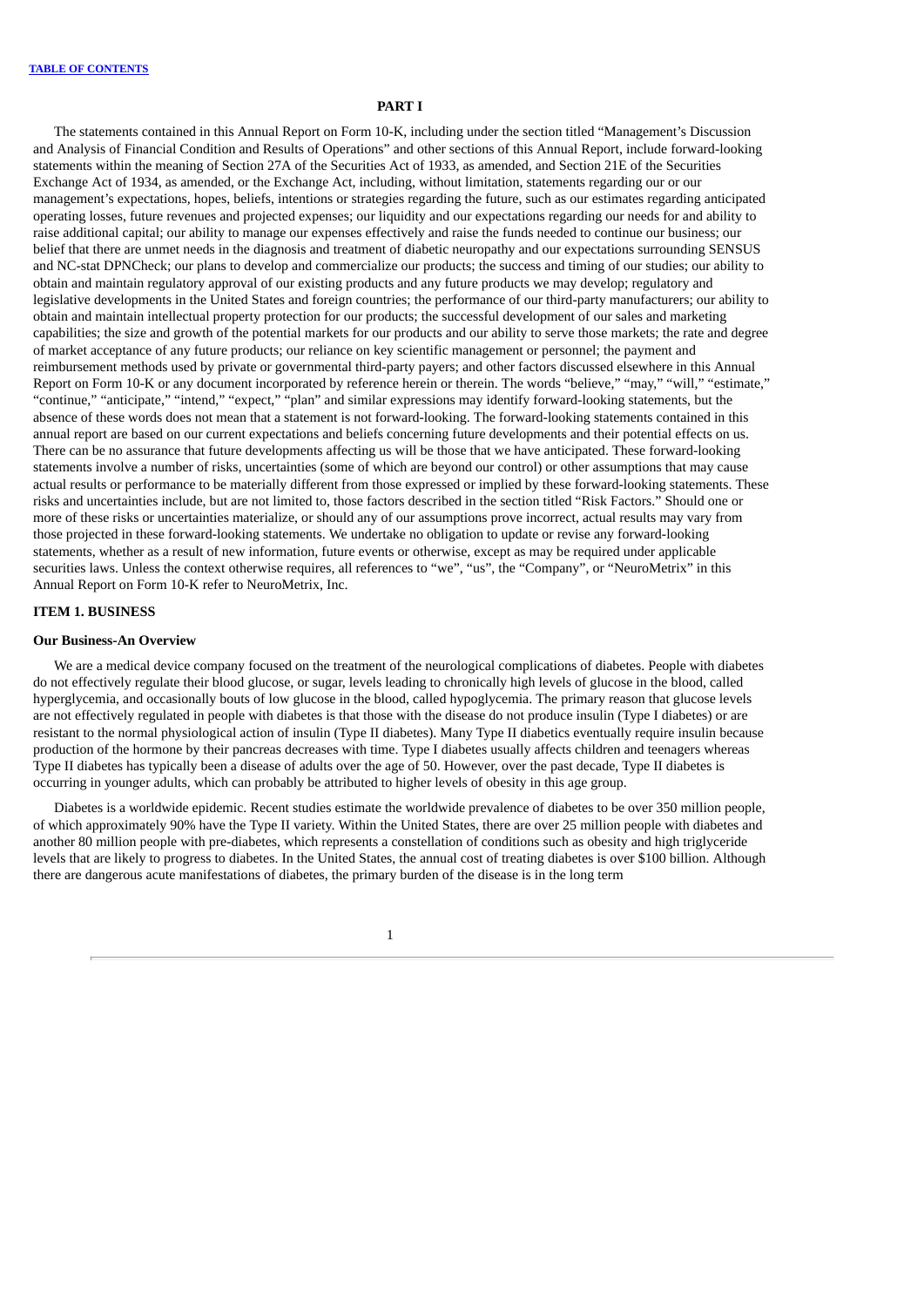complications of chronic hyperglycemia. These complications include, among other things, cardiovascular disease, nerve disease and resulting pathological conditions such as foot ulcers and amputation, eye disease leading to blindness, and kidney failure.

The most common long-term complication of diabetes, which affects over 50% of the diabetic population, is nerve disease or diabetic neuropathy. There are different forms of diabetic neuropathy; the most common are diabetic peripheral neuropathy, or DPN, carpal tunnel syndrome, or CTS, and autonomic neuropathy. DPN is a systemic nerve disease that is worse in the feet and lower legs. It may lead to loss of sensation in the feet, severe pain in the feet and legs, and increased risk of falling. DPN is the primary trigger for diabetic foot ulcers which may progress to the point where amputation is required. People with diabetes have a 15% to 25% lifetime risk of developing a foot ulcer and approximately 15% of foot ulcers lead to amputation. Foot ulcers are among the most expensive complications of diabetes, with a typical cost of \$5,000 to \$50,000 per episode. In addition, between 16% and 26% of people with diabetes suffer from pain of the feet and lower legs due to painful diabetic neuropathy, or PDN, which is a condition caused by DPN. In addition to causing pain that is often severe, PDN may interfere with sleep and is also associated with anxiety and depression. Loss of sleep is particularly concerning because sleep deprivation is associated with insulin resistance and worse glycemic control, and thereby exacerbates diabetes severity. CTS is caused by focal damage to the median nerve as it passes from the forearm into the hand, through the wrist. When the median nerve is compressed it can lead to symptoms in the hand including pain, numbness, and loss of strength. Autonomic neuropathy is a systemic disease of the autonomic nerves, which regulate the heart, digestion, sexual function, and other essential bodily functions. Damage to these nerves leads to a host of clinical complications that include an increased risk of sudden death, elevated risk of stroke, digestion difficulties and impotence.

Most people with diabetes receive health care attention in primary care settings where physicians have limited access to sophisticated diagnostic tools to detect diabetic neuropathy early and monitor its progress and response to treatment. As a result, these physicians rely primarily on clinical examination of patients which, although it is an important part of the evaluation of a patient with diabetes, has limited sensitivity and specificity and can usually only detect later stage disease where treatment options and efficacy are compromised.

Early detection of DPN is particularly important because there are no treatment options once the nerves have degenerated. At the present time, the most widely used and recommended diagnostic method for DPN is the 5.07/10-g monofilament test. This test assesses the patient's ability to detect focal pressure application in the foot. The inability to detect a monofilament indicates that the patient lacks adequate sensation to protect their feet from mechanical insults that can lead to foot ulcers; a condition known as loss of protection sensation, or LOPS. Although the monofilament is an important clinical test, it is insensitive to early DPN where interventions may slow or even halt further nerve damage. Nerve conduction studies, or NCS, are objective electrical tests of nerve function. They are considered the gold standard diagnostic method for DPN and can detect mild nerve damage before it is expressed as clinical symptoms. NCS have typically been provided by specialists using expensive equipment and therefore access has been limited, particularly for common conditions such as DPN.

Currently, there are limited treatment options for diabetic neuropathies. There are no approved disease-modifying treatments for DPN, although a few pharmacological candidates are in clinical trials. One such drug is Ranirestat, an aldose reductase inhibitor being developed in the United States by Eisai Co., Ltd., which has recently completed a large scale Phase III clinical trial. If trial results are successful, Eisai could submit to the FDA a new drug application as early as 2014. If Ranirestat becomes commercially available, it may expand the demand for early detection and monitoring of DPN. In the absence of targeted therapies, several large studies have shown that reducing hyperglycemia lowers the risk of developing DPN and decreases its severity. There is also observational data that suggests that a reduction in triglyceride levels slows the progression of DPN. Several drugs, such as duloxetine and pregabalin, have been approved to provide pain relief in patients with PDN. Unfortunately, these drugs, which are also anti-depressants or anti-seizure medications, have systemic effects and are therefore often associated with side effects. In the case of PDN and/or DPN, it is essential to intervene before extensive nerve degeneration has occurred.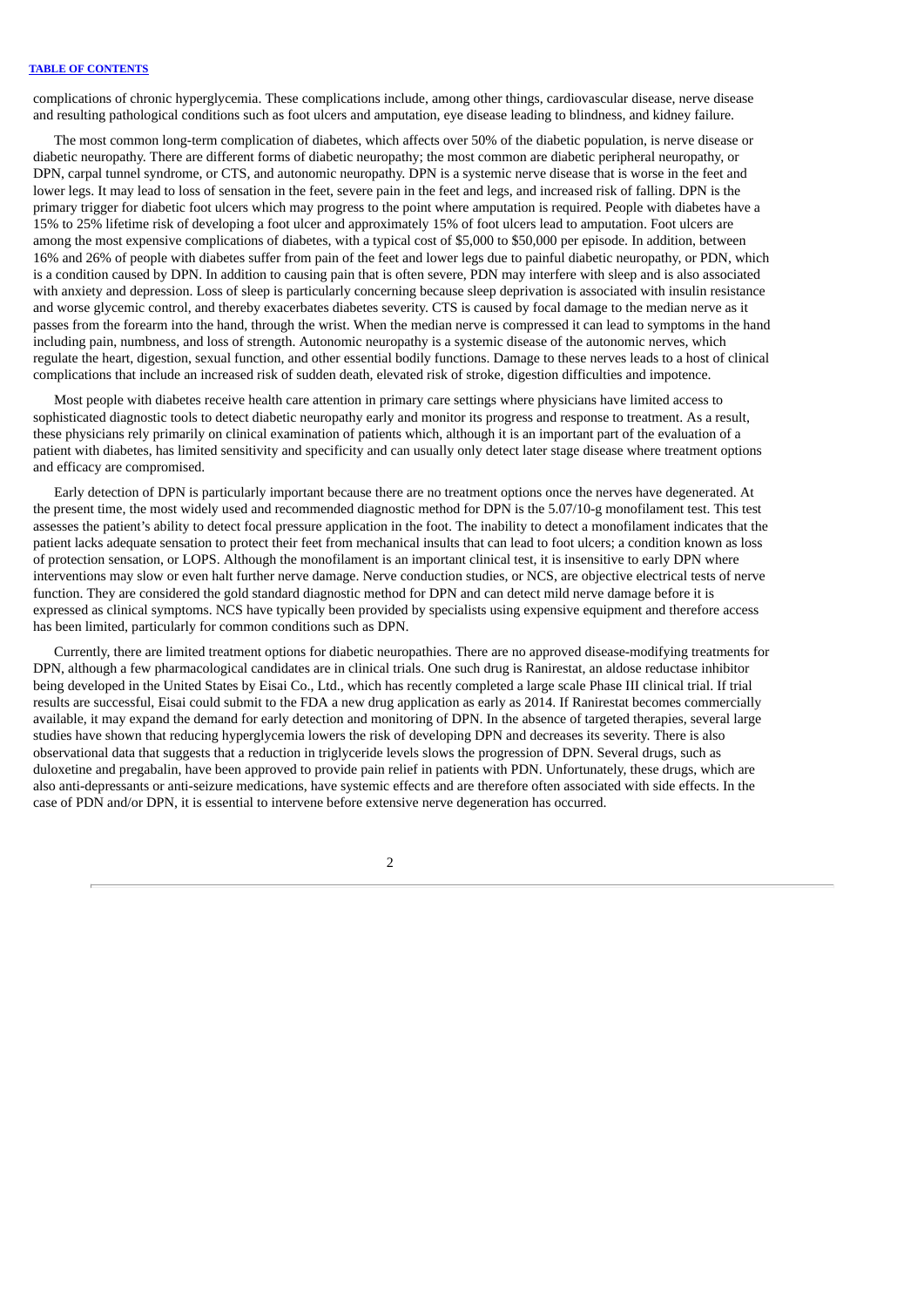### **Our Strategy**

We believe that there are large and important unmet needs in the treatment of diabetic neuropathies. As a medical device company with both unique and substantial experience in devices to measure and alter peripheral nerve function, we believe we are in the unique position to address these unmet needs through the development of novel proprietary medical devices. Therefore, we are focused on developing and marketing medical devices for the diagnosis and treatment of diabetic neuropathies. We believe that we are the only medical device company with a strategic focus on the diabetic neuropathy market and our goal is to be the dominant player in this field.

Our key business strategies for 2014 by which we intend to advance our objectives in the diabetic neuropathy market include:

*Driving Commercial Adoption of Our Proprietary Products for Diabetic Neuropathy in the United States.* Our two primary products that target the diabetic neuropathy market are the following:

- **SENSUS**, our therapeutic device for relief of chronic, intractable pain, was launched in January 2013. SENSUS revenues for the fiscal year ended December 31, 2013 were approximately \$200,000. SENSUS is a convenient and wearable noninvasive device that offers physicians and their patients a non-narcotic pain relief option as a complement to medications. The device is lightweight and can be worn during the day while remaining active, or at night while sleeping. We believe SENSUS is the only transcutaneous electrical nerve stimulator designed specifically for people with diabetes that suffer from chronic pain. We believe this product is attractive to pain medicine physicians, neurologists, endocrinologists, podiatrists, primary care physicians, and other physicians that are challenged with trying to manage pain in their patients with PDN and other forms of neuropathic pain. We believe that PDN impacts 3 to 5 million people in the United States alone. We estimate the wholesale market for SENSUS is characterized by the 50% of patients with either severe pain or sleep interference due to PDN. This represents an annual revenue potential in excess of \$300 million. We also believe that there are international market opportunities, particularly in Europe and Japan. In the United States, SENSUS is a prescription product and our initial challenge has been and will continue to be to obtain broad, national exposure and acceptance among physicians as well as a broad distribution channel to fulfill prescriptions. We are working to create demand in several distinct channels: independent regional and national durable medical equipment, or DME, suppliers that employ sales representatives who detail physicians, large direct sale customers such as orthotic and prosthetic clinics and chronic pain treatment centers, and national diabetes mail order DMEs. We believe there may be future opportunities to expand our SENSUS revenue and gross margin potential by developing an over-the-counter version of SENSUS and a direct sales channel.
	- **NC-stat DPNCheck**, our diagnostic test for DPN was launched in late 2011. NC-stat DPNCheck revenues for the fiscal years ended December 31, 2013 and 2012 were approximately \$1.3 million and \$1.4 million, respectively. We have tested product acceptance for NC-stat DPNCheck in several domestic market segments and focused on the managed care market as the most attractive revenue opportunity. Within managed care, we target Medicare Advantage providers and those companies that provide diagnostic testing services. Medicare Advantage providers assume financial responsibility and the associated risks for the health care costs of their patients. For Medicare Advantage providers, we believe that NC-stat DPNCheck presents an attractive clinical case that provides early detection of diabetic neuropathy, allowing for earlier clinical intervention to help mitigate the effects of diabetic neuropathy on both patient quality of life and cost of care. Also, the diagnosis and documentation of diabetic neuropathy provided by NC-stat DPNCheck helps clarify the patient health profile which, in turn, may have a direct, positive effect on the Medicare Advantage premium received by the provider. We also believe that attractive international market opportunities for this product are developing in Japan, China, the Middle East and Mexico. These are being addressed by local distributors with support from our corporate office. We are currently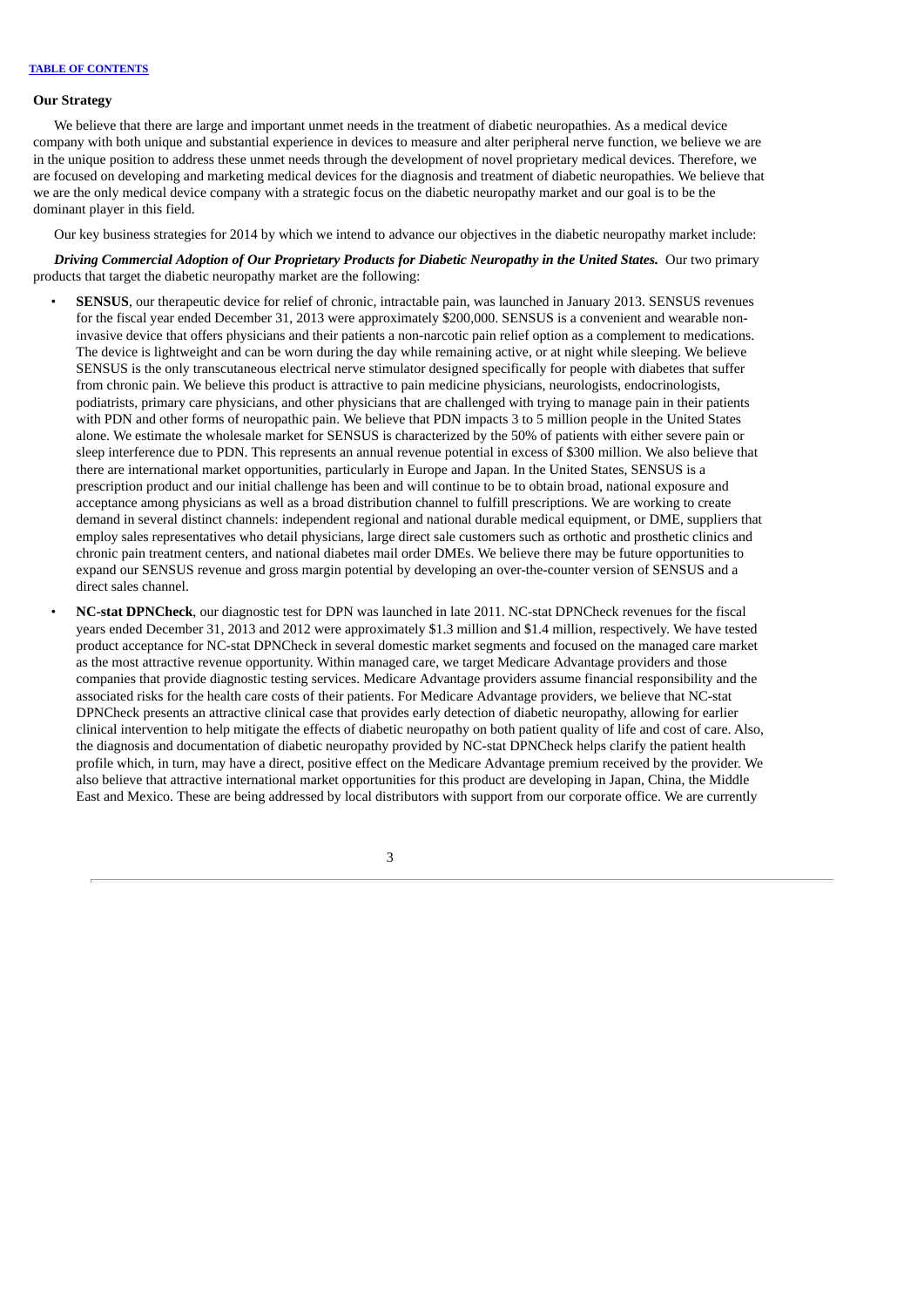involved in seven studies that use NC-stat DPNCheck in the evaluation of neuropathy in persons with diabetes under various study conditions. We anticipate that these studies will expand the clinical foundation for use of NC-stat DPNCheck which, in turn, should support future adoption by customers.

*Continuing the Productivity of Our Research and Development Pipeline.* During the past three years we have established a new presence in DPN and PDN through the launch of NC-stat DPNCheck in late 2011 followed by the SENSUS launch in early 2013. We believe that the potential market penetration by SENSUS has been enhanced with the recent addition of unique functionality related to use of the device during nighttime sleep, as half of people with PDN report that the condition interferes with their sleep. Sleep impairment is associated with insulin resistance, worsening of glycemic control, and exacerbation of the severity of diabetes. We are developing a second generation version of SENSUS that will have a lower profile and features to enhance patient use. We believe there is a market opportunity for a non-prescription, over-the-counter version of SENSUS and we have a development program underway.

*Commercializing NC-stat DPNCheck in Select International Markets Using a Distribution Network.* We are targeting select international markets where we believe that the combination of a high prevalence of diabetes plus support from the local payer system will support sales of NC-stat DPNCheck and, eventually, SENSUS. This includes countries in Asia, the Middle East, Mexico, and potentially Western Europe where we have both CE marking for NC-stat DPNCheck and established distribution. We have entered into distribution partnerships with Omron Healthcare Company, Ltd. for Japan and China and with master distributors for the Middle East and Mexico. Our resources committed to this effort are modest; however, we believe that this approach could contribute meaningful revenue in 2014 and subsequent years.

*Leveraging an Efficient Operating Structure with Future Revenue Growth*. Our operating structure has been developed to focus on the high-value opportunities for SENSUS and NC-stat DPNCheck that can be pursued via independent distributors with support from our corporate office. This provides the benefit of low operating expenses combined with the flexibility to generate increased sales volume without the cost of adding sales representatives and field clinical support. Our operating expenses during 2013 totaled \$10.4 million. We believe we can maintain and leverage this operating structure over the next several years as we aim to grow our diabetes business.

*Managing Our Legacy Neurodiagnostics Business to Optimize Cash Flow.* Our historical neurodiagnostics business is managed for its cash contribution and not growth. It operates in a challenging reimbursement environment where there are few practical alternatives. The business has limited direct cash operating expenses and generated \$3.8 million and \$6.1 million in revenue during the years ended December 31, 2013 and 2012, respectively, with gross margins exceeding 50% in both periods. We see the legacy business continuing to decline in the future. See "— Legacy Neurodiagnostics Business."

### **Our Business Model**

We develop and market neurodiagnostic systems which typically consist of a medical device plus single patient-use biosensors or electrodes. Other accessories are also offered to our customers. Our goal for these systems is to build an installed base of active customer accounts and distributors that regularly reorder consumables to meet their needs. We successfully implemented this model when we started our business with the NC-stat system and applied it to subsequent product generations and, more recently, to the ADVANCE NCS/EMG System. The planning for our diabetes care pipeline, including SENSUS, NC-stat DPNCheck, and other products in development, is based on the device plus consumables business model.

#### **Marketed Products**

#### SENSUS

The SENSUS pain therapy device is a transcutaneous electrical nerve stimulator, or TENS, designed for relief of chronic, intractable pain, such as PDN. SENSUS is a convenient and wearable non-invasive device that offers physicians and their patients a non-narcotic pain relief option as a complement to medications. The device is lightweight and can be worn during the day while remaining active, or at night while sleeping. We believe it is the only transcutaneous electrical nerve stimulator designed specifically for people with diabetes that suffer from chronic pain and that SENSUS will be attractive to pain medicine physicians, neurologists,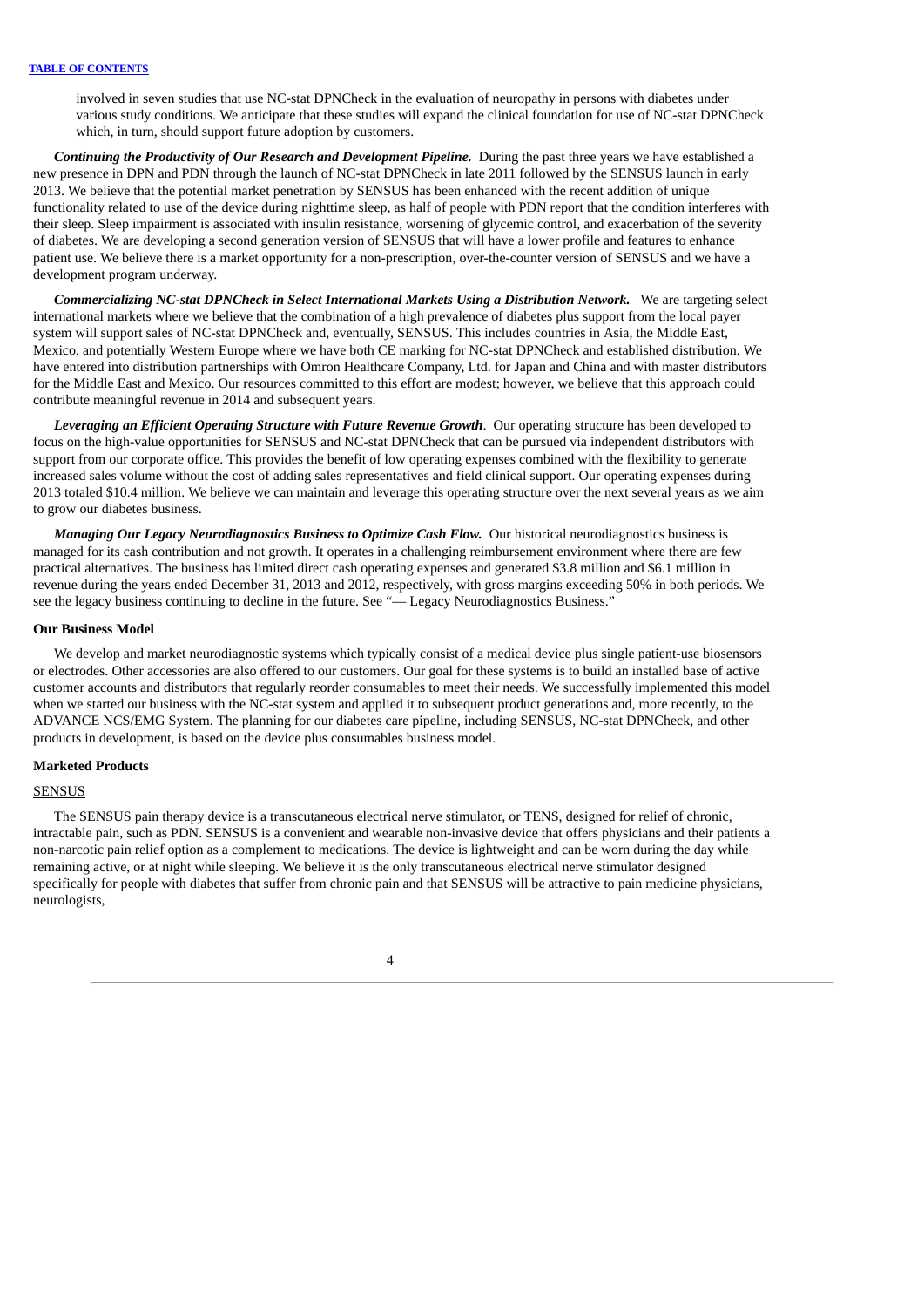endocrinologists, podiatrists, and primary care physicians that are challenged with trying to manage pain in their patients with PDN and other forms of neuropathic pain. We have used our unique expertise in peripheral nerve stimulation in the development of SENSUS which incorporates several proprietary features for ease of patient use and physician reporting. SENSUS is comprised of: (1) an electronic device with a strap that is worn on the upper calf and (2) an electrode which attaches to the device. We provide prescribing physicians with PC-based software that links to the device via a USB connection, thereby allowing them to download a record of the patient's use of the device.

A recent evidence-based review by the American Academy of Neurology determined that TENS was a useful modality for managing pain associated with DPN. Our assessment of currently available TENS devices indicated that the devices currently on the market do not meet the needs of patients with PDN because they are not optimized for PDN but are instead targeted at low back pain, sports medicine, and rehabilitation applications. Furthermore, they are difficult to administer and tend to be complicated for clinicians and patients to use.

Our SENSUS device and electrodes have been cleared by the FDA for commercial distribution. When medically indicated and supported by proper documentation, TENS are generally reimbursed by Medicare and many commercial insurance companies under the DME benefit.

### NC-stat DPNCheck

NC-stat DPNCheck is a fast, accurate, and quantitative nerve conduction test that is used to evaluate systemic neuropathies such as DPN. It is designed to be used by primary care physicians, endocrinologists, podiatrists and other clinicians at the point-of-care to objectively detect, stage, and monitor DPN. The device measures nerve conduction velocity and response amplitude of the sural nerve, a nerve in the lower leg and ankle. These parameters are widely recognized as sensitive and specific biomarkers of DPN.

NC-stat DPNCheck is comprised of: (1) an electronic hand-held device and (2) a single patient use biosensor. In addition, we provide users with PC-based software that links to the device via a USB connection. This PC software allows physicians to generate reports and manage their sural nerve conduction data.

NC-stat DPNCheck is a modified version of our previously marketed NC-stat nerve testing device, and has the same clinical indications with respect to DPN. The modified device has the same functionality with respect to sural nerve testing as the original device; however, the cost of the electronic hand-held unit and the consumable biosensors has been reduced by approximately 50%. More than 1.7 million patient studies have been performed using our NC-stat technology and there have been approximately 6.3 million nerve tests, including nearly 700,000 sural nerve tests. It has been the subject of many published studies, including several studies specifically addressing the accuracy and clinical utility of the device in assessment of DPN.

### ADVANCE System

Our legacy neurodiagnostics business is based on the ADVANCE NCS/EMG System, or the ADVANCE System, which is a comprehensive platform for the performance of traditional nerve conduction studies and invasive electromyography procedures. The ADVANCE System is comprised of: (1) various types of electrodes and needles, (2) the ADVANCE device and related modules, and (3) a communication hub that enables the physician's office to network their device to their personal computers and our servers for data archiving, report generation, and other network services. The ADVANCE System is most commonly used with proprietary nerve specific electrode arrays. These electrode arrays combine multiple individual electrodes and embedded microelectronic components into a single patient-use disposable unit. We currently market seven different nerve specific electrode arrays.

Historically, the ADVANCE System has been marketed to a broad range of physician specialties including neurologists, orthopedic surgeons, primary care physicians, and endocrinologists, and utilized for a variety of different clinical indications including assessment of CTS, low back and leg pain, and DPN. It is most commonly used in the assessment of CTS. Numerous papers have been published on the use of this technology in this clinical application.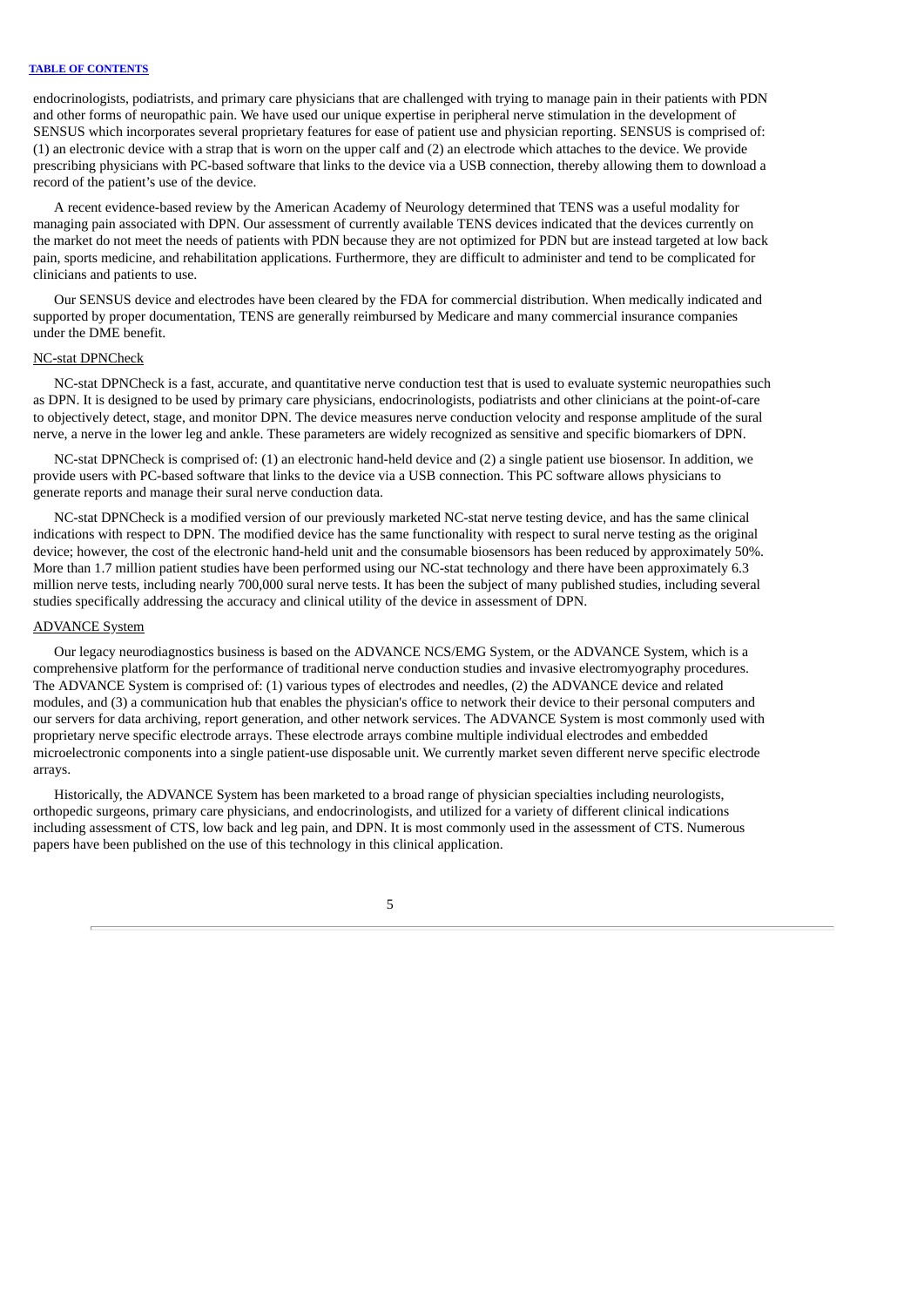| The following chart summarizes our previously marketed products and currently marketed products. |  |  |  |
|--------------------------------------------------------------------------------------------------|--|--|--|
|                                                                                                  |  |  |  |

| Product                    | <b>Time on Market</b>                                                              | <b>Technology</b>                                 | <b>Primary Clinical Indications</b>                                                           | <b>No. Patients</b><br><b>Tested/Treated</b> |  |  |
|----------------------------|------------------------------------------------------------------------------------|---------------------------------------------------|-----------------------------------------------------------------------------------------------|----------------------------------------------|--|--|
| $NC$ -stat*                | $Q2$ 1999 - Q3 2010                                                                | Nerve<br>Conduction                               | Diagnosis and evaluation of CTS,<br>low back pain, peripheral<br>neuropathies (including DPN) | $\sim 1.770,000$                             |  |  |
| <b>ADVANCE</b>             | $Q2 2008 - present$<br>Nerve<br>Conduction<br><b>Invasive Needle</b><br><b>EMG</b> |                                                   | Diagnosis and evaluation of CTS,<br>low back pain, peripheral<br>neuropathies (including DPN) |                                              |  |  |
| NC-stat<br><b>DPNCheck</b> | $Q3 2011 - present$                                                                | Nerve<br>Conduction                               | Diagnosis and evaluation of<br>peripheral neuropathies, such as<br><b>DPN</b>                 | > 200,000                                    |  |  |
| <b>SENSUS</b>              | $Q1 2013 - present$                                                                | Transcutaneous<br>Electrical Nerve<br>Stimulation | Relief for chronic, intractable pain,<br>such as PDN                                          | > 1,000                                      |  |  |

Support was discontinued in the first quarter of 2012.

### **Customers**

Our customers include physicians, clinics, hospitals, managed care organizations, retail health businesses, independent distributors in the United States and abroad, and durable medical equipment (DME) suppliers. Our SENSUS device was launched in January 2013 and is being sold to DME suppliers and chronic pain treatment centers who, in turn, distribute the product along with consumables directly to patients. SENSUS customers purchased approximately 1,300 SENSUS devices during the fiscal year ended December 31, 2013. Our NC-stat DPNCheck device was launched in late 2011 and approximately 1,500 devices had been placed with customers through December 31, 2013. These customers include managed care organizations, retail health businesses, endocrinologists, podiatrists and primary care physicians. As of December 31, 2013, we had an installed base of approximately 830 active customers using our ADVANCE System. These customers include primary care, internal medicine, orthopedic and hand surgeons, pain medicine physicians, neurologists, physical medicine and rehabilitation, or PM&R, physicians, and neurosurgeons. At December 31, 2013, one customer accounted for 14.0% of accounts receivable and a second customer accounted for 12.1% of accounts receivable. For the years ended December 31, 2013, 2012, and 2011, no single customer accounted for more than 10% of revenue.

### **Geographic Information**

Substantially all of our assets, revenues, and expenses for the years ended December 31, 2013, 2012, and 2011 were located at or derived from operations in the United States. In addition, we have had limited sales through distributors in Europe, Asia, the Middle East and various regions. For each of the years ended December 31, 2013, 2012, and 2011, international revenues accounted for approximately 16%, 7%, and 6%, respectively, of our total revenues.

### **Sales, Marketing, and Distribution**

We believe SENSUS will be attractive to endocrinologists, podiatrists, and primary care physicians that are challenged with trying to manage pain in their patients with diabetes. The prevalence of PDN suggests that there is a significant market for SENSUS in the United States. Our goal is to develop broad national coverage during 2014. We also believe that there are international market opportunities, particularly in Europe and Japan. SENSUS distribution is managed by our corporate office.

In late 2011, we launched NC-stat DPNCheck into the United States market for endocrinology and podiatry, followed by market evaluations and/or sales efforts in primary care, retail health, and managed care.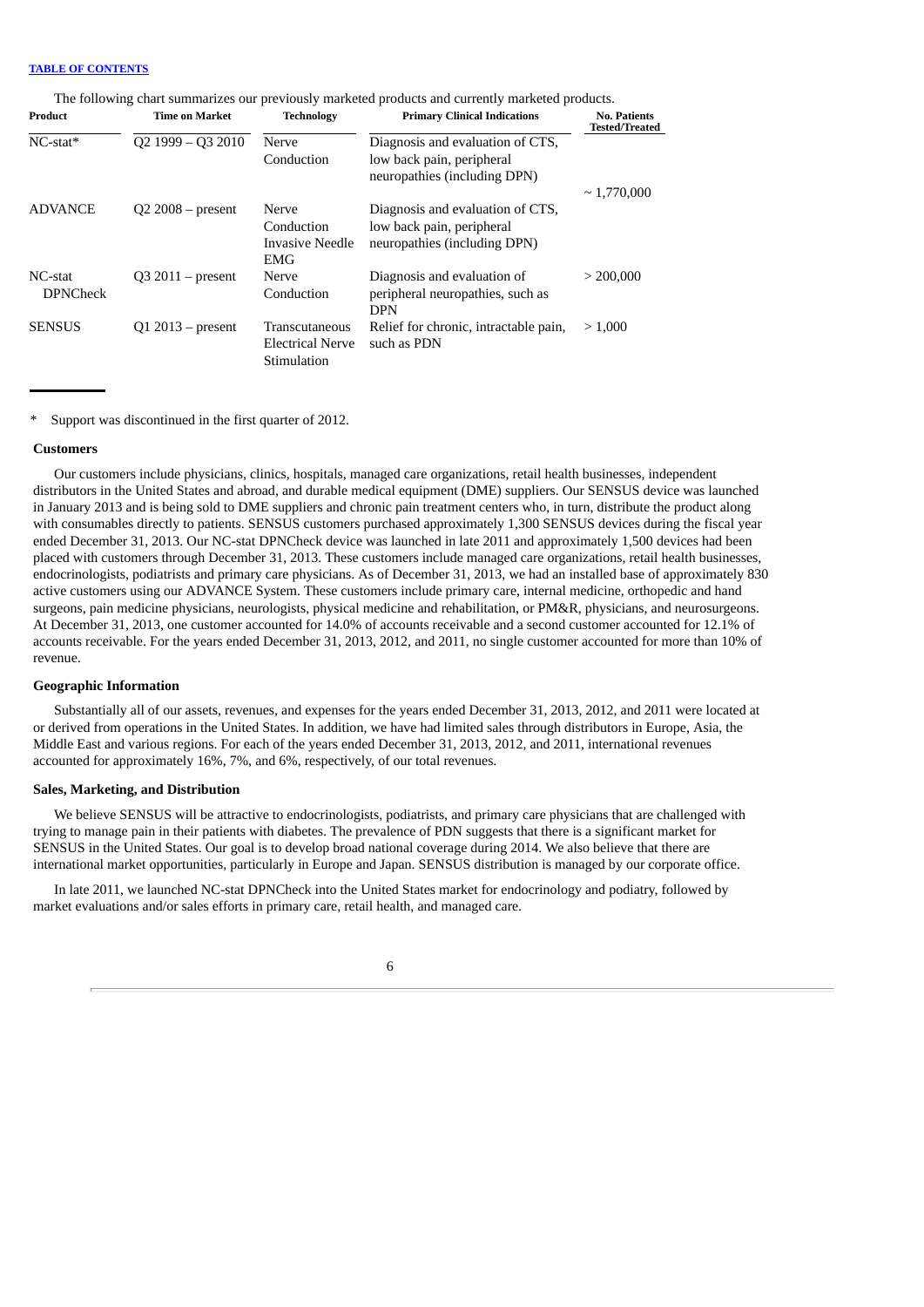While we believe that all of these segments hold potential, we have narrowed our focus to managed care, and specifically Medicare Advantage providers and patient screening services, which we believe represent an attractive opportunity. We also believe that there are attractive international market opportunities, particularly in Japan, China, the Middle East and Mexico. We are addressing the domestic opportunity using corporate-level resources and we are working through distributors to address international opportunities.

Our installed base of ADVANCE accounts is supported by our customer service department. We are not actively pursuing new ADVANCE customers. Interest expressed in new ADVANCE systems by potential customers is handled by our customer service department and our marketing department. Internationally, ADVANCE sales and account support is handled by our network of independent distributors.

Our marketing support for SENSUS, NC-stat DPNCheck and ADVANCE is provided by our Senior Vice President of Commercial Operations and staff in our corporate office.

We invest significant effort and expense in technical, clinical, and business practices training for our commercial operations team, marketing staff and independent sales representatives. We also require attendance at periodic sales and product training programs. Promotion and sales of medical devices are highly regulated not only by the FDA, but also by the U.S. Centers for Medicare and Medicaid Services, or CMS, and the Office of Inspector General, or OIG, and, outside the United States, by other international bodies, and are subject to federal and state fraud and abuse enforcement activities. See "— FDA and other Governmental Regulation" below.

# **Manufacturing and Supply**

We perform final assembly and servicing of our SENSUS and NC-stat DPNCheck devices at our corporate headquarters facility. We rely on an outside contractor for the manufacture and servicing of our ADVANCE device and also for the components that we use in the buildup for SENSUS and NC-stat DPNCheck. We rely on outside contractors for the manufacture of our consumable biosensor/electrodes. With the exception of the biosensors for use with our NC-stat DPNCheck devices, which we acquire from two manufacturers, we do not currently maintain alternative manufacturing sources for our SENSUS, NC-stat DPNCheck or ADVANCE devices, communication hubs, biosensors/electrodes, or any other finished goods products. In outsourcing, we target companies that meet FDA, International Organization for Standardization, or ISO, and other quality standards supported by internal policies and procedures. Supplier performance is maintained and managed through a corrective action program ensuring all product requirements are met or exceeded. Following the receipt of products or product components from our third-party manufacturers, we conduct the necessary inspection, final assembly, kitting, packaging, and labeling at our corporate headquarters facility. We believe these manufacturing relationships minimize our capital investment, provide us with manufacturing expertise, and help control costs.

Sunburst EMS, Inc., or Sunburst, has been manufacturing our NC-stat devices since November 2005. We entered into a supply agreement with Sunburst during 2006 for the manufacturing and supply of our neurodiagnostic devices. Sunburst manufactures the current generation of our ADVANCE device as well as the NC-stat DPNCheck and SENSUS subassemblies at a facility in Massachusetts.

Polymer Flexible Circuits, Inc., or Parlex, has been manufacturing our nerve specific electrodes since early 1999. In 2011 Parlex began manufacturing the NC-stat DPNCheck biosensors. In August 2006, we entered into a manufacturing and supply agreement with Parlex pursuant to which Parlex will manufacture and supply to us, and we will purchase from Parlex, at agreed upon prices per unit, our requirements of nerve conduction testing electrodes for resale in the United States. Under the agreement, Parlex has agreed not to manufacture electrodes to be used to measure nerve conduction for any other company during the term of the agreement and, in some cases, for a period of one year thereafter. This agreement will continue indefinitely until terminated by either party upon not less than 18 months prior written notice to the other party. Parlex manufactures our electrodes at a facility in Massachusetts and also has the ability to perform certain manufacturing steps for our electrodes at a second site located in the United Kingdom.

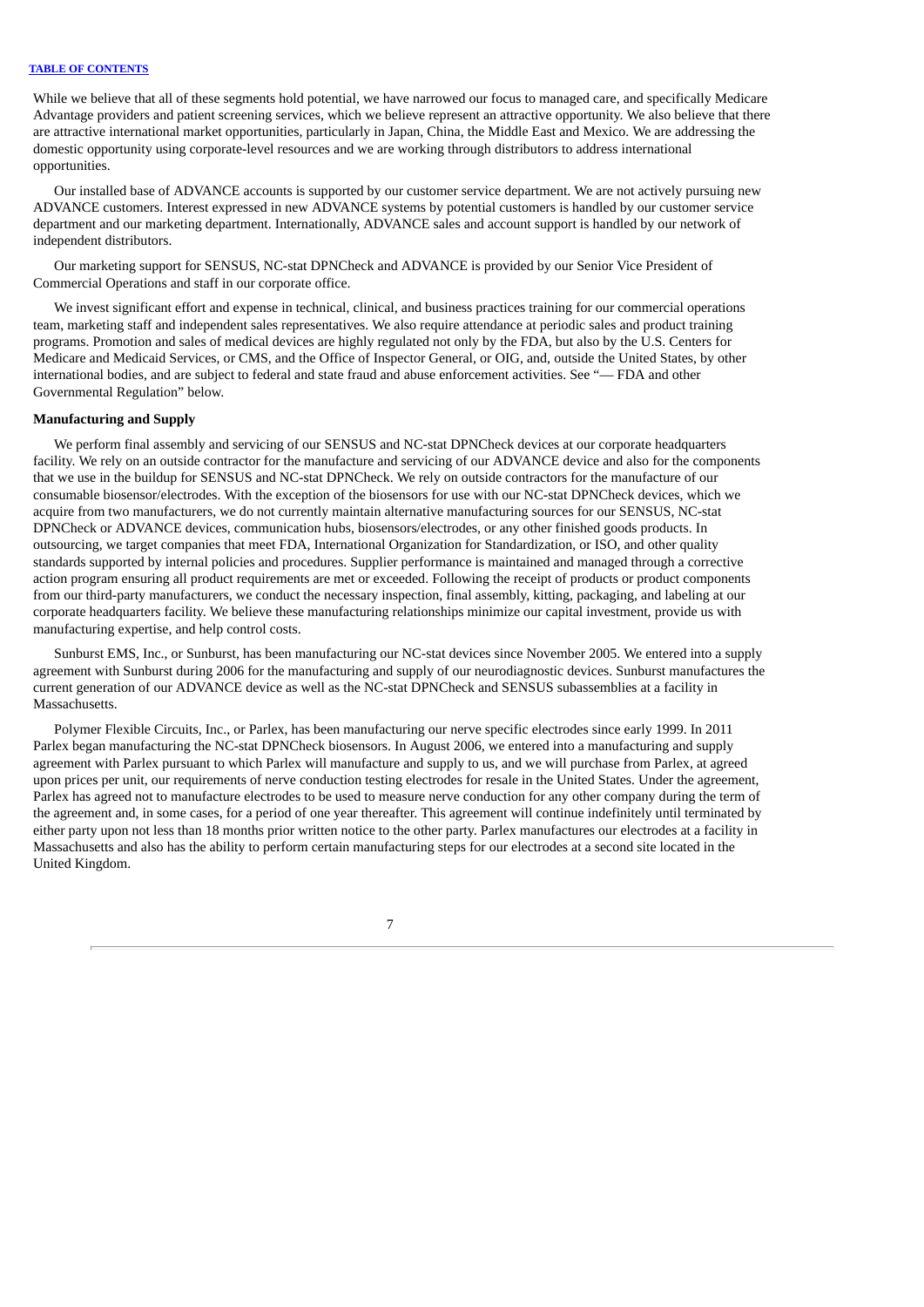Katecho, Inc., or Katecho, a full service original equipment manufacturer, or OEM, specializing in medical and cosmetic devices manufactures biosensors for use with our NC-stat DPNCheck devices and electrodes for use with our SENSUS devices under normal commercial terms contained in our purchase orders. Katecho manufactures electrodes at its facility in Iowa.

We and our third-party manufacturers are registered with the FDA and subject to compliance with FDA quality system regulations. We are also ISO registered and undergo frequent quality system audits by European agencies. Our ADVANCE System and NC-stat DPNCheck are cleared for marketing within the United States, Canada, and the European Union. In addition, our SENSUS Pain Management System is cleared for marketing in the United States. Our facility is subject to periodic inspections by regulatory authorities, and may undergo compliance inspections conducted by the FDA and corresponding state agencies. As a registered device manufacturer, we will undergo regularly scheduled FDA quality system inspections. However, additional FDA inspections may occur if deemed necessary by the FDA.

# **Research and Development**

We believe that we have research and development (R&D) capability that is unique to the industry. Key members of our R&D management team have worked together for over a decade. This team includes the extensive involvement of our founder and Chief Executive Officer who holds both M.D. and Ph.D. degrees. The R&D group consists of 11 people, including one who holds an M.D. degree and three who hold Ph.D. degrees. The group has extensive experience in neurophysiology, biomedical instrumentation, signal processing, biomedical sensors, and information systems. The R&D group works closely with our marketing group and our customers to design new and modified products that are focused on improving clinical outcomes. Our clinical programs are led by our Chief Executive Officer, Shai N. Gozani, M.D., Ph.D.

Our research and development efforts are primarily focused in the following areas:

- *Enhancements to the SENSUS pain management device.* We are developing a second generation version of SENSUS that will have a lower profile and features to enhance patient use. We believe there is a market opportunity for a nonprescription, over-the-counter version of SENSUS and we have a development program underway for this product. R&D initiatives to modify the core SENSUS technology for application in adjacent disease states are in the conceptual stages of development.
- *Oversee our support to clinical studies that employ our NC-stat DPNCheck and SENSUS products.* We presently are involved in seven studies that use NC-stat DPNCheck in the evaluation of neuropathy in persons with diabetes under various study conditions. Also, we are planning various SENSUS clinical studies to support our marketing and business plans. These studies will expand the clinical foundation for use of NC-stat DPNCheck and SENSUS which, in turn, should support future adoption of these products.

In addition to these core areas of research and development focus, we are also exploring additional clinical applications within the diagnosis and treatment of diabetic neuropathy for our core technology and expertise.

Research and development expenses were approximately \$3.4 million, \$3.5 million, and \$3.9 million for the years ended December 31, 2013, 2012, and 2011, respectively.

#### **Clinical Programs**

We maintain a clinical program under the direction of our Chief Executive Officer, Shai N. Gozani, M.D., Ph.D. Our clinical programs are comprised of internal, collaborative, and external clinical studies. Internal clinical studies are designed and implemented directly by us for the purposes of product design and early clinical validation. Collaborative studies are conducted together with leading researchers around the world to provide clinical validation and to explore the clinical utility of our products. External studies are entirely independent of us, although in many cases the researchers request unrestricted grants for financial and/or material support, such as for devices and consumables. External studies may examine the clinical performance and utility of our products or our products may be used as outcomes measures.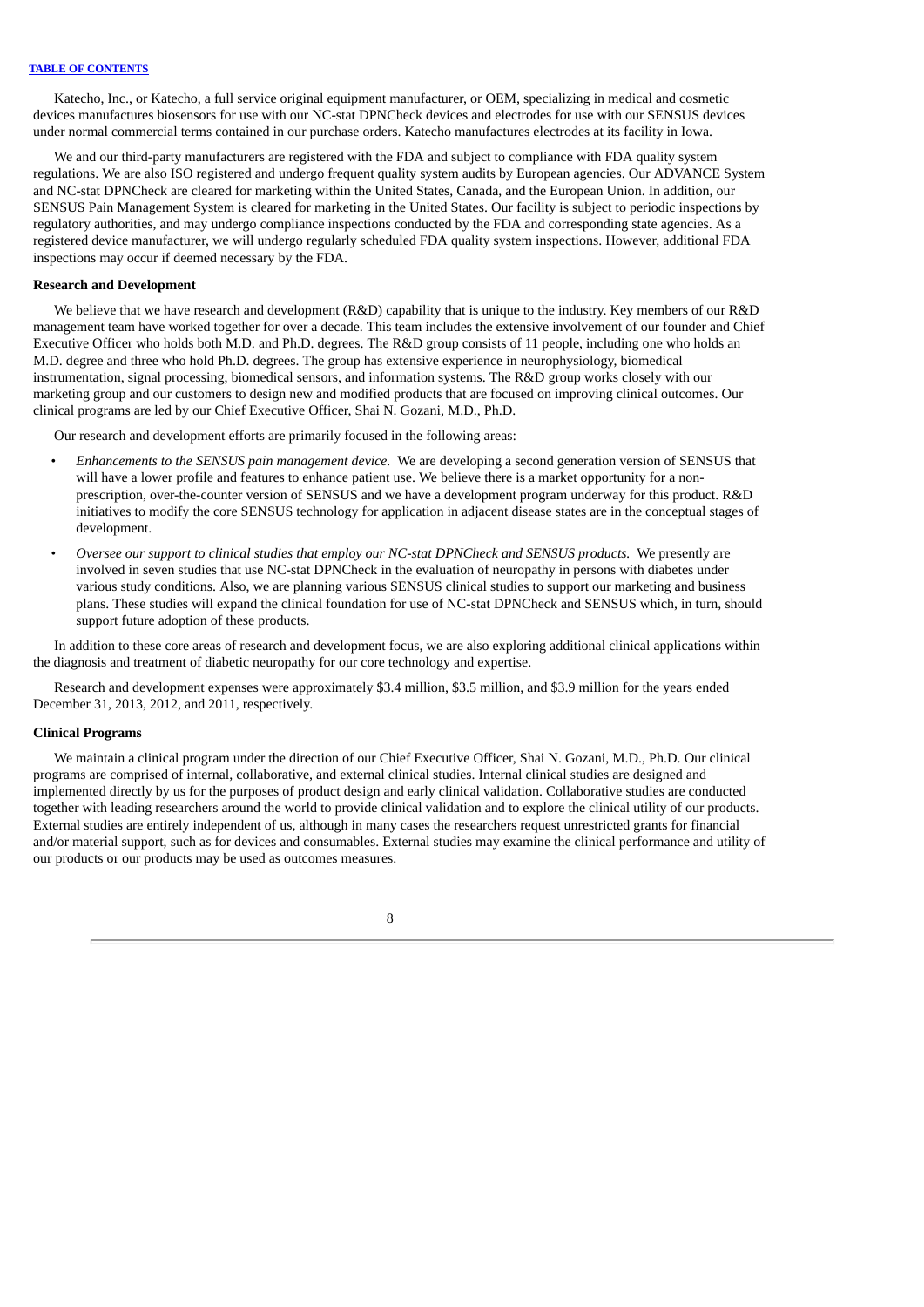We actively seek to publish our clinical study results in leading peer-reviewed journals while also encouraging our clinical collaborators and clinical study grant recipients to do the same.

| Following is a list of external studies involving the use of our products which are currently underway. |  |
|---------------------------------------------------------------------------------------------------------|--|
|                                                                                                         |  |

| <b>Institution</b>                                                         | <b>Initiated</b>  | <b>Study Focus</b>                                                             | Product                    | <b>Duration</b> | <b>Subjects</b> |
|----------------------------------------------------------------------------|-------------------|--------------------------------------------------------------------------------|----------------------------|-----------------|-----------------|
| Ipswich Diabetes Centre,<br>Ipswich Hospital (UK)                          | Fall 2011         | Evaluation of small fiber<br>neuropathy in patients with<br>diabetes           | NC-stat<br><b>DPNCheck</b> | 4 years         | 400             |
| Royal Hallamshire Hospital<br>University of Sheffield<br>(UK)              | Mid 2012          | Evaluation of DPN based on<br>severity of diabetes                             | NC-stat<br><b>DPNCheck</b> | 3 years         | 120             |
| Joslin Diabetes Center                                                     | Mid 2012          | Effect of weight loss on<br><b>DPN</b>                                         | NC-stat<br><b>DPNCheck</b> | 3 years         | 50              |
| Institute for Clinical<br>Diabetology, Heinrich<br><b>Heine University</b> | Mid 2012          | Assessment of DPNCheck in<br>newly diagnosed Type 2<br>diabetes patients       | NC-stat<br><b>DPNCheck</b> | 3 year          | 200             |
| Department of Diabetes,<br>Poole Hospital (UK)                             | Fall 2012         | Comparison of DPNCheck<br>with Vibratory Perception<br>Testing                 | NC-stat<br><b>DPNCheck</b> | 1 year          | 100             |
| Institute for Clinical<br>Diabetology, Heinrich<br><b>Heine University</b> | <b>Early 2013</b> | Assessment of DPNCheck in<br>an elderly population                             | NC-stat<br><b>DPNCheck</b> | 2 years         | 700             |
| <b>First Vitals Health</b>                                                 | <b>Early 2013</b> | Effect of aggressive<br>intervention on foot disease<br>for high risk patients | NC-stat<br><b>DPNCheck</b> | 3 years         | 600             |

### **Competition**

With respect to SENSUS, there are numerous manufacturers of transcutaneous electrical nerve stimulation devices. We believe that the largest such company is Empi, Inc. which is part of DJO Incorporated. We further believe that most of the current manufacturers are focused on low back pain, sports medicine, and rehabilitation rather than on PDN. As a result, we are not aware of any devices that are uniquely optimized for use in treating PDN. There are a few companies that claim that their devices have specific utility for PDN; however, we do not believe that these claims have been widely validated through adequate clinical studies.

Other than NC-stat DPNCheck, we believe that there is currently no objective and standardized test for DPN widely available at the point-of-care. The American Diabetes Association, or ADA, and other organizations recommend at least annual evaluation of all people with diabetes for DPN. Due to cost and availability, this screen is typically performed with a simple (5.07/10g) monofilament. This subjective method identifies late stage neuropathy where intervention is generally limited to foot care. Experts in the field have indicated that there is a large unmet need for a practical, objective, and sensitive test for diabetic neuropathy that can be widely deployed in the regular care of all people with diabetes. Monofilaments (5.07/10g) are a commodity sold by a number of medical supply companies.

There are several companies that sell neurodiagnostic devices that compete with our ADVANCE System. These companies include Cadwell Laboratories, Inc. and Natus Medical Incorporated. Natus Medical Incorporated has substantially greater financial resources than we do. Natus Medical Incorporated and Cadwell Laboratories, Inc. have established reputations as having effective worldwide distribution channels for medical instruments to neurologists and PM&R physicians.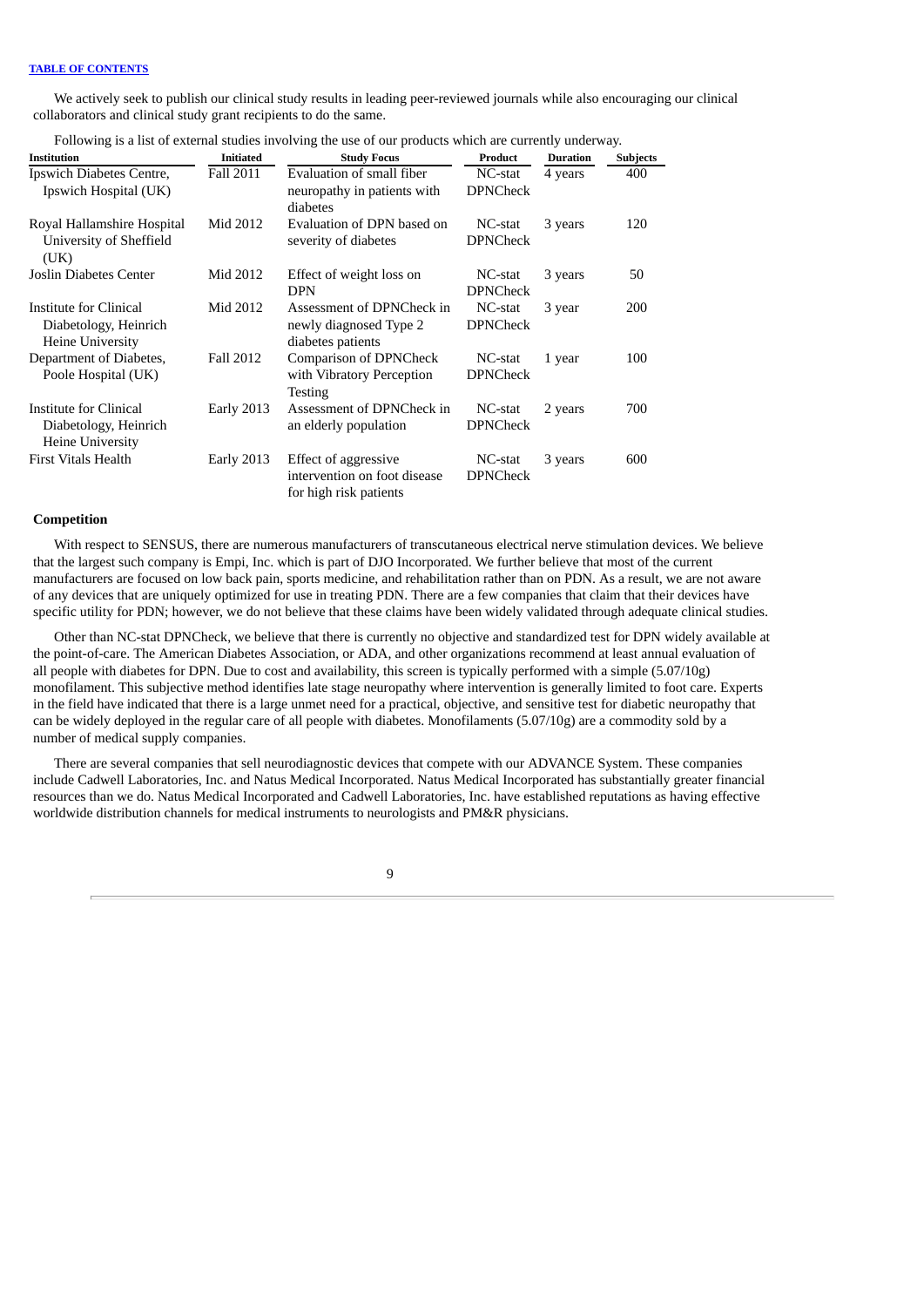#### **Intellectual Property**

We rely on a combination of patents, trademarks, copyrights, trade secrets, and other intellectual property laws, nondisclosure agreements and other measures to protect our proprietary technology, intellectual property rights, and know-how. We hold issued utility patents covering a number of important aspects of our NC-stat, SENSUS, ADVANCE, and NC-stat DPNCheck products. We believe that in order to have a competitive advantage, we must develop and maintain the proprietary aspects of our technologies. We also require our employees, consultants and advisors, whom we expect to work on our products, to agree to disclose and assign to us all inventions conceived, developed using our property, or which relate to our business. Despite any measures taken to protect our intellectual property, unauthorized parties may attempt to copy aspects of our products or to obtain and use information that we regard as proprietary.

#### *Patents*

As of December 31, 2013, we had 38 issued U.S. patents, two issued foreign patents, and 21 pending patent applications, including eight U.S. applications, five international PCT applications, and eight foreign national applications. We have filed a utility patent application for NC-stat DPNCheck and another utility patent application for SENSUS.

Our issued design patents begin to expire in 2015, and our issued utility patents begin to expire in 2017. In particular, seven of our issued U.S. utility patents covering various aspects of our current products will expire on the same date in 2017. Although the patent protection for material aspects of our products covered by the claims of the patents will be lost at that time, we have additional patents and patent applications directed to other novel inventions that will have patent terms extending beyond 2017.

The medical device industry is characterized by the existence of a large number of patents and frequent litigation based on allegations of patent infringement. Patent litigation can involve complex factual and legal questions, and its outcome is uncertain. Any claim relating to infringement of patents that is successfully asserted against us may require us to pay substantial damages. Even if we were to prevail, any litigation could be costly and time-consuming and would divert the attention of our management and key personnel from our business operations. Our success will also depend in part on our not infringing patents issued to others, including our competitors and potential competitors. If our products are found to infringe the patents of others, our development, manufacture, and sale of these potential products could be severely restricted or prohibited. In addition, our competitors may independently develop similar technologies. Because of the importance of our patent portfolio to our business, we may lose market share to our competitors if we fail to protect our intellectual property rights.

A patent infringement suit brought against us may force us or any strategic partners or licensees to stop or delay developing, manufacturing, or selling potential products that are claimed to infringe a third-party's intellectual property, unless that party grants us rights to use its intellectual property. In such cases, we may be required to obtain licenses to patents or proprietary rights of others in order to continue to commercialize our products. However, we may not be able to obtain any licenses required under any patents or proprietary rights of third parties on acceptable terms, or at all. Even if we were able to obtain rights to the third-party's intellectual property, these rights may be non-exclusive, thereby giving our competitors access to the same intellectual property. Ultimately, we may be unable to commercialize some of our potential products or may have to cease some of our business operations as a result of patent infringement claims, which could severely harm our business.

#### *Trademarks*

We hold domestic registrations for the marks NEUROMETRIX and NC-stat. We use a trademark for ADVANCE, NC-stat DPNCheck and SENSUS. We hold certain foreign trademark registrations for the marks NEUROMETRIX and NC-stat.

#### **Third-Party Reimbursement**

Procedures performed with our neurodiagnostic medical devices including ADVANCE and NC-stat DPNCheck may be paid for by third-party payers, including government health programs, such as Medicare, and private insurance and managed care organizations. The 2014 Physicians Fee Schedule published by CMS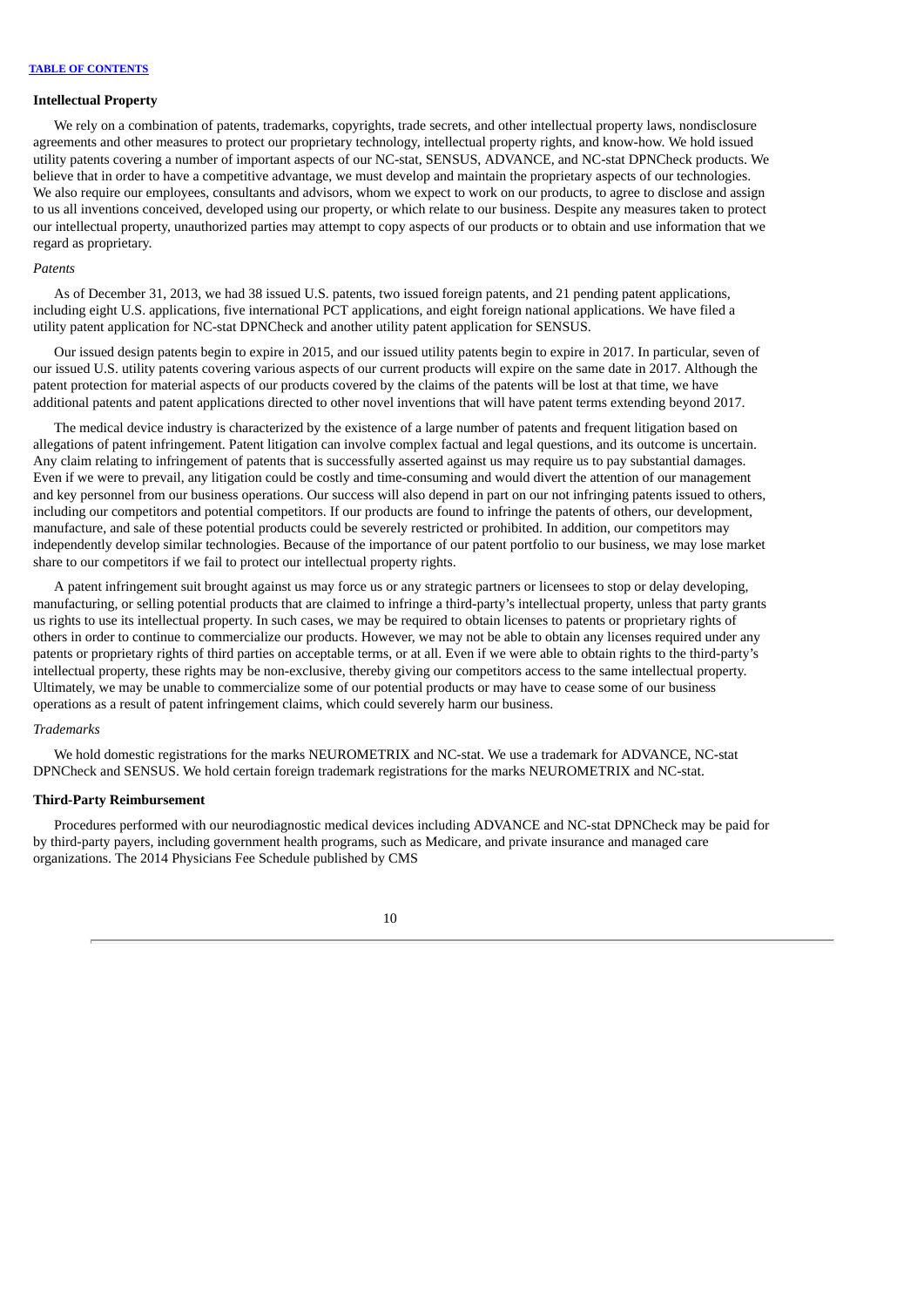includes CPT 95905 for nerve conduction studies performed with pre-configured electrode arrays such as are used with the NC-stat DPNCheck device and the ADVANCE System.

We believe that physicians are generally receiving reimbursement under CPT 95905 from Medicare for nerve conduction studies performed for carpal tunnel syndrome using pre-configured electrode arrays that meet the medical necessity requirements in their local Medicare region but that commercial insurers are generally not providing reimbursement. Reimbursement by third-party payers is an important element of success for medical device companies. We do not foresee a significant near-term improvement in reimbursement for procedures performed with ADVANCE and NC-stat DPNCheck.

In the United States, some insured individuals are receiving their medical care through managed care programs which monitor and often require pre-approval of the services that a member will receive. Some managed care programs are paying their providers on a per capita basis a predetermined annual payment per member which puts the providers at financial risk for the services provided to their members. This is generally the case under Medicare Advantage where contracting insurers receive a monthly capitated fee from CMS to provide all necessary medical care to participating members. These capitated fees are adjusted under CMS's risk-adjustment model which uses health status indicators, or risk scores, to ensure the adequacy of payment. Members with higher risk codes generally require more healthcare resources than those with lower risk codes. In turn, the insurer fully absorbs the risk of patient health care costs. Insurers may share a portion of the risk with provider organizations such as independent practice associations (IPAs) with whom they contract to provide medical services to their members. Proper assessment of each member's health status and accurate coding helps to assure that insurers receive capitation fees consistent with the cost of treating these members. Nerve conduction testing can provide valuable, early identification of neuropathy leading to clinical interventions that can reduce health care costs. Also, these tests provide valuable input regarding each member's health risk status which can result in more appropriate capitated payments from CMS. We believe that the clinical and economic proposition for NC-stat DPNCheck is attractive to Medicare Advantage insurers and risk bearing provider organizations. We are focusing our sales effort for NC-stat DPNCheck on the Medicare Advantage managed care market segment.

We believe that the SENSUS pain management therapeutic system is considered a durable medical equipment (DME) benefit and is reimbursed for chronic pain by Medicare and many commercial insurers under HCPCS code EO730 for the device and under HCPCS code A4595 for the consumable electrodes. These pre-existing codes apply to DME benefits employing transcutaneous electrical nerve stimulation equipment.

We believe that the overall escalating cost of medical products and services has led to, and will continue to lead to, increased pressures on the healthcare industry to reduce the costs of products and services.

Our success in selling the NC-stat DPNCheck and SENSUS devices and the ADVANCE System will depend upon, among other things, our customers receiving, and our potential customers' expectation that they will receive sufficient reimbursement or patient capitated premium adjustments from third-party payers for procedures or therapies using these products. See Item 1A, "Risk Factors," "If health care providers are unable to obtain sufficient reimbursement or other financial incentives from third-party health care payers related to the use of our products, the adoption of our products and our future product sales will be materially *adversely affected."*

# **FDA and Other Governmental Regulation**

# *FDA Regulation*

Our products are medical devices subject to extensive regulation by the FDA under the Federal Food, Drug, and Cosmetic Act, or FDCA, and the regulations promulgated thereunder, as well as by other regulatory bodies in the United States and abroad. The FDA classifies medical devices into one of three classes on the basis of the amount of risk associated with the medical device and the controls deemed necessary to reasonably ensure their safety and effectiveness:

• Class I, requiring general controls, including labeling, device listing, reporting and, for some products, adherence to good manufacturing practices through the FDA's quality system regulations and pre-market notification;

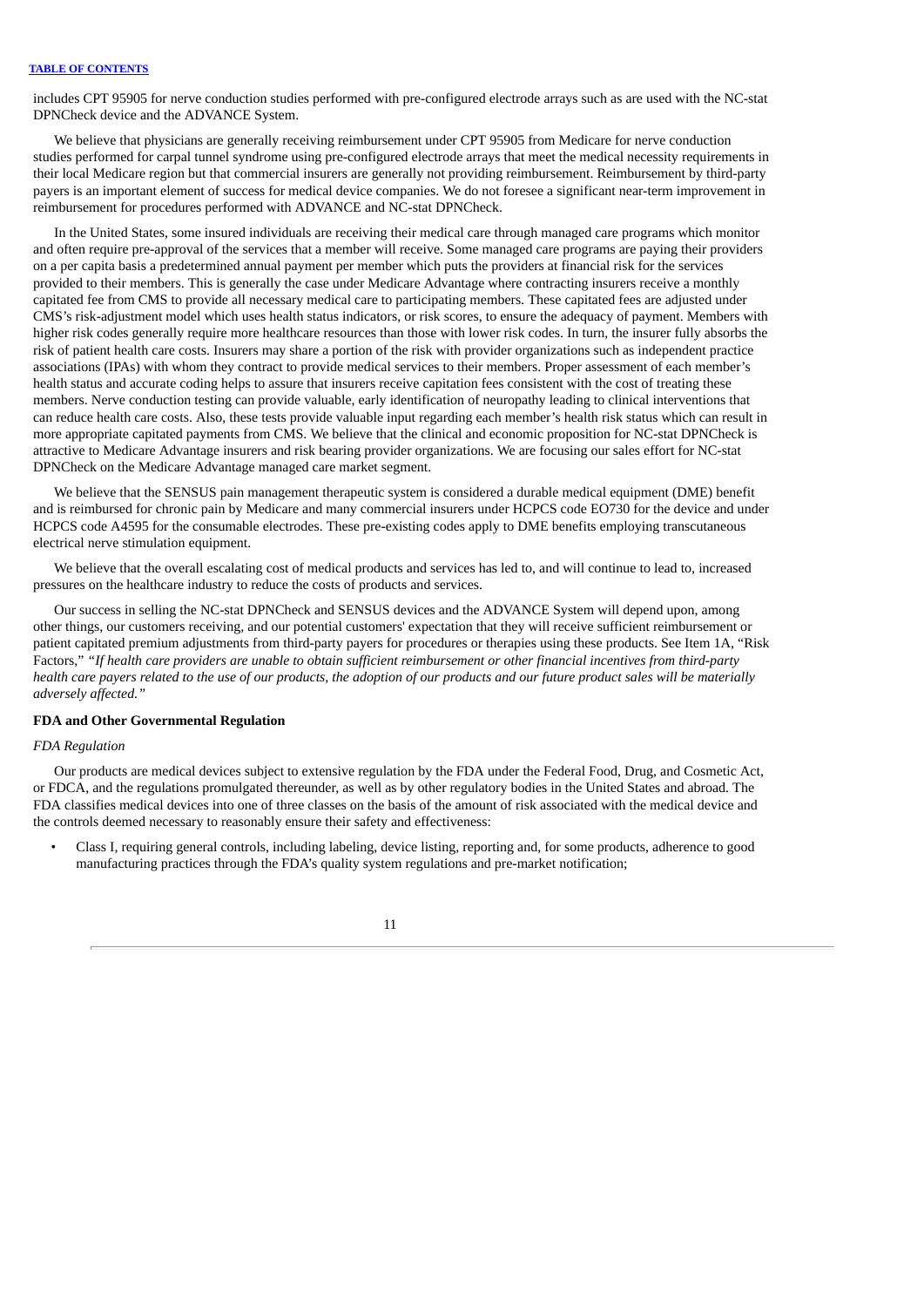- Class II, requiring general controls and special controls, which may include performance standards and post-market surveillance; and
- Class III, requiring general controls and pre-market approval, or PMA, which may include post-approval conditions and post-market surveillance.

Before being introduced into the market, our products must obtain market clearance or approval through the 510(k) pre-market notification process, the *de novo* review process or the PMA process, unless they qualify for an exemption from these processes. See Item 1A, "Risk Factors," "We are subject to extensive regulation by the FDA which could restrict the sales and marketing of the NC-stat DPNCheck and SENSUS devices and the ADVANCE System, as well as other products for which we may seek FDA *clearance or approval, and could cause us to incur significant costs."*

### *510(k) Pre-Market Notification Process*

To obtain 510(k) clearance, we must submit a pre-market notification demonstrating that the proposed device is substantially equivalent to a legally marketed Class I or II medical device or to a Class III device marketed prior to May 28, 1976 for which the FDA has not required the submission of a PMA application. In some cases, we may be required to perform clinical trials to support a claim of substantial equivalence. If clinical trials are required, we must submit an application for an investigational device exemption, or IDE, which must be cleared by the FDA prior to the start of a clinical investigation, unless the device and clinical investigation are considered non-significant risk by the FDA or are exempt from the IDE requirements. It generally takes three months from the date of the pre-market notification submission to obtain a final 510(k) decision, but it can be significantly longer.

After a medical device receives 510(k) clearance, any modification that could significantly affect its safety or effectiveness, or that would constitute a major change in its intended use, requires the submission of a new 510(k) clearance or could require *de novo* classification or PMA. The FDA allows each company to make this determination, but the FDA can review the decision. If the FDA disagrees with a company's decision not to seek FDA authorization, the FDA may require the company to seek 510(k) clearance or PMA. The FDA also can require the company to cease marketing and/or recall the medical device in question until its regulatory status is resolved.

# *De Novo Review Process*

If a previously unclassified new medical device does not qualify for the 510(k) pre-market notification process because there is no predicate device to which it is substantially equivalent, and if the device may be adequately regulated through general controls or special controls, the device may be eligible for *de novo* classification through what is called the *de novo* review process. In order to use the *de novo* review process, a company must receive a letter from the FDA stating that, because the device has been found not substantially equivalent to a legally marketed Class I or II medical device or to a Class III device marketed prior to May 28, 1976 for which the FDA has not required the submission of a PMA application, it has been placed into Class III. After receiving this letter, the company, within 30 days, must submit to the FDA a request for a risk based down classification of the device from Class III to Class I or II based on the device's moderate or low risk profile which meets the definition of a Class I or Class II medical device. The FDA then has 60 days in which to decide whether to down classify the device. If the FDA agrees that a lower classification is warranted, it will issue a new regulation describing the device type and, for a Class II device, publish a Special Controls guidance document. The Special Controls guidance document specifies the scope of the device type and the recommendations for submission of subsequent devices for the same intended use. If a product is classified as Class II through the *de novo* review process, then that device may serve as a predicate device for subsequent 510(k) pre-market notifications.

# *PMA Process*

If a medical device does not qualify for the 510(k) pre-market notification process and is not eligible for clearance through the *de novo* review process, a company must submit a PMA application. The PMA requires more extensive pre-filing testing than is required in the 510(k) and is more costly, lengthy and uncertain. The FDA will decide within 45 days of receiving a PMA whether it is sufficiently complete to permit a substantive review and if the PMA is complete, the FDA will notify the applicant that the PMA has been filed. The PMA

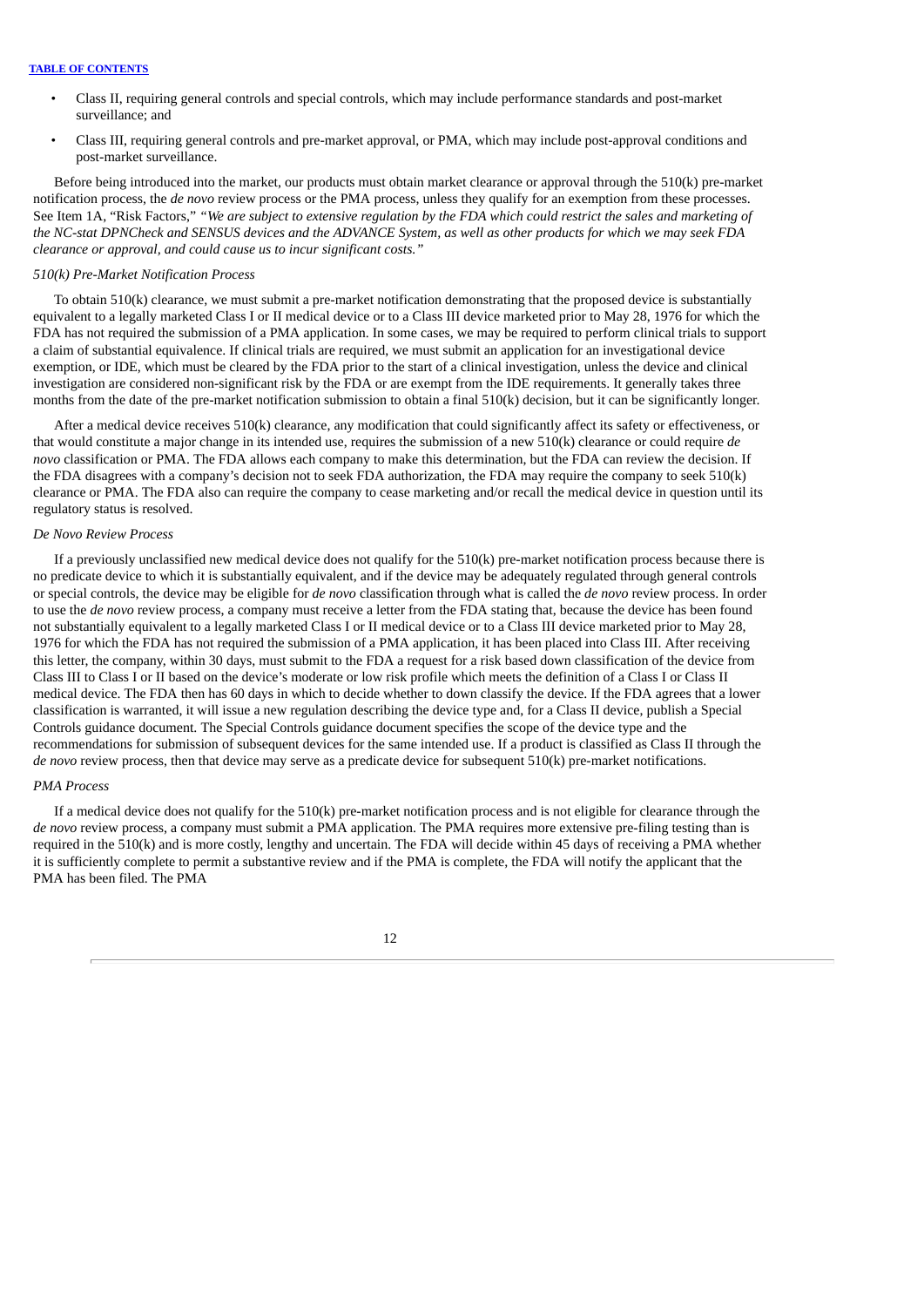process can take one to three years or longer, from the time the PMA application is filed with the FDA. The PMA process requires the company to prove that the medical device is safe and effective for its intended purpose. A PMA typically includes extensive pre-clinical and clinical trial data, and information about the device, its design, manufacture, labeling and components. Before approving a PMA, the FDA generally also performs an on-site inspection of manufacturing facilities for the product to ensure compliance with the FDA's quality system regulation, or QSR.

If FDA approves the PMA, the approved indications may be more limited than those originally sought. In addition, FDA's approval order may include post-approval conditions that the FDA believes necessary to ensure the safety and effectiveness of the device, including, among other things, restrictions on labeling, promotion, sale and distribution and post-market study requirements. Failure to comply with the post-approval conditions can result in adverse enforcement or administrative actions, including the withdrawal of the approval. Approval of a new PMA application or a PMA supplement may be required in the event of modifications to the device, including to its labeling, intended use or indication, or its manufacturing process that affect safety and effectiveness.

# *Post-Approval Obligations*

After a device is placed on the market, numerous regulatory requirements continue to apply. These include:

- the FDA's QSR, which requires manufacturers, including third-party manufacturers, to follow stringent design, testing, control, documentation and other good manufacturing practice and quality assurance procedures during all aspects of the manufacturing process;
- labeling regulations and FDA prohibitions against the promotion of products for uncleared or unapproved uses (known as off-label uses), as well as requirements to provide adequate information on both risks and benefits;
- medical device reporting regulations, which require that manufacturers report to FDA any device that may have caused or contributed to a death or serious injury or malfunctioned in a way that would likely cause or contribute to a death or serious injury if the malfunction were to recur;
- correction and removal reporting regulations, which require that manufacturers report to the FDA field corrections and device recalls or removals if undertaken to reduce a risk to health posed by the device or to remedy a violation of the FDCA caused by the device which may present a risk to health;
- post-market surveillance regulations, which apply to Class II or III devices if the FDA has issued a post-market surveillance order and the failure of the device would be reasonably likely to have serious adverse health consequences, the device is expected to have significant use in the pediatric population, the device is intended to be implanted in the human body for more than one year, or the device is intended to be used to support or sustain life and to be used outside a user facility;
- regular and for cause inspections by FDA to review a manufacturer's facilities and their compliance with applicable FDA requirements; and
- the FDA's recall authority, whereby it can ask, or order, device manufacturers to recall from the market a product that is in violation of applicable laws and regulations.

#### *Regulatory Approvals and Clearances*

The ADVANCE System received 510(k) clearance as a Class II medical device in April 2008 for its intended use by physicians to perform nerve conduction studies and needle electromyography procedures.

The NC-stat System is also a Class II medical device and has been the subject of several 510(k) clearances, the most recent in July 2006 (K060584). The NC-stat System is cleared for use to stimulate and measure neuromuscular signals that are useful in diagnosing and evaluating systemic and entrapment neuropathies. We believe our NC-stat DPNCheck device is a technical modification to the 510(k) cleared NC-stat device and has the same intended use, and therefore does not raise safety or effectiveness questions.

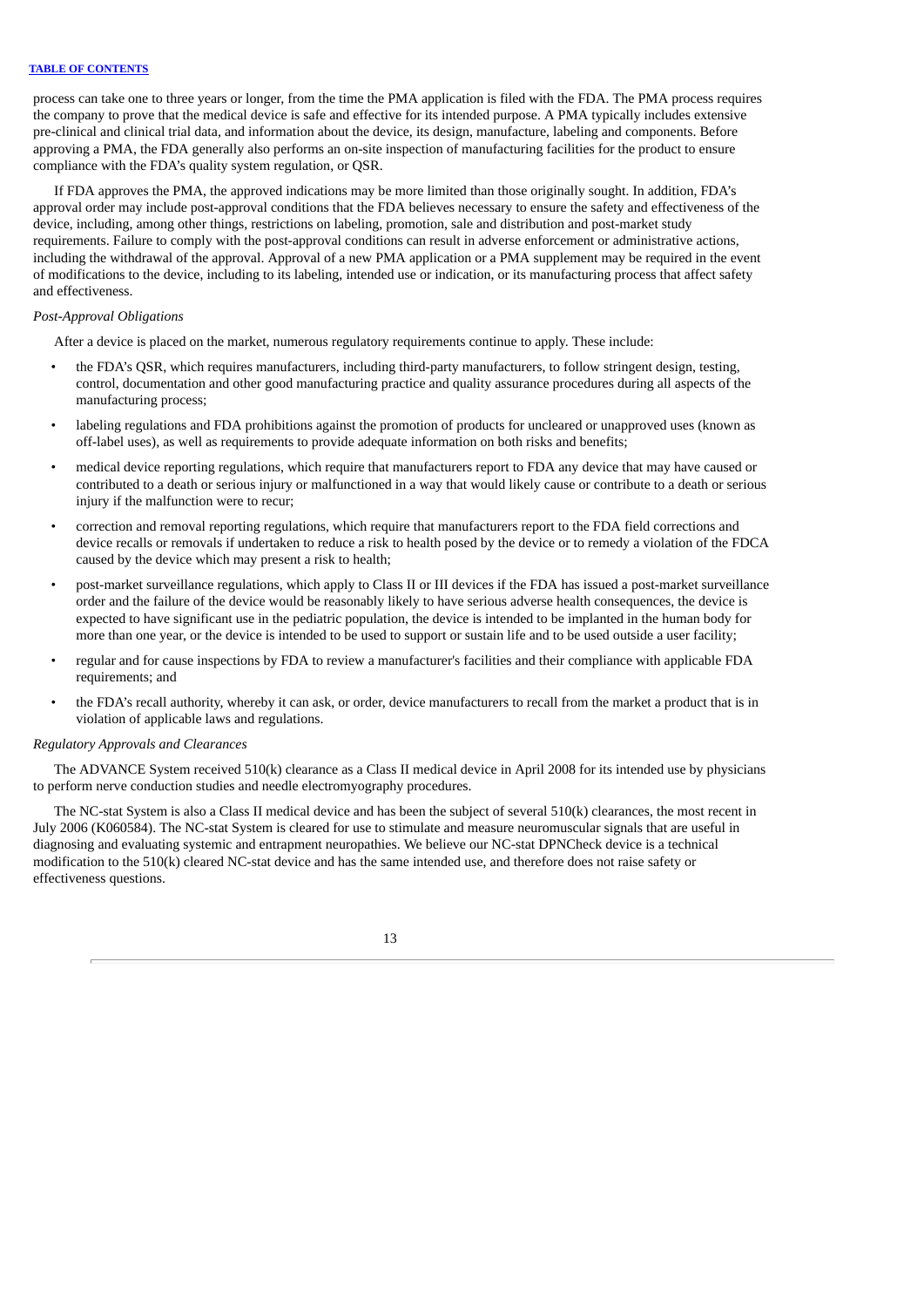Under the FDA's published guidance on  $510(k)$  requirements for modified devices, we do not believe that a  $510(k)$  submission is required for NC-stat DPNCheck.

As a transcutaneous electrical nerve stimulator, the SENSUS pain therapy device is a Class II medical device which received 510(k) clearance from the FDA in August 2012. In November 2012, the FDA provided 510(k) clearance for the disposable electrode used in conjunction with the SENSUS device, and in July 2013, the FDA provided 510(k) clearance for the use of SENSUS during sleep. The intended use of the SENSUS pain management therapeutic system is the symptomatic relief and management of chronic intractable pain.

# *Manufacturing Facilities*

Our facility, and the facility utilized by Sunburst, our contract device manufacturer, have each been inspected by FDA in the past, and observations were noted. There were no findings that involved a significant violation of regulatory requirements. The responses to these observations have been accepted by the FDA and we believe that we and our contract manufacturer are in substantial compliance with the QSR. We expect that our facility will be inspected again as required by the FDA. If the FDA finds significant violations, we could be subject to fines, recalls, requirements to halt manufacturing, or other administrative or judicial sanctions.

# *U.S. Anti-Kickback and False Claims Laws*

In the United States, the federal Anti-Kickback Statute, as well as numerous state anti-kickback laws, prohibit the offer, payment, solicitation or receipt of kickbacks, bribes or other remuneration, whether direct or indirect, overt or covert, in cash or in kind, intended, among other things, to induce the purchase or recommendation of healthcare products and services. While the federal law applies only to products and services for which payment may be made by a federal healthcare program, the state laws may apply regardless of whether any public healthcare funds are involved. Violations of these laws can lead to severe civil and criminal penalties, including exclusion from participation in federal healthcare programs. These laws are potentially applicable to manufacturers of medical devices, such as us, and to hospitals, physicians and other potential purchasers of our products.

Also, the federal False Claims Act, as well as many state false claims statutes, provides civil and criminal penalties for presenting, or causing to be presented, to third-party payers for reimbursement, claims that are false or fraudulent, or which are for items or services that were not provided as claimed. Under the federal False Claims Act, in addition to actions initiated by federal law enforcement authorities, the statute authorizes "qui tam" actions to be brought on behalf of the federal government by a private party in certain circumstances and, if successful, that private party can share in any monetary recovery. Any challenge by federal or state enforcement officials or others under these laws, could have a material adverse effect on our business, financial condition, and results of operations.

### **Legacy Neurodiagnostics Business**

We were founded in 1996 as a science-based health care company. Our focus had been the development of innovative products for the detection, diagnosis, and monitoring of peripheral nerve and spinal cord disorders, such as those associated with carpal tunnel syndrome, lumbosacral disc disease and spinal stenosis, and diabetes. Our NC-stat System for the performance of nerve conduction studies at the point-of-care was commercially launched in 1999. The second generation NC-stat was released in 2002. In 2008, we brought to market the more sophisticated ADVANCE System for nerve conduction testing and performance of invasive needle electromyography. These systems were general purpose with broad application in evaluating and diagnosing nerve disorders. Numerous studies demonstrating the clinical accuracy and utility of these devices have been conducted and published in high quality peer-reviewed journals. Furthermore, these devices have been used in FDA sanctioned clinical trials for pharmacological agents and large scale epidemiological studies sponsored by the NIH, Center for Disease Control, or CDC, and other governmental agencies. The products have been cleared by the FDA, field tested for over a decade and highly regarded for their ease of use, accuracy and reproducibility of results.

Following launch of NC-stat in 1999, we experienced rapid revenue growth, which led to our initial public offering in 2004. The health market, particularly the physician office segment, embraced the opportunity to perform nerve conduction tests which previously had always required referral to specialists. Point-of-care nerve testing was seen to provide a combination of improved patient care and patient convenience. The

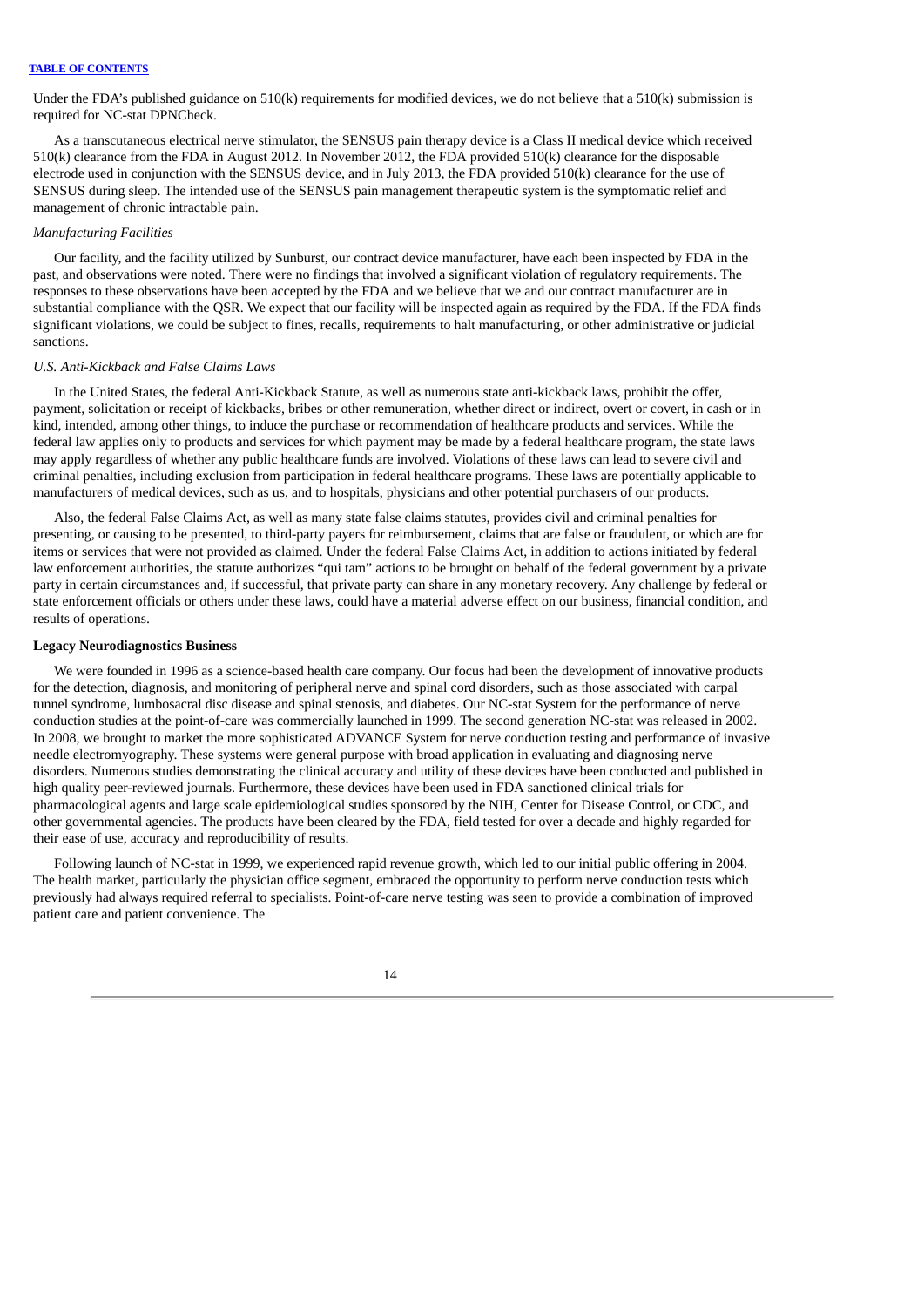success of point-of-care nerve testing, a market which we created, was met with resistance in some sectors of the medical community, particularly by neurologists and physical medicine and rehabilitation physicians, both of which had traditionally provided nerve testing services. As a consequence of successful lobbying by these specialists, physicians using our technology experienced increased denials of coverage by third party payers resulting in their discontinuing usage and our difficulty in accruing new customer accounts. In late 2009 CMS included in the Physician Fee Schedule a new Category I CPT Code, CPT 95905, for nerve conduction studies performed using preconfigured electrode such as those employed with our products. During 2010 most Medicare fiscal intermediaries assumed coverage for CPT 95905 for at least some clinical indications; however, the health care environment has been such that we have been unable to secure broad coverage among private payers, which is essential to the success of our ADVANCE System product. This experience was reflected in our revenues for the legacy Neurodiagnostics business, which peaked in 2006 at \$55.3 million. We reported revenue for our legacy Neurodiagnostics business of \$3.8 million, \$6.1 million, and \$10.3 million for the years ended December 31, 2013, 2012, and 2011, respectively.

As we managed our general purpose neurodiagnostic business to improve reimbursement and minimize customer erosion, we increasingly became aware of the unmet medical need for improved diagnostic tools and therapies in the specific area of diabetic neuropathy, or nerve damage caused by diabetes. Diabetes care is one of the faster growing sectors of health care as discussed above. We believe that our tools and therapies for addressing diabetic neuropathy represent a significant market opportunity. Consequently, in January 2011 we announced a shift to diabetes care as our primary business focus. We also restructured our neurodiagnostics business to consolidate functions and to eliminate our direct sales force. We emphasized our commitment to supporting our neurodiagnostic products and installed base of physician accounts. Our objective for our legacy neurodiagnostics business is to maintain a high standard of product support while managing the business to optimize cash flow.

### **Employees**

As of December 31, 2013, we had a total of 30 full time employees. Of these employees, 11 were in research and development, seven in sales and marketing, five in production/distribution, and seven in general and administrative services. One employee holds both M.D. and Ph.D. degrees, one additional employee holds an M.D. degree, and three additional employees hold Ph.D. degrees.

Our employees are not represented by a labor union and are not subject to a collective bargaining agreement. We have never experienced a work stoppage. We believe that we have good relations with our employees.

#### **Available Information**

Access to our Annual Report on Form 10-K, Quarterly Reports on Form 10-Q, Current Reports on Form 8-K, and amendments to these reports filed with or furnished to the Securities and Exchange Commission, or SEC, may be obtained through the Investor Relations section of our website at *www.neurometrix.com/investor* as soon as reasonably practical after we electronically file or furnish these reports. We do not charge for access to and viewing of these reports. Information on our Investor Relations page and on our website is not part of this Annual Report on Form 10-K or any of our other securities filings unless specifically incorporated herein by reference. In addition, the public may read and copy any materials that we file with the SEC at the SEC's Public Reference Room at 100 F Street, NE, Washington, D.C. 20549. The public may obtain information on the operation of the Public Reference Room by calling the SEC at 1-800-SEC-0330. Also, our filings with the SEC may be accessed through the SEC's website at *www.sec.gov.* All statements made in any of our securities filings, including all forward-looking statements or information, are made as of the date of the document in which the statement is included, and we do not assume or undertake any obligation to update any of those statements or documents unless we are required to do so by law.

#### **Corporate Information**

NeuroMetrix was founded in June 1996 by our President and Chief Executive Officer, Shai N. Gozani, M.D., Ph.D. We originally were incorporated in Massachusetts in 1996, and we reincorporated in Delaware in 2001. Our principal offices are located at 62 Fourth Avenue, Waltham, Massachusetts 02451.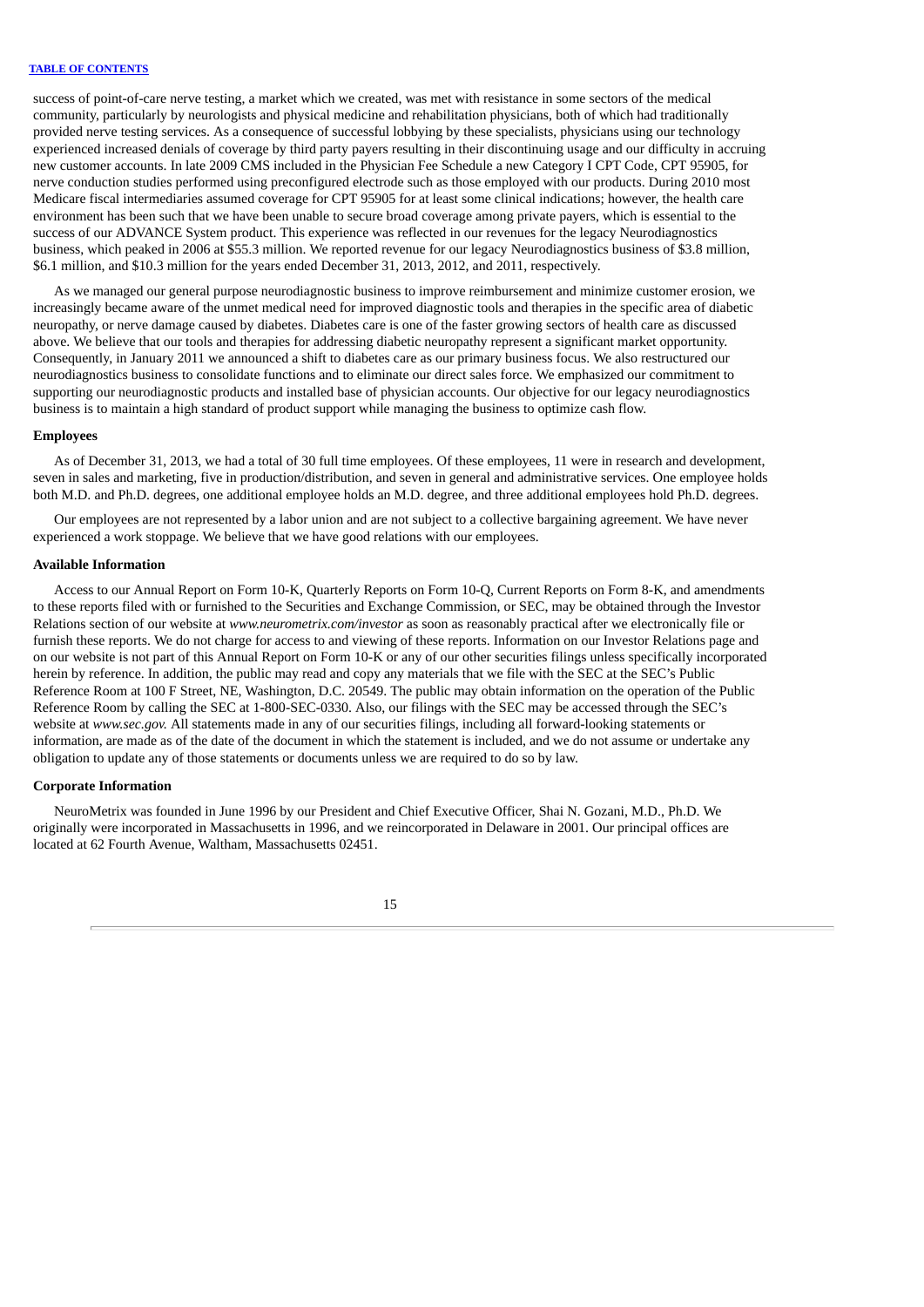#### <span id="page-18-0"></span>**ITEM 1A. Risk Factors**

You should carefully consider the following risks and all other information contained in this Annual Report on Form 10-K and our other public filings before making any investment decisions with respect to our common stock. If any of the following risks occurs, our business, prospects, reputation, results of operations, or financial condition could be harmed. In that case, the trading price of our common stock could decline, and our stockholders could lose all or part of their investment. This Annual Report also contains forward-looking statements that involve risks and uncertainties. Our actual results could differ materially from those anticipated in the forward-looking statements as a result of specific factors, including the risks described below and elsewhere in *this Annual Report on Form 10-K.*

# We have incurred significant operating losses since inception and cannot assure you that we will again achieve profitability.

We have incurred significant cumulative net losses since our inception. Our net losses for the years ended December 31, 2013, 2012, and 2011 were approximately \$8.0 million, \$10.0 million, and \$10.0 million, respectively, reflecting a decline in revenues. At December 31, 2013, we had an accumulated deficit of approximately \$146.6 million. The extent of our future operating income or losses is highly uncertain, and we cannot assure you that we will be able to achieve or maintain profitability.

# We will be required to raise additional funds to finance our operations and remain a going concern; we may not be able to do so *when necessary, and/or the terms of any financings may not be advantageous to us.*

We held cash and cash equivalents of \$9.2 million as of December 31, 2013. We believe that these resources and the cash to be generated from expected product sales will be sufficient to meet our projected operating requirements through the first quarter of 2015. We continue to face significant challenges and uncertainties and, as a result, our available capital resources may be consumed more rapidly than currently expected due to (a) decreases in sales of our products and the uncertainty of future revenues from new products; (b) changes we may make to the business that affect ongoing operating expenses; (c) changes we may make in our business strategy; (d) regulatory developments affecting our existing products and delays in the FDA approval process for products under development; (e) changes in our research and development spending plans; and (f) other items affecting our forecasted level of expenditures and use of cash resources. Accordingly, we will need to raise additional funds to support our operating and capital needs for the second quarter of 2015 and beyond. We may attempt to obtain additional funding through public or private financing, collaborative arrangements with strategic partners, or through additional credit lines or other debt financing sources to increase the funds available to fund operations. However, we may not be able to secure such financing in a timely manner or on favorable terms, if at all. Furthermore, if we issue equity or debt securities to raise additional funds, our existing stockholders may experience dilution, and the new equity or debt securities may have rights, preferences and privileges senior to those of our existing stockholders. If we raise additional funds through collaboration, licensing or other similar arrangements, it may be necessary to relinquish valuable rights to our potential products or proprietary technologies, or grant licenses on terms that are not favorable to us. Without additional funds, we may be forced to delay, scale back or eliminate some of our sales and marketing efforts, research and development activities, or other operations and potentially delay product development in an effort to provide sufficient funds to continue our operations. If any of these events occurs, our ability to achieve our development and commercialization goals would be adversely affected.

# We are focused on the treatment of the neurological complications of diabetes. We cannot assure you that we will be successful in this field or that our current commercial products for diabetes care, NC-stat DPNCheck and SENSUS, or the product *candidates in our development pipeline, will be successful.*

We are focused on the treatment of the neurological complications of diabetes. Our initial diabetes care product, NC-stat DPNCheck, which was launched in late 2011, is a fast, accurate, and quantitative nerve conduction test for systemic neuropathies, such as DPN. In January 2013, we launched SENSUS, our pain management therapeutic device for relief of chronic, intractable pain including pain associated with diabetic neuropathy. We also have other product candidates addressing diabetes care in our development pipeline. Our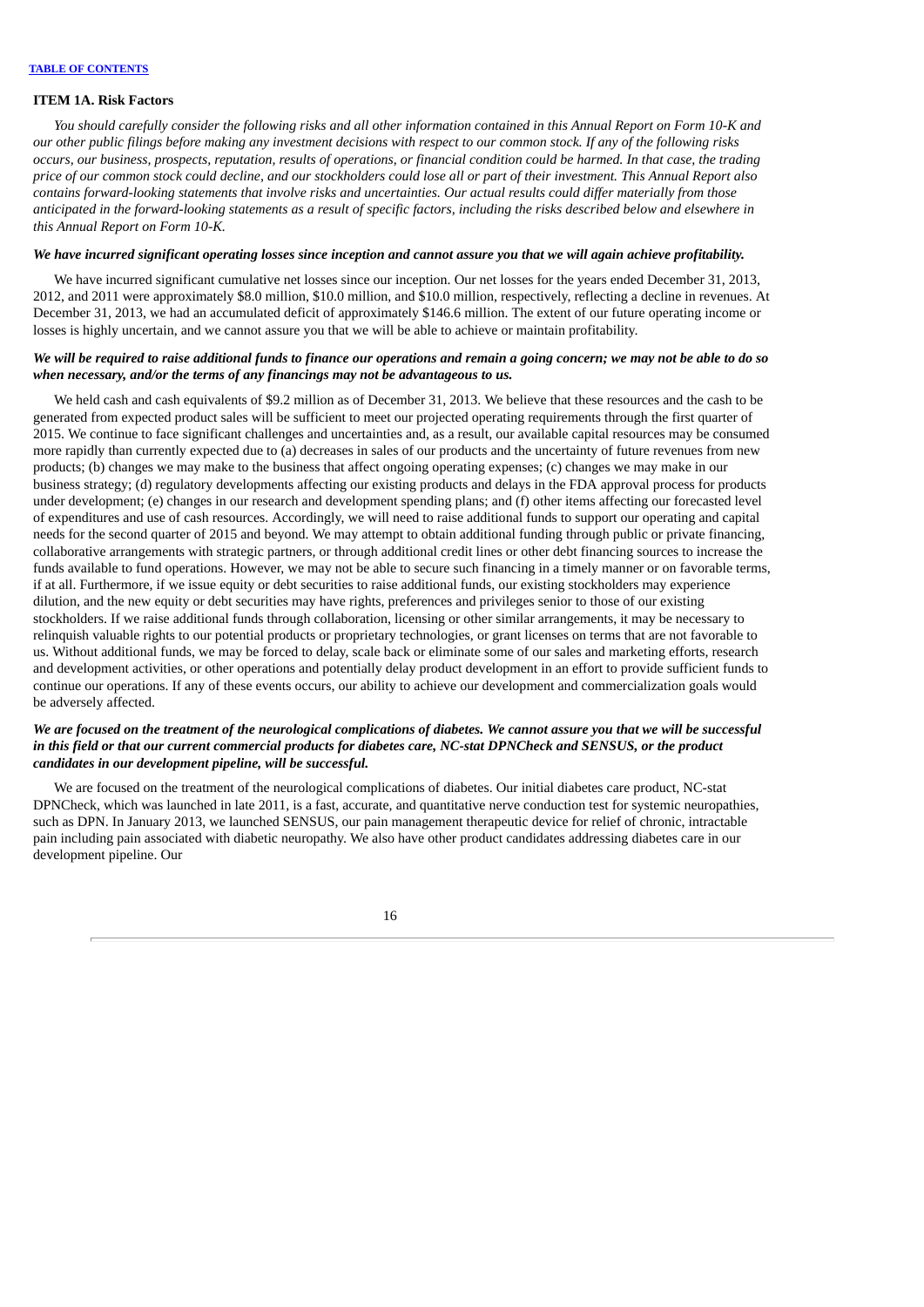future prospects are closely tied to our success with our NC-stat DPNCheck and SENSUS devices which, in turn, depends upon market acceptance and growth in future revenues. We cannot assure you that our diabetes care strategy, including the sales and marketing of our current products and the commercialization of other product candidates in our development pipeline, will be successful. If our diabetes care strategy is not successful, it could materially affect our revenues and results of operations.

Our future success could be adversely affected by a number of factors, including:

- inability to secure broad, national distribution for SENSUS among DME suppliers;
- inability to increase adoption of NC-stat DPNCheck within the Medicare Advantage market;
- decreased rates of patient visits to physicians;
- unfavorable changes to current Medicare and commercial payer payment policies;
- implementation of the Patient Protection and Affordable Care Act and consequent changes to payor policies;
- unfavorable experiences by patients and physicians using SENSUS and our other commercially available products; and
- physicians' reluctance to alter their existing practices and adopt the use of our devices.

If we are unable to expand exposure and penetrate the market for NC-stat DPNCheck and SENSUS, our ability to increase our revenues will be limited and our business prospects will be adversely affected.

# We currently rely on sales of the products that comprise the ADVANCE System to generate a substantial portion of our revenues. Any factors that negatively impact our sales of these products could significantly reduce our ability to generate *revenues.*

We launched the ADVANCE System, our sophisticated nerve conduction testing system, in June 2008. For the years ended December 31, 2013 and 2012, 72% and 81%, respectively, of our total revenue was attributed to the ADVANCE System. We continue to derive a substantial portion of our revenues from sales of the products that comprise this system, particularly from electrodes. We expect that sales of ADVANCE System products will constitute about half of our sales during 2014. Accordingly, our ability to generate revenues in the short-term is dependent on our ability to market and sell the products that comprise the ADVANCE System, particularly electrodes. Our sales of these products may be negatively impacted by many factors, including:

- changes in reimbursement rates or policies relating to our products by third-party payers;
- manufacturing problems;
- claims that our products infringe on patent rights or other intellectual property rights owned by other parties;
- adverse regulatory or legal actions relating to our products; and
- clinical trial results relating to our products or our competitors' products.

If any of these events occurs, our ability to generate revenues from the ADVANCE System could be significantly reduced.

# If health care providers are unable to obtain sufficient reimbursement or adjustment to capitated premium payments from thirdparty health care payers related to the use of our products, the adoption of our products and our future product sales will be *materially adversely affected.*

Widespread adoption of our products by the medical community is unlikely to occur without a financial incentive from thirdparty payers for the use of these products. If health care providers are unable to obtain adequate reimbursement for procedures performed using our products, if managed care organizations do not receive improved capitated payments due to more accurate patient risk assessment using our products, and if DME suppliers are not adequately reimbursed for supplying our therapeutic products, we may be unable to

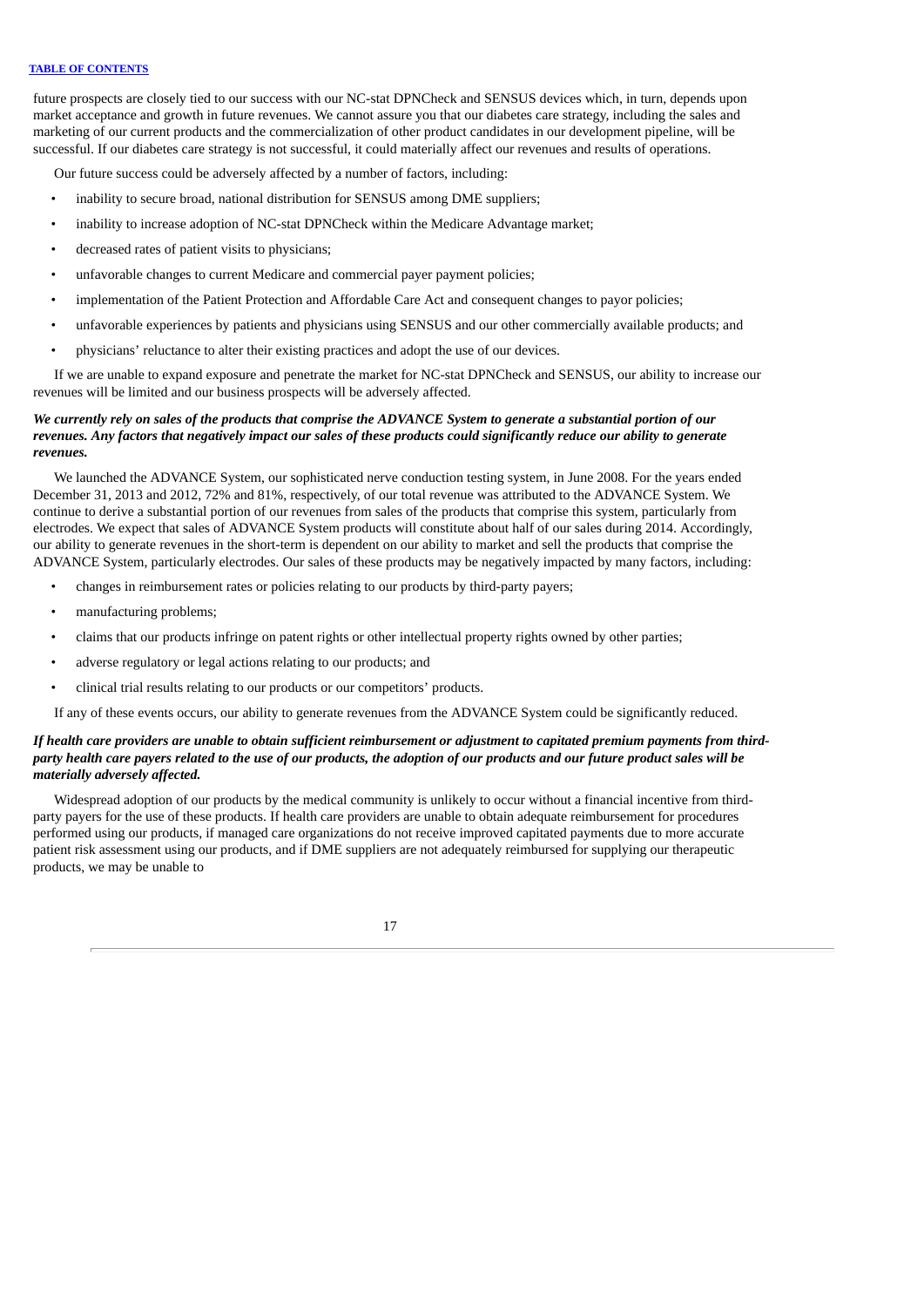sell our products at levels that are sufficient to allow us to achieve and maintain profitability, and our business would suffer significantly. Additionally, even if these products and procedures are adequately reimbursed by third-party payers today, adverse changes in payers future policies toward payment would harm our ability to market and sell our products. Third-party payers include those governmental programs such as Medicare and Medicaid, private health insurers, workers' compensation programs and other organizations.

Future regulatory action by CMS or other governmental agencies or negative clinical results may diminish reimbursement payments to physicians for performing procedures using our products. Medicaid reimbursement differs from state to state, and some state Medicaid programs may not cover the procedures performed with our products or pay physicians an adequate amount for performing those procedures, if at all. Additionally, some private payers do not follow the Medicare guidelines and may reimburse for only a portion of these procedures or not at all. We are unable to predict what changes will be made in the reimbursement methods used by private or governmental third-party payers. Importantly, we cannot predict the effects that implementation of the Patient Protection and Affordable Care Act will have on CMS, commercial insurers, health care providers, and ultimately on our business.

# *Healthcare reform legislation could adversely affect our future revenues.*

Our future revenues will be impacted by the CMS Durable Medical Equipment, Prosthetics, Orthotics and Supplies (DMEPOS) Competitive Bidding Program. Under this program, Medicare will no longer reimburse suppliers for certain products and services, including transcutaneous electrical nerve stimulation (TENS), based on the Medicare fee schedule amount. Instead CMS will provide reimbursement for those products and services based on a competitive bidding process. Our SENSUS pain management system is presently classified within TENS. The DMEPOS Competitive Bidding Program will likely require us to sell SENSUS devices and related consumables subject to Medicare reimbursement at significantly lower prices which would have a material adverse effect on SENSUS profitability. In those regions of the country where DMEPOS Competitive Bidding was recently implemented in January 2014, low Medicare pricing is restricting our ability to sell SENSUS. As the DMEPOS program is expanded to other regions, a similar effect will likely be seen. The unique product features of SENSUS may provide an opportunity, which we intend to pursue, to segregate SENSUS from the generic TENS category. If successful, this could lessen the negative impact of DMEPOS competitive bidding on SENSUS Medicare reimbursement.

# We are subject to extensive regulation by the FDA which could restrict the sales and marketing of the NC-stat DPNCheck and SENSUS devices and the ADVANCE System as well as other products for which we may seek FDA clearance or approval, and *could cause us to incur significant costs.*

We sell medical devices that are subject to extensive regulation in the United States by the FDA with regard to manufacturing, labeling, sale, promotion, distribution, shipping and ongoing monitoring and follow-up. Before a new medical device, or a new use of or claim for an existing product, can be marketed in the United States, it must first be cleared or approved by the FDA. Medical devices may be marketed only for the indications for which they are approved or cleared. The regulatory review process can be expensive and lengthy. The FDA's process for granting 510(k) clearance typically takes approximately three to six months, but it can be significantly longer. The process for obtaining a pre-market approval, or PMA, is much more costly and onerous. By law, the time period designated for the FDA's review of a PMA is 180 days; however, this time is often extended and it is not uncommon for the PMA review process to take three years or longer from the time the application is filed with the FDA.

The FDA may remove our devices from the market or enjoin them from commercial distribution if safety or effectiveness problems develop. Further, we may not be able to obtain additional 510(k) clearances or pre-market approvals for new products or for modifications to, or additional indications for, our existing products in a timely fashion, or at all. Delays in obtaining future clearances or approvals would adversely affect our ability to introduce new or enhanced products in a timely manner, which in turn would harm our revenue and future profitability. We have made modifications to our devices in the past and may make additional modifications in the future that we believe do not or will not require additional clearances or approvals. If the FDA disagrees, and requires new clearances or approvals for the modifications, we may be required to recall and to stop marketing the modified devices. If any of these events occurs or if the FDA

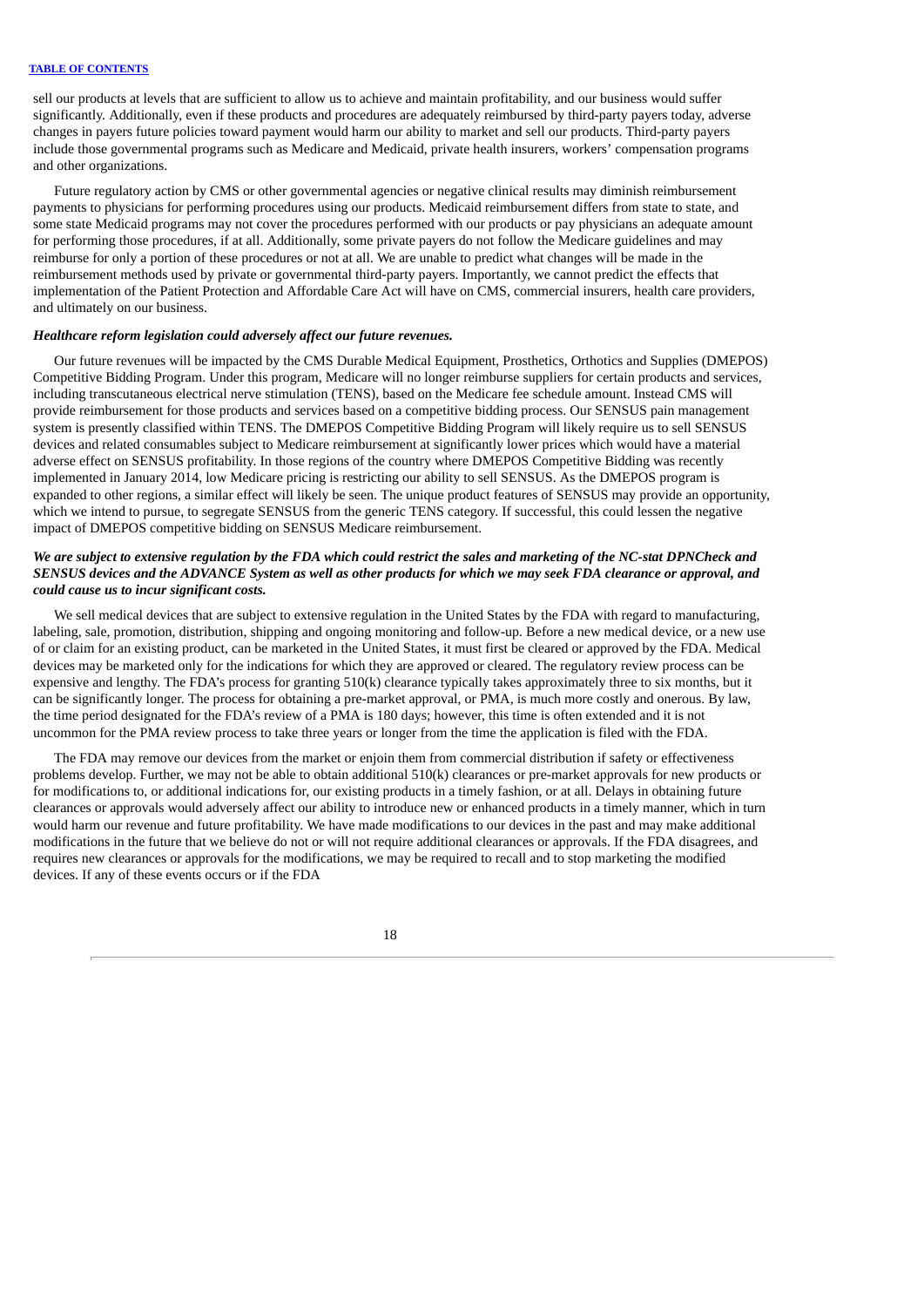takes other enforcement actions, we may not be able to provide our customers with the products they require on a timely basis, our reputation could be harmed, and we could lose customers and suffer reduced revenues and increased costs.

We also are subject to numerous post-marketing regulatory requirements, including the FDA's quality system regulations, which relate to the design, manufacture, packaging, labeling, storage, installation and servicing of our products, labeling regulations, medical device reporting regulations and correction and removal reporting regulations. Our failure or the failure by any manufacturer of our products to comply with applicable regulatory requirements could result in enforcement action by the FDA. FDA enforcement actions relating to post-marketing regulatory requirements or other issues, including any issues arising from the not substantially equivalent letter described above, may include any of the following:

- warning letters, untitled letters, fines, injunctions, product seizures, consent decrees and civil penalties;
- requiring repair, replacement, refunds, customer notifications or recall of our products;
- imposing operating restrictions, suspension or shutdown of production;
- refusing our requests for 510(k) clearance or PMA approval of new products, new intended uses, or modifications to existing products;
- requesting voluntary rescission of 510(k) clearances or withdrawing PMA approvals that have already been granted; and
- criminal prosecution.

If any of these events were to occur, they could harm our reputation, our ability to generate revenues and our profitability.

Also, from time to time, legislation is introduced into Congress that could significantly change the statutory provisions governing the approval, manufacturing and marketing of medical devices. FDA regulations and guidance are often revised or reinterpreted by the agency in ways that may significantly affect our business and our products. It is impossible to predict whether legislative changes will be enacted, or FDA regulations, guidance or interpretations changed, and what the impact of such changes, if any, may be. The FDA has publicly stated that it is reevaluating its longstanding 510(k) review program. It is not clear when the program will be modified and what effect the modified review process will have on our ability to bring our product candidates to market.

# We depend on several single source manufacturers to produce our products. Any material adverse changes in our relationships with these manufacturers could prevent us from delivering products to our customers in a timely manner and may adversely *impact our future revenues or costs.*

We rely on third-party manufacturers to manufacture components of our NC-stat DPNCheck and SENSUS systems, and to fully manufacture the ADVANCE system. In the event that our manufacturers cease to manufacture sufficient quantities of our products or components in a timely manner and on terms acceptable to us, we would be forced to locate alternate manufacturers. Additionally, if our manufacturers experience a failure in their production process, are unable to obtain sufficient quantities of the components necessary to manufacture our products or otherwise fail to meet our quality requirements, we may be forced to delay the manufacture and sale of our products or locate an alternative manufacturer. We may be unable to locate suitable alternative manufacturers for our products or components for which the manufacturing process is relatively specialized, on terms acceptable to us, or at all. We have a manufacturing and supply agreement with Parlex Polymer Flexible Circuits, Inc. for the manufacture of the biosensors for nerve conduction testing for our domestic market. Katecho, Inc. manufactures biosensors for use with our NC-stat DPNCheck devices and manufactures electrodes for SENSUS, and Sunburst EMS, Inc. manufactures electronic boards and other components of our NC-stat DPNCheck and SENSUS products, which we assemble at our corporate headquarters facility to produce completed devices. Sunburst EMS, Inc. also manufactures our ADVANCE System monitors, docking stations, and communication hubs.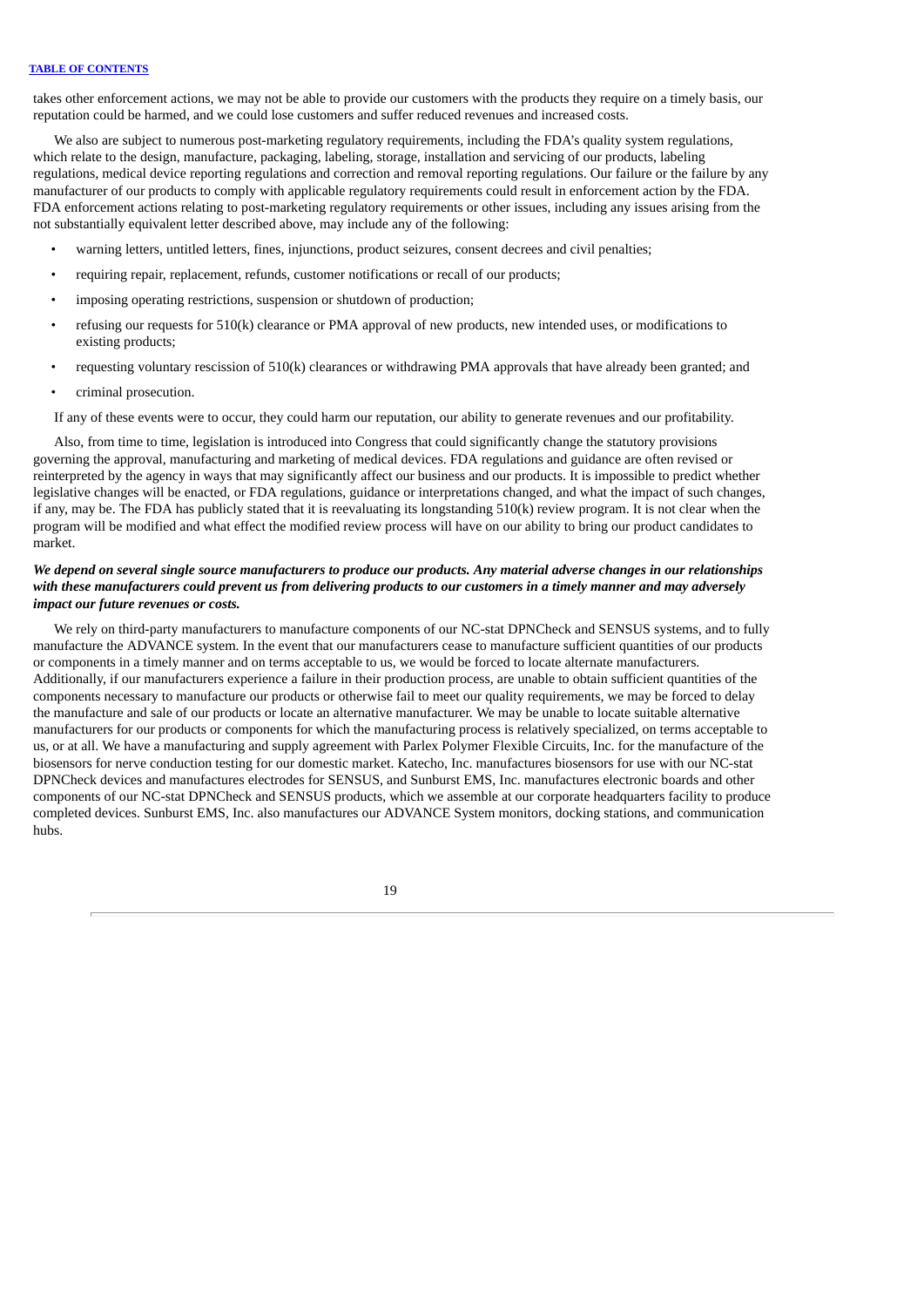We have experienced transient inventory shortages on new products during the initial production ramp-up phase. If any materially adverse changes in our relationships with these manufacturers occur, our ability to supply our customers will be severely limited until we are able to engage an alternate manufacturer or, if applicable, resolve any quality issues with our existing manufacturer. This situation could prevent us from delivering products to our customers in a timely manner, lead to decreased sales or increased costs, or harm our reputation with our customers.

# If our manufacturers are unable to supply us with an adequate supply of products as we expand our markets, we could lose *customers, our potential future growth could be limited and our business could be harmed.*

In order for us to successfully expand our business within the United States and internationally, our contract manufacturers must be able to provide us with substantial quantities of our products in compliance with regulatory requirements, in accordance with agreed upon specifications, at acceptable cost and on a timely basis. Our potential future growth could strain the ability of our manufacturers to deliver products and obtain materials and components in sufficient quantities. Manufacturers often experience difficulties in scaling up production, including problems with production yields and quality control and assurance. If we are unable to obtain sufficient quantities of high quality products to meet customer demand on a timely basis, we could lose customers, our growth may be limited and our business could be harmed.

# If we or the manufacturers of our products fail to comply with the FDA's quality system regulation, the manufacturing and *distribution of our products could be interrupted, and our product sales and operating results could suffer.*

We and our contract manufacturers are required to comply with the FDA's quality system regulation, or QSR, which is a complex regulation that governs the procedures and documentation of the design, testing, production, control, quality assurance, labeling, packaging, sterilization, storage and shipping of our devices. The FDA enforces the QSR through periodic inspections. We cannot assure you that our facilities or the facilities of the manufacturers of our products would pass any future inspection. If our facilities or any of the facilities of the manufacturers of our products fail an inspection, the manufacturing or distribution of our products could be interrupted and our operations disrupted. Failure to take adequate and timely corrective action in response to an adverse inspection could result in a suspension or shutdown of our packaging and labeling operations and the operations of the manufacturers of our products or a recall of our products, or other administrative or judicial sanctions. If any of these events occurs, we may not be able to provide our customers with the quantity of products they require on a timely basis, our reputation could be harmed, and we could lose customers and suffer reduced revenues and increased costs.

# Our products may be subject to recalls, even after receiving FDA clearance or approval, which would harm our reputation, *business and financial results.*

We are subject to the medical device reporting regulations, which require us to report to the FDA if our products may have caused or contributed to a death or serious injury, or have malfunctioned in a way that would likely cause or contribute to a death or serious injury if the malfunction were to occur. We are also subject to the correction and removal reporting regulations, which require us to report to the FDA any field corrections and device recalls or removals that we undertake to reduce a risk to health posed by the device or to remedy a violation of the Federal Food, Drug and Cosmetic Act, or FDCA, caused by the device which may present a risk to health. In addition, the FDA and similar governmental agencies in other countries have the authority to require the recall of our products if there is a reasonable probability that the products would cause serious adverse health consequences or death. A government-mandated or voluntary recall by us could occur as a result of manufacturing defects, labeling deficiencies, packaging defects or other failures to comply with applicable regulations. Any recall would divert management attention and financial resources and harm our reputation with customers and could have a material adverse effect on our financial condition and results of operations.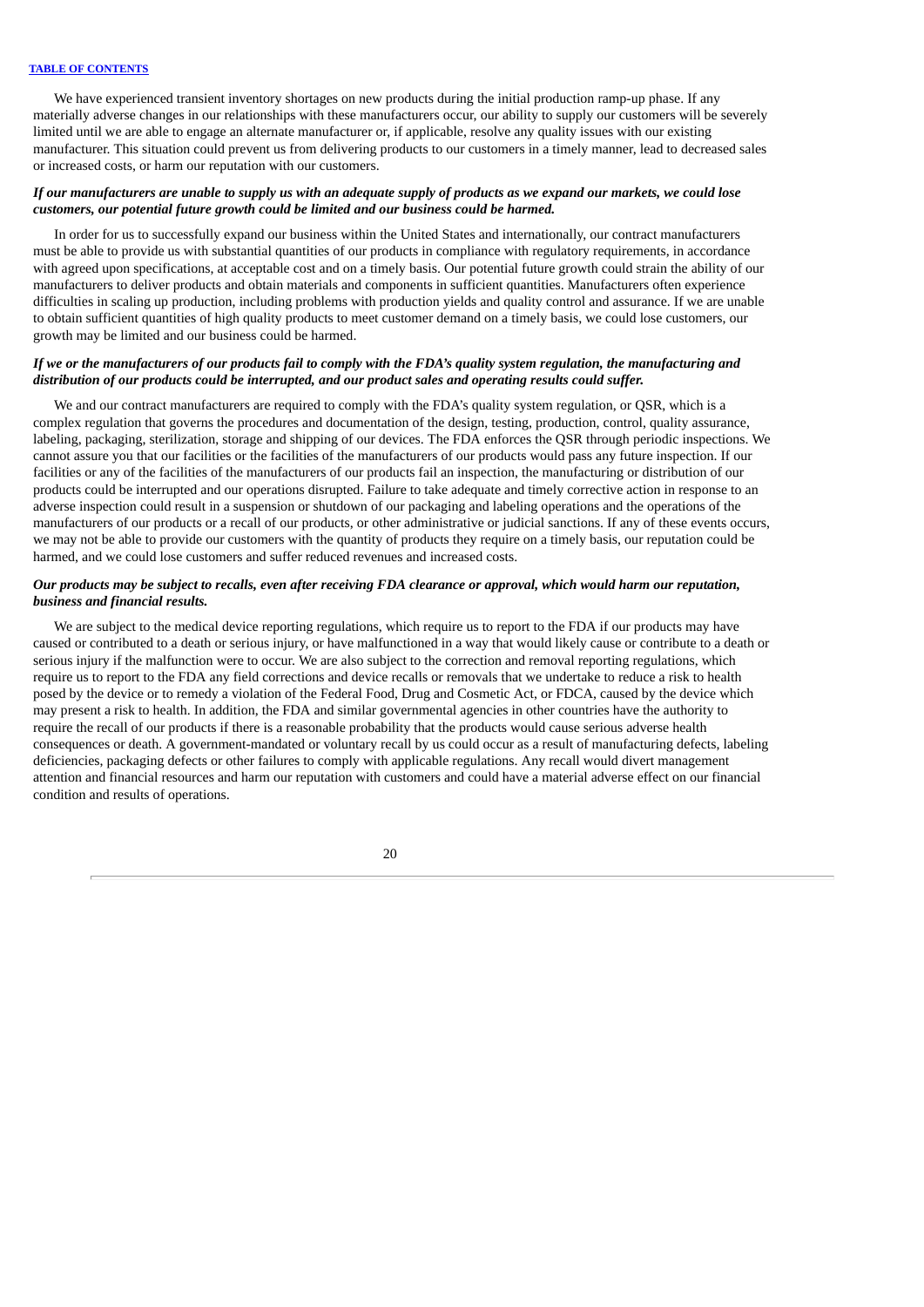# *The success of our business depends upon our ability to advance our pipeline products to commercialization.*

In January 2011, we shifted our strategy to focus on diabetes care, specifically unmet medical needs related to DPN which is the most common complication of diabetes. Since then, we have advanced SENSUS and NC-stat DPNCheck through our product development pipeline to the market and we plan to introduce improvements to SENSUS in future periods. We expect that advancing our pipeline products will require significant time and resources. We may not be successful in our commercialization efforts for any of the product candidates currently in our pipeline and we may not be successful in developing, acquiring, or inlicensing additional product candidates, to the extent we decide to do so. If we are not successful advancing new products through our development pipeline, the regulatory process and commercial launch, our business, financial condition, and results of operations will be adversely affected.

# The patent rights we rely upon to protect the intellectual property underlying our products may not be adequate, which could *enable third parties to use our technology and would harm our ability to compete in the market.*

Our success will depend in part on our ability to develop or acquire commercially valuable patent rights and to protect these rights adequately. The risks and uncertainties that we face with respect to our patents and other related rights include the following:

- the pending patent applications we have filed or to which we have exclusive rights may not result in issued patents or may take longer than we expect to result in issued patents;
- the claims of any patents that are issued may not provide meaningful protection;
- we may not be able to develop additional proprietary technologies that are patentable;
- other parties may challenge patents, patent claims or patent applications licensed or issued to us; and
- other companies may design around technologies we have patented, licensed or developed.

We also may not be able to protect our patent rights effectively in some foreign countries. For a variety of reasons, we may decide not to file for patent protection in the United States or in particular foreign countries. Our patent rights underlying our products may not be adequate, and our competitors or customers may design around our proprietary technologies or independently develop similar or alternative technologies or products that are equal or superior to our technology and products without infringing on any of our patent rights. In addition, the patents licensed or issued to us may not provide a competitive advantage. If any of these events were to occur, our ability to compete in the market would be harmed.

# Other rights and measures we have taken to protect our intellectual property may not be adequate, which would harm our *ability to compete in the market.*

In addition to patents, we rely on a combination of trade secrets, copyright and trademark laws, confidentiality, nondisclosure and assignment of invention agreements and other contractual provisions and technical measures to protect our intellectual property rights. We rely on trade secrets to protect the technology and algorithms we use in our customer data processing and warehousing information system. While we currently require employees, consultants and other third parties to enter into confidentiality, nondisclosure or assignment of invention agreements or a combination thereof where appropriate, any of the following could still occur:

- the agreements may be breached or not enforced in a particular jurisdiction;
- we may have inadequate remedies for any breach;
- trade secrets and other proprietary information could be disclosed to our competitors; or
- others may independently develop substantially equivalent proprietary information and techniques or otherwise gain access to our trade secrets or disclose such technologies.

If, for any of the above reasons, our intellectual property is disclosed or misappropriated, it would harm our ability to protect our rights and our competitive position.

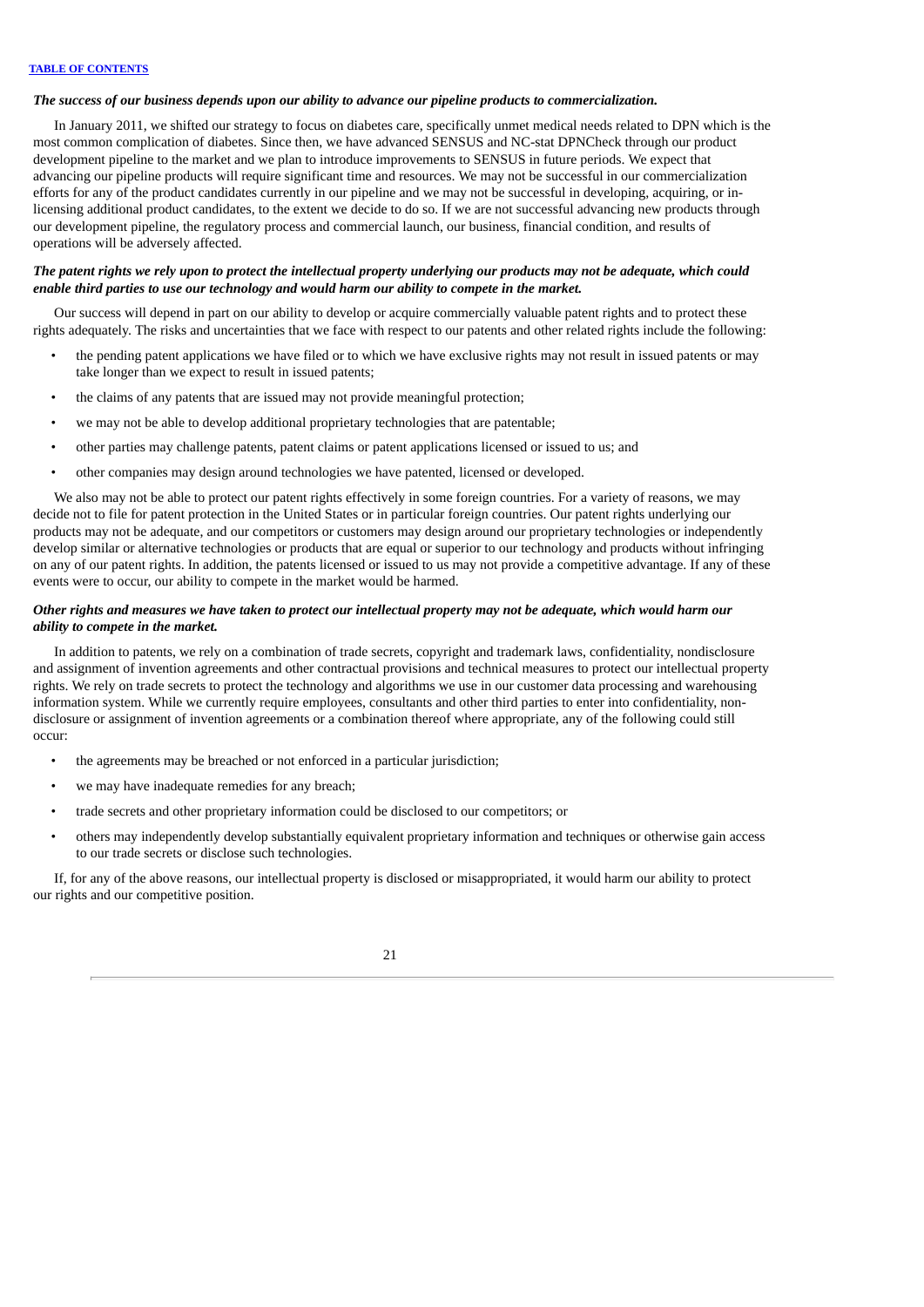# We may need to initiate lawsuits to protect or enforce our patents and other intellectual property rights, which could be expensive and, if we lose, could cause us to lose some of our intellectual property rights, which would harm our ability to *compete in the market.*

We rely on patents to protect a portion of our intellectual property and our competitive position. Patent law relating to the scope of claims in the technology fields in which we operate is still evolving and, consequently, patent positions in the medical device industry are generally uncertain. In order to protect or enforce our patent rights, we may initiate patent litigation against third parties, such as infringement suits or interference proceedings. Litigation may be necessary to:

- assert claims of infringement;
- enforce our patents;
- protect our trade secrets or know-how; or
- determine the enforceability, scope and validity of the proprietary rights of others.

Any lawsuits that we initiate could be expensive, take significant time and divert management's attention from other business concerns. Litigation also puts our patents at risk of being invalidated or interpreted narrowly and our patent applications at risk of not issuing. Additionally, we may provoke third parties to assert claims against us. We may not prevail in any lawsuits that we initiate and the damages or other remedies awarded, if any, may not be commercially valuable. The occurrence of any of these events could harm our business, our ability to compete in the market or our reputation.

# Claims that our products infringe on the proprietary rights of others could adversely affect our ability to sell our products and *increase our costs.*

Substantial litigation over intellectual property rights exists in the medical device industry. We expect that our products could be increasingly subject to third-party infringement claims as the number of competitors grows and the functionality of products and technology in different industry segments overlap. Third parties may currently have, or may eventually be issued, patents on which our products or technologies may infringe. Any of these third parties might make a claim of infringement against us. Any litigation regardless of its impact would likely result in the expenditure of significant financial resources and the diversion of management's time and resources. In addition, litigation in which we are accused of infringement may cause negative publicity, adversely impact prospective customers, cause product shipment delays or require us to develop non-infringing technology, make substantial payments to third parties, or enter into royalty or license agreements, which may not be available on acceptable terms, or at all. If a successful claim of infringement were made against us and we could not develop non-infringing technology or license the infringed or similar technology on a timely and cost-effective basis, our revenues may decrease substantially and we could be exposed to significant liability.

# We are subject to federal and state laws prohibiting "kickbacks" and false or fraudulent claims, which, if violated, could subject us to substantial penalties. Additionally, any challenge to or investigation into our practices under these laws could cause *adverse publicity and be costly to respond to, and thus could harm our business.*

A federal law commonly known as the federal anti-kickback law, and several similar state laws, prohibit the payment of any remuneration that is intended to induce physicians or others either to refer patients or to acquire or arrange for or recommend the acquisition of health care products or services. These laws constrain a medical device company's sales, marketing and other promotional activities by limiting the kinds of business relationships and financial arrangements, including sales programs we may have with hospitals, physicians or other potential purchasers of medical devices. Other federal and state laws generally prohibit individuals or entities from knowingly presenting, or causing to be presented, claims for payment to Medicare, Medicaid or other third-party payers that are false or fraudulent, or for items or services that were not provided as claimed. From time to time, we may provide coding and billing information as product support to purchasers of our products. Anti-kickback and false claims laws prescribe civil and criminal penalties for noncompliance, which can be quite substantial including exclusion from participation in federal health care programs. A number of states have enacted laws that require pharmaceutical and medical device companies to monitor and report

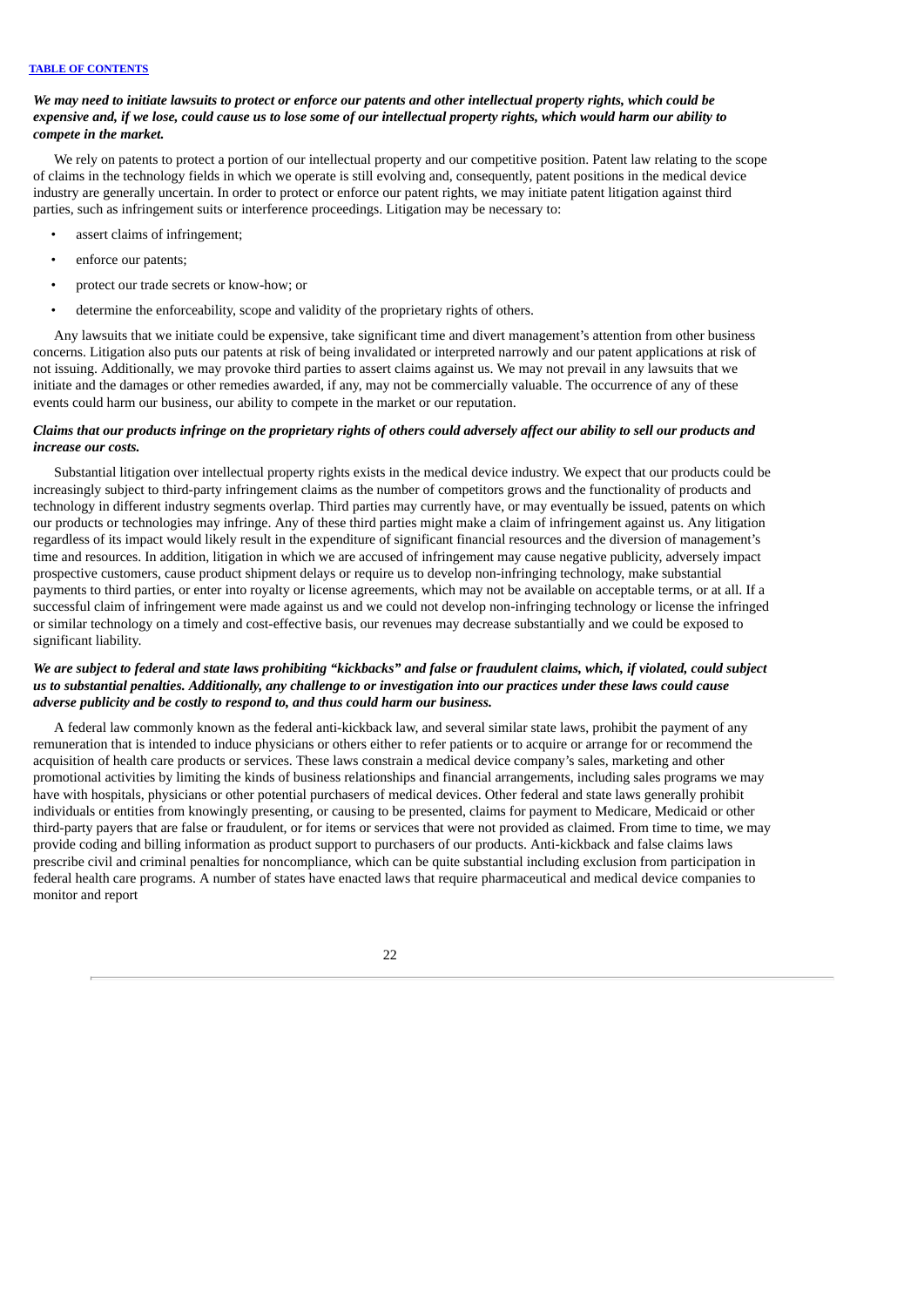payments, gifts and other remuneration made to physicians and other health care professionals and health care organizations. Some state statutes, such as the one in Massachusetts, impose an outright ban on gifts to physicians. These laws are often referred to as "gift ban" or "aggregate spend" laws and carry substantial fines if they are violated. Similar legislation, known as the Physician Payments Sunshine Act, has been introduced in Congress each year for the past several years but has not yet been enacted. In the event that we are found to have violated these laws or determine to settle a claim that we have done so, our business may be materially adversely affected as a result of any payments required to be made, restrictions on our future operations or actions required to be taken, damage to our business reputation or adverse publicity in connection with such a finding or settlement or other adverse effects relating thereto. Additionally, even an unsuccessful challenge or investigation into our practices could cause adverse publicity, and be costly to respond to, and thus could harm our business and results of operations

# If we are found to have violated laws protecting the confidentiality of patient health information, we could be subject to civil or *criminal penalties, which could increase our liabilities, damage our reputation and harm our business.*

There are a number of federal and state laws protecting the confidentiality of individually identifiable patient health information, including patient records, and restricting the use and disclosure of that protected information. In particular, the U.S. Department of Health and Human Services promulgated patient privacy rules under the Health Insurance Portability and Accountability Act of 1996, or HIPAA. These privacy rules protect medical records and other personal health information by limiting their use and disclosure, giving individuals the right to access, amend and seek accounting of their own health information and limiting most use and disclosures of health information to the minimum amount reasonably necessary to accomplish the intended purpose. Although we do not believe that we are subject to the HIPAA rules, the exact scope of these rules has not been clearly established. If we are found to be in violation of the privacy rules under HIPAA, we could be subject to civil or criminal penalties, which could increase our liabilities and harm our reputation or our business.

# The use of our products could result in product liability claims that could be expensive, damage our reputation and harm our *business.*

Our business exposes us to an inherent risk of potential product liability claims related to the manufacturing, marketing and sale of medical devices. The medical device industry historically has been litigious, and we face financial exposure to product liability claims if the use of our products were to cause or contribute to injury or death. Our NC-stat and ADVANCE systems, NC-stat DPNCheck, and SENSUS products may be susceptible to claims of injury because their use involves the electric stimulation of a patient's nerves. Although we maintain product liability insurance for our products and other commercial insurance, the coverage limits of these policies may not be adequate to cover future claims. As sales and use of our products increase, we may be unable to maintain sufficient product liability or other commercial insurance on acceptable terms or at reasonable costs, and this insurance may not provide us with adequate coverage against potential liabilities. A successful claim brought against us in excess of, or outside of, our insurance coverage could have a material adverse effect on our financial condition and results of operations. A product liability claim, regardless of its merit or eventual outcome, could result in substantial costs to us, a substantial diversion of management attention and adverse publicity. A product liability claim could also harm our reputation and result in a decline in revenues and an increase in expenses.

# Our products are complex in design, and defects may not be discovered prior to shipment to customers, which could result in warranty obligations or product liability or other claims, reducing our revenues and increasing our costs and liabilities.

We depend upon third parties for the manufacture of our products or components. Our products, particularly our electrodes, require a significant degree of technical expertise to produce. If these manufacturers fail to produce our products to specification, or if the manufacturers use defective materials or workmanship in the manufacturing process, the reliability and performance of our products will be compromised.

If our products contain defects that cannot be repaired quickly, easily and inexpensively, we may experience: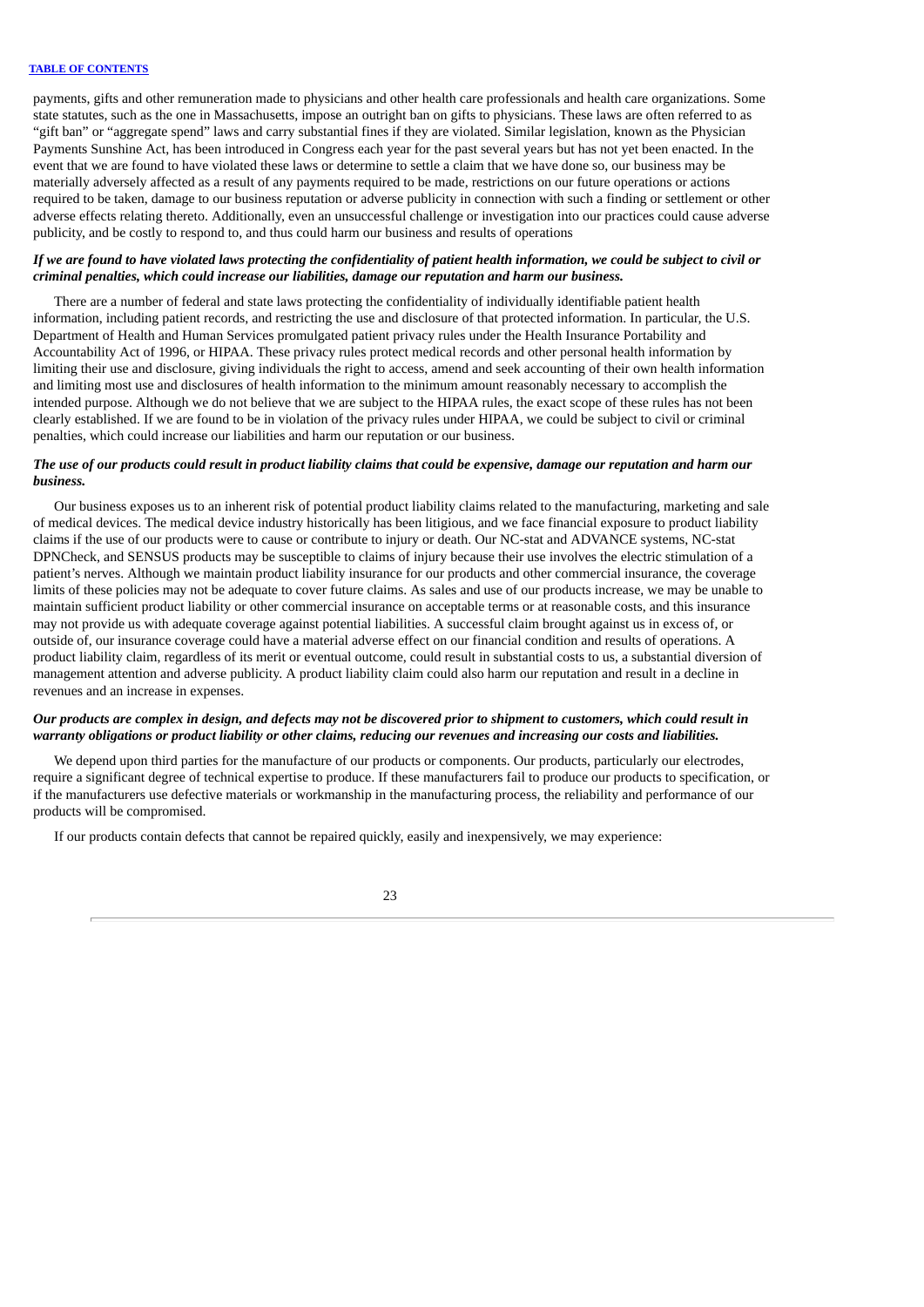- loss of customer orders and delay in order fulfillment;
- damage to our brand reputation;
- increased cost of our warranty program due to product repair or replacement;
- inability to attract new customers;
- diversion of resources from our manufacturing and research and development departments into our service department; and
- legal action.

The occurrence of any one or more of the foregoing could harm our reputation and materially reduce our revenues and increase our costs and liabilities.

### If we lose any of our officers or key employees, our management and technical expertise could be weakened significantly.

Our success largely depends on the skills, experience, and efforts of our officers, including Shai N. Gozani, M.D., Ph.D., our founder, Chairman, President and Chief Executive Officer; Thomas T. Higgins, our Senior Vice President and Chief Financial Officer; Guy Daniello, our Senior Vice President of Information Technology; and Michael Williams, Ph.D., our Senior Vice President of Engineering and Chief Technology Officer. We do not maintain key person life insurance policies covering any of our employees. The loss of any of our officers could weaken our management and technical expertise significantly and harm our business.

# If we are unable to recruit, hire and retain skilled and experienced personnel, our ability to manage and expand our business *will be harmed, which would impair our future revenues and profitability.*

We are a small company with 30 employees as of December 31, 2013, and our ability to retain our skilled labor force and our success in attracting and hiring new skilled employees will be a critical factor in determining our future performance. We may not be able to meet our future hiring needs or retain existing personnel, particularly given the challenges our business has recently faced. We will face challenges and risks in hiring, training, managing and retaining engineering and sales and marketing employees. Failure to attract and retain personnel, particularly technical and sales and marketing personnel would materially harm our ability to compete effectively and grow our business.

# Failure to develop or enter into relationships to sell products other than our existing products or enhance our existing products *could have an adverse effect on our business prospects.*

Our future business and financial success will depend, in part, on our ability to effectively market our new products, such as SENSUS and NC-stat DPNCheck, and enhance these products in response to customer demand. Developing new products and upgrades to existing and future products imposes burdens on our research and development department and our management. This process is costly, and we cannot assure you that we will be able to successfully develop new products or enhance our current products. We also may not be able to enter into relationships with other companies to sell additional products. In addition, as we develop the market for our products, future competitors may develop desirable product features earlier than we do which could make our competitors' products less expensive or more effective than our products and could render our products obsolete or unmarketable. If our product development efforts are unsuccessful, we will have incurred significant costs without recognizing the expected benefits and our business prospects may suffer.

# We currently compete, and may in the future need to compete, against other medical device companies with greater resources, more established distribution channels and other competitive advantages, and the success of these competitors may harm our *ability to generate revenues.*

We currently do, and in the future may need to, compete directly and indirectly with a number of other companies that may have competitive advantages over us. We compete with companies that sell traditional nerve conduction study and electromyography equipment including Cadwell Laboratories, Inc. and Natus Medical Incorporated. These companies enjoy significant competitive advantages, including:

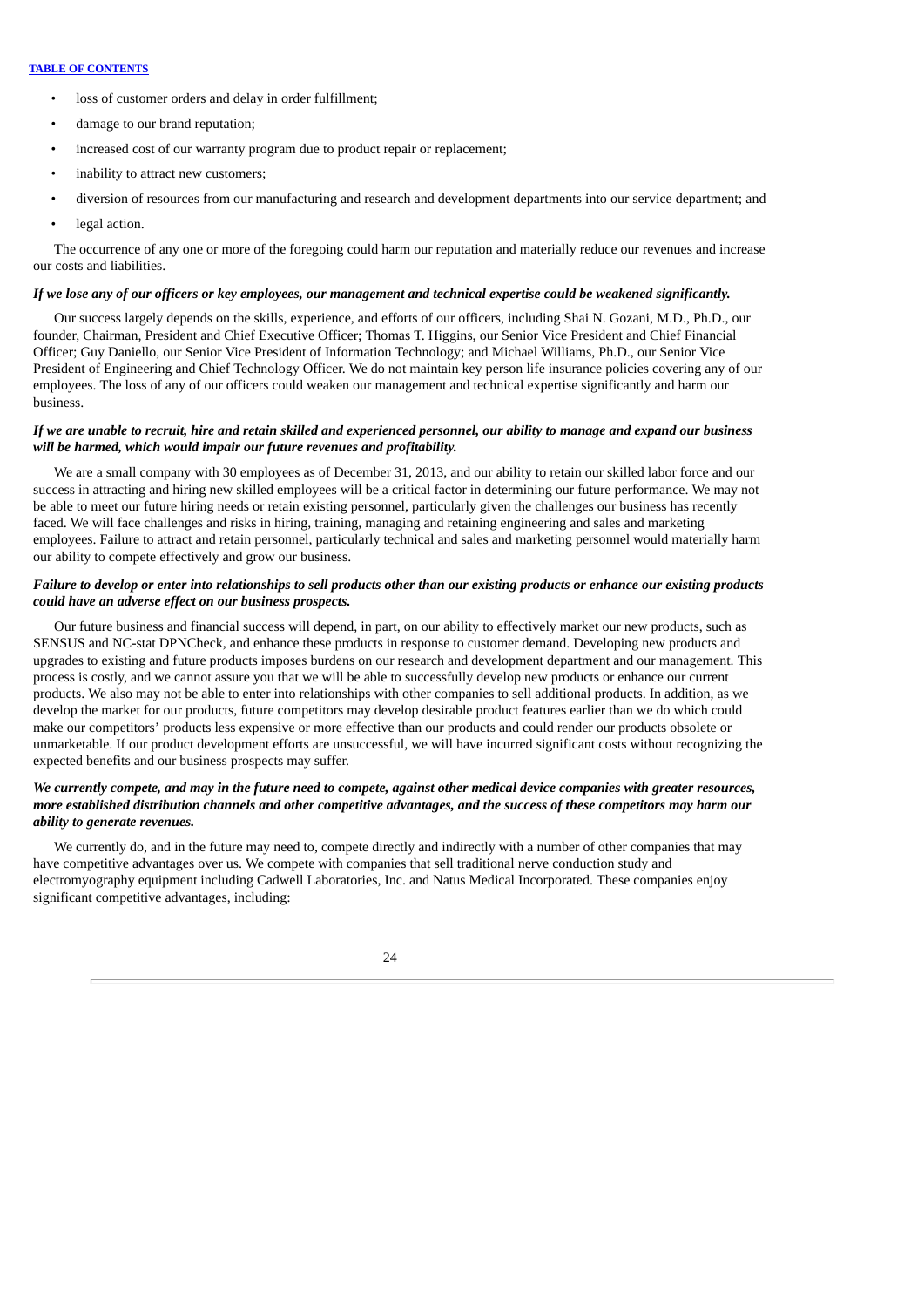- greater resources for product development, sales and marketing;
- more established distribution networks;
- greater name recognition;
- more established relationships with health care professionals, customers and third-party payers; and
- additional lines of products and the ability to offer rebates or bundle products to offer discounts or incentives.

As we develop the market for diagnosis and treatment of diabetic neuropathy, we may be faced with competition from these companies or others that decide and are able to enter this market. Some or all of our future competitors in the diabetes care market may enjoy competitive advantages such as those described above. If we are unable to compete effectively against existing and future competitors, our sales will decline and our business will be harmed.

# Security breaches and other disruptions could compromise our information and expose us to liability, which could cause our *business and reputation to suffer.*

In the ordinary course of our business, we collect and store sensitive data in our data centers, on our networks, including intellectual property, our proprietary business information, and that of our customers, suppliers and business partners, and personally identifiable information of our employees. The secure processing, maintenance and transmission of this information is critical to our operations. Despite our security measures, our information technology and infrastructure may be vulnerable to attacks by hackers or breached due to employee error, malfeasance or other disruptions. Any such breach could compromise our networks and the information stored there could be accessed, publicly disclosed, lost or stolen. Any such access, disclosure or other loss of information could result in legal claims or proceedings, disrupt our operations, damage our reputation, and cause a loss of confidence in our products and services, which could have a material adverse effect on our business, financial condition, results of operations or cash flows.

# If future clinical studies or other articles are published, or physician associations or other organizations announce positions *that are unfavorable to our products, our sales efforts and revenues may be negatively affected.*

Future clinical studies or other articles regarding our existing products or any competing products may be published that either support a claim, or are perceived to support a claim, that a competitor's product is more accurate or effective than our products or that our products are not as accurate or effective as we claim or previous clinical studies have concluded. Additionally, physician associations or other organizations that may be viewed as authoritative or have an economic interest in nerve conduction studies and in related electrodiagnostic procedures or other procedures that may be performed using our products could endorse products or methods that compete with our products or otherwise announce positions that are unfavorable to our products. We have experienced this with the professional societies representing the neurology community. Any of these events may negatively affect our sales efforts and result in decreased revenues.

# As we expand into foreign markets, we will be affected by new business risks that may adversely impact our financial condition *or results of operations.*

Foreign markets represented approximately 16% of our revenues in 2013, compared to 7% of our revenues in 2012. We are working to expand market penetration, particularly in Europe and Asia. Any such expansion will subject us to the possibility of new business risks, including:

- failure to fulfill foreign regulatory requirements, if applicable, to market our products;
- availability of, and changes in, reimbursement within prevailing foreign health care payment systems;
- adapting to the differing business practices and laws in foreign countries;
- difficulties in managing foreign relationships and operations, including any relationships that we establish with foreign distributors or sales or marketing agents;

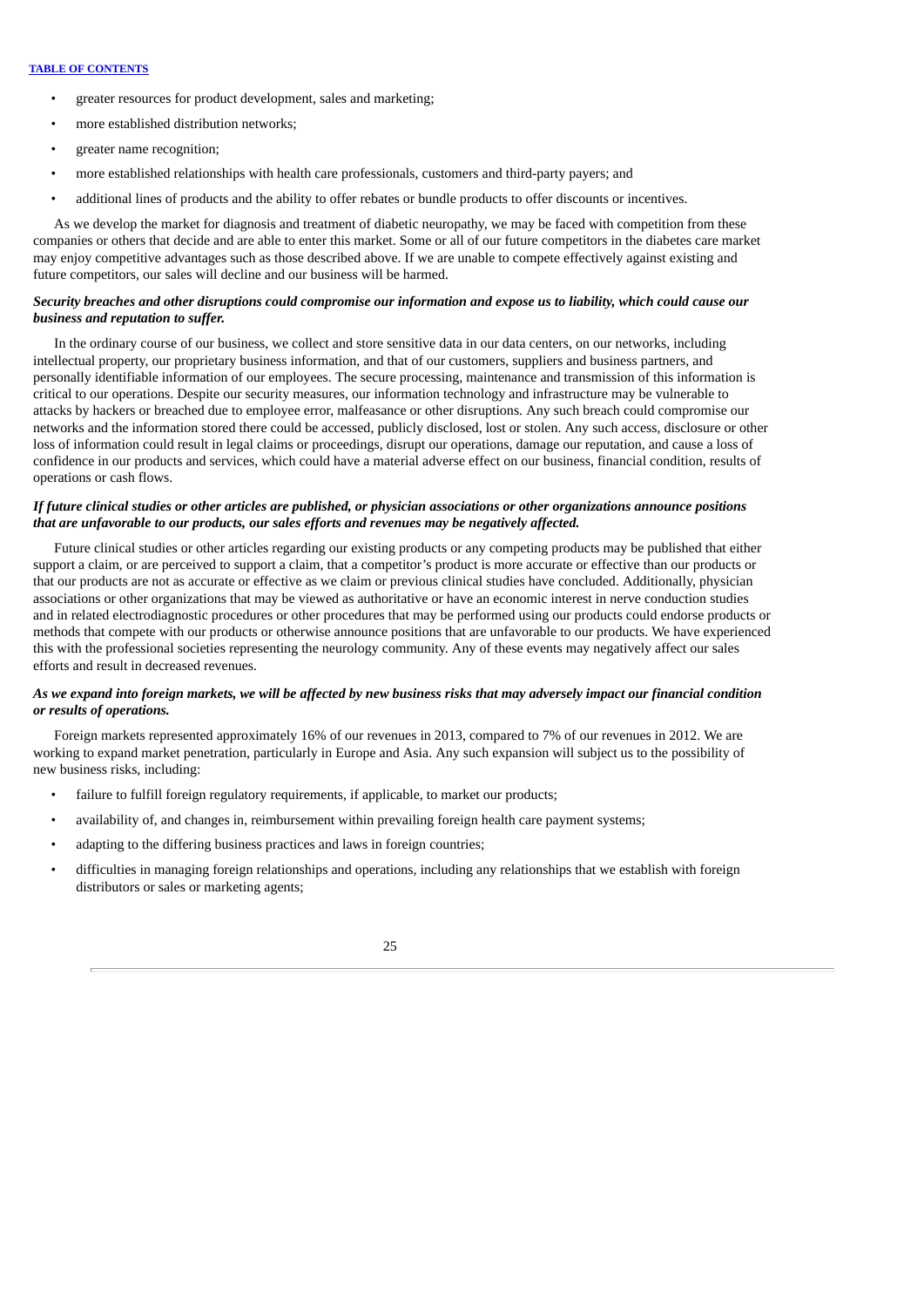- limited protection for intellectual property rights in some countries;
- difficulty in collecting accounts receivable and longer collection periods;
- costs of enforcing contractual obligations in foreign jurisdictions;
- recessions in economies outside of the United States:
- political instability and unexpected changes in diplomatic and trade relationships;
- currency exchange rate fluctuations; and
- potentially adverse tax consequences.

If we are successful in introducing our products into foreign markets, we will be affected by these additional business risks, which may adversely impact our financial condition or results of operations. In addition, expansion into foreign markets imposes additional burdens on our executive and administrative personnel, research and sales departments, and general managerial resources. Our efforts to introduce our products into foreign markets may not be successful, in which case we may have expended significant resources without realizing the expected benefit.

# Our loan and security agreement with a bank, which we refer to as our credit facility, contains financial and operating restrictions that may limit our access to credit. If we fail to comply with covenants in the credit facility, we may be required to *repay any indebtedness thereunder, which may have an adverse effect on our liquidity.*

Although we have not borrowed any funds under the credit facility, provisions in the credit facility impose restrictions on our ability to, among other things:

- incur additional indebtedness:
- create liens;
- replace certain of our executive officers;
- enter into transactions with affiliates:
- transfer assets;
- pay dividends or make distributions on, or repurchase, our capital stock; and
- merge or consolidate.

In addition, we are required to meet certain financial covenants customary with this type of credit facility, including maintaining a minimum specified tangible net worth. The credit facility also contains other customary covenants, which we may not be able to comply with in the future. Our failure to comply with these covenants may result in the declaration of an event of default and could cause us to be unable to borrow under the credit facility. In addition to preventing additional borrowings under the credit facility, an event of default, if not cured or waived, may result in the acceleration of the maturity of indebtedness outstanding under the credit facility at the time of the default, which would require us to pay all amounts outstanding. If an event of default occurs, we may not be able to cure it within any applicable cure period, if at all. If the maturity of our indebtedness is accelerated, we may not have sufficient funds available for repayment or we may not have the ability to borrow or obtain sufficient funds to replace the accelerated indebtedness on terms acceptable to us, or at all.

# If we choose to acquire or invest in new businesses, products or technologies, instead of developing them ourselves, these acquisitions or investments could disrupt our business and could result in the use of significant amounts of equity, cash or a *combination of both.*

From time to time we may seek to acquire or invest in businesses, products or technologies, instead of developing them ourselves. Acquisitions and investments involve numerous risks, including:

- the inability to complete the acquisition or investment;
- disruption of our ongoing businesses and diversion of management attention;

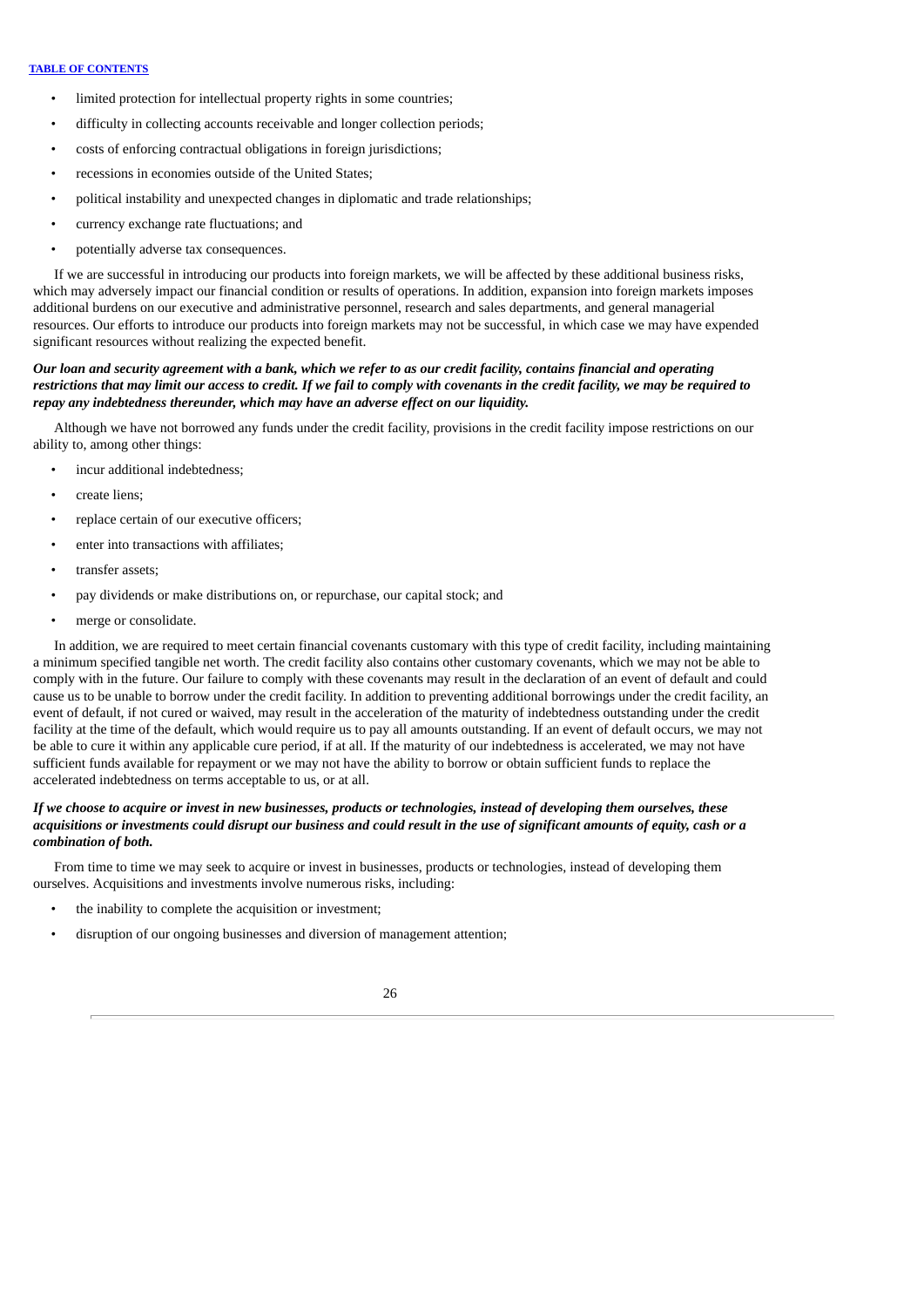- difficulties in integrating the acquired entities, products or technologies;
- difficulties in operating the acquired business profitably;
- the inability to achieve anticipated synergies, cost savings or growth;
- potential loss of key employees, particularly those of the acquired business;
- difficulties in transitioning and maintaining key customer, distributor and supplier relationships;
- risks associated with entering markets in which we have no or limited prior experience; and
- unanticipated costs.

In addition, any future acquisitions or investments may result in one or more of the following:

- issuances of dilutive equity securities, which may be sold at a discount to market price;
- the use of significant amounts of cash;
- the incurrence of debt;
- the assumption of significant liabilities:
- increased operating costs or reduced earnings;
- financing obtained on unfavorable terms;
- large one-time expenses; and
- the creation of certain intangible assets, including goodwill, the write-down of which may result in significant charges to earnings.

Any of these factors could materially harm our stock price, our business, or our operating results.

# If we sell additional shares, our stock price may decline as a result of the dilution which will occur to existina stockholders.

Until we are profitable, we will need significant additional funds to develop our business and sustain our operations. We sold shares of our stock and warrants in February 2012 and June 2013 and any additional sales of shares of our common stock or other securities exercisable into our common stock are likely to have a dilutive effect on some or all of our then existing stockholders. Resales of newly issued shares in the open market could also have the effect of lowering our stock price, thereby increasing the number of shares we may need to issue in the future to raise the same dollar amount and consequently further diluting our outstanding shares.

The perceived risk associated with the possible sale of a large number of shares could cause some of our stockholders to sell their stock, thus causing the price of our stock to decline. In addition, actual or anticipated downward pressure on our stock price due to actual or anticipated issuances or sales of stock could cause some institutions or individuals to engage in short sales of our common stock, which may itself cause the price of our stock to decline.

If our stock price declines, we may be unable to raise additional capital. A sustained inability to raise capital could force us to go out of business. Significant declines in the price of our common stock could also impair our ability to attract and retain qualified employees, reduce the liquidity of our common stock and result in the delisting of our common stock from The NASDAQ Stock Market LLC, or NASDAQ.

# The trading price of our common stock has been volatile and is likely to be volatile in the future.

The trading price of our common stock has been highly volatile. For the five year period ended February 3, 2014, our stock price has fluctuated from a low of \$1.47 to a high of \$129.60. The market price for our common stock will be affected by a number of factors, including:

• the denial or delay of regulatory clearances or approvals for our products under development or receipt of regulatory approval of competing products;

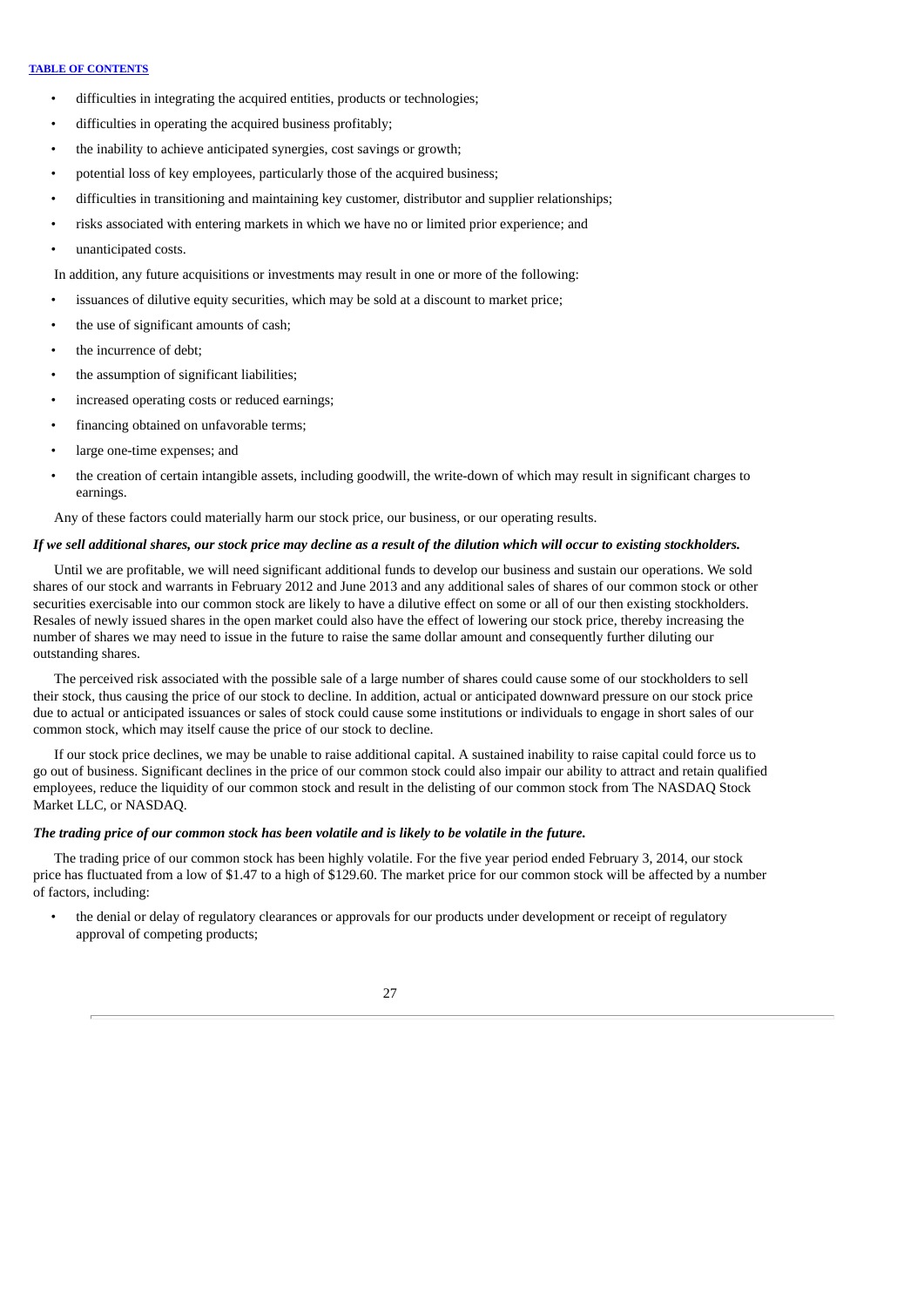- our ability to accomplish clinical, regulatory and other product development and commercialization milestones and to do so in accordance with our timing estimates;
- changes in policies affecting third-party coverage and reimbursement in the United States and other countries;
- changes in government regulations and standards affecting the medical device industry and our products;
- ability of our products to achieve market success;
- the performance of third-party contract manufacturers and component suppliers;
- actual or anticipated variations in our results of operations or those of our competitors;
- announcements of new products, technological innovations or product advancements by us or our competitors;
- developments with respect to patents and other intellectual property rights;
- sales of common stock or other securities by us or our stockholders in the future;
- additions or departures of key scientific or management personnel;
- disputes or other developments relating to proprietary rights, including patents, litigation matters and our ability to obtain patent protection for our technologies;
- trading volume of our common stock;
- changes in earnings estimates or recommendations by securities analysts, failure to obtain or maintain analyst coverage of our common stock or our failure to achieve analyst earnings estimates;
- public statements by analysts or clinicians regarding their perceptions of our clinical results or the effectiveness of our products;
- decreases in market valuations of medical device companies; and
- general market conditions and other factors unrelated to our operating performance or the operating performance of our competitors.

The stock prices of many companies in the medical device industry have experienced wide fluctuations that have often been unrelated to the operating performance of these companies. Periods of volatility in the market price of a company's securities can result in securities class action litigation against a company. If class action litigation is initiated against us, we may incur substantial costs and our management's attention may be diverted from our operations, which could significantly harm our business.

# There have been instances in the past when we failed to satisfy certain continued listing requirements on NASDAQ and we could fail to satisfy those requirements again in the future which could affect the market price of our common stock and *liquidity and reduce our ability to raise capital.*

Currently, our common stock trades on the NASDAQ Capital Market. During 2012 and 2010 we received notifications from NASDAQ informing us of certain listing deficiencies related to the minimum bid price listing requirements. Although we have since cured these deficiencies, it is possible that we could fall out of compliance again in the future. If we fail to maintain compliance with any NASDAQ listing requirements, we could be delisted and our stock would be considered a penny stock under regulations of the Securities and Exchange Commission, or SEC, and would therefore be subject to rules that impose additional sales practice requirements on broker-dealers who sell our securities. The additional burdens imposed upon broker-dealers by these requirements could discourage broker-dealers from effecting transactions in our common stock, which could severely limit the market liquidity of our common stock and your ability to sell our securities in the secondary market.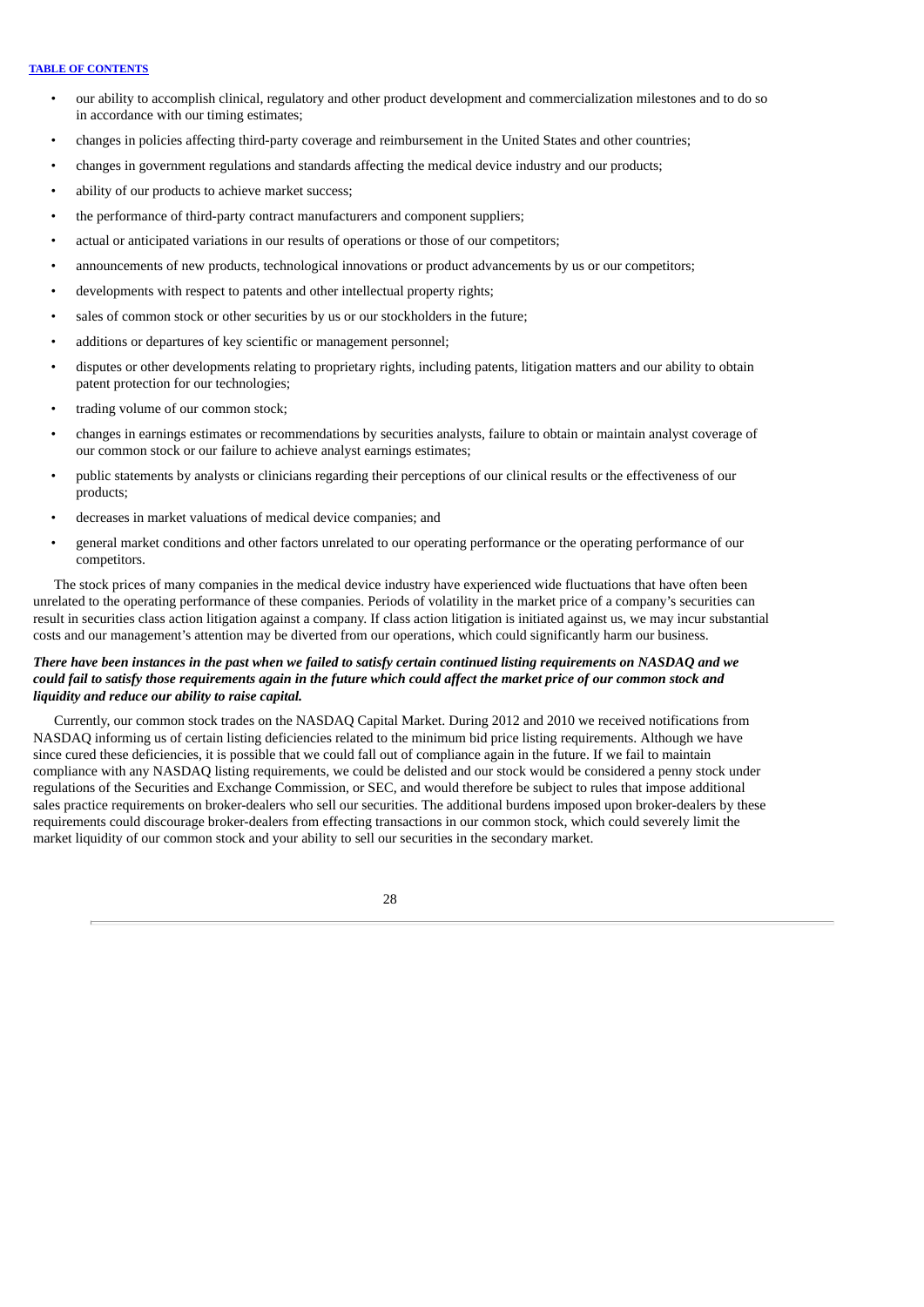# *The low trading volume of our common stock may adversely affect the price of our shares.*

Although our common stock is listed on the NASDAQ Capital Market, our common stock has experienced low trading volume. The 50 day average trading volume through February 3, 2014 as reported by NASDAQ was approximately 536,000 shares. Limited trading volume may subject our common stock to greater price volatility and may make it difficult for investors to sell shares at a price that is attractive to them.

# Anti-takeover provisions in our organizational documents and Delaware law, and the shareholder rights plan that we previously adopted in 2007, may discourage or prevent a change of control, even if an acquisition would be beneficial to our stockholders, which could affect our stock price adversely and prevent attempts by our stockholders to replace or remove our current *management.*

Our certificate of incorporation and bylaws contain provisions that could delay or prevent a change of control of our company or changes in our Board of Directors that our stockholders might consider favorable. Some of these provisions:

- authorize the issuance of preferred stock which can be created and issued by the Board of Directors without prior stockholder approval, with rights senior to those of our common stock;
- provide for a classified Board of Directors, with each director serving a staggered three-year term;
- prohibit our stockholders from filling board vacancies, calling special stockholder meetings, or taking action by written consent;
- provide for the removal of a director only with cause and by the affirmative vote of the holders of 75% or more of the shares then entitled to vote at an election of our directors; and
- require advance written notice of stockholder proposals and director nominations.

We have also adopted a shareholder rights plan that could make it more difficult for a third party to acquire, or could discourage a third party from acquiring, us or a large block of our common stock. A third party that acquires 15% or more of our common stock could suffer substantial dilution of its ownership interest under the terms of the shareholder rights plan through the issuance of common stock to all stockholders other than the acquiring person.

In addition, we are subject to the provisions of Section 203 of the Delaware General Corporation Law, which may prohibit certain business combinations with stockholders owning 15% or more of our outstanding voting stock. These and other provisions in our certificate of incorporation, bylaws and Delaware law could make it more difficult for stockholders or potential acquirers to obtain control of our Board of Directors or initiate actions that are opposed by our then-current Board of Directors, including a merger, tender offer, or proxy contest involving our company. Any delay or prevention of a change of control transaction or changes in our Board of Directors could cause the market price of our common stock to decline.

### *We do not intend to pay cash dividends.*

We have never declared or paid cash dividends on our capital stock. We currently intend to retain all available funds and any future earnings for use in the operation and expansion of our business and do not anticipate paying any cash dividends in the foreseeable future. In addition, the terms of our credit facility precludes us from paying any dividends. As a result, capital appreciation, if any, of our common stock will be our stockholders' sole source of potential gain for the foreseeable future.

# <span id="page-31-0"></span>**ITEM 1B. UNRESOLVED STAFF COMMENTS**

None.

# <span id="page-31-1"></span>**ITEM 2. PROPERTIES**

Our headquarters is located in an approximately 30,000 square foot facility in Waltham, Massachusetts, which we occupy under an office lease expiring in March 2015. We believe that our existing facilities are adequate for our current needs.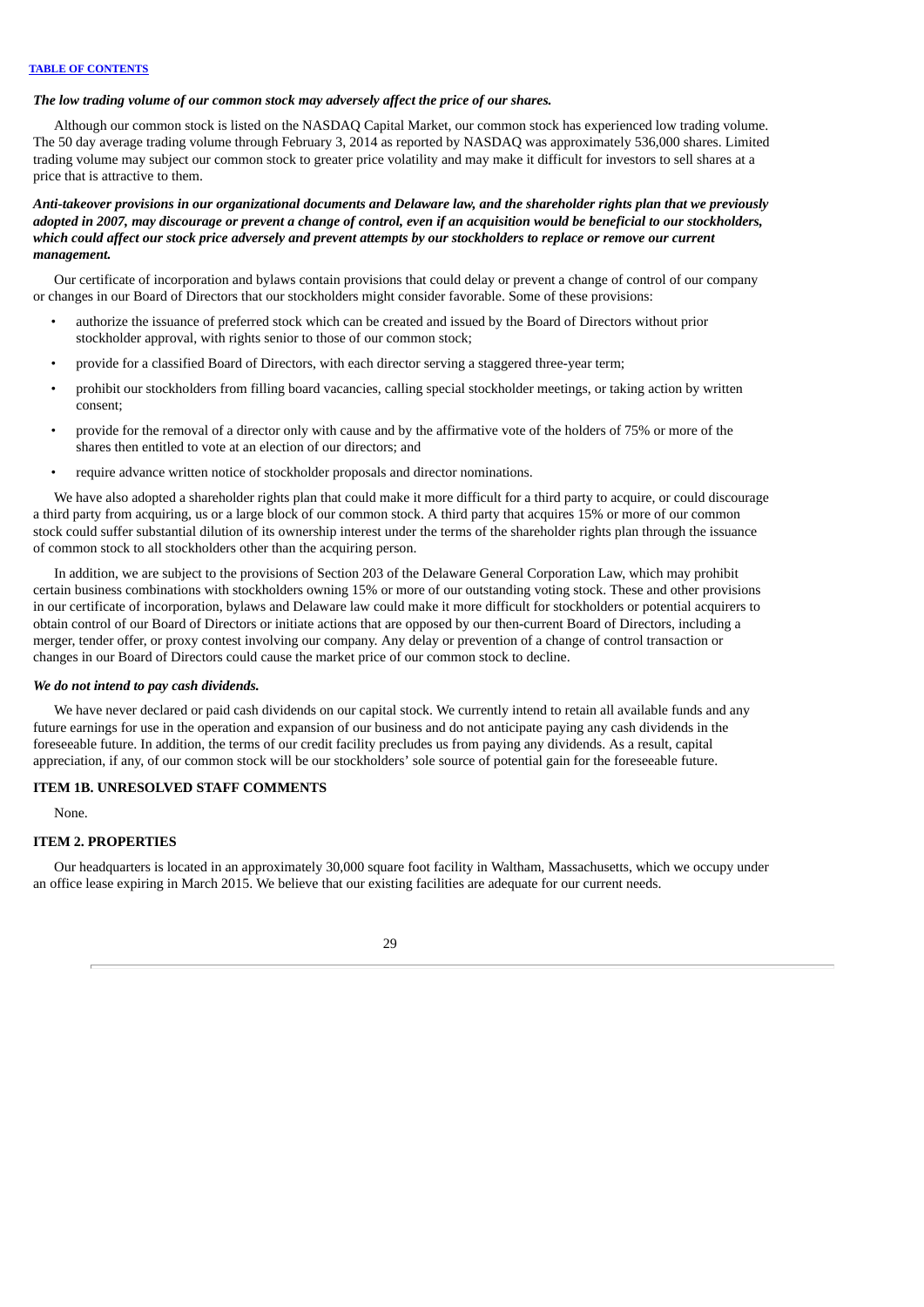# <span id="page-32-0"></span>**ITEM 3. LEGAL PROCEEDINGS**

While we are not currently a party to any material legal proceedings, we could become subject to legal proceedings in the ordinary course of business. We do not expect any such potential items to have a significant impact on our financial position.

# <span id="page-32-1"></span>**ITEM 4. MINE SAFETY DISCLOSURES**

Not applicable.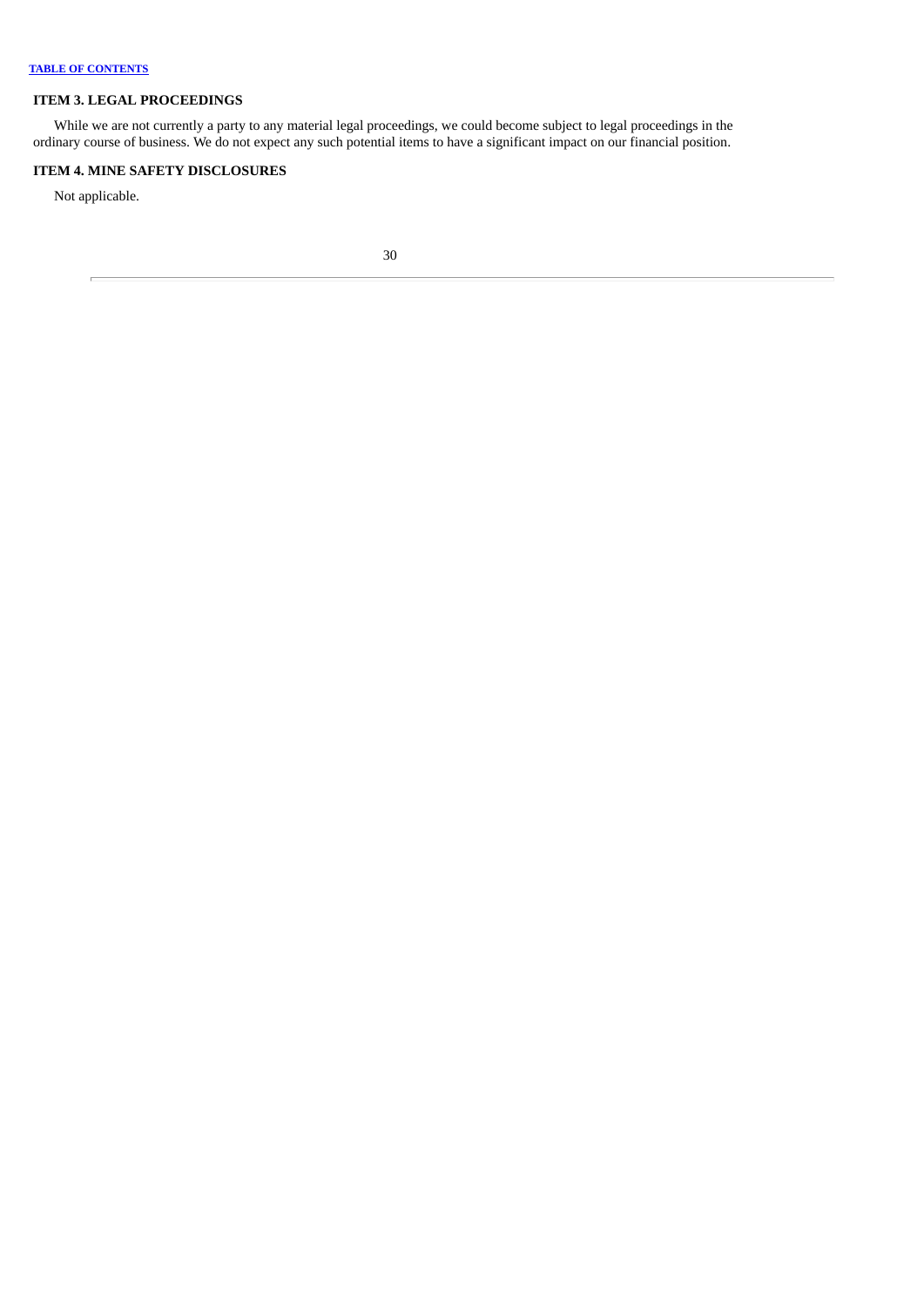### **PART II**

# <span id="page-33-0"></span>**ITEM 5. MARKET FOR REGISTRANT'S COMMON EQUITY, RELATED STOCKHOLDER MATTERS AND ISSUER PURCHASES OF EQUITY SECURITIES**

# **Market Information**

Our common stock is traded on the NASDAQ Capital Market under the symbol "NURO". The price range per share reflected in the table below is the high and low sales prices of our common stock as reported by NASDAQ (rounded to the nearest penny) for the periods presented and has been adjusted to reflect a 1-for-6 reverse stock split of our common stock completed on February 15, 2013.

|                |   | <b>Years ended December 31,</b> |     |      |      |      |     |      |  |  |  |  |
|----------------|---|---------------------------------|-----|------|------|------|-----|------|--|--|--|--|
|                |   | 2013                            |     |      | 2012 |      |     |      |  |  |  |  |
|                |   | High                            | Low |      | High |      | Low |      |  |  |  |  |
| First quarter  | Φ | 3.24                            |     | 1.98 |      | 9.48 | \$  | 3.96 |  |  |  |  |
| Second quarter |   | 3.14                            |     | 1.84 |      | 4.98 |     | 3.66 |  |  |  |  |
| Third quarter  |   | 2.18                            |     | 1.50 |      | 5.10 |     | 3.12 |  |  |  |  |
| Fourth quarter |   | 4.25                            |     | 1.47 |      | 3.66 |     | 2.40 |  |  |  |  |

### **Stockholders**

On February 3, 2014, there were approximately 109 stockholders of record of our common stock. This number does not include stockholders for whom shares were held in a "nominee" or "street" name. On February 3, 2014, the last reported sale price per share of our common stock on the NASDAQ Capital Market was \$2.53.

#### **Dividends**

We have never declared or paid any cash dividends on our common stock. We currently intend to retain future earnings, if any, to finance the expansion and growth of our business and do not expect to pay any cash dividends in the foreseeable future. Payment of future cash dividends, if any, will be at the discretion of our board of directors after taking into account various factors, including our financial condition, operating results, current and anticipated cash needs, and plans for expansion. Additionally, the credit facility restricts our ability to pay dividends.

# **Issuer Purchases of Equity Securities**

We reacquired 80 shares of our common stock, at an average price of \$3.01 per share, during the quarter ended December 31, 2013, in connection with the vesting of certain restricted shares issued pursuant to our Fifth Amended and Restated 2004 Stock Option and Incentive Plan. We reacquired these shares as part of the settlement of minimum tax withholding obligations by participants under our Fifth Amended and Restated 2004 Stock Option and Incentive Plan. The following table sets forth these reacquisitions that we made during the quarter ended December 31, 2013:

| Period                                  | Total<br>Number of<br><b>Shares</b><br>Purchased | Average<br><b>Price Paid</b><br>per Share |      | <b>Total Number of</b><br><b>Shares Purchased</b><br>as Part of Publicly<br><b>Announced Plans</b><br>or Programs | <b>Maximum Number</b><br>(or Approximate Dollar<br><b>Value) of Shares</b><br>that May Yet Be<br><b>Purchased Under the</b><br><b>Plans or Programs</b> |
|-----------------------------------------|--------------------------------------------------|-------------------------------------------|------|-------------------------------------------------------------------------------------------------------------------|---------------------------------------------------------------------------------------------------------------------------------------------------------|
| October 1, 2013 – October 31, 2013      |                                                  |                                           |      | N/A                                                                                                               | N/A                                                                                                                                                     |
| November 1, 2013 – November 30,<br>2013 |                                                  |                                           |      | N/A                                                                                                               | N/A                                                                                                                                                     |
| December 1, 2013 – December 31,<br>2013 | 80                                               | <sup>\$</sup>                             | 3.01 | N/A                                                                                                               | N/A                                                                                                                                                     |
| Total                                   | 80                                               | \$                                        | 3.01 | N/A                                                                                                               | N/A                                                                                                                                                     |

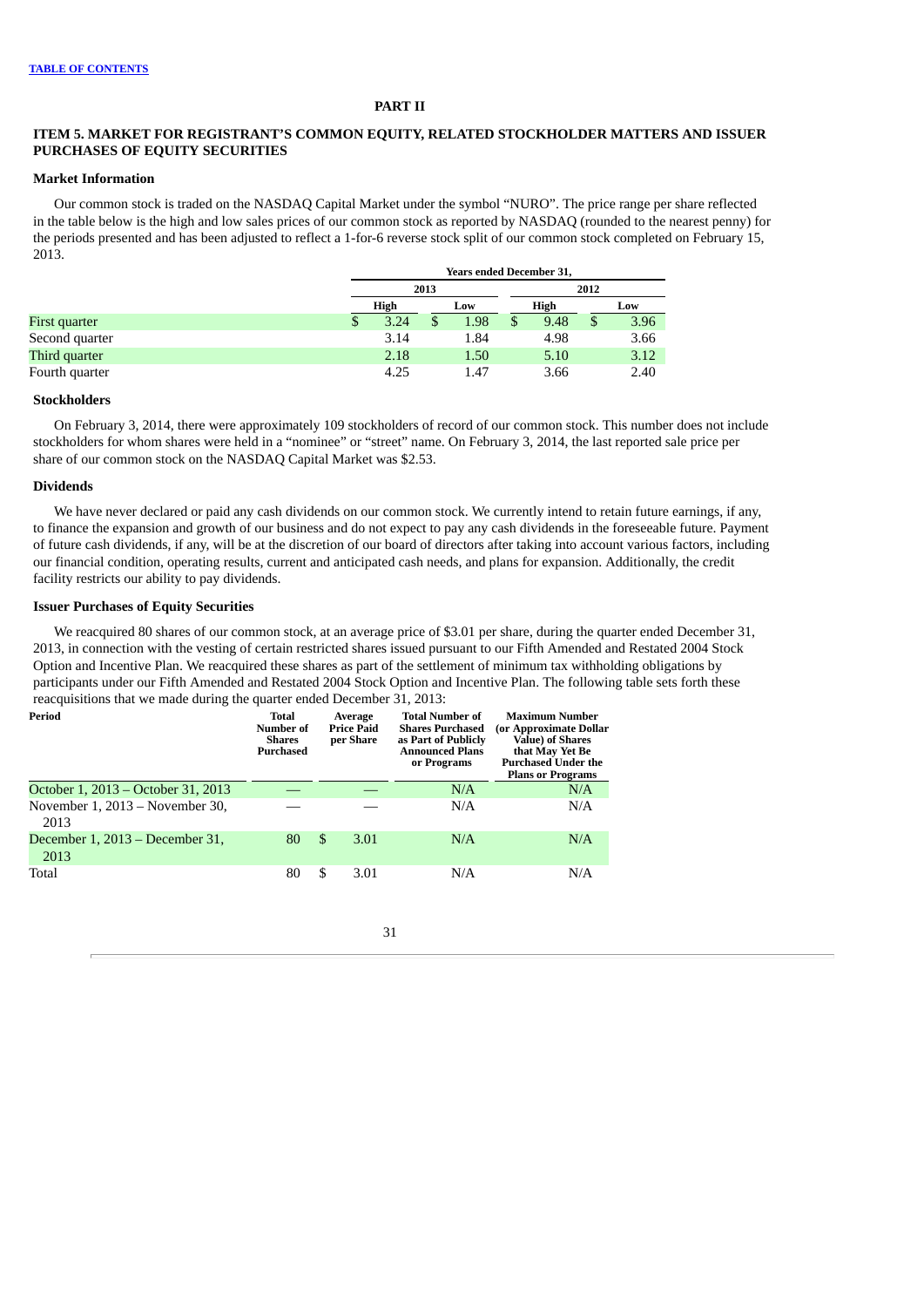# <span id="page-34-0"></span>**ITEM 6. SELECTED FINANCIAL DATA**

The following selected financial data are derived from our audited financial statements, which have been audited by PricewaterhouseCoopers LLP, an independent registered public accounting firm. The selected financial data below should be read in conjunction with Item 7, "Management's Discussion and Analysis of Financial Condition and Results of Operations," Item 7A, "Quantitative and Qualitative Disclosures About Market Risk" and our financial statements and related notes for the years ended 2013, 2012, and 2011 appearing elsewhere in this Annual Report on Form 10-K:

|                                                       | <b>Years Ended December 31,</b> |         |    |            |    |                    |    |                                                 |    |           |
|-------------------------------------------------------|---------------------------------|---------|----|------------|----|--------------------|----|-------------------------------------------------|----|-----------|
|                                                       |                                 | 2013    |    | 2012       |    | 2011               |    | 2010                                            |    | 2009      |
|                                                       |                                 |         |    |            |    |                    |    | (In thousands, except share and per share data) |    |           |
| <b>Statement of Operations Data:</b>                  |                                 |         |    |            |    |                    |    |                                                 |    |           |
| Revenues                                              | \$                              | 5,279   | \$ | 7,575      |    | \$10,397           |    | \$13,900                                        | S  | 26,137    |
| Cost of revenues                                      |                                 | 2,194   |    | 3,589      |    | 4,722              |    | 7,050                                           |    | 7,536     |
| Gross profit                                          |                                 | 3,085   |    | 3,986      |    | 5,675              |    | 6,850                                           |    | 18,601    |
| <b>Operating expenses:</b>                            |                                 |         |    |            |    |                    |    |                                                 |    |           |
| Research and development                              |                                 | 3,438   |    | 3,546      |    | 3,877              |    | 5,856                                           |    | 5,611     |
| Sales and marketing                                   |                                 | 2,780   |    | 5,727      |    | 6,689              |    | 11,072                                          |    | 10,841    |
| General and administrative                            |                                 | 4,225   |    | 4,735      |    | 5,112              |    | 7,232                                           |    | 9,119     |
| <b>Total operating expenses</b>                       |                                 | 10,443  |    | 14,008     |    | 15,678             |    | 24,160                                          |    | 25,571    |
| Loss from operations                                  |                                 | (7,358) |    | (10,022)   |    | (10,003)           |    | (17,310)                                        |    | (6,970)   |
| Interest and other income                             |                                 | 5       |    | 14         |    | 22                 |    | 298                                             |    | 227       |
| Warrants offering costs                               |                                 | (376)   |    |            |    |                    |    |                                                 |    |           |
| Changes in fair value of warrant liability            |                                 | (290)   |    |            |    |                    |    |                                                 |    | (5, 175)  |
| Loss before taxes                                     |                                 | (8,019) |    | (10,008)   |    | (9,981)            |    | (17, 012)                                       |    | (11, 918) |
| Income tax benefit                                    |                                 |         |    |            |    |                    |    | 121                                             |    |           |
| Net loss                                              | \$                              | (8,019) |    | \$(10,008) | \$ | (9,981)            |    | \$(16,891)                                      | \$ | (11, 918) |
| Net loss per common share, basic and diluted          | \$                              | (3.07)  | \$ | (5.22)     | \$ | (15.53)            | \$ | (26.41)                                         | \$ | (25.56)   |
|                                                       |                                 |         |    |            |    | As of December 31, |    |                                                 |    |           |
|                                                       |                                 | 2013    |    | 2012       |    | 2011               |    | 2010                                            |    | 2009      |
|                                                       |                                 |         |    |            |    | (in thousands)     |    |                                                 |    |           |
| <b>Balance Sheet Data:</b>                            |                                 |         |    |            |    |                    |    |                                                 |    |           |
| Cash, cash equivalents, and short-term<br>investments | \$                              | 9,196   | \$ | 8,699      |    | \$10,290           | \$ | 16,987                                          | \$ | 30,432    |
| Working capital                                       |                                 | 8,919   |    | 8,567      |    | 10,482             |    | 19,020                                          |    | 34,374    |
| Total assets                                          |                                 | 10.797  |    | 10.877     |    | 14.221             |    | 23,066                                          |    | 40,567    |

Total liabilities 3,602 2,077 3,132 2,867 4,857 Total stockholders' equity 7,195 8,800 11,089 20,199 35,710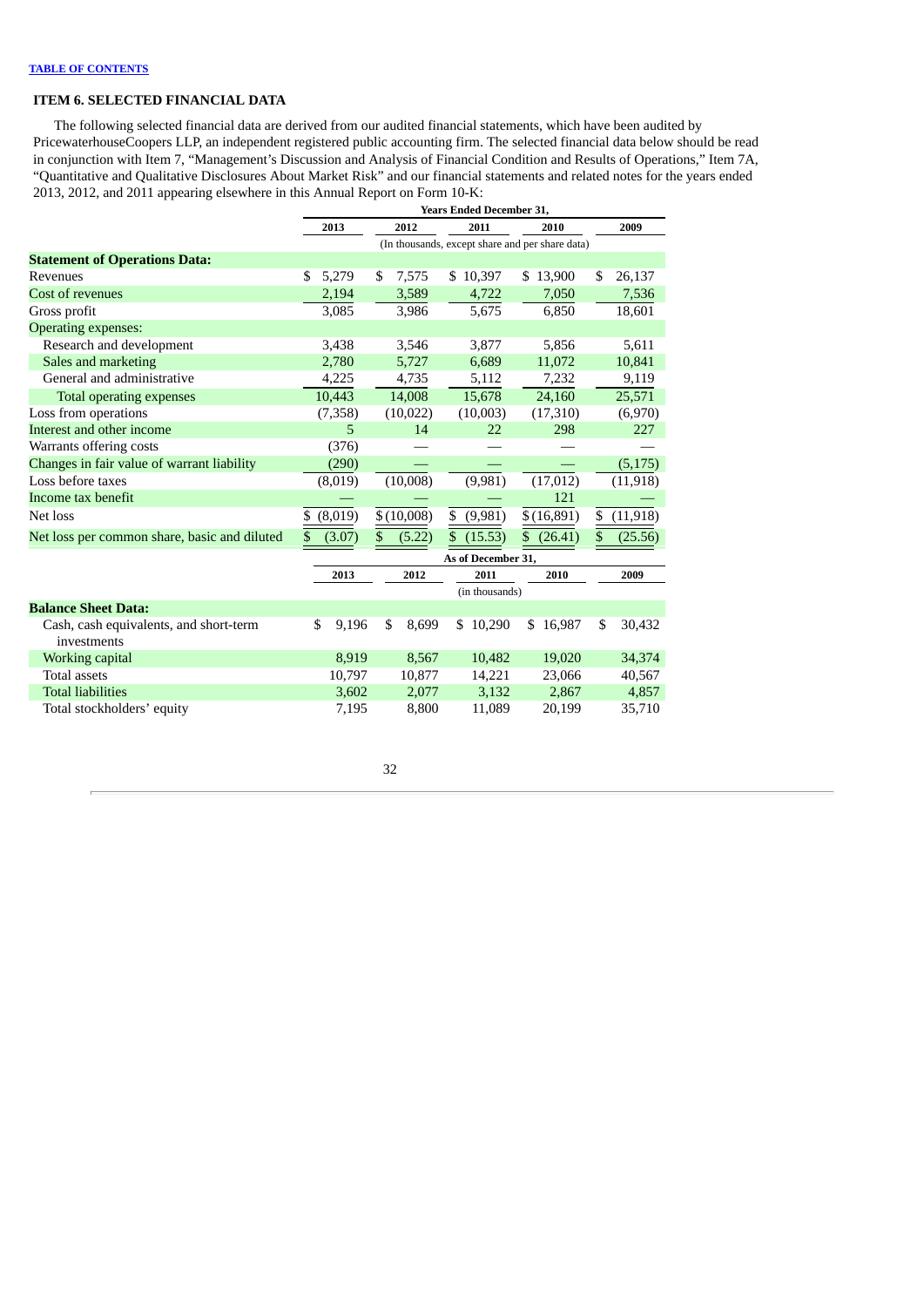# <span id="page-35-0"></span>**ITEM 7. MANAGEMENT'S DISCUSSION AND ANALYSIS OF FINANCIAL CONDITION AND RESULTS OF OPERATIONS**

You should read the following discussion of our financial condition and results of operations in conjunction with our selected financial data, our financial statements, and the accompanying notes to those financial statements included elsewhere in this Annual Report on Form 10-K. This discussion contains forward-looking statements that involve risks and uncertainties. For a description of factors that may cause our actual results to differ materially from those anticipated in these forward-looking statements, please refer to the section titled "Risk Factors", contained in Item 1A of this Annual Report on Form 10-K.

#### **Overview**

We are a medical device company focused on the treatment of neurological complications of diabetes. People with diabetes do not effectively regulate their blood glucose, or sugar, levels leading to chronically high levels of glucose in the blood, called hyperglycemia, and occasionally bouts of low glucose in the blood, called hypoglycemia. The primary reason that glucose levels are not effectively regulated in people with diabetes is that those with the disease do not produce insulin (Type I diabetes) or are resistant to the normal physiological action of insulin (Type II diabetes). Many Type II diabetics eventually require insulin because production of the hormone by their pancreas decreases with time. Type I diabetes usually affects children and teenagers whereas Type II diabetes has typically been a disease of adults over the age of 50. However, over the past decade, Type II diabetes is occurring in younger adults, which can probably be attributed to higher levels of obesity in this age group.

We believe that there are large and important unmet needs in the treatment of diabetic neuropathies. As a medical device company with both unique and substantial experience in devices to measure and alter peripheral nerve function, we believe we are in the unique position to address these unmet needs through the development of novel proprietary medical devices. Therefore, we are focused on developing and marketing medical devices for the diagnosis and treatment of diabetic neuropathies. We believe that we are the only medical device company with a strategic focus on the diabetic neuropathy market and our goal is to be the dominant player in this field.

Since we shifted our strategic focus to the diabetic neuropathy market in 2011, we have launched two products with the potential to change medical practice for the treatment of diabetes. SENSUS, our therapeutic device for relief of chronic, intractable pain, was launched in January 2013. SENSUS is a convenient and wearable non-invasive device that offers physicians and their patients a non-narcotic pain relief option as a complement to medications. The device is lightweight and can be worn during the day while remaining active, or at night while sleeping. We believe it is the only transcutaneous electrical nerve stimulator designed specifically for people with diabetes that suffer from chronic pain. We believe this product will be attractive to pain medicine physicians, neurologists, endocrinologists, podiatrists, primary care physicians, and other physicians that are challenged with trying to manage pain in their patients with painful diabetic neuropathy, or PDN and other forms of neuropathic pain. We believe that PDN impacts 3 to 5 million people in the United States alone. In the United States, SENSUS is a prescription product and our early challenge has been and will continue to be to obtain broad, national exposure and acceptance among physicians as well as a broad distribution channel to fulfill prescriptions. We are working to create demand in several distinct channels: independent regional and national durable medical equipment, or DME, suppliers that employ sales representatives who detail physicians, large direct sale customers such as orthotic and prosthetic clinics and chronic pain treatment centers, and national diabetes mail order DMEs. We believe there may be future opportunities to expand our SENSUS revenue and gross margin by developing an over-the-counter version of SENSUS and a direct sales channel.

NC-stat DPNCheck, our diagnostic test for diabetic peripheral neuropathy, or DPN, has been on the market since launch in late 2011. Revenues were approximately \$1.4 million in 2012 and were \$1.3 million for the year ended December 31, 2013. Our sales efforts in the U.S. market are focused on Medicare Advantage providers. Medicare Advantage providers assume financial responsibility and the associated risks for the health care costs of their patients. For Medicare Advantage providers, we believe that NC-stat DPNCheck presents an attractive clinical case that provides early detection of neuropathy allowing for earlier clinical intervention to help mitigate the effects of neuropathy on both patient quality of life and cost of care. Also, the diagnosis and documentation of neuropathy provided by NC-stat DPNCheck helps clarify the patient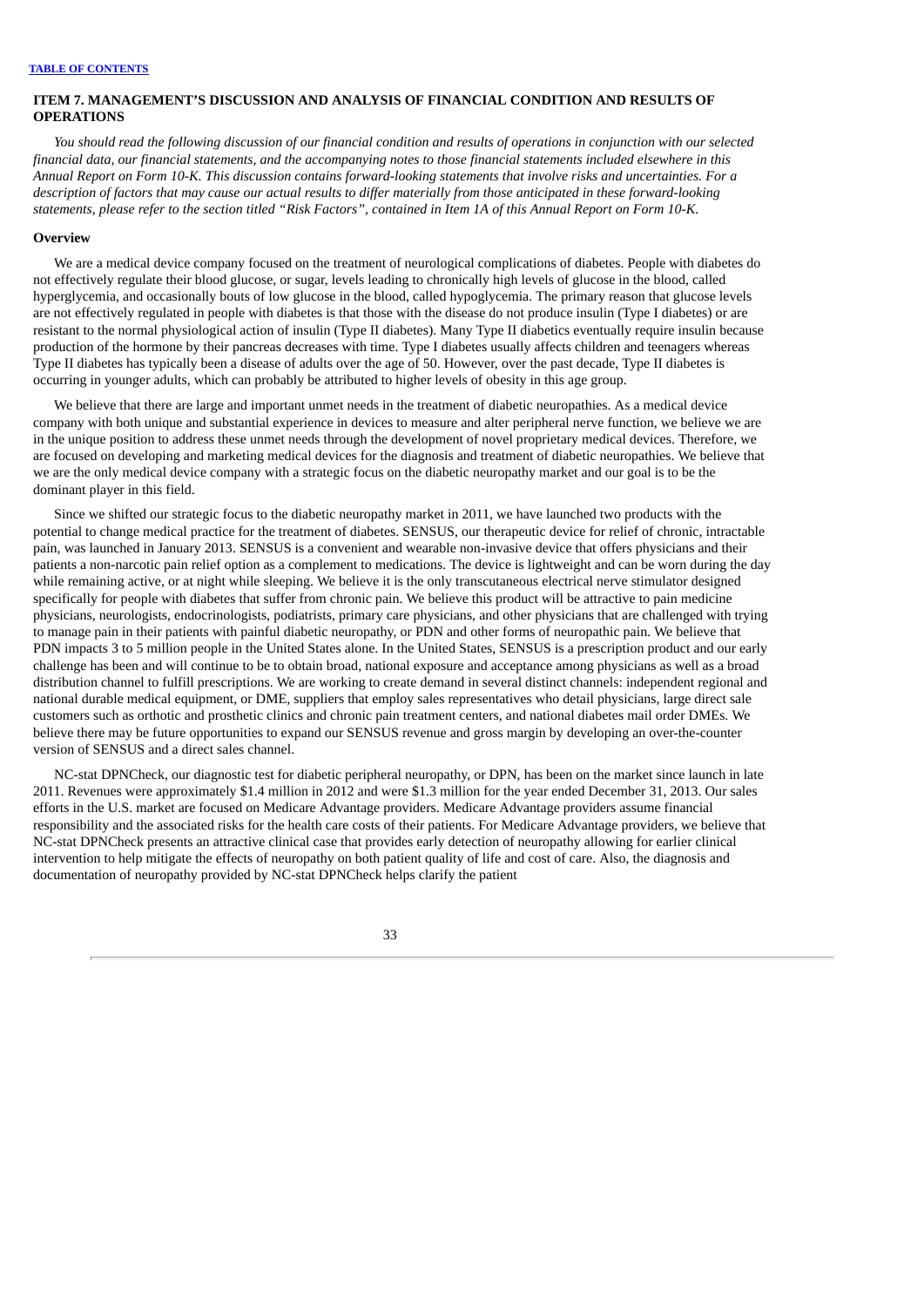health profile which, in turn, may have a direct, positive effect on the Medicare Advantage premium received by the provider. Attractive international market opportunities are developing in Japan, China, the Middle East and Mexico. These are led by our distributors with support from our corporate office.

We are currently involved in seven studies that use NC-stat DPNCheck in the evaluation of neuropathy in persons with diabetes under various study conditions. We anticipate that these studies will expand the clinical foundation for use of NC-stat DPNCheck which, in turn, should support future adoption by customers. We are also developing plans for clinical studies employing SENSUS.

We continue to manage our historical neurodiagnostics business which is centered on the ADVANCE System. This business generated \$6.1 million in revenue during 2012 and \$3.8 million in 2013. There are few direct cash operating expenses for this business which has been in decline for several years due to reimbursement challenges. We believe that revenue will continue to decline in this legacy business as we operate it for cash flow.

### **Results of Operations**

### **Comparison of Years Ended December 31, 2013 and December 31, 2012**

#### *Revenues*

The following table summarizes our revenues:

|          | <b>Years Ended December 31.</b> |  |                |                                    |            |
|----------|---------------------------------|--|----------------|------------------------------------|------------|
|          | 2013<br>2012                    |  | Change         | % Change                           |            |
|          |                                 |  | (in thousands) |                                    |            |
| Revenues |                                 |  |                | $$5,278.8$ $$7,575.3$ $$(2,296.5)$ | $(30.3)\%$ |

Revenues include sales from SENSUS, our therapeutic device for relief of chronic, intractable pain launched in January 2013; NC-stat DPNCheck, our diagnostic test for DPN; and our legacy ADVANCE neurodiagnostics business. During the year ended December 31, 2013, we shipped approximately 1,300 SENSUS devices and recorded revenue of approximately \$200,000. As we worked to develop distribution in several sales channels, including DME suppliers addressing pain physicians, primary care physicians and endocrinologists, large clinic organizations and direct mail diabetes suppliers. We recorded NC-stat DPNCheck revenue of \$1.3 million compared to \$1.4 million in the prior year when we had a direct sales force focused on the podiatry market. That sales force was disbanded at the end of 2012. Our market focus for NC-stat DPNCheck during 2013 was on the Medicare Advantage sector and on selected international opportunities in Asia, the Middle East and Mexico where we continue to believe that attractive near-term opportunities for NC-stat DPNCheck exist. ADVANCE revenues totaled \$3.8 million in 2013 in comparison with \$6.1 million in 2012. The decline in ADVANCE revenue continues the historical trend for this product line which has few direct operating expenses and is managed for cash flow.

### *Cost of Revenues and Gross Margin*

The following table summarizes our cost of revenues and gross margin:

|                  |              | <b>Years Ended December 31,</b> |              |            |  |
|------------------|--------------|---------------------------------|--------------|------------|--|
|                  | 2013<br>2012 |                                 | Change       | % Change   |  |
|                  |              | (in thousands)                  |              |            |  |
| Cost of revenues | 2.194.3      | 3,588.8<br>\$                   | (1,394.5)    | $(38.9)\%$ |  |
| Gross profit     | 3,084.5      | 3,986.5<br>\$                   | (902.0)<br>S | (22.6)     |  |

Corresponding to our decrease in revenues, our cost of revenues decreased to \$2.2 million for the year ended December 31, 2013, compared to \$3.6 million for the year ended December 31, 2012. Our gross margin improved to 58.4% in 2013 from 52.6% in 2012 primarily attributable to the NC-stat DPNCheck product line which carries higher margins than ADVANCE and which contributed 23% of revenue in 2013 versus 19% of revenue in 2012. In addition, 2013 NC-stat DPNCheck revenue was more heavily weighted to sales of high margin consumable biosensors than the lower margin devices sales during 2012 when we were establishing an installed base of customers. SENSUS had a minor effect on 2013 margins given its small,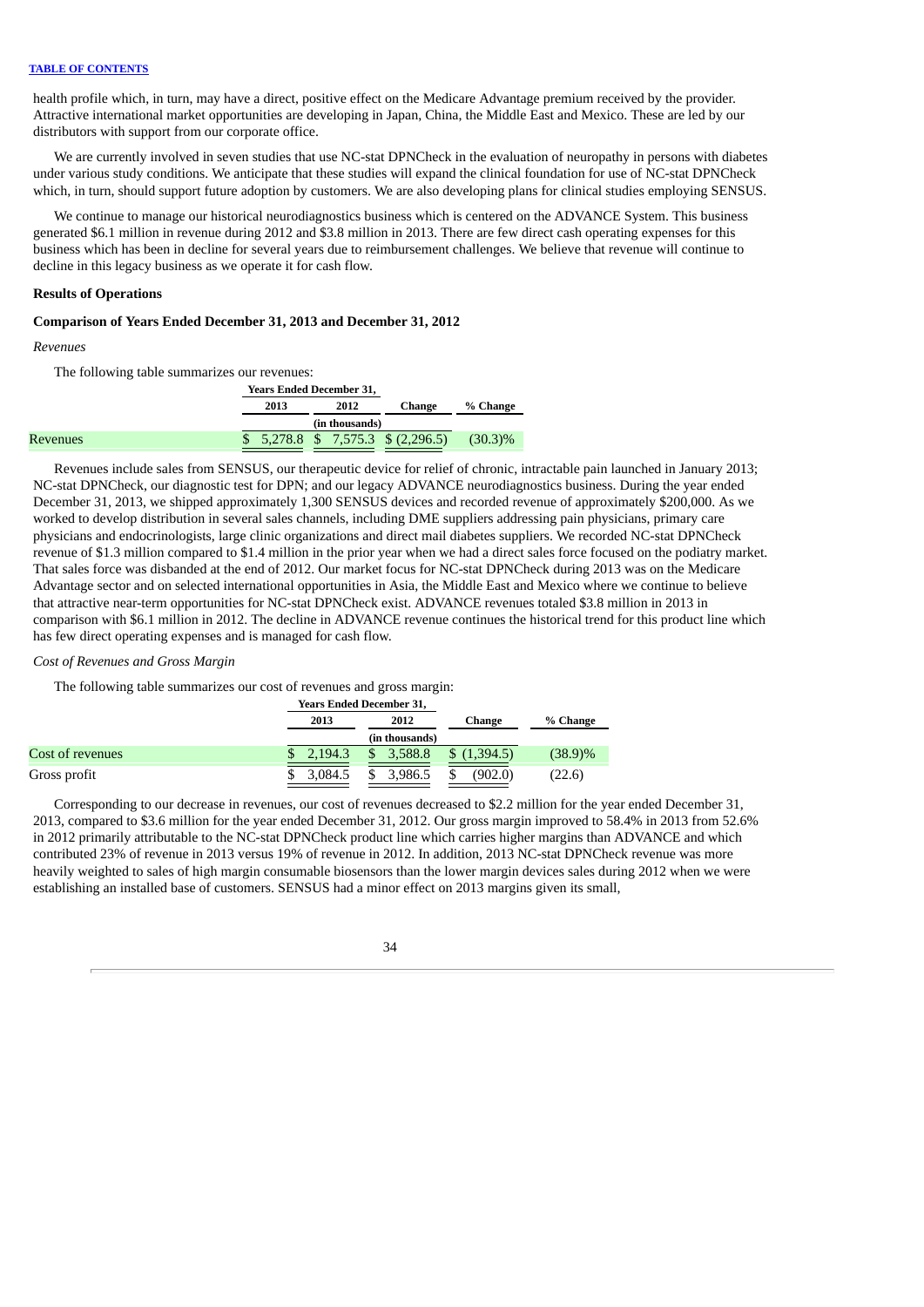launch year revenue contribution. Inventory charges primarily related to excess ADVANCE inventory were approximately \$152,000 in 2013 versus approximately \$235,000 in 2012. This year-to-year decline contributed to the margin improvement.

# *Operating Expenses*

The following table presents a breakdown of our operating expenses:

| 2013     | 2012 |         |                                                               | Change    | % Change  |
|----------|------|---------|---------------------------------------------------------------|-----------|-----------|
|          |      |         |                                                               |           |           |
|          |      |         |                                                               |           |           |
| 3.438.2  | S.   | 3.545.8 |                                                               | (107.6)   | $(3.0)\%$ |
| 2,779.7  |      | 5,727.5 |                                                               | (2,947.8) | (51.5)    |
| 4,225.5  |      | 4,735.2 |                                                               | (509.7)   | (10.8)    |
| 10,443.4 |      |         |                                                               | (3,565.1) | (25.5)    |
|          |      |         | <b>Years Ended December 31,</b><br>(in thousands)<br>14,008.5 |           |           |

# *Research and Development*

Research and development expenses for the years ended December 31, 2013 and 2012 were approximately about \$3.4 million and \$3.5 million, respectively. The comparative results largely reflect a \$112,000 decrease in personnel costs, resulting from lower headcount and incentive compensation expense, partially offset by a \$30,000 increase in the costs of clinical studies related to NCstat DPNCheck. Personnel costs for 2013 include \$137,000 for severance incurred in the second quarter of 2013. R&D spending should increase modestly during 2014 as SENSUS products move forward in the development pipeline and SENSUS clinical studies now in the planning phase are initiated during the second or third quarter of the year.

### *Sales and Marketing*

Sales and marketing expenses decreased to \$2.8 million for the year ended December 31, 2013 from \$5.7 million for the year ended December 31, 2012. During 2012, we reduced our dependence on field clinical educators to support our neurodiagnostic business and we shifted our NC-stat DPNCheck emphasis toward managed care, allowing us to eliminate our direct sales representatives. In addition, in 2013 we further reduced our sales staff, largely in support of NC-stat DPNCheck, resulting in severance cost of \$382,900. As a result, total sales and marketing personnel costs in 2013 were \$1.9 million lower than in the prior year. Personnel related travel costs decreased by \$509,000, trade show costs decreased by \$108,000, advertising and promotion costs decreased by \$91,000, recruiting and retention costs decreased by \$20,000, dues decreased by \$50,000, and depreciation decreased by \$44,000. Sales and marketing expenses for 2012 included \$58,000 for the write-off of loaner and demo systems. Sales and marketing expense in 2014 has been planned with a baseline that is modestly below 2013; however, we intend to maintain spending flexibility related to product initiatives, particularly regarding SENSUS. Opportunities related to SENSUS channel development in the retail sector in the second half of 2014 may require us to increase spending beyond that baseline in order to build product awareness.

### *General and Administrative*

General and administrative expenses decreased to \$4.2 million for the year ended December 31, 2013 compared to \$4.7 million for the same period in 2012. This decrease included \$317,000 for consultants and temporary staff, \$166,000 for personnel costs, \$83,000 for taxes and fees, \$81,000 for travel costs, \$55,000 for insurance and outside administration, and \$43,000 for stock-based compensation. These spending reductions were partially offset by an unfavorable year over year increase of \$255,000 in bad debt expense. During 2013 we recorded \$111,000 in bad debt expenses compared to the recognition of a net credit to bad debt expense of \$144,000 in 2012 due to favorable collection experience on old accounts. Looking forward to 2014, we expect that general and administrative expense will be in the range of 2013.

# *Interest income, Warrant offering costs, and Change in fair value of warrant liability*

Interest income was approximately \$5,700 and \$14,500 for the years ended December 31, 2013 and 2012, respectively. Interest income was earned from investments in cash equivalents. In connection with an equity offering during 2013, we recognized costs related the issuance of common stock warrants of \$376,000.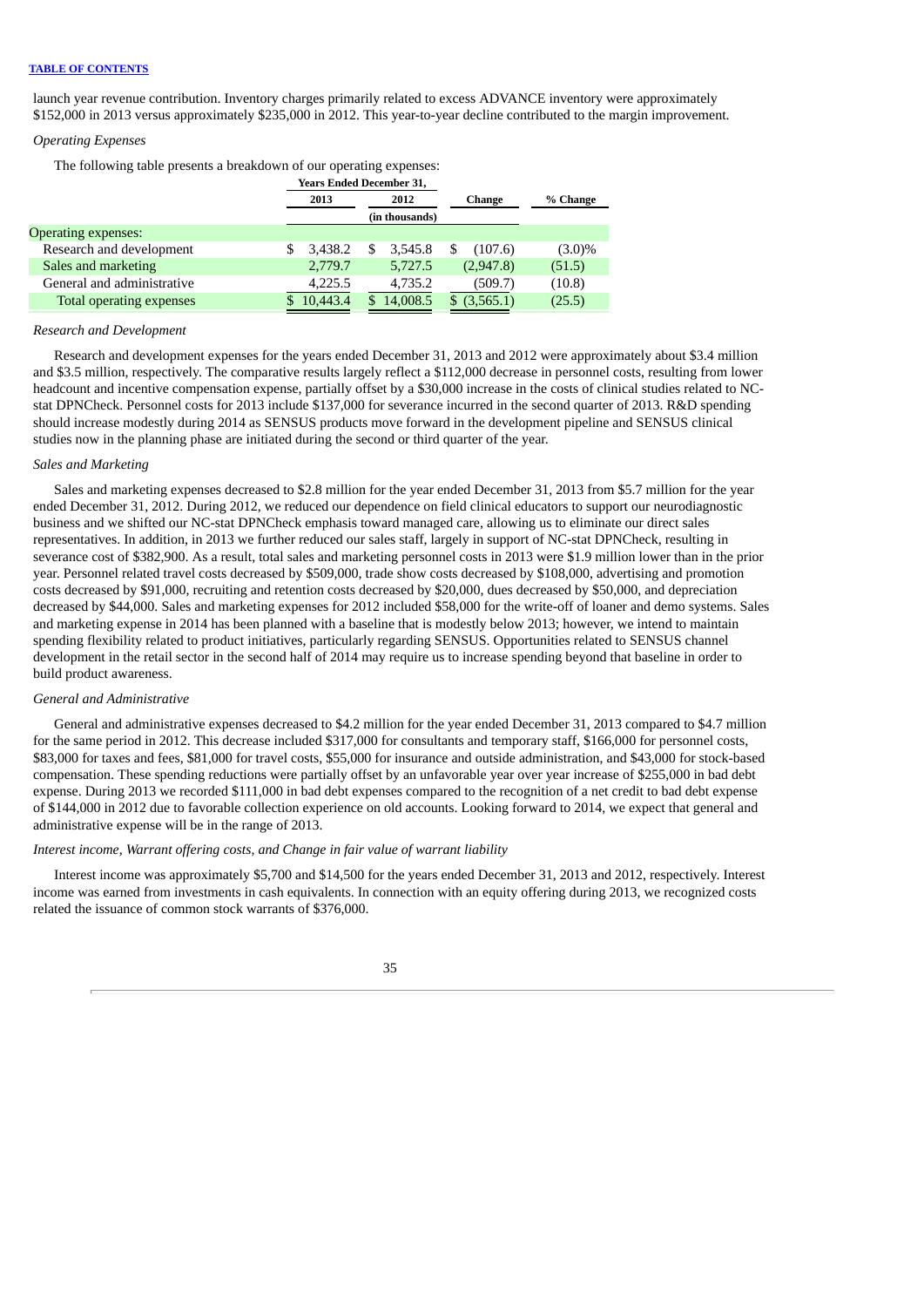Outstanding warrants from that offering were valued at fair value at quarterly reporting periods and on warrant transaction dates. The total fair value adjustments to outstanding warrants during 2013 were \$290,000.

# **Comparison of Years Ended December 31, 2012 and December 31, 2011**

#### *Revenues*

The following table summarizes our revenues:

|                 |      | <b>Years Ended December 31,</b>     |        |            |
|-----------------|------|-------------------------------------|--------|------------|
|                 | 2012 | 2011                                | Change | % Change   |
|                 |      | (in thousands)                      |        |            |
| <b>Revenues</b> |      | $$7,575.3$ $$10,396.8$ $$(2,821.5)$ |        | $(27.1)\%$ |

Revenues include sales from our initial diabetes product, NC-stat DPNCheck, which was commercially launched late in 2011, and our legacy neurodiagnostics business. During the year ended December 31, 2012 we shipped 836 NC-stat DPNCheck devices plus consumable biosensors and recorded revenue from these products of \$1.4 million. This compares with NC-stat DPNCheck revenue of \$84,800 for the year ended December 31, 2011. Revenues from medical device and consumables sales of our legacy neurodiagnostic products totaled \$6.1 million in 2012, compared to \$10.3 million in 2011. The \$4.2 million reduction in neurodiagnostics revenue reflects the continuing decline of this business which we manage for cash flow and not growth. In addition, neurodiagnostic revenue in 2012 was adversely affected by our discontinuance of service to older NC-stat products linked to our onCall system. While many NC-stat accounts transitioned to the ADVANCE platform, we did experience a drop in testing accounts shortly after we shut down the onCall system.

### *Cost of Revenues and Gross Margin*

The following table summarizes our cost of revenues and gross margin:

|                  |  | <b>Years Ended December 31,</b> |    |                |             |            |          |  |
|------------------|--|---------------------------------|----|----------------|-------------|------------|----------|--|
|                  |  | 2012<br>2011                    |    | Change         |             |            | % Change |  |
|                  |  |                                 |    | (in thousands) |             |            |          |  |
| Cost of revenues |  | 3,588.8                         | \$ | 4,722.1        | (1,133,3)   | $(24.0)\%$ |          |  |
| Gross profit     |  | 3.986.5                         |    | 5,674.7        | \$(1,688.2) | (29.7)     |          |  |

Our cost of revenues decreased \$1.1 million to \$3.6 million, or 47.4% of revenues, for the year ended December 31, 2012, compared to \$4.7 million, or 45.4% of revenues for the year ended December 31, 2011. Included in cost of revenues in 2012 was \$234,800 in non-cash charges for excess inventory related to our neurodiagnostics business. Our gross margin percentage of 52.6% of revenues for 2012 decreased from 54.6% of revenues for 2011. The decreased gross margin percentage in 2012 reflected in part discounts and promotions aimed at expanding market penetration, as well as non-cash charges to write-off excess inventory.

# *Operating Expenses*

The following table presents a breakdown of our operating expenses:

|                            |                | <b>Years Ended December 31,</b> |        |          |          |           |           |
|----------------------------|----------------|---------------------------------|--------|----------|----------|-----------|-----------|
|                            | 2012<br>2011   |                                 | Change |          | % Change |           |           |
|                            | (in thousands) |                                 |        |          |          |           |           |
| Operating expenses:        |                |                                 |        |          |          |           |           |
| Research and development   | S              | 3,545.8                         | S      | 3.877.5  |          | (331.7)   | $(8.6)\%$ |
| Sales and marketing        |                | 5,727.5                         |        | 6,688.6  |          | (961.1)   | (14.4)    |
| General and administrative |                | 4,735.2                         |        | 5,111.6  |          | (376.4)   | (7.4)     |
| Total operating expenses   |                | 14,008.5                        | S.     | 15,677.7 |          | (1,669.2) | (10.6)    |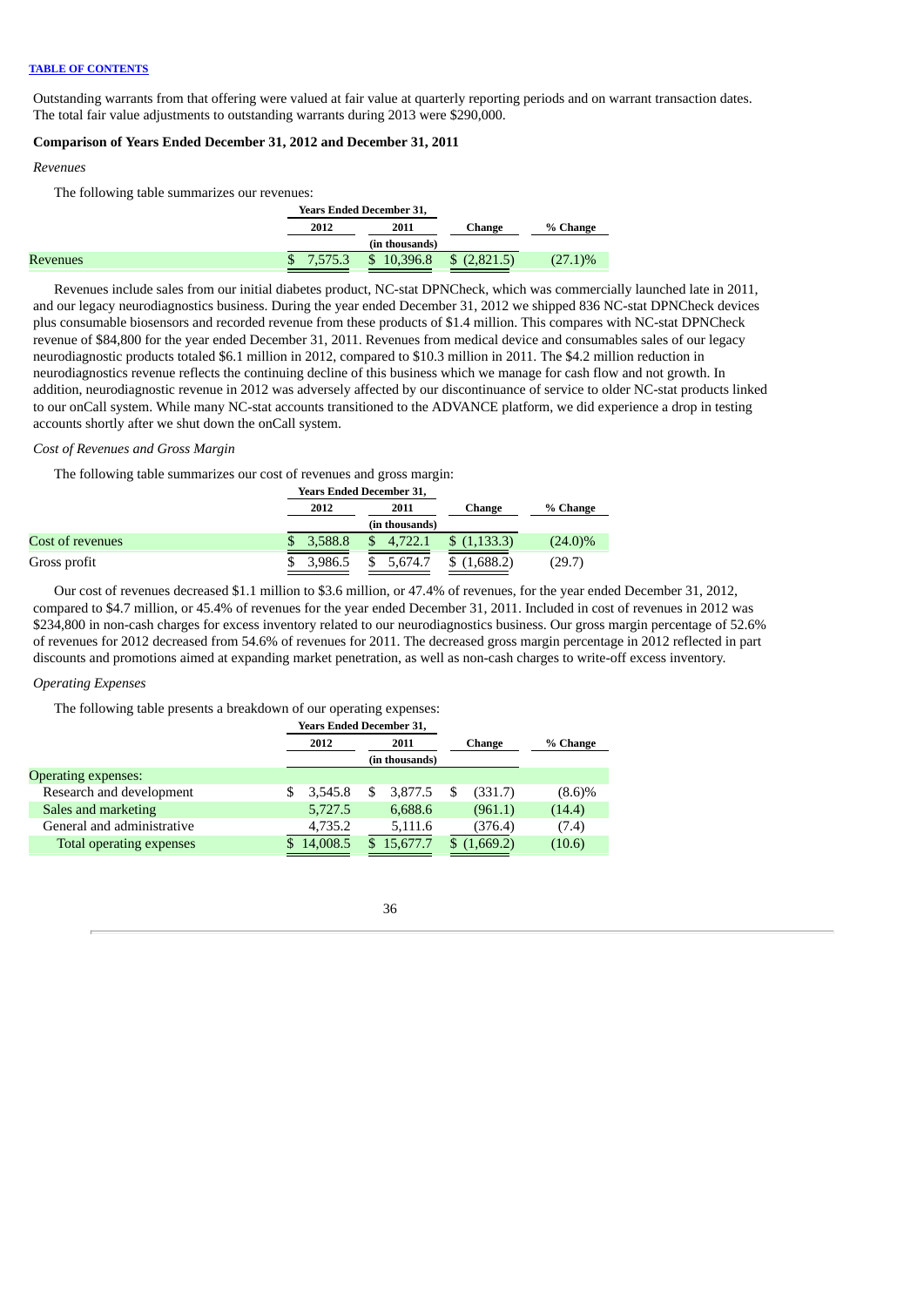#### *Research and Development*

Research and development expenses for the years ended December 31, 2012 and 2011 were \$3.5 million and \$3.9 million, respectively. The comparative results included decreases of \$214,100 in technology licenses and fees as we narrowed our product development focus, \$192,500 related to intangible asset impairment charges, \$120,000 in recruiting costs for new hires in 2011, \$58,800 in stock-based compensation, and \$54,000 in depreciation and amortization. These decreases were partially offset by a \$187,000 increase in personnel costs as we increased headcount to support development of SENSUS and product modifications to NC-stat DPNCheck, plus a \$136,300 increase in engineering fees related to these new products.

# *Sales and Marketing*

Sales and marketing expenses decreased to \$5.7 million for the year ended December 31, 2012 from \$6.7 million for the year ended December 31, 2011. During 2012, we reduced our dependence on field clinical educators to support our neurodiagnostic business and we shifted our NC-stat DPNCheck emphasis toward managed care allowing us to eliminate our endrocrinolgy/podiatry direct sales representatives. Total sales and marketing headcount was reduced by 18 positions as a result. Personnel costs, including compensation, benefits and recruiting costs in 2012 were \$967,500 lower than in 2011. This spending reduction was partially offset by an increase of \$101,100 for outside consulting support related to international markets and for U.S. distribution channel development for SENSUS.

# *General and Administrative*

General and administrative expenses decreased to \$4.7 million for the year ended December 31, 2012 from \$5.1 million for the year ended December 31, 2011. Personnel costs were reduced in 2012 with \$348,100 attributable to stock compensation and \$142,900 attributable to incentive compensation. Insurance costs were reduced by \$90,300 due to a lower coverage amount and reduced insurance rates. Bad debt expense and customer credit processing fees were reduced by \$98,300. We expanded investor outreach and publicity during 2012, which increased costs by \$196,000.

# *Interest and other income*

Interest income was \$14,500 and \$21,900 for the years ended December 31, 2012 and 2011, respectively. Interest income was earned from investments in cash equivalents.

# **Liquidity and Capital Resources**

Our principal source of liquidity is our cash and cash equivalents. As of December 31, 2013, cash and cash equivalents totaled \$9.2 million. On June 4, 2013, we entered into a Purchase Agreement providing for the issuance of (i) 248,147 shares of common stock at a price of \$2.095 per share, (ii) 1,066.254 shares of Series A-1 Preferred Stock at a price of \$1,000 per share, (iii) 3,370.510 shares of Series A-2 Preferred Stock at a price of \$1,000 per share, and (iv) five year warrants to purchase up to 2,365,934 shares of common stock with an exercise price of \$2.00 per share, which we collectively refer to as the 2013 Offering. The 2013 Offering resulted in approximately \$4.5 million in net proceeds, after deducting placement agent fees and other expenses. During the second half of 2013, all of the Series A-1 Preferred Stock and Series A-2 Preferred Stock issued in the 2013 offering was converted at the election of the holder into a total of 2,117,787 shares of common stock. In addition, during the fourth quarter of 2013, we issued 1,308,611 shares of common stock as a result of the exercise of warrants issued in the 2013 Offering resulting in proceeds to us of \$2.6 million. See Note 14, Stockholders' Equity, of our Notes to Financial Statements contained elsewhere in this Annual Report on Form 10-K for further information regarding this transaction. Our ability to generate revenue to operate our business will largely depend on the success of our diabetes business initiative and our ability to manage our legacy neurodiagnostics business to optimize cash flow. A low level of market interest in NC-stat DPNCheck or SENSUS, an accelerated decline in our neurodiagnostics consumables sales, or unanticipated increases in our operating costs would have an adverse effect on our liquidity and ability to fund operations.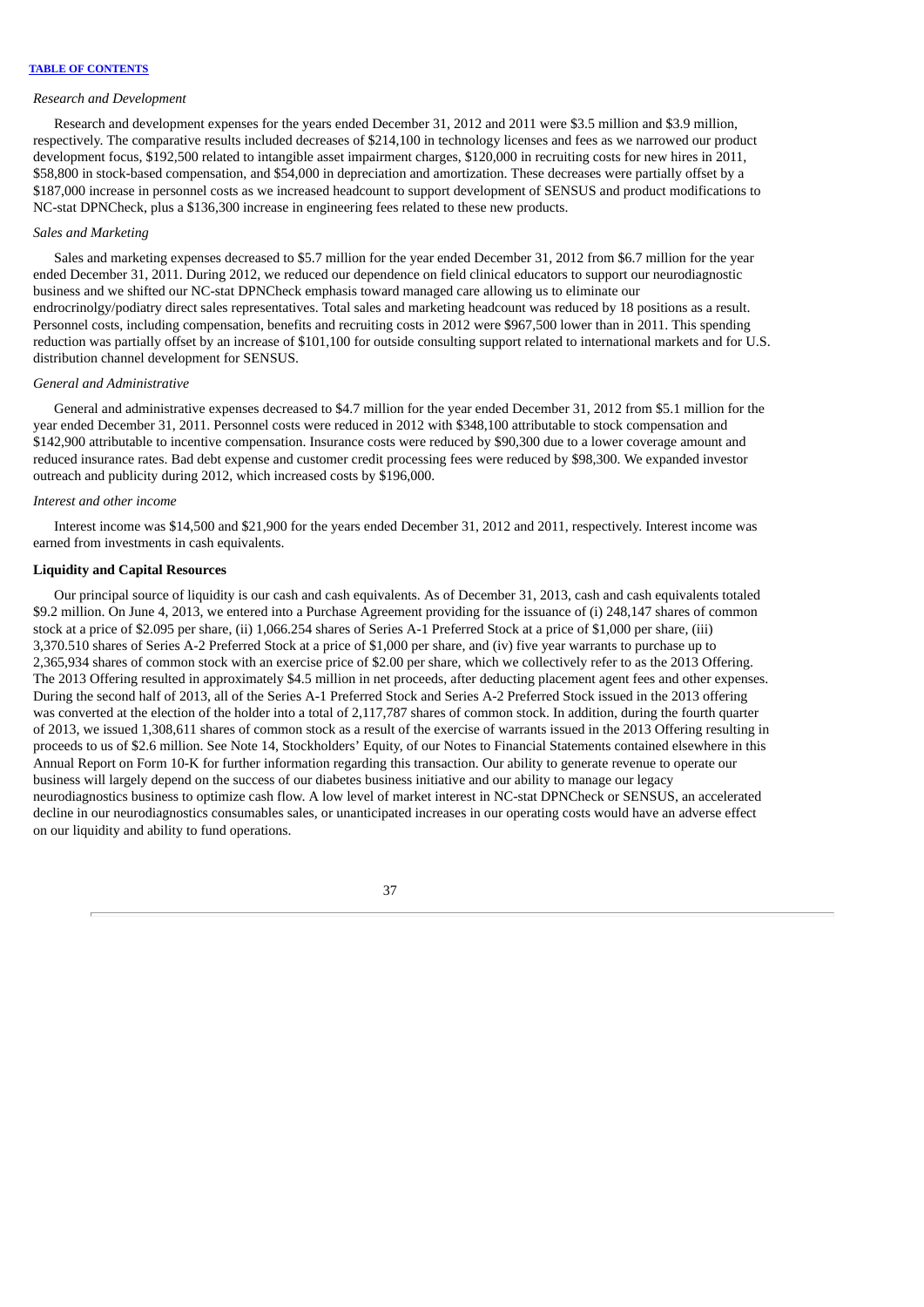|                           | December 31,<br>2013 |      | December 31.<br>2012 | Change | Change |
|---------------------------|----------------------|------|----------------------|--------|--------|
|                           |                      |      | (in thousands)       |        |        |
| Cash and cash equivalents | 9.195.8              | - \$ | 8.699.5              | 496.3  | 5.7%   |
|                           |                      |      |                      |        |        |

In order to supplement our access to capital, we are party to an amended Loan and Security Agreement, with a bank which provides us with a credit facility in the amount of \$2.5 million on a revolving basis. The amended credit facility expires on January 15, 2015. Under terms of the amended and extended Agreement the amount of the Credit Facility will remain at \$2.5 million until December 31, 2014. Thereafter, until its expiry on January 15, 2015, the Credit Facility will be reduced to \$750,000 if the Company has not yet completed an equity offering as defined in the Agreement. Amounts borrowed under the credit facility will bear interest equal to the prime rate plus 0.5%. Any borrowings under the credit facility will be collateralized by our cash, accounts receivable, inventory, and equipment. The credit facility includes traditional lending and reporting covenants. These include certain financial covenants applicable to liquidity that are to be maintained by us. As of December 31, 2013, we were in compliance with these covenants and had not borrowed any funds under the credit facility. Of the credit facility limit, \$225,000 is restricted to support a letter of credit issued in favor of our landlord in connection with the lease of our facilities in Waltham, Massachusetts. Consequently, the amount available for borrowing under the credit facility as of December 31, 2013 was \$2,275,000.

During the year ended December 31, 2013, our cash and cash equivalents increased by \$496,300 due mainly to net cash provided by the 2013 Offering of \$4.5 million and the \$2.6 million received from the exercise of warrants, partially offset by \$6.6 million of net cash used in operations.

In managing our working capital, two of the financial measurements we monitor are days sales outstanding and inventory turnover rate, which are presented in the table below for the years ended December 31, 2013 and 2012:

|                                          | <b>Years Ended December 31,</b> |      |
|------------------------------------------|---------------------------------|------|
|                                          | 2013                            | 2012 |
| Days sales outstanding (days)            |                                 |      |
| Inventory turnover rate (times per year) | 3.9                             |      |

Payment terms extended to our customers generally require payment within 30 days from invoice date. The inventory turnover rate has improved since December 31, 2012 as a result of reduced inventory balances.

The following sets forth information relating to sources and uses of our cash:

|                                                     | <b>Years Ended December 31,</b> |                |               |           |  |  |
|-----------------------------------------------------|---------------------------------|----------------|---------------|-----------|--|--|
|                                                     | 2013                            | 2012           |               | 2011      |  |  |
|                                                     |                                 | (in thousands) |               |           |  |  |
| Net cash used in operating activities               | \$ (6,554.9)                    | \$ (9,175.6)   | <sup>\$</sup> | (6,778.4) |  |  |
| Net cash (used in) provided by investing activities | (86.1)                          | 122.0          |               | 67.5      |  |  |
| Net cash provided by financing activities           | 7.137.3                         | 7.462.6        |               | 14.5      |  |  |

Our operating activities used \$6.6 million for the year ended December 31, 2013 primarily attributable to our net loss of \$8.0 million. This loss included charges of \$376,300 for offering costs allocated to warrants in the 2013 Offering, \$289,700 for the change in fair value of the warrant liability, \$245,800 for stock-based compensation, \$151,600 for inventory charges, and \$150,700 for depreciation and amortization.

During the year ended December 31, 2013, our investing activities reflected \$86,000 spent for the acquisition of fixed assets.

Financing activities for the year ended December 31, 2013 included \$4.5 million from the net proceeds of the 2013 Offering and \$2.6 million of proceeds from the exercise of 1,308,611 common stock warrants. At December 31, 2013, there remain 1,057,323 outstanding common stock warrants from the 2013 Offering with an exercise price of \$2.00 per share.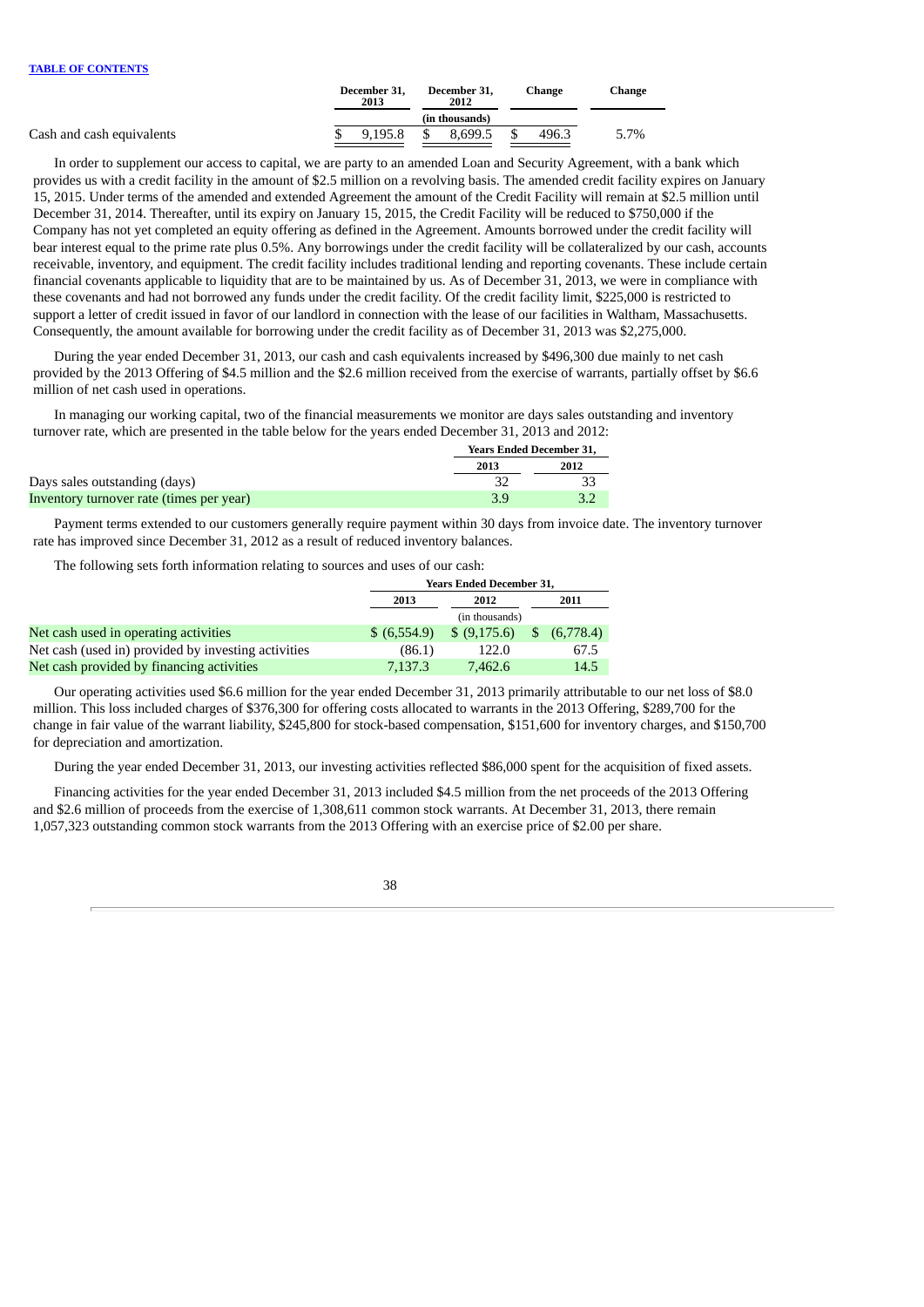We held cash and cash equivalents of \$9.2 million as of December 31, 2013. We believe that these resources and the cash to be generated from expected product sales will be sufficient to meet our projected operating requirements through the first quarter of 2015. We continue to face significant challenges and uncertainties and, as a result, our available capital resources may be consumed more rapidly than currently expected due to (a) decreases in sales of our products and the uncertainty of future revenues from new products; (b) changes we may make to the business that affect ongoing operating expenses; (c) changes we may make in our business strategy; (d) regulatory developments affecting our existing products and delays in the FDA approval process for products under development; (e) changes we may make in our research and development spending plans; and (f) other items affecting our forecasted level of expenditures and use of cash resources. Accordingly, we will need to raise additional funds to support our operating and capital needs in the second quarter of 2015 and beyond. We will attempt to obtain additional funding through public or private financing, collaborative arrangements with strategic partners, or through additional credit lines or other debt financing sources to increase the funds available to fund operations. However, we may not be able to secure such financing in a timely manner or on favorable terms, if at all. We maintain a shelf registration statement on Form S-3 with the SEC covering shares of our common stock and other securities for sale, giving us the opportunity to raise funding when needed or otherwise considered appropriate at prices and on terms to be determined at the time of any such offerings. However, pursuant to the instructions to Form S-3, we only have the ability to sell shares under the shelf registration statement, during any 12-month period, in an amount less than or equal to one-third of the aggregate market value of our common stock held by non-affiliates. As a result of the 2013 Offering, we will be limited in the use of this shelf registration statement until June 2014. We have also filed a registration statement for an equity offering on Form S-1, which has not yet been declared effective. If we raise additional funds by issuing equity or debt securities, either through the sale of securities pursuant to a registration statement or by other means, our existing stockholders may experience dilution, and the new equity or debt securities may have rights, preferences and privileges senior to those of our existing stockholders. If we raise additional funds through collaboration, licensing or other similar arrangements, it may be necessary to relinquish valuable rights to our potential products or proprietary technologies, or grant licenses on terms that are not favorable to us. Without additional funds, we may be forced to delay, scale back or eliminate some of our sales and marketing efforts, research and development activities, or other operations and potentially delay product development in an effort to provide sufficient funds to continue our operations. If any of these events occurs, our ability to achieve our development and commercialization goals would be adversely affected.

As of December 31, 2013, we have federal and state net operating loss, or NOL, carryforwards available to offset future taxable income of \$97.1 million and \$18.6 million, respectively, and federal and state tax credits of \$1.1 million and \$977,000, respectively, which may be available to reduce future taxable income and the related taxes thereon. The federal NOL's begin to expire in 2019 and the state NOL's begin to expire in 2014. The federal and state research and development credits both begin to expire in 2018. A full valuation allowance has been provided against our NOL carryforwards and research and development credit carryforwards and, if an adjustment is required, this adjustment would be offset by an adjustment to the valuation allowance. Thus, there would be no impact to the balance sheet or statement of operations if an adjustment were required.

*Off-Balance Sheet Arrangements, Contractual Obligations, and Contingent Liabilities and Commitments*

As of December 31, 2013, we did not have any off-balance sheet financing arrangements.

The following table summarizes our principal contractual obligations as of December 31, 2013 and the effects such obligations are expected to have on our liquidity and cash flows in future periods.

|                                | Payments due in |         |               |               |  |  |  |  |  |
|--------------------------------|-----------------|---------|---------------|---------------|--|--|--|--|--|
| <b>Contractual Obligations</b> | Total           | 2014    | $1 - 3$ years | $3 - 5$ years |  |  |  |  |  |
| Operating lease obligations    | \$793,755       | 635.004 | 158.751       |               |  |  |  |  |  |
| Purchase order obligations     | 147,806         | 147.806 |               |               |  |  |  |  |  |
| Total contractual obligations  | 941.561         | 782.810 | 158.751       |               |  |  |  |  |  |

As of December 31, 2013, we have no contractual obligations that extend beyond two years.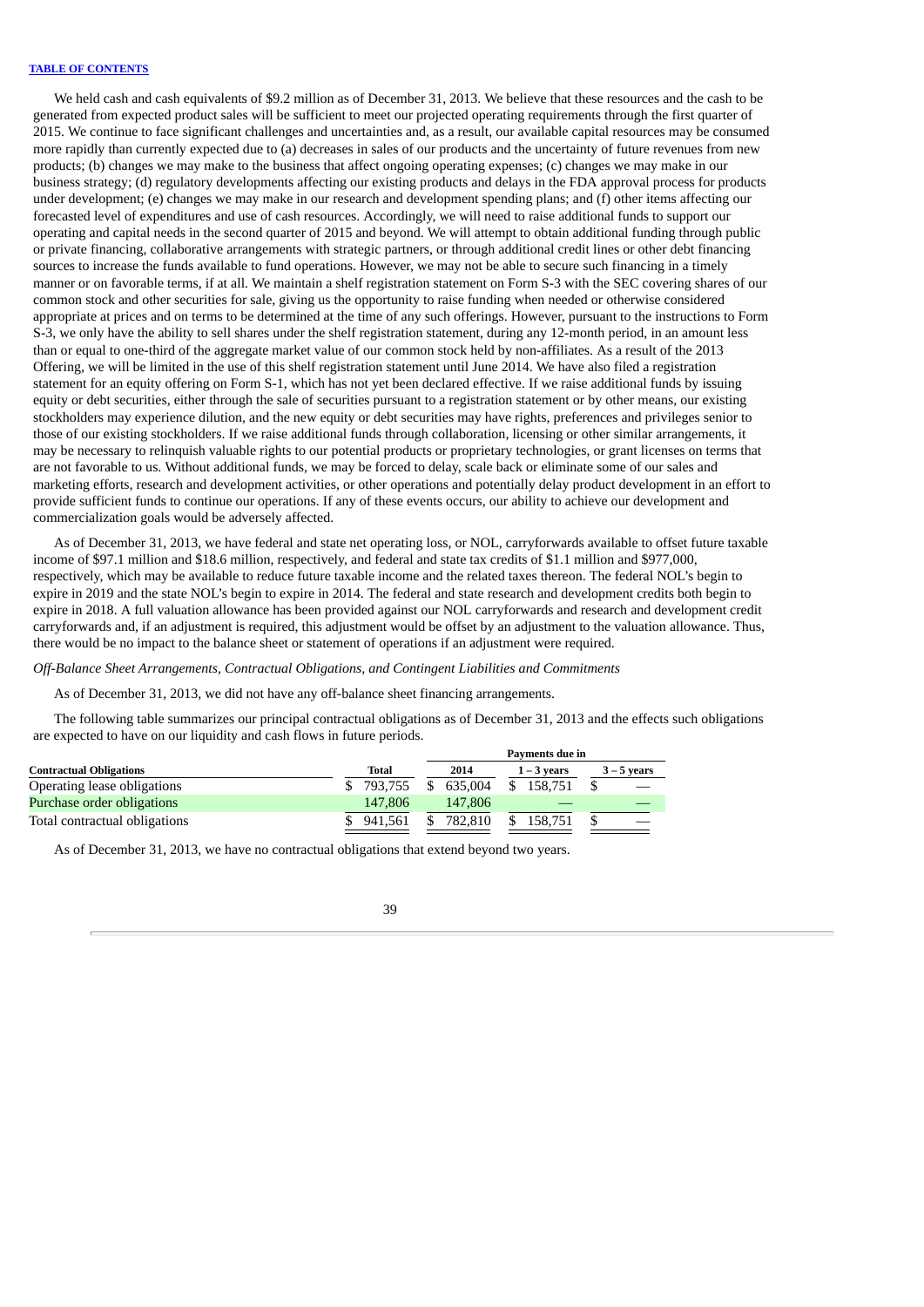# **Critical Accounting Policies and Estimates**

Our financial statements are based on the selection and application of generally accepted accounting principles, which require us to make estimates and assumptions about future events that affect the amounts reported in our financial statements and the accompanying notes. Future events and their effects cannot be determined with certainty. Therefore, the determination of estimates requires the exercise of judgment. Actual results could differ significantly from those estimates, and any such differences may be material to our financial statements. We believe that the policies set forth below may involve a higher degree of judgment and complexity in their application than our other accounting policies and represent the critical accounting policies used in the preparation of our financial statements. If different assumptions or conditions were to prevail, the results could be materially different from our reported results. Our significant accounting policies are presented within Note 2 to our Financial Statements.

# *Revenue Recognition and Accounts Receivable*

The Company recognizes revenue when the following criteria have been met: persuasive evidence of an arrangement exists, delivery has occurred and risk of loss has passed, the seller's price to the buyer is fixed or determinable, and collection is reasonably assured.

Revenues associated with the sale of the ADVANCE devices to customers and distributors are recognized upon shipment, provided that the selling price is fixed or determinable, persuasive evidence of an arrangement exists, collection of receivables is reasonably assured, product returns are reasonably estimable, and no continuing obligations exist. The revenues from the sale of an ADVANCE communication hub together with access to NeuroMetrix information systems are considered one unit of accounting and deferred and recognized on a straight-line basis over the estimated period of time that the Company provides the service associated with the information systems of three years. The resulting deferred revenue and deferred costs are presented as separate line items on the accompanying balance sheet. Revenues related to extended service agreements for the devices are recognized ratably over the term of the extended service agreement.

Revenues associated with the sale of the SENSUS and NC-stat DPNCheck devices are recognized upon shipment, provided that the selling price is fixed or determinable, persuasive evidence of an arrangement exists, collection of receivables is reasonably assured, product returns are reasonably estimable, and no continuing obligations exist.

Revenues also include sales of consumables, including single use nerve specific electrodes and other accessories. These revenues are recognized upon shipment provided that the selling price is fixed or determinable, persuasive evidence of an arrangement exists, collection of receivables is reasonably assured, and product returns are reasonably estimable.

When multiple elements are contained in a single arrangement, the Company allocates revenue between the elements based on their relative selling prices. The Company determines selling price using vendor specific objective evidence, or VSOE, if it is available, third-party evidence, or TPE, if VSOE is not available, and best estimate of selling price, or BESP, if neither VSOE nor TPE are available. The Company generally expects that it will not be able to establish TPE due to the nature of the markets in which it competes, and, as such, it will typically determine selling price using VSOE or if not available, BESP. The objective of BESP is to determine the selling price of a deliverable on a standalone basis. The Company's determination of BESP involves a weighting of several factors based on the specific facts and circumstances of an arrangement. Specifically, the Company considers the cost to produce the deliverable, the anticipated margin on that deliverable, the selling price and profit margin for similar parts, its ongoing pricing strategy, the value of any enhancements that have been built into the deliverable, and the characteristics of the varying markets in which the deliverable is sold.

Revenue recognition involves judgments, including assessments of expected returns and expected customer relationship periods. The Company analyzes various factors, including a review of specific transactions, its historical returns, average customer relationship periods, customer usage, customer balances, and market and economic conditions. Changes in judgments or estimates on these factors could materially impact the timing and amount of revenues and costs recognized. Should market or economic conditions deteriorate, the Company's actual return or bad debt experience could exceed its estimate.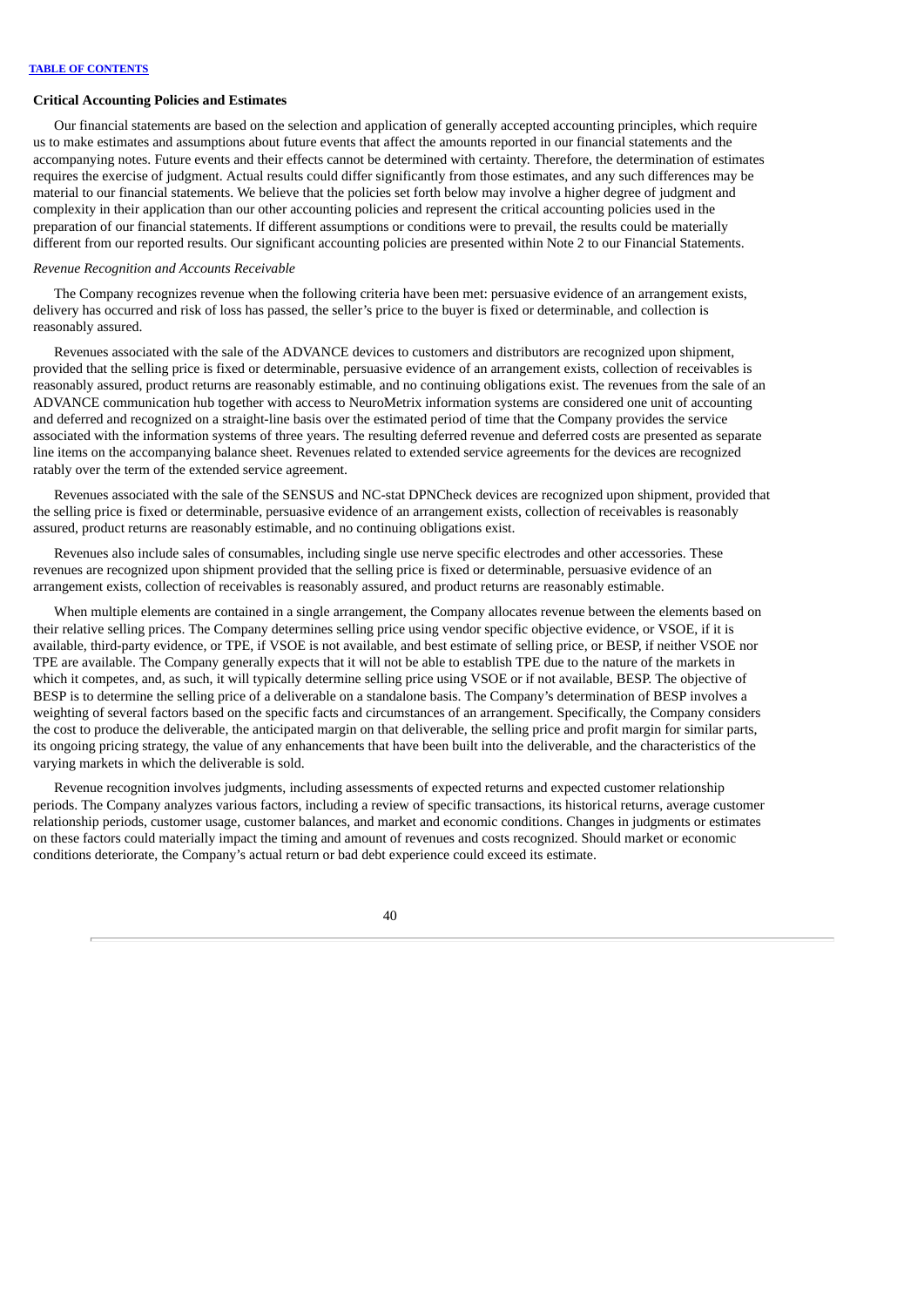Trade accounts receivable are recorded at the invoiced amount and do not bear interest. Certain product sales are made with a 30-day right of return. Since the Company can reasonably estimate future returns, it recognizes revenues associated with product sales that contain a right of return upon shipment and at the same time it records a sales return reserve, which reduces revenue and accounts receivable by the amount of estimated returns.

The allowance for doubtful accounts is our best estimate of the amount of probable credit losses in our existing accounts receivable. We review our allowance for doubtful accounts and determine the allowance based on an analysis of customer past payment history, product usage activity, and recent communications between us and the customer. Individual customer balances which are past due and over 90 days outstanding are reviewed individually for collectibility. Account balances are written-off against the allowance when we feel it is probable the receivable will not be recovered. We do not have any off-balance sheet credit exposure related to our customers.

# *Inventories*

The realizable value of inventories is based upon the types and levels of inventories held, forecasted demand, pricing, competition, and changes in technology. Our consumables have an eighteen-month shelf life. Should current market and economic conditions deteriorate, our actual recoveries could be less than our estimates.

# **Recently Issued or Adopted Accounting Pronouncements**

There have been no recent accounting pronouncements or changes in accounting pronouncements since the recent accounting pronouncements described in the Company's 2012 Form 10-K that are of significance to the Company.

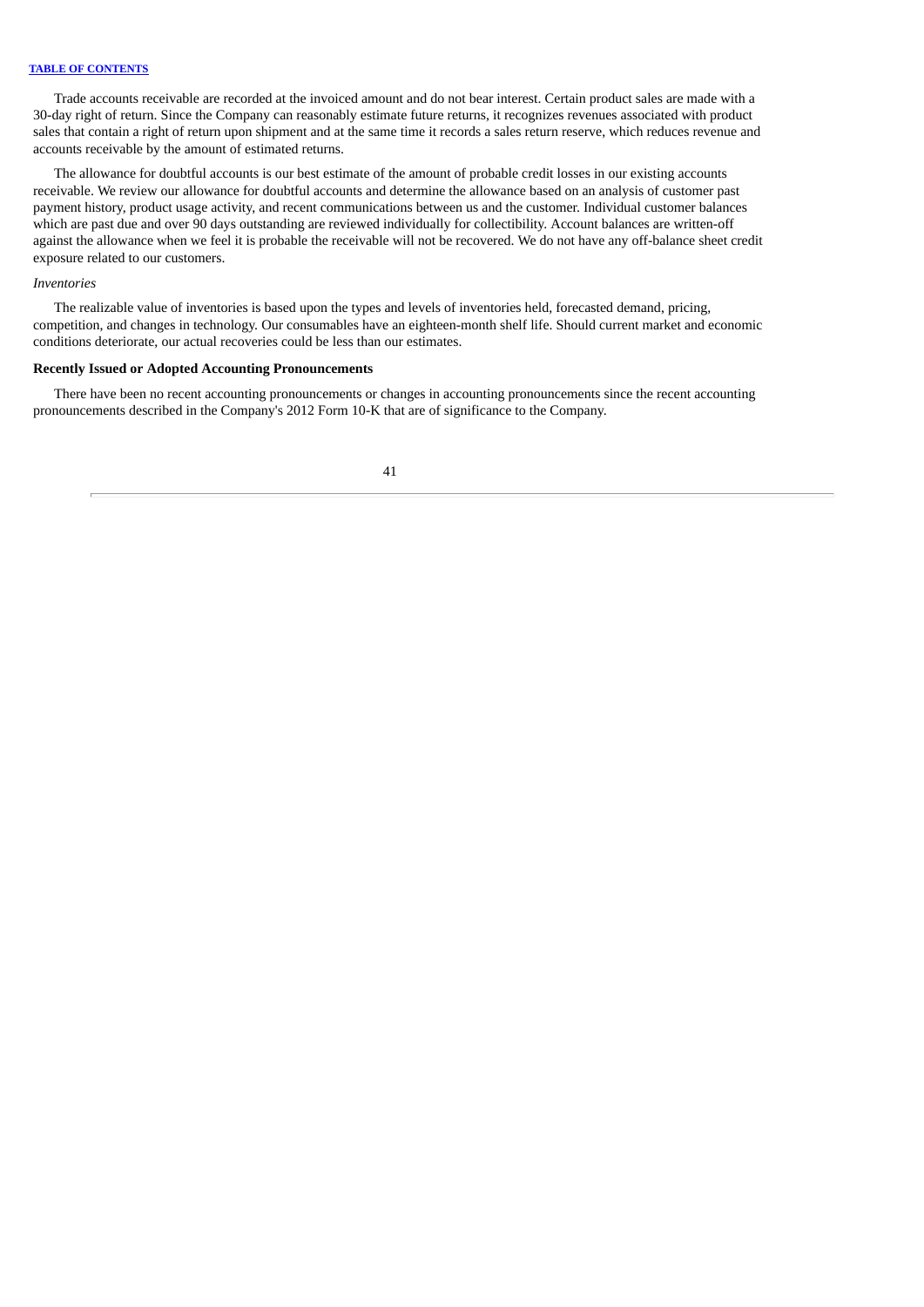# **ITEM 7A. Quantitative and Qualitative Disclosures about Market Risk**

We do not use derivative financial instruments in our investment portfolio and have no foreign exchange contracts. Our financial instruments consist of cash and cash equivalents. We consider investments that, when purchased, have a remaining maturity of 90 days or less to be cash equivalents. The primary objectives of our investment strategy are to preserve principal, maintain proper liquidity to meet operating needs, and maximize yields. To minimize our exposure to an adverse shift in interest rates, we invest mainly in cash equivalents and short-term investments with a maturity of twelve months or less and maintain an average maturity of twelve months or less. We do not believe that a notional or hypothetical 10% change in interest rate percentages would have a material impact on the fair value of our investment portfolio or our interest income.

### **ITEM 8. Financial Statements and Supplementary Data**

The information required by this item may be found on pages F[-1](#page-58-0) through F-[24](#page-81-0) of this Annual Report on Form 10-K with the exception of the unaudited summarized quarterly financial data which is presented below. Net loss per common share is calculated independently for each of the periods presented. Therefore, the sum of the quarterly net loss per common share amounts will not necessarily equal the total for the full fiscal year. Per common share data and share amounts reflect a 1-for-6 reverse split of our common stock completed on February 15, 2013.

|                                                 | Year Ended December 31, 2013 |                  |    |                       |         |                                     |             |                                     |           |              |  |
|-------------------------------------------------|------------------------------|------------------|----|-----------------------|---------|-------------------------------------|-------------|-------------------------------------|-----------|--------------|--|
|                                                 |                              | First<br>Ouarter |    | <b>Second Quarter</b> |         |                                     |             | <b>Third Quarter</b> Fourth Quarter |           | <b>Total</b> |  |
| Revenues                                        | \$1,401,454                  |                  |    | \$1,160,472           |         | \$1,314,728                         | \$1,402,152 |                                     |           | \$5,278,806  |  |
| Cost of revenues                                |                              | 569,784          |    | 501,161               |         | 578,484                             |             | 544,830                             |           | 2,194,259    |  |
| Gross profit                                    |                              | 831,670          |    | 659,311               |         | 736,244                             |             | 857,322                             |           | 3,084,547    |  |
| Net loss                                        |                              | (2,253,415)      |    | (1,345,830)           |         | (716, 264)                          |             | (3,703,628)                         |           | (8,019,137)  |  |
| Net loss per common share, basic<br>and diluted | \$                           | (1.06)           | S  | (0.92)                | S       | (0.26)                              | \$          | (0.87)                              | \$        | (3.07)       |  |
|                                                 |                              |                  |    |                       |         | Year Ended December 31, 2012        |             |                                     |           |              |  |
|                                                 |                              | First<br>Quarter |    | Second Quarter        |         | <b>Third Quarter</b> Fourth Quarter |             |                                     |           | <b>Total</b> |  |
| Revenues                                        | \$2,081,542                  |                  |    | \$2,205,831           |         | \$1,764,764                         |             | \$1,523,152                         | \$.       | 7,575,289    |  |
| Cost of revenues                                |                              | 1,134,944        |    | 983,350               | 793,990 |                                     | 676,522     |                                     |           | 3,588,806    |  |
| Gross profit                                    |                              | 946,598          |    | 1,222,481             | 970,774 |                                     | 846,630     |                                     | 3,986,483 |              |  |
| Net loss                                        |                              | (2,752,335)      |    | (2,772,128)           |         | (2,610,254)                         |             | (1,872,836)                         |           | (10,007,553) |  |
| Net loss per common share, basic<br>and diluted | \$                           | (1.99)           | -S | (1.32)                | -S      | (1.24)                              | S           | (0.89)                              | S         | (5.22)       |  |

#### **ITEM 9. Changes in and Disagreements with Accountants on Accounting and Financial Disclosure**

There have been no changes in or disagreements with accountants on accounting and financial disclosure matters in the last fiscal year.

### **ITEM 9A. Controls and Procedures**

### **(a) Evaluation of disclosure controls and procedures.**

Our principal executive officer and principal financial officer, after evaluating the effectiveness of our disclosure controls and procedures (as defined in Exchange Act Rules 13a-15(e) and 15d-15(e)) as of the end of the period covered by this Form 10-K, have concluded that, based on such evaluation, our disclosure controls and procedures were effective to ensure that information required to be disclosed by us in the reports that we file or submit under the Exchange Act is recorded, processed, summarized and reported, within the time periods specified in the SEC's rules and forms, and is accumulated and communicated to our management, including our principal executive and principal financial officers, or persons performing similar functions, as appropriate to allow timely decisions regarding required disclosure.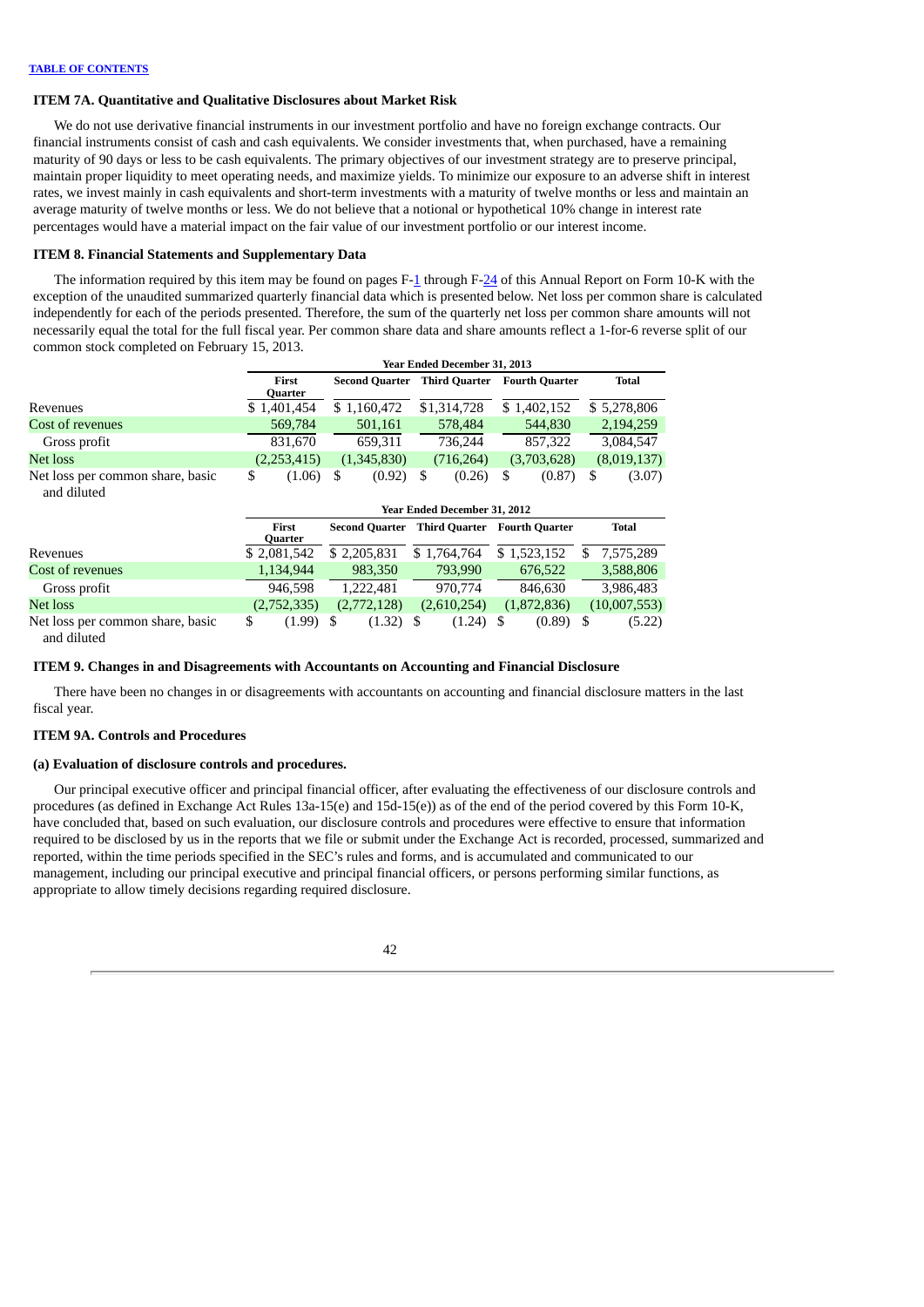# **(b) Management's Report on Internal Control Over Financial Reporting.**

Our management is responsible for establishing and maintaining adequate internal control over financial reporting, as such term is defined in Rules 13a-15(f) and 15d-15(f) under the Exchange Act. Because of its inherent limitations, internal control over financial reporting may not prevent or detect misstatements. Also, projections of any evaluation of effectiveness to future periods are subject to the risk that controls may become inadequate because of changes in conditions, or that the degree of compliance with the policies or procedures may deteriorate. Under the supervision and with the participation of our management, including our Chief Executive Officer and our Chief Financial Officer, we conducted an evaluation of the effectiveness of our internal control over financial reporting as of December 31, 2013 based on the criteria in *Internal Control — Integrated Framework* (1992) issued by the Committee of Sponsoring Organizations of the Treadway Commission ("COSO"). Based on our evaluation under the framework in *Internal Control — Integrated Framework* (1992) issued by the COSO, our management concluded that our internal control over financial reporting was effective as of December 31, 2013.

This Annual Report does not include an attestation report of our independent registered public accounting firm regarding internal control over financial reporting. Management's report was not subject to attestation by our independent registered public accounting firm pursuant to rules of the SEC that permit us to provide only management's report in this Annual Report.

# **(c) Changes in internal control over financial reporting.**

There have been no changes to our internal control over financial reporting (as defined in Rules 13a-15(f) and 15d-15(f) under the Exchange Act) during the quarter ended December 31, 2013 that have materially affected, or are reasonably likely to materially affect, our internal control over financial reporting.

# **ITEM 9B. Other Information**

None.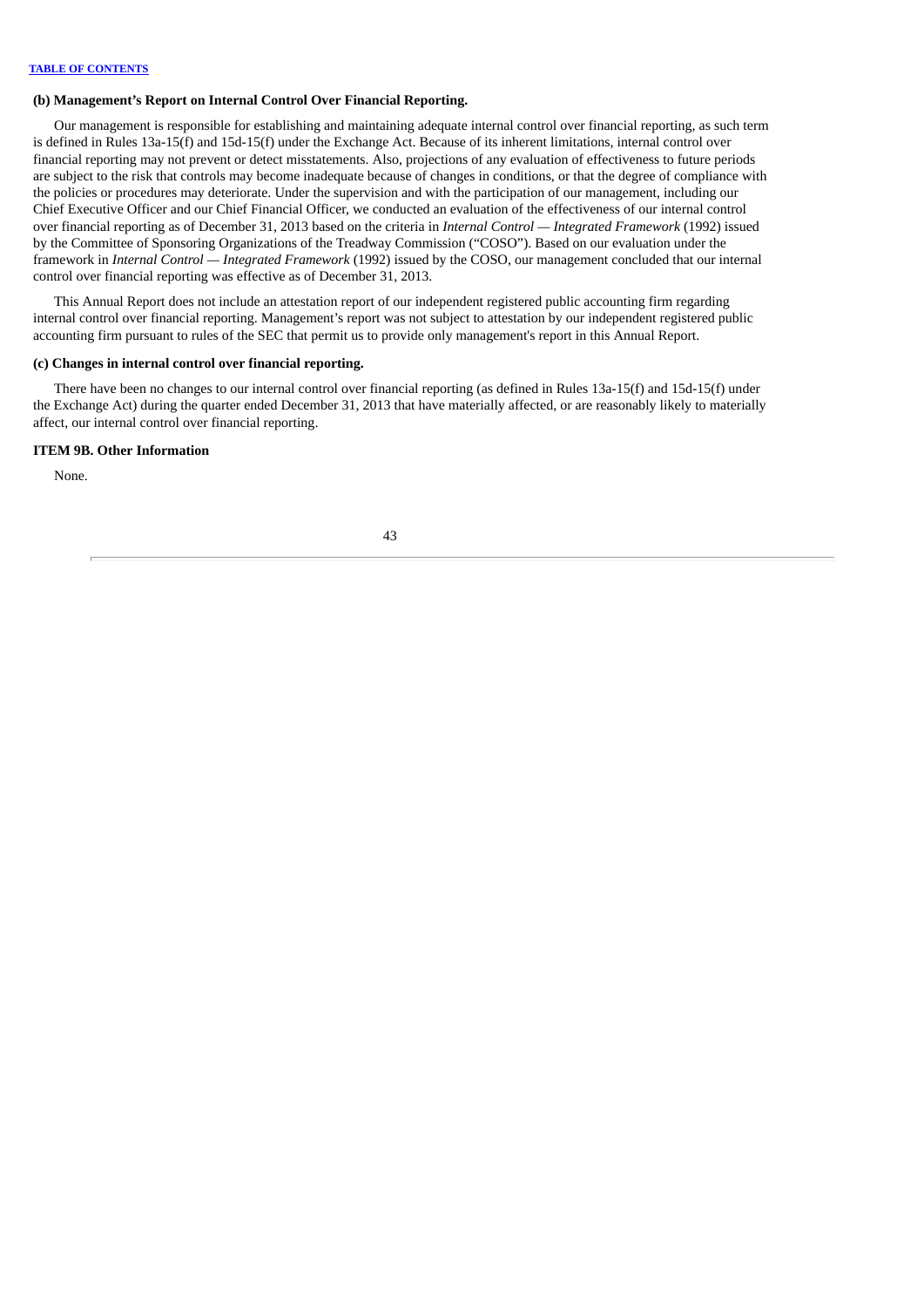### **PART III**

### **ITEM 10. Directors, Executive Officers and Corporate Governance**

# **DIRECTORS AND EXECUTIVE OFFICERS**

The following table and biographical descriptions set forth information regarding our executive officers and directors, based on information furnished to us by each executive officer and director, as of December 31, 2013:

| Name                                  | Age | <b>Position</b>                                           |
|---------------------------------------|-----|-----------------------------------------------------------|
| Shai N. Gozani, M.D., Ph.D.           | 49  | Chairman of the Board, Chief Executive Officer, President |
|                                       |     | and Secretary                                             |
| Thomas T. Higgins                     | 62  | Senior Vice President, Chief Financial Officer and        |
|                                       |     | Treasurer                                                 |
| Guy Daniello                          | 69  | Senior Vice President of Information Technology           |
| Michael Williams, Ph.D.               | 57  | Senior Vice President Engineering, Chief                  |
|                                       |     | <b>Technology Officer</b>                                 |
| David E. Goodman, $M.D.(1)(2)$        | 57  | Director                                                  |
| Allen J. Hinkle, M.D. $(2)(3)$        | 63  | Director                                                  |
| Nancy E. $Katz^{(1)}$                 | 54  | Director                                                  |
| Timothy R. Surgenor <sup>(1)(3)</sup> | 54  | Director                                                  |
| David Van Avermaete                   | 62  | Director                                                  |
|                                       |     |                                                           |

(1) Member of Audit Committee

(2) Member of Compensation Committee

(3) Member of Nominating and Corporate Governance Committee

**Shai N. Gozani, M.D., Ph.D.** founded our company in 1996 and currently serves as Chairman of our Board of Directors and as our President, Chief Executive Officer and Secretary. Since founding our company in 1996, Dr. Gozani has served in a number of positions at our company including Chairman since 1996, President from 1996 to 1998 and from 2002 to the present, Chief Executive Officer since 1997 and Secretary since July 2008. Dr. Gozani holds a B.A. in computer science, an M.S. in Biomedical Engineering and a Ph.D. in Neurobiology, from the University of California, Berkeley. He also received an M.D. from Harvard Medical School and the Harvard-M.I.T. Division of Health Sciences at M.I.T. Prior to forming our company, Dr. Gozani completed a neurophysiology research fellowship in the laboratory of Dr. Gerald Fischbach at Harvard Medical School. Dr. Gozani has published articles in the areas of basic and clinical neurophysiology, biomedical engineering and computational chemistry. The Board has concluded that Dr. Gozani should serve as a director because Dr. Gozani's extensive knowledge of engineering and neurophysiology, combined with the unique understanding of our technology and business he has gained as our founder and as a key executive, provides invaluable insight to our Board and to the entire organization.

**Thomas T. Higgins** has served as our Senior Vice President, Chief Financial Officer and Treasurer since September 2009. Prior to joining NeuroMetrix, from January 2005 to March 2008, Mr. Higgins was Executive Vice President and Chief Financial Officer at Caliper Life Sciences, Inc, a provider of technology and services for life sciences research. Before Caliper, Mr. Higgins was Executive Vice President, Operations and Chief Financial Officer at V.I. Technologies, Inc. (Vitex), a biotechnology company addressing blood safety. Before Vitex, Mr. Higgins served at Cabot Corporation in various senior finance and operations roles. His last position at Cabot was President of Distrigas of Massachusetts Corporation, a subsidiary involved in the liquefied natural gas business, and prior to that he was responsible for Cabot's Asia Pacific carbon black operations. Before joining Cabot, Mr. Higgins was with PricewaterhouseCoopers where he started his career. Mr. Higgins holds a BBA with honors from Boston University.

**Guy Daniello** has served as our Senior Vice President of Information Technology since July 2003 and, prior to that time, as our Vice President of Information Technology and Director of Information Technology since 1998. Prior to joining NeuroMetrix, Mr. Daniello was an independent software consultant, the Senior Vice President of Engineering at Shiva Corporation from 1996 to 1997, and the Chief Technology Officer and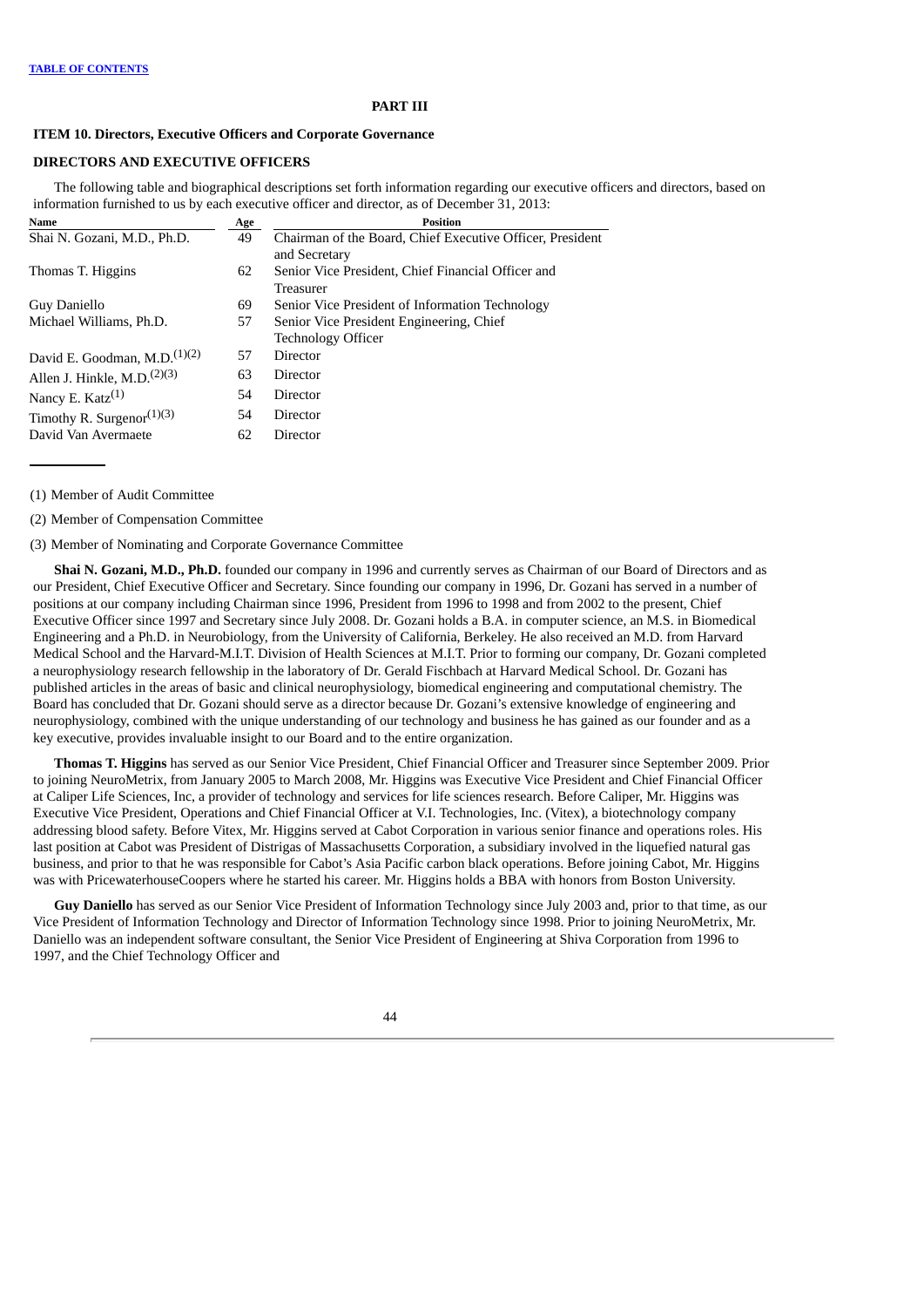Vice President of Product Development at Gandalf Technologies from 1993 to 1996. In 1991 he founded Network Architects, a software company. Prior to starting Network Architects, he served as President and Chief Executive Officer of Datamedia Corp. and the Director of Small Systems Development at Honeywell Information Systems. Mr. Daniello holds a B.S. in business administration from Northeastern University.

**Michael Williams, Ph.D.** has served as our Senior Vice President of Engineering and Chief Technology Officer since September 2011 and, prior to that time, as our Senior Vice President of Engineering since July 2003 and as Vice President of Engineering since May 2000. From March 1996 to January 2000, Dr. Williams served as Division President at Radionics, where he was responsible for all software-based products, including treatment planning and image-guided surgery. Prior to Radionics, he served as an engineer at Hughes Aircraft Space & Communications Group. Dr. Williams received a B.S. in physics and mathematics from University of Puget Sound and an M.S. and Ph.D. in Physics from Brown University.

**David E. Goodman, M.D., M.S.E.** has served as a member of our Board of Directors since June 2004. Since 2013, Dr. Goodman has served as CEO of FeetFirst, a technology-focused healthcare services company he co-founded with operations in California and Hawaii that is committed to preventing the devastating and expensive microvascular complications of diabetes. Since 2012, Dr. Goodman has served as CMO of FirstVitals, a healthcare services company focused on wellness and prevention. Since 2011, Dr. Goodman has also served as an independent consultant. During 2010, Dr. Goodman has served as President and Chief Executive Officer of SEDline, Inc., a research-focused company with the mission to expand the scope and applications for neuromonitoring. From 2008 to 2009, Dr. Goodman served as Executive Vice President of Business Development for Masimo Corporation, a manufacturer of non-invasive patient monitors. From 2006 to 2008, Dr. Goodman served as an independent consultant providing product design, regulatory and analytical consulting services to medical device and biopharmaceutical companies and also served in this capacity from 2003 to 2004 and from 2001 to 2002. From 2005 to 2006, Dr. Goodman served as President and Chief Executive Officer of BaroSense, Inc., a medical device company focused on developing minimally invasive devices for the long-term treatment of obesity. From 2004 to 2005, Dr. Goodman served as President and Chief Executive Officer of Interventional Therapeutic Solutions, Inc., an implantable drug delivery systems company. From 2002 to 2003, Dr. Goodman served as Chairman, President and Chief Executive Officer of Pherin Pharmaceuticals, a pharmaceutical discovery and development company. From 1994 to 2001, Dr. Goodman held various positions, including Chief Executive Officer, Chief Medical Officer and director, for LifeMasters Supported SelfCare, Inc., a disease management services company that Dr. Goodman founded. Dr. Goodman also served as a director of Sound Surgical Technologies LLC, a private manufacturer of aesthetic surgical tools from 2011 until its acquisition by Solta Medical (Nasdaq:SLTM) in 2013. Dr. Goodman holds a B.A.S. in applied science and bioengineering and a M.S.E. in bioengineering from the University of Pennsylvania. He also received an M.D. from Harvard Medical School and the Harvard-M.I.T. Division of Health Sciences and Technology. Dr. Goodman holds 18 patents and is a practicing physician with licenses in California and Hawaii. The Board has concluded that Dr. Goodman should serve as a director because Dr. Goodman's medical and engineering background and his many years of executive experience in the medical device industry provide important experience and expertise to the Board.

**Allen J. Hinkle, M.D.** has served as a member of our Board of Directors since January 2006. From December 2010 through the present, Dr. Hinkle has served as the Chief Medical Officer of MVP Health Care, a not-for-profit health insurer. Dr. Hinkle was the Chief Medical Officer and Senior Vice President for Tufts Health Plan in Massachusetts, a health insurance provider, where he was responsible for medical management programs and initiatives from 2004 to 2009. Prior to becoming the Chief Medical Officer of Tufts Health Plan, Dr. Hinkle was Senior Medical Director and Vice President of Health Care Quality, Policy and Innovations at Blue Cross Blue Shield of Massachusetts, a health insurance provider, from 2001 through September 2004. From 1995 to 2001, Dr. Hinkle was the Chief Medical Officer and Senior Vice President of Quality — Healthcare Management for Anthem Blue Cross Blue Shield of New Hampshire and Matthew Thornton Plan, health insurance provider organizations. Dr. Hinkle has over 30 years of experience in the healthcare field. Dr. Hinkle received a B.S. from the University of Massachusetts at Amherst and an M.D. from Albert Einstein College of Medicine in New York. He is board certified in pediatrics and anesthesiology and is an Associate Professor of Anesthesiology and Pediatrics at Dartmouth Medical School. He also owns several U.S. patents on medical devices. The Board has concluded that Dr. Hinkle should serve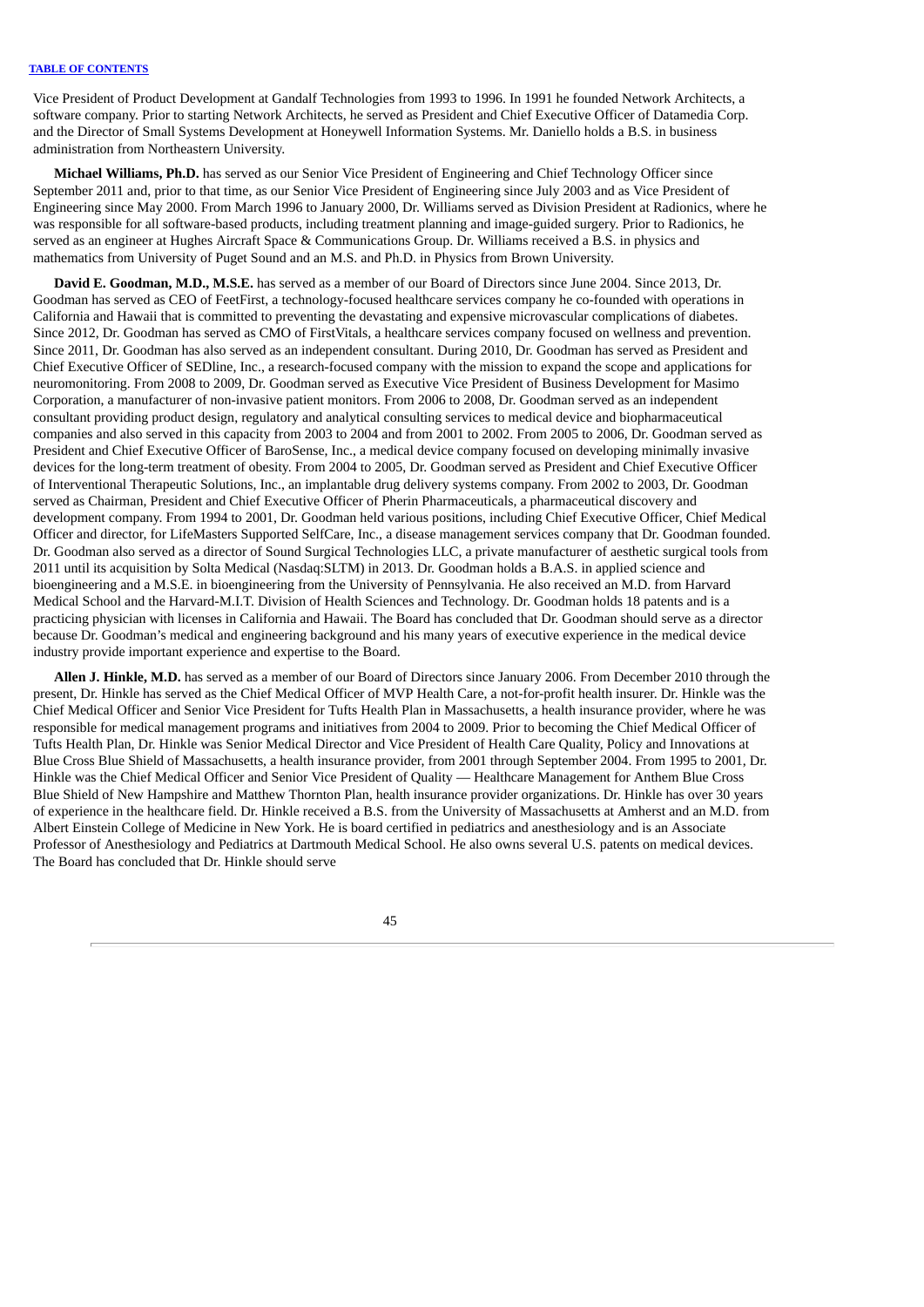as a director because Dr. Hinkle's years of experience as a physician and in executive positions in the health insurance industry provide the Board with valuable insights in the areas of product development and reimbursement.

**Nancy E. Katz** has served as a member of our Board of Directors since December 2010. Since May 2011, Ms. Katz has served as Vice President, Consumer Marketing at Medtronic, Inc., a medical technology company. From July 2005 to July 2010, Ms. Katz was Senior Vice President, Bayer Diabetes Care — North America. Prior to this position, she was President and Chief Executive Officer of Calypte Biomedical Corporation, a manufacturer of HIV diagnostics, President of Zila Pharmaceutical, Inc, a manufacturer of oral care products, and held senior marketing positions with the Lifescan division of Johnson & Johnson (blood glucose diabetes products), Schering-Plough Healthcare Products, and with American Home Products. She has previously served on the Boards of Directors of Neoprobe Corporation (AMEX: NEOP), Calypte Biomedical Corporation, LXN Corporation and Pepgen Corporation. She received a B.S. in business from the University of South Florida. The Board has concluded that Ms. Katz should serve as a director because her experience in diabetes care and marketing into the diabetes sector provides valuable insight to the Board and management in our diabetes strategy.

**Timothy R. Surgenor** has served as a member of our Board of Directors since April 2009. Since April 2009, Mr. Surgenor has been a partner at Red Sky Partners, LLC, a provider of general management consulting services to the biotechnology and medical device industries. Since July, 2012 Mr. Surgenor has also served as a director of Precision Ventures, a developer of medical and consumer devices. From 2003 to 2009, Mr. Surgenor served as President, Chief Executive Officer and director of Cyberkinetics Neurotechnology Systems (OTC: CYKN.PK), a medical device company. From January 1999 to January 2003, Mr. Surgenor was Executive Vice President at Haemonetics Corporation, which is a medical device company. From 1994 to 1999, Mr. Surgenor was President of Genzyme Tissue Repair, the cell therapy division of Genzyme Corporation. Previously, Mr. Surgenor was Executive Vice President and Chief Financial Officer of BioSurface Technology, Inc. and also held various positions in operations at Integrated Genetics. Mr. Surgenor received a B.A. in Biochemistry from Williams College and an M.B.A. from Harvard Business School. The Board has concluded that Mr. Surgenor should serve as a director because Mr. Surgenor's long career in the medical device and biotechnology business as both an entrepreneur and in senior executive positions in public companies provides the Board with important industry experience as well as valuable finance, accounting and executive management expertise.

**David Van Avermaete** has served as a member of our Board of Directors since September 2013. From April 2004 to February 2013, Mr. Van Avermaete served as Chief Executive Officer of VeraLight, Inc., a medical device company he founded, that focuses on non-invasive screening for type 2 diabetes. From 2000 to 2004, Mr. Van Avermaete served as Senior Vice President Non-Invasive Technology of InLight Solutions, a Johnson & Johnson company focused on transformational technology in the diabetes field. From 1998 to 2000, Mr. Van Avermaete served as U.S. President of the LifeScan division of Johnson & Johnson and, from 1990 to 1998, in various senior level positions at LifeScan concentrating in sales and marketing. Previously, Mr. Van Avermaete served as Vice President Sales and Marketing at Biotope, Director of Marketing at Roche Diagnostics, and Director of Marketing and Sales at Syntex Medical Diagnostics. Mr. Van Avermaete received a Master of Business Administration and a Master of Science Degree in Microbiology from the University of Arizona and a Bachelor of Science Degree in medical technology and chemistry from Ball State University. The Board has concluded that Mr. Van Avermaete should serve as a director because his executive level experience in the medical device and diabetes field, as well as in entrepreneurial ventures, provides the Board with a valuable perspective in commercializing diabetes products.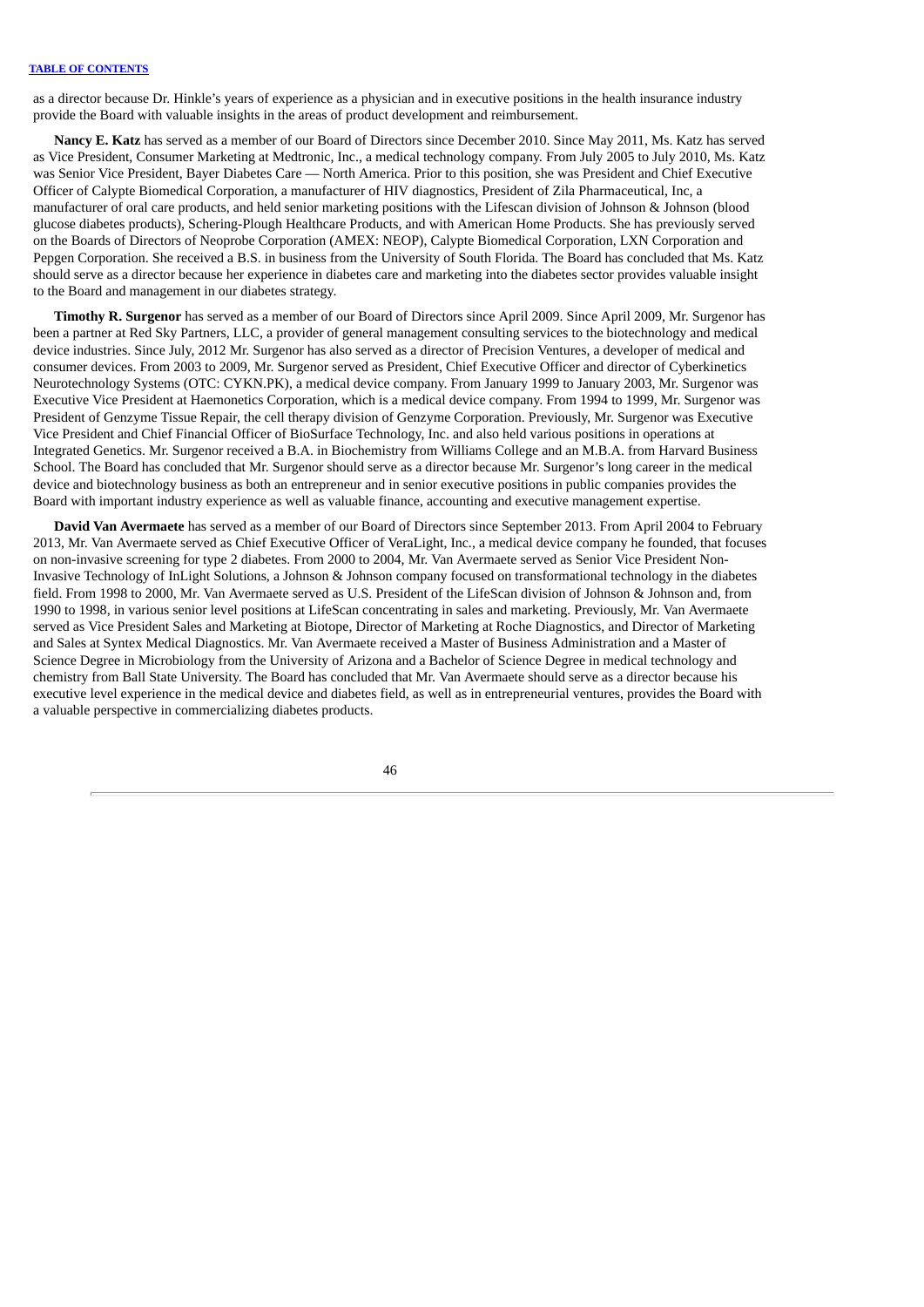# **BOARD MATTERS AND CORPORATE GOVERNANCE**

### **Board of Directors**

Our amended and restated certificate of incorporation, as amended, provides for a classified board of directors consisting of three staggered classes of directors (Class I, Class II and Class III). The members of each class of our Board of Directors serve for staggered three-year terms, with the terms of our Class I, Class II and Class III directors expiring upon the election and qualification of directors at the annual meetings of stockholders to be held in 2014, 2015, and 2016, respectively. Currently:

- our Class I directors are Allen J. Hinkle, M.D. and Timothy R. Surgenor;
- our Class II directors are Shai N. Gozani, M.D., Ph.D. and David Van Avermaete; and
- our Class III directors are David E. Goodman, M.D. and Nancy E. Katz.

Our Board of Directors has determined that Dr. Goodman, Dr. Hinkle, Mr. Surgenor, Ms. Katz, and Mr. Van Avermaete are independent directors for purposes of the corporate governance rules contained in the NASDAQ Marketplace Rules, or the NASDAQ rules.

Our Board of Directors has an Audit Committee, a Compensation Committee, and a Nominating and Corporate Governance Committee.

The Audit Committee currently consists of Mr. Surgenor, Chairman, Dr. Goodman, and Ms. Katz. The Audit Committee operates pursuant to a charter that was approved by our Board of Directors, a copy of which is available on our website at *http://www.neurometrix.com* under the heading "Investor Relations" and subheading "Corporate Governance". The purposes of the Audit Committee are to, among other functions, assist the Board of Directors in overseeing the operation of a comprehensive system of internal controls covering the integrity of our financial statements and reports, compliance with laws, regulations and corporate policies, and the qualifications, performance and independence of our registered public accounting firm. Mr. Surgenor, Dr. Goodman, and Ms. Katz are all "independent" as that term is defined in the rules of the SEC and the applicable NASDAQ rules relating to audit committee members. Our Board of Directors has determined that Mr. Surgenor qualifies as an "audit committee financial expert" as such term is defined in the rules of the SEC. The Audit Committee held five meetings during 2013.

# **Procedures by which Stockholders may Nominate Directors**

There have been no changes to the procedures disclosed in our proxy statement for the 2013 annual meeting of stockholders by which stockholders may nominate directors.

# **Code of Business Conduct and Ethics**

We have adopted a Code of Business Conduct and Ethics that applies to all of our directors, officers and employees, including our principal executive officer, principal financial officer, principal accounting officer or controller and persons performing similar functions. A current copy of the Code of Business Conduct and Ethics is available on our website at *http://www.neurometrix.com* under the heading "Investor Relations" and subheading "Corporate Governance," and we intend to disclose on this website any amendment to, or waiver of, any provision of the Code of Business Conduct and Ethics applicable to our directors or executive officers that would otherwise be required to be disclosed under the SEC rules, to the extent permitted, by the NASDAQ rules. A current copy of the Code of Business Conduct and Ethics may also be obtained, without charge, upon written request directed to us at: NeuroMetrix, Inc., 62 Fourth Avenue, Waltham, Massachusetts 02451, Attention: Compliance Officer.

# **Section 16(a) Beneficial Ownership Reporting Compliance**

Section 16(a) of the Exchange Act requires our directors and executive officers and holders of more than 10% of our common stock (collectively, "Reporting Persons") to file with the SEC initial reports of ownership and reports of changes in ownership of our common stock. Such Reporting Persons are required by regulations of the SEC to furnish us with copies of all such filings. Our records reflect that all reports which were required to be filed pursuant to Section 16(a) of the Exchange Act were filed on a timely basis.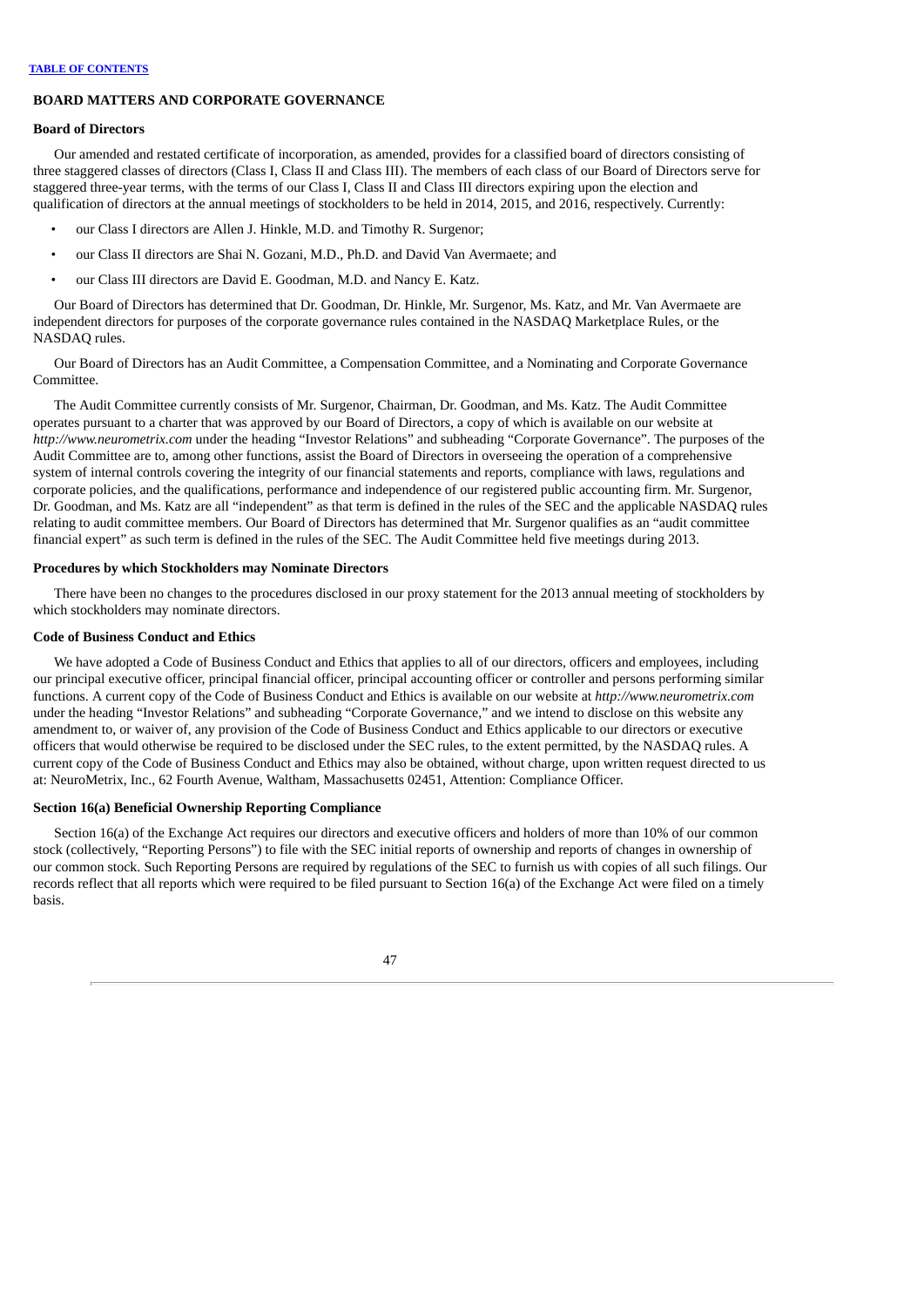### **ITEM 11. Executive Compensation**

The information required by this Item will be contained in our definitive proxy statement for our 2014 Annual Meeting of Stockholders under the captions "Compensation of Executive Officers" and "Director Compensation Table — 2013" and is incorporated by reference herein.

# **ITEM 12. Security Ownership of Certain Beneficial Owners and Management and Related Stockholder Matters**

# **PRINCIPAL AND MANAGEMENT STOCKHOLDERS**

The following table sets forth certain information concerning beneficial ownership as of February 3, 2014, except as noted below, of our common stock by:

- each of our directors;
- each of our named executive officers;
- all of our directors and executive officers as a group; and
- each stockholder known by us to beneficially own more than five percent of our common stock.

The number of common shares "beneficially owned" by each stockholder is determined under rules issued by the SEC regarding the beneficial ownership of securities. This information is not necessarily indicative of beneficial ownership for any other purpose. Under these rules, beneficial ownership of common stock includes (1) any shares as to which the person or entity has sole or shared voting power or investment power and (2) any shares as to which the person or entity has the right to acquire beneficial ownership within 60 days after February 3, 2014, including any shares that could be purchased by the exercise of options or warrants on or within 60 days after February 3, 2014. Each stockholder's percentage ownership is based on 5,945,581 shares of our common stock outstanding as of February 3, 2014 plus the number of shares of common stock that may be acquired by such stockholder upon exercise of options or warrants that are exercisable on or within 60 days after February 3, 2014.

Unless otherwise indicated below, to our knowledge, all persons named in the table have sole voting and investment power with respect to their shares of common stock, except to the extent authority is shared by spouses under community property laws.

|                                                                        | <b>Amount and Nature of Beneficial Ownership</b> | Percent of                          |              |                       |
|------------------------------------------------------------------------|--------------------------------------------------|-------------------------------------|--------------|-----------------------|
| Name and Address <sup>(1)</sup> of Beneficial Owner                    | Common<br><b>Stock</b>                           | Options <sup><math>(2)</math></sup> | <b>Total</b> | <b>Class of Total</b> |
| <b>Directors and Executive Officers</b>                                |                                                  |                                     |              |                       |
| Shai N. Gozani, M.D., Ph.D.                                            | 72.641                                           | 13,044                              | 85,685       | 1.4%                  |
| Thomas T. Higgins                                                      | 24,319                                           | 1,759                               | 26,078       | $\ast$                |
| Michael Williams, Ph.D.                                                | 17,194                                           | 6,284                               | 23,478       | $\ast$                |
| Guy Daniello                                                           | 15,552                                           | 5,937                               | 21.489       | $\ast$                |
| Allen Hinkle, M.D.                                                     | 834                                              | 1,937                               | 2,771        | $*$                   |
| David E. Goodman, M.D.                                                 | 834                                              | 1.798                               | 2,632        | $\ast$                |
| Timothy R. Surgenor                                                    | 834                                              | 937                                 | 1,771        | $*$                   |
| Nancy E. Katz                                                          | 834                                              | 780                                 | 1,614        | $\ast$                |
| David Van Avermaete                                                    |                                                  |                                     |              | $\ast$                |
| Krishnamurthy Balachandran                                             |                                                  |                                     |              | $\ast$                |
| All Current Directors and Executive Officers as a<br>group (9 persons) | 133,042                                          | 32,476                              | 165,518      | 2.8%                  |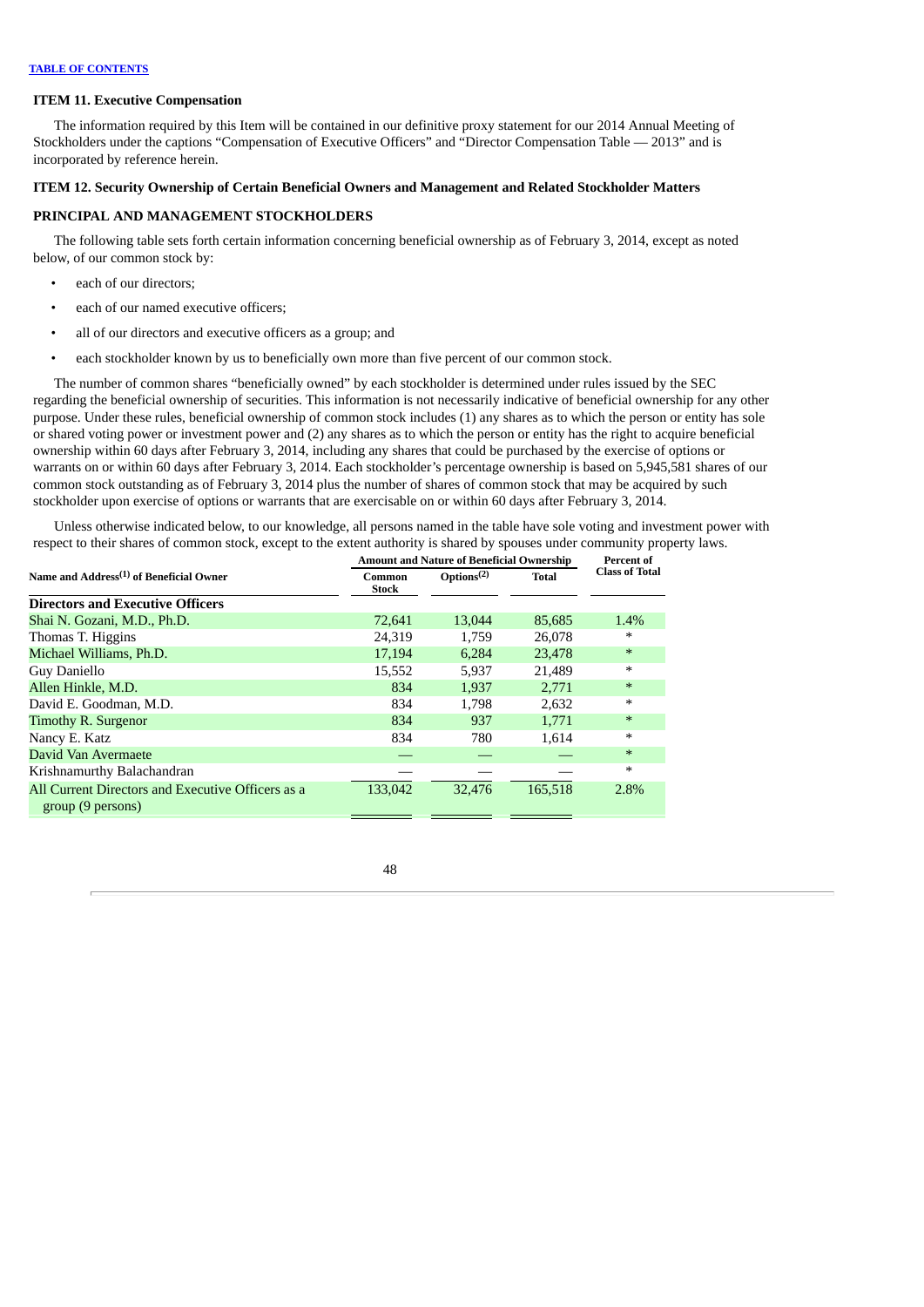|                                                     | <b>Amount and Nature of Beneficial Ownership</b> | <b>Percent of</b>       |              |                       |  |
|-----------------------------------------------------|--------------------------------------------------|-------------------------|--------------|-----------------------|--|
| Name and Address <sup>(1)</sup> of Beneficial Owner | Common<br>Stock                                  | Warrants <sup>(2)</sup> | <b>Total</b> | <b>Class of Total</b> |  |
| <b>Beneficial Owner of 5% or More Other than</b>    |                                                  |                         |              |                       |  |
| <b>Directors and Executive Officers</b>             |                                                  |                         |              |                       |  |
| Sabby Management, $LLC^{(3)}$                       | 574,016                                          |                         | 574.016      | $9.7\%$               |  |
| BlackRock, Inc.                                     | 327,477                                          |                         | 327.477      | 5.5%                  |  |

Represents less than 1% of the outstanding shares of common stock.

- (1) Unless otherwise indicated, the address of each stockholder is c/o NeuroMetrix, Inc., 62 Fourth Avenue, Waltham, Massachusetts 02451.
- (2) Includes all options that are exercisable on or within 60 days from February 3, 2014 by the beneficial owner, except as otherwise noted.
- (3) Reflects 298,316 and 275,700 shares of common stock owned by Sabby Healthcare Volatility Master Fund, Ltd. and Sabby Volatility Warrant Master Fund, Ltd., respectively. The amount does not include 823,320 and 234,003 shares of common stock issuable upon exercise of warrants issued to Sabby Healthcare Volatility Master Fund, Ltd. and Sabby Volatility Warrant Master Fund, Ltd., respectively, all of which are subject to a 9.99% beneficial ownership limitation and related warrant exercise restriction. Sabby Management, LLC and Hal Mintz do not directly own shares of common stock, but are deemed to have beneficial ownership over these shares of common stock because Sabby Management, LLC is the investment manager for both Sabby Healthcare Volatility Master Fund, Ltd. and Sabby Volatility Warrant Master Fund, Ltd. and Hal Mintz is the manager of Sabby Management, LLC. The address for the reporting persons is 10 Mountainside Road, Suite 205, Upper Saddle River, New Jersey 07458.

# **EQUITY COMPENSATION PLAN INFORMATION**

The following table sets forth information as of December 31, 2013 regarding the number of securities to be issued upon exercise, and the weighted average exercise price of outstanding options, warrants, and rights under our equity compensation plans and the number of securities available for future issuance under our equity compensation plans.

# **Equity Compensation Plan Information as of December 31, 2013**

|                                                                                          | Number of securities<br>to be issued upon<br>exercise of<br>outstanding options,<br>warrants and rights | <b>Weighted average</b><br>exercise price of<br>outstanding options,<br>warrants and rights |       | Number of securities<br>remaining available for<br>future issuance under<br>equity compensation<br>plans (excluding<br>securities reflected in<br>column a) |
|------------------------------------------------------------------------------------------|---------------------------------------------------------------------------------------------------------|---------------------------------------------------------------------------------------------|-------|-------------------------------------------------------------------------------------------------------------------------------------------------------------|
|                                                                                          | (a)                                                                                                     |                                                                                             | (b)   | (c)                                                                                                                                                         |
| Equity compensation plans approved by security<br>$h$ olders <sup><math>(1)</math></sup> | 310,146                                                                                                 | \$                                                                                          | 13.20 | 119,778(2)                                                                                                                                                  |
| Equity compensation plans not approved by<br>security holders $(3)$                      |                                                                                                         |                                                                                             | N/A   | 400,000                                                                                                                                                     |
| Totals                                                                                   | 310,146                                                                                                 |                                                                                             | 13.20 | 519,778                                                                                                                                                     |

(1) Includes information related to our Amended and Restated 1996 Stock Option/Restricted Stock Plan, Amended and Restated 1998 Equity Incentive Plan, Fourth Amended and Restated 2004 Stock Option and Incentive Plan, and 2010 Employee Stock Purchase Plan.

(2) As of December 31, 2013, there were 97,440 shares available for future grant under the Fifth Amended and Restated 2004 Stock Option and Incentive Plan and 22,338 shares available under the 2010 Employee Stock Purchase Plan. No new stock grants or awards will be made under the Amended and Restated 1996 Stock Option/Restricted Stock Plan or the Amended and Restated 1998 Equity Incentive Plan.

(3) Includes information related to our 2009 Non-Qualified Inducement Stock Plan, which is designed to provide equity grants to new employees. Pursuant to this plan, we were authorized to issue Non-Qualified Stock Options, Restricted Stock Awards and Unrestricted Stock Awards.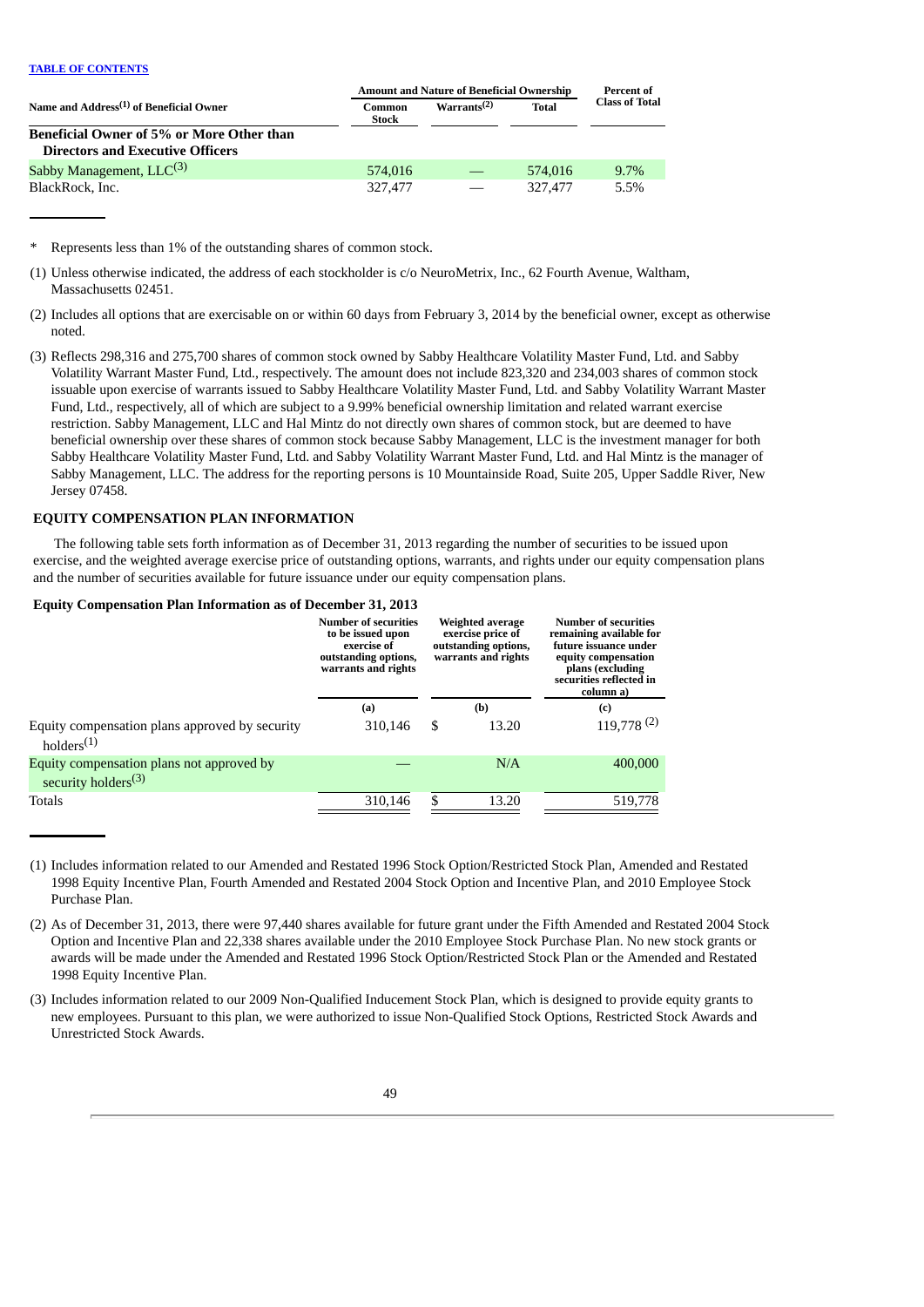# **ITEM 13. Certain Relationships and Related Transactions, and Director Independence**

# **TRANSACTIONS WITH RELATED PERSONS**

Pursuant to our audit committee charter currently in effect, the audit committee is responsible for reviewing and approving, prior to our entry into any such transaction, all transactions in which we are a participant and in which any parties related to us has or will have a direct or indirect material interest. As required under SEC rules, transactions that involve an amount in excess of \$120,000, in which we are a participant and a related person is determined to have a direct or indirect material interest, are disclosed in our proxy statement.

# **DIRECTOR INDEPENDENCE**

See Item 10, "Directors, Executive Officers and Corporate Governance — Board Matters and Corporate Governance".

# **ITEM 14. Principal Accounting Fees and Services**

# **ACCOUNTING FEES**

Aggregate fees for professional services rendered by PricewaterhouseCoopers LLP for the years ended December 31, 2013 and 2012 are as follows:

# *Audit Fees*

The audit fees for PricewaterhouseCoopers LLP for professional services rendered for the 2013 audit of our annual financial statements and the review of the financial statements included in our quarterly reports on Form 10-Q totaled \$456,000, of which \$350,000 was billed in 2013 and \$106,000 was billed in 2014.

The audit fees for PricewaterhouseCoopers LLP for professional services rendered for the 2012 audit of our annual financial statements and the review of the financial statements included in our quarterly reports on Form 10-Q totaled \$469,000, of which \$340,000 was billed in 2012 and \$129,000 was billed in 2013.

# *Audit-Related Fees*

There were no audit-related fees for PricewaterhouseCoopers LLP in 2013 and 2012.

#### *All Other Fees*

Fees for PricewaterhouseCoopers LLP for services other than audit-related services were \$16,800 for 2013 and 2012, and included annual fees of \$15,000 in both years in connection with our Corporate Integrity Agreement with the Office of Inspector General of the United States Department of Health and Human Services regarding the previously-disclosed investigation into certain of our past sales and marketing practices relating to our NC-stat System and \$1,800 in both years for a software subscription used to review accounting literature.

#### *Tax Fees*

There were no tax fees for PricewaterhouseCoopers LLP in 2013 and 2012.

# *Pre-Approval Policies and Procedures*

The Audit Committee approved all audit and non-audit services provided to us by PricewaterhouseCoopers LLP during the 2013 and 2012 fiscal years.

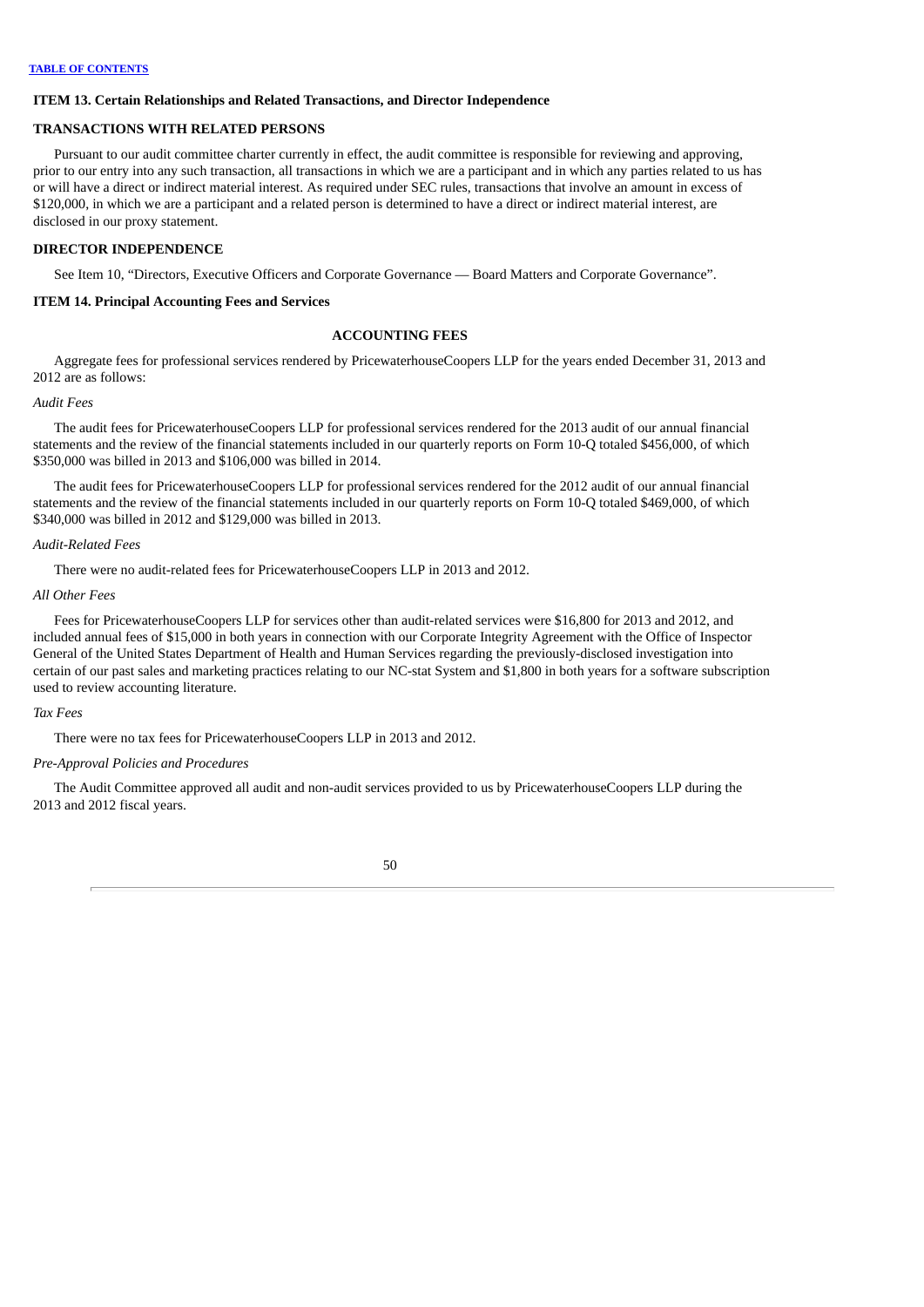# **PART IV**

# **ITEM 15. Exhibits and Financial Statement Schedule**

**(a) 1.** *Financial Statements*

The consolidated financial statements are listed in the accompanying index to financial statements on page F-1.

**2.** *Financial Statement Schedule*

The Schedule on page S-1 is filed as part of this report. Other financial statement schedules required under this Item and Item 8 are omitted because they are not applicable or the required information is shown in the consolidated financial statements or the footnotes thereto.

**3.** *Exhibit Index*

The following is a list of exhibits filed as part of this Annual Report on Form 10-K:

| <b>Exhibit</b><br><b>Number</b> | <b>Description</b>                                                                                                                                                             |
|---------------------------------|--------------------------------------------------------------------------------------------------------------------------------------------------------------------------------|
| 3.1.1                           | Third Amended and Restated Certificate of Incorporation of NeuroMetrix, Inc. dated July 27,<br>$2004^{(6)}$                                                                    |
| 3.1.2                           | Certificate of Designations for Series A Junior Cumulative Preferred Stock, par value \$0.001 per<br>share, dated March 7, $2007(4)$                                           |
| 3.1.3                           | Certificate of Amendment to Restated Certificate of Incorporation of NeuroMetrix, Inc. dated<br>September 1, 2011 <sup>(17)</sup>                                              |
| 3.1.4                           | Certificate of Amendment to Restated Certificate of Incorporation of NeuroMetrix, Inc. dated<br>February 15, 2013 <sup>(18)</sup>                                              |
| 3.1.5                           | Certificate of Designation of Preferences, Rights and Limitations of Series A-1 Convertible                                                                                    |
|                                 | Preferred Stock, par value \$0.001 per share, dated June 5, 2013 <sup>(25)</sup>                                                                                               |
| 3.1.6                           | Certificate of Designation of Preferences, Rights and Limitations of Series A-2 Convertible                                                                                    |
|                                 | Preferred Stock, par value \$0.001 per share, dated June 5, 2013 <sup>(25)</sup>                                                                                               |
| 3.2.1                           | Second Amended and Restated Bylaws of NeuroMetrix, Inc. <sup>(6)</sup>                                                                                                         |
| 3.2.2                           | Amendment No. 1 to Second Amended and Restated Bylaws of NeuroMetrix, Inc. <sup>(3)</sup>                                                                                      |
| 4.1                             | Specimen Certificate for Shares of Common Stock <sup>(1)</sup>                                                                                                                 |
| 4.2.1                           | Shareholder Rights Agreement, dated as of March 7, 2007, between NeuroMetrix, Inc. and                                                                                         |
|                                 | American Stock Transfer & Trust Company, as Rights Agent <sup>(4)</sup>                                                                                                        |
| 4.2.2                           | Amendment to Shareholder Rights Agreement, dated September 8, 2009, between                                                                                                    |
| 4.2.3                           | NeuroMetrix, Inc. and American Stock Transfer & Trust Company, as Rights Agent <sup>(11)</sup><br>Amendment No. 2 to Shareholder Rights Agreement, dated June 5, 2013, between |
|                                 | NeuroMetrix, Inc. and American Stock Transfer & Trust Company, as Rights Agent <sup>(25)</sup>                                                                                 |
| 4.3                             | Form of Unit Warrant to purchase Common Stock <sup>(21)</sup>                                                                                                                  |
| 4.4                             | Form of Placement Agent Warrant <sup>(21)</sup>                                                                                                                                |
| 4.5                             | Form of Common Stock Purchase Warrant <sup>(26)</sup>                                                                                                                          |
| 10.1.1                          | Lease Agreement, dated October 18, 2000, between Fourth Avenue LLC and NeuroMetrix, Inc. <sup>(1)</sup>                                                                        |
| 10.1.2                          | Amendment Number One to Lease, dated February 22, 2008, between Fourth Avenue LLC and                                                                                          |
|                                 | NeuroMetrix, Inc. <sup>(14)</sup>                                                                                                                                              |
| 10.1.3                          | Amendment Number Two to Lease, dated June 6, 2012, between Fourth Avenue LLC and                                                                                               |
|                                 | NeuroMetrix, Inc. <sup>(24)</sup>                                                                                                                                              |
| 10.1.4                          | Amendment Number Three to Lease, dated June 20, 2013, between Fourth Avenue LLC and                                                                                            |
|                                 | NeuroMetrix, Inc. <sup>(27)</sup>                                                                                                                                              |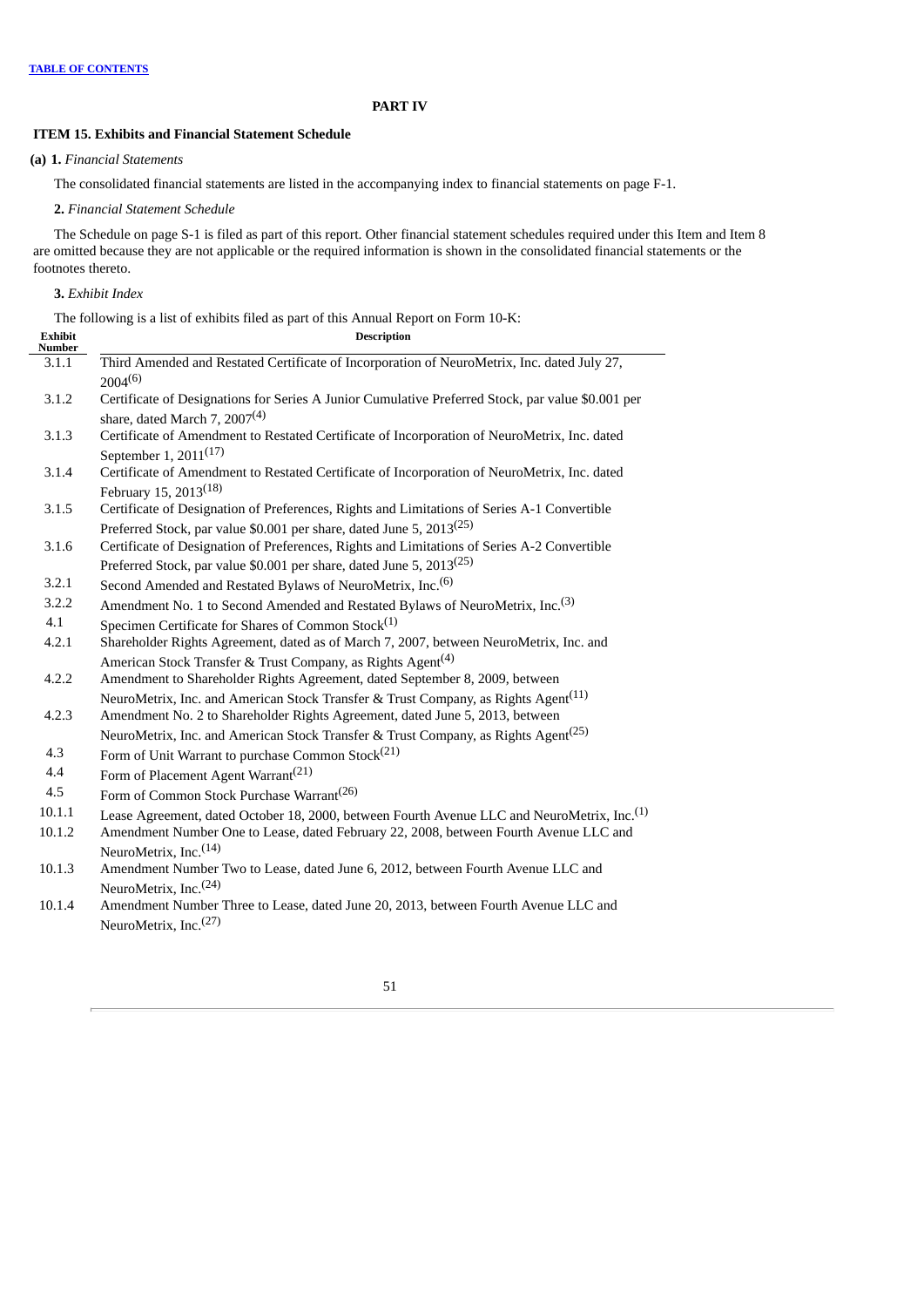| <b>TABLE OF CONTENTS</b> |                                                                                                                                                                                                                                            |
|--------------------------|--------------------------------------------------------------------------------------------------------------------------------------------------------------------------------------------------------------------------------------------|
| Exhibit<br>Number        | <b>Description</b>                                                                                                                                                                                                                         |
| 10.2.1                   | Loan and Security Agreement between NeuroMetrix, Inc. and Comerica Bank, dated March 5,<br>$2010^{(15)}$                                                                                                                                   |
| 10.2.2                   | First Modification to Loan and Security Agreement between NeuroMetrix, Inc. and Comerica Bank,                                                                                                                                             |
|                          | dated March 1, 2011 <sup>(19)</sup>                                                                                                                                                                                                        |
| $10.3+$                  | Amended and Restated 1996 Stock Option/Restricted Stock Plan <sup>(1)</sup>                                                                                                                                                                |
| $10.4.1+$                | Amended and Restated 1998 Equity Incentive Plan <sup>(1)</sup>                                                                                                                                                                             |
| $10.4.3+$                | Second Amendment to Amended and Restated 1998 Equity Incentive Plan <sup>(1)</sup>                                                                                                                                                         |
| $10.5+$                  | Second Amended and Restated 2004 Stock Option and Incentive Plan <sup>(8)</sup>                                                                                                                                                            |
| $10.6.1+$                | Third Amended and Restated 2004 Stock Option and Incentive Plan <sup>(10)</sup>                                                                                                                                                            |
| $10.6.2+$                | Form of Restricted Stock Agreement pursuant to the Third Amended and Restated 2004 Stock<br>Option and Incentive Plan <sup>(15)</sup>                                                                                                      |
| $10.7+$                  | 2010 Employee Stock Purchase Plan <sup>(16)</sup>                                                                                                                                                                                          |
| $10.8+$                  | 2009 Non-Qualified Inducement Stock Plan <sup>(20)</sup>                                                                                                                                                                                   |
| $10.9+$                  | Form of Indemnification Agreement between NeuroMetrix, Inc. and each of its directors <sup>(1)</sup>                                                                                                                                       |
| $10.10.1+$               | Employment Agreement, dated June 21, 2004, by and between NeuroMetrix, Inc. and                                                                                                                                                            |
|                          | Shai N. Gozani, M.D., Ph.D. <sup>(1)</sup>                                                                                                                                                                                                 |
| $10.10.2+$               | First Amendment to Employment Agreement dated December 31, 2008, by and between                                                                                                                                                            |
| $10.10.3+$               | NeuroMetrix, Inc. and Shai N. Gozani, M.D., Ph.D. <sup>(9)</sup><br>Indemnification Agreement dated June 21, 2004, by and between Shai N. Gozani, M.D., Ph.D., and                                                                         |
|                          | NeuroMetrix, Inc. $(1)$                                                                                                                                                                                                                    |
| $10.10.4+$               | NeuroMetrix, Inc. Non-Statutory Stock Option Agreement (pursuant to the Amended and Restated<br>1998 Equity Incentive Plan), dated as of June 21, 2004, by and between Shai N. Gozani M.D., Ph.D.,<br>and NeuroMetrix, Inc. <sup>(1)</sup> |
| $10.11.1+$               | Letter Agreement, dated February 5, 2008 between NeuroMetrix, Inc. and Michael Williams, Ph.D.<br>(13)                                                                                                                                     |
| $10.11.2+$               | First Amendment to Letter Agreement, dated December 31, 2008, between NeuroMetrix, Inc. and<br>Michael Williams, Ph.D. <sup>(9)</sup>                                                                                                      |
| $10.12.1+$               | Letter Agreement, dated February 5, 2008, between NeuroMetrix, Inc. and Guy Daniello <sup>(13)</sup>                                                                                                                                       |
| $10.12.2+$               | First Amendment to Letter Agreement, dated December 31, 2008, between NeuroMetrix, Inc. and<br>Guy Daniello <sup>(9)</sup>                                                                                                                 |
| $10.13.1+$               | Letter Agreement, dated August 31, 2009, between NeuroMetrix, Inc. and Thomas T. Higgins <sup>(12)</sup>                                                                                                                                   |
| $10.13.2+$               | Indemnification Agreement, dated September 10, 2009, by and between NeuroMetrix, Inc. and                                                                                                                                                  |
|                          | Thomas T. Higgins <sup><math>(12)</math></sup>                                                                                                                                                                                             |
| $10.14.1+$               | Letter Agreement, dated January 20, 2010, between NeuroMetrix, Inc. and Krishnamurthy                                                                                                                                                      |
|                          | Balachandran <sup>(15)</sup>                                                                                                                                                                                                               |
| $10.14.2+$               | Indemnification Agreement, dated April 19, 2010, by and between NeuroMetrix, Inc. and                                                                                                                                                      |
| 10.15                    | Krishnamurthy Balachandran <sup>(15)</sup><br>Form of Securities Purchase Agreement, dated September 8, 2009 between the Company and each                                                                                                  |
|                          | investor <sup>(11)</sup>                                                                                                                                                                                                                   |
| 10.16+                   | Manufacturing and Supply Agreement, dated as of August 2, 2006, by and between Parlex Polymer                                                                                                                                              |
|                          | Flexible Circuits, Inc. and NeuroMetrix, Inc. <sup>(2)</sup>                                                                                                                                                                               |
| 10.17                    | Deferred Prosecution Agreement dated February 5, 2009 by and between NeuroMetrix, Inc and the                                                                                                                                              |
|                          | United States Attorney's Office for the District of Massachusetts <sup>(5)</sup>                                                                                                                                                           |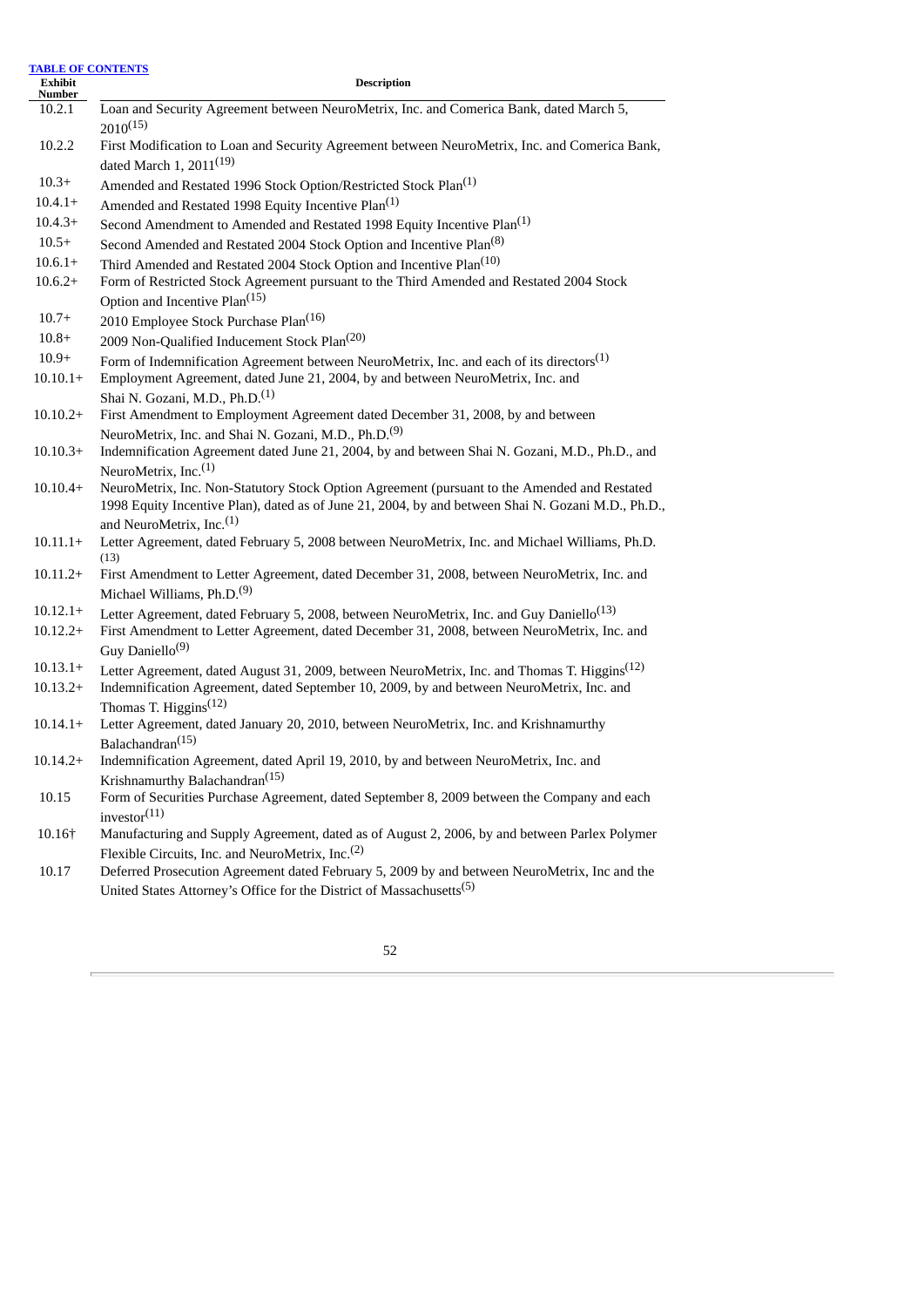| <b>Exhibit</b><br><b>Number</b> | <b>Description</b>                                                                                                                                                                                                                                                                                                                                                                                                                                                                                                                                                            |
|---------------------------------|-------------------------------------------------------------------------------------------------------------------------------------------------------------------------------------------------------------------------------------------------------------------------------------------------------------------------------------------------------------------------------------------------------------------------------------------------------------------------------------------------------------------------------------------------------------------------------|
| 10.18                           | Settlement Agreement and Release dated February 9, 2009 by and among NeuroMetrix, Inc. and the<br>United States of America acting through the United States Attorney's Office for the District of<br>Massachusetts and the Office of Inspector General of the United States Department of Health and                                                                                                                                                                                                                                                                          |
|                                 | Human Services <sup>(5)</sup>                                                                                                                                                                                                                                                                                                                                                                                                                                                                                                                                                 |
| 10.19.1                         | Engagement Letter by and between NeuroMetrix, Inc. and Dawson James Securities, Inc., dated<br>December 30, 2011 <sup>(21)</sup>                                                                                                                                                                                                                                                                                                                                                                                                                                              |
| 10.19.2                         | First Amendment to Engagement Letter by and between NeuroMetrix, Inc. and Dawson James<br>Securities, Inc., dated January 30, $2012^{(21)}$                                                                                                                                                                                                                                                                                                                                                                                                                                   |
| 10.20                           | Engagement Letter by and between NeuroMetrix, Inc. and Dawson James Securities, Inc., dated<br>June 4, 2013 <sup>(25)</sup>                                                                                                                                                                                                                                                                                                                                                                                                                                                   |
| $10.21+$                        | Fourth Amended and Restated 2004 Stock Option and Incentive Plan <sup>(22)</sup>                                                                                                                                                                                                                                                                                                                                                                                                                                                                                              |
| $10.22+$                        | Amended and Restated 2010 Employee Stock Purchase Plan <sup>(23)</sup>                                                                                                                                                                                                                                                                                                                                                                                                                                                                                                        |
| $10.23+$                        | Management Retention and Incentive Plan, dated August 2, 2012 <sup>(24)</sup>                                                                                                                                                                                                                                                                                                                                                                                                                                                                                                 |
| 10.24                           | Securities Purchase Agreement by and between NeuroMetrix, Inc. and the purchasers named therein,<br>dated June 4, 2013 <sup>(25)</sup>                                                                                                                                                                                                                                                                                                                                                                                                                                        |
| 10.25                           | Registration Rights Agreement by and between NeuroMetrix, Inc. and the purchasers named therein,<br>dated June 4, 2013 <sup>(25)</sup>                                                                                                                                                                                                                                                                                                                                                                                                                                        |
| $10.26+$                        | Separation Agreement and Release of Claims by and between NeuroMetrix, Inc. and Krishnamurthy<br>Balachandran, dated June 27, 2013 <sup>(27)</sup>                                                                                                                                                                                                                                                                                                                                                                                                                            |
| $10.27+$                        | Fifth Amended and Restated 2004 Stock Option and Incentive Plan <sup>(7)</sup>                                                                                                                                                                                                                                                                                                                                                                                                                                                                                                |
| $*23.1$                         | Consent of PricewaterhouseCoopers LLP, an independent registered public accounting firm                                                                                                                                                                                                                                                                                                                                                                                                                                                                                       |
| $*31.1$                         | Certification of Principal Executive Officer pursuant to Section 302 of the Sarbanes-Oxley Act of<br>2002                                                                                                                                                                                                                                                                                                                                                                                                                                                                     |
| $*31.2$                         | Certification of Principal Financial Officer pursuant to Section 302 of the Sarbanes-Oxley Act of<br>2002                                                                                                                                                                                                                                                                                                                                                                                                                                                                     |
| $*32$                           | Certification of Principal Executive Officer and Principal Financial Officer pursuant to<br>Section 906 of the Sarbanes-Oxley Act of 2002                                                                                                                                                                                                                                                                                                                                                                                                                                     |
| 101                             | The following materials from NeuroMetrix, Inc.'s Annual Report on Form 10-K for the year ended<br>December 31, 2013, formatted in XBRL (eXtensible Business Reporting Language);<br>(i) Balance Sheets as of December 31, 2013 and 2012, (ii) Statements of Operations for the years<br>ended December 31, 2013, 2012, and 2012, (iii) Statements of Changes in Stockholders' Equity for<br>the years ended December 31, 2013, 2012, and 2011, (iv) Statements of Cash Flows for the years<br>ended December 31, 2013, 2012, and 2011, and (v) Notes to Financial Statements. |

<sup>\*</sup> Filed herewith.

- † Confidential treatment has been granted with respect to certain portions of this Exhibit, which portions have been omitted and filed separately with the Securities and Exchange Commission as part of an application for confidential treatment pursuant to the Securities Exchange Act of 1934, as amended.
- (1) Incorporated herein by reference to NeuroMetrix, Inc.'s Registration Statement on Form S-1 filed on May 13, 2004, as amended (Registration No. 333-115440).

(4) Incorporated herein by reference to NeuroMetrix, Inc.'s Form 8-A12(b) filed on March 8, 2007 (File No. 001-33351).

Indicates management contract or any compensatory plan, contract or arrangement.

<sup>(2)</sup> Incorporated herein by reference to NeuroMetrix, Inc.'s Current Report on Form 8-K filed on August 2, 2006 (File No. 000- 50856).

<sup>(3)</sup> Incorporated herein by reference to NeuroMetrix, Inc.'s Current Report on Form 8-K filed on September 17, 2007 (File No. 001-33351).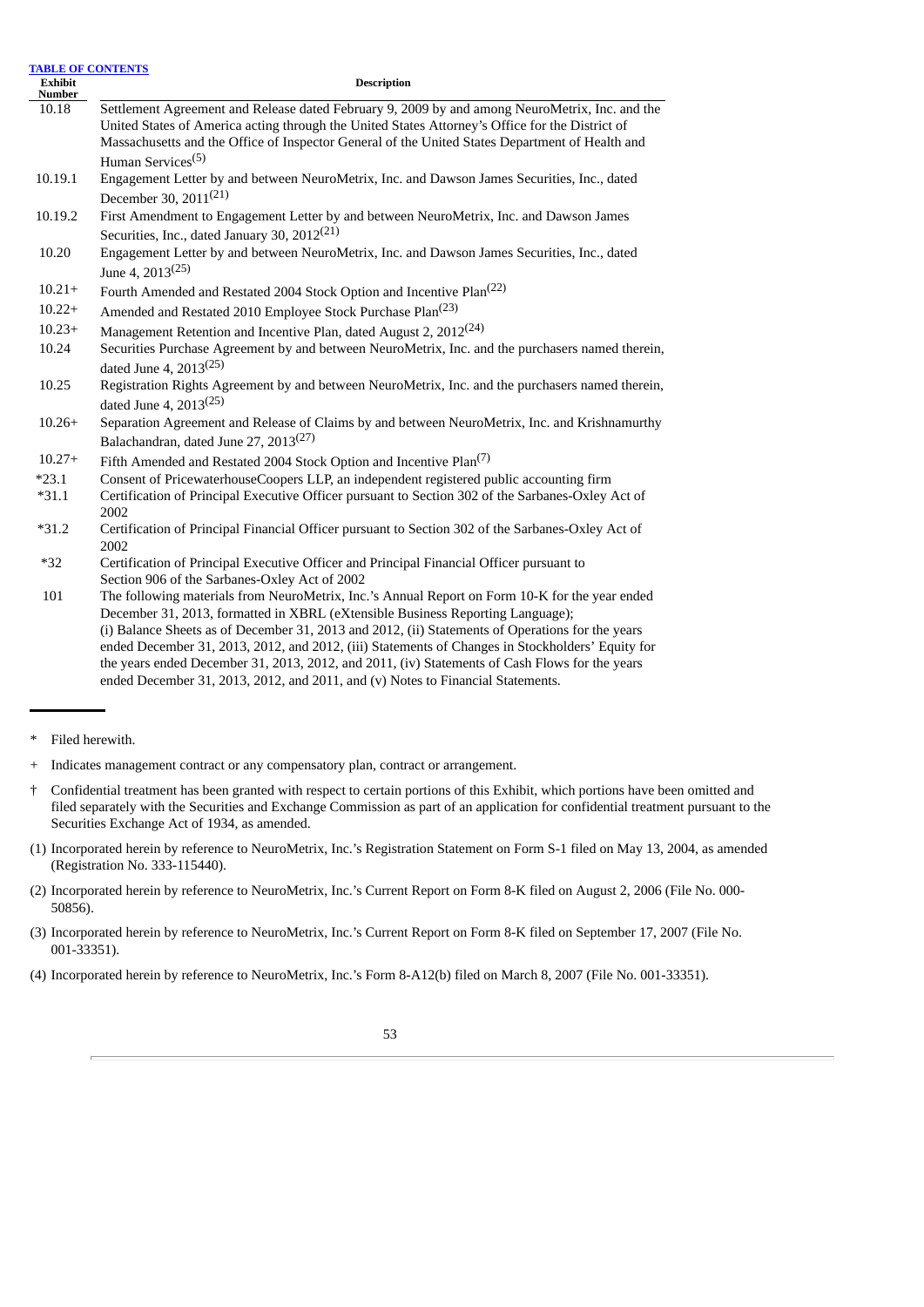- (5) Incorporated hereby by reference to NeuroMetrix, Inc.'s Current Report on Form 8-K filed on February 10, 2009 (File No. 001- 33351).
- (6) Incorporated herein by reference to NeuroMetrix, Inc.'s Registration Statement on Form S-8 filed on August 9, 2004 (File No. 333-118059).
- (7) Incorporated herein by reference to Appendix A to NeuroMetrix, Inc.'s Proxy Statement on Schedule 14A filed on April 8, 2013 (File No. 001-33351).
- (8) Incorporated herein by reference to Appendix A to NeuroMetrix, Inc.'s Proxy Statement on Schedule 14A filed on April 25, 2008 (File No. 001-33351).
- (9) Incorporated herein by reference to NeuroMetrix, Inc.'s Annual Report on Form 10-K filed on March 20, 2009 (File No. 001- 33351).
- (10)Incorporated herein by reference to Appendix A to NeuroMetrix, Inc.'s Proxy Statement on Schedule 14A filed on April 24, 2009 (File No. 001-33351).
- (11)Incorporated herein by reference to NeuroMetrix, Inc.'s Current Report on Form 8-K filed September 14, 2009 (File No. 001- 33351).
- (12)Incorporated herein by reference to NeuroMetrix, Inc.'s Current Report on Form 8-K filed September 15, 2009 (File No. 001- 33351).
- (13)Incorporated herein by reference to NeuroMetrix, Inc.'s Current Report on Form 8-K filed on February 6, 2008 (File No. 001- 33351).
- (14)Incorporated herein by reference to NeuroMetrix, Inc.'s Current Report on Form 8-K filed on February 27, 2008 (File No. 001- 33351).
- (15)Incorporated herein by reference to NeuroMetrix, Inc.'s Quarterly Report on Form 10-Q filed on May 14, 2010 (File No. 001- 33351).
- (16)Incorporated herein by reference to Appendix A to NeuroMetrix, Inc.'s Proxy Statement on Schedule 14A filed on April 8, 2010 (File No. 001-33351).
- (17)Incorporated herein by reference to NeuroMetrix, Inc.'s Current Report on Form 8-K filed on September 1, 2011 (File No. 001- 33351).
- (18)Incorporated herein by reference to NeuroMetrix, Inc.'s Current Report on Form 8-K filed on February 15, 2013 (File No. 001- 33351).
- (19)Incorporated herein by reference to NeuroMetrix, Inc.'s Current Report on Form 8-K filed on March 3, 2011 (File No. 001- 33351).
- (20)Incorporated herein by reference to NeuroMetrix, Inc.'s Registration Statement on Form S-8 filed on June 3, 2009 (File No. 333-159712).
- (21)Incorporated herein by reference to NeuroMetrix, Inc.'s Registration Statement on Form S-1 filed on November 23, 2011, as amended (Registration No. 333-178165).
- (22)Incorporated herein by reference to Appendix A to NeuroMetrix, Inc.'s Proxy Statement on Schedule 14A filed on April 16, 2012 (File No. 001-33351).
- (23)Incorporated herein by reference to Appendix B to NeuroMetrix, Inc.'s Proxy Statement on Schedule 14A filed on April 16, 2012 (File No. 001-33351).
- (24)Incorporated herein by reference to NeuroMetrix, Inc.'s Quarterly Report on Form 10-Q filed on August 3, 2012 (File No. 001- 33351).
- (25)Incorporated herein by reference to NeuroMetrix, Inc.'s Current Report on Form 8-K on Form 8-K filed on June 6, 2013 (File No. 001-33351).
- (26)Incorporated herein by reference to NeuroMetrix, Inc.'s Amendment No. 1 to its Current Report on Form 8-K filed on June 7, 2013 (File No. 001-33351).
- (27)Incorporated herein by reference to NeuroMetrix, Inc.'s Quarterly Report on Form 10-Q filed on July 26, 2013 (File No. 001- 33351).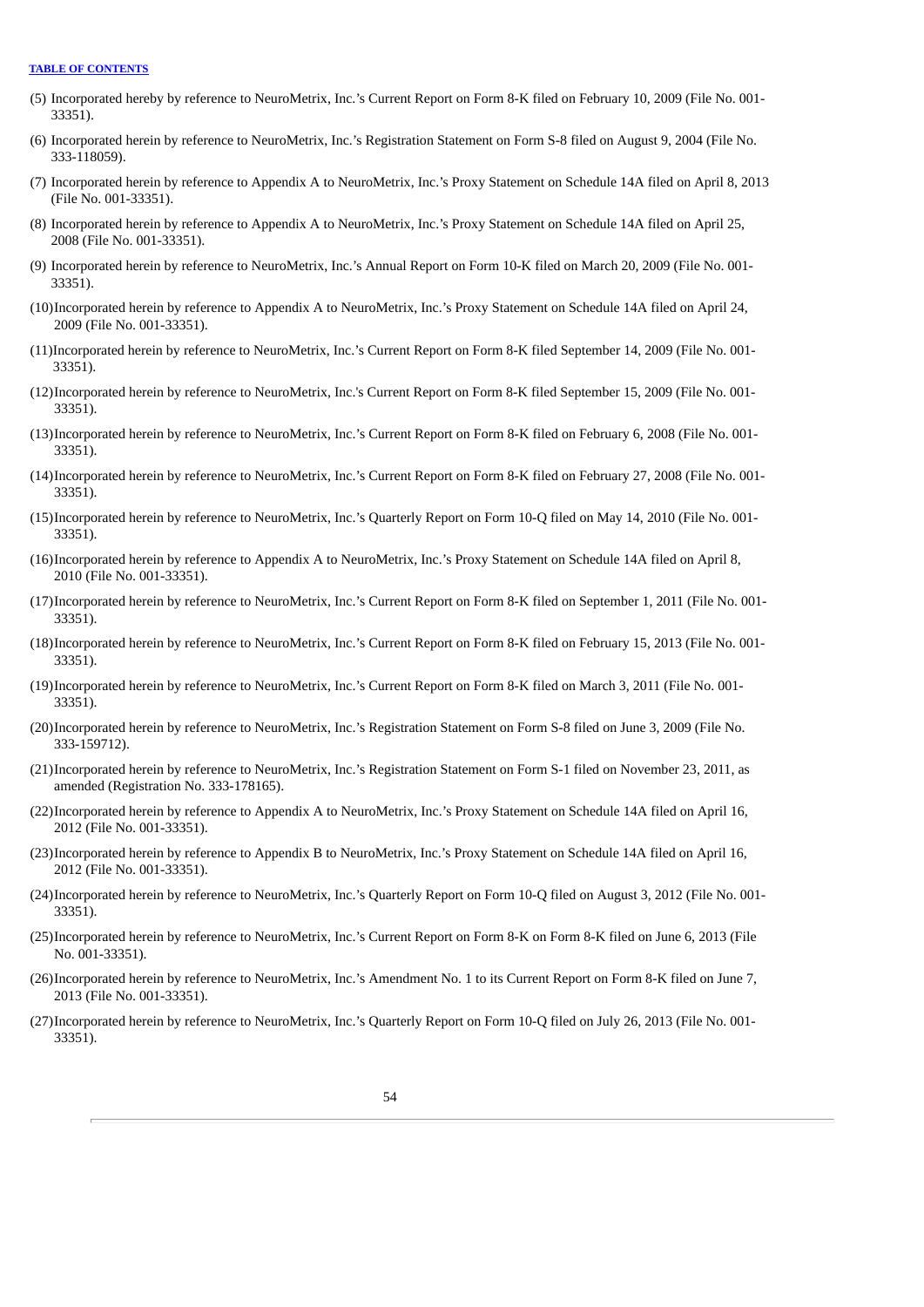# **SIGNATURES**

Pursuant to the requirements of Section 13 or 15(d) of the Securities Exchange Act of 1934, the registrant has duly caused this report to be signed on its behalf by the undersigned, thereunto duly authorized.

# NEUROMETRIX, INC.

By:/s/ SHAI N. GOZANI, M.D., PH.D.

Shai N. Gozani, M.D., Ph.D. *Chairman, President and Chief Executive Officer*

Date: February 24, 2014

Pursuant to the requirements of the Securities Exchange Act of 1934, this report has been signed below by the following persons on behalf of the registrant on February 24, 2014 in the capacities indicated below.

| Name                            | Title                                                |
|---------------------------------|------------------------------------------------------|
| /s/ SHAI N. GOZANI, M.D., PH.D. | Chairman, President and Chief Executive Officer      |
| Shai N. Gozani, M.D., Ph.D.     | (Principal Executive Officer)                        |
| /s/ THOMAS T. HIGGINS           | Senior Vice President, Chief Financial Officer and   |
| Thomas T. Higgins               | Treasurer (Principal Financial Officer and Principal |
|                                 | <b>Accounting Officer</b> )                          |
| /s/ DAVID E. GOODMAN, M.D.      | Director                                             |
| David E. Goodman, M.D.          |                                                      |
| /s/ ALLEN J. HINKLE, M.D.       | Director                                             |
| Allen J. Hinkle, M.D.           |                                                      |
| /s/ NANCY E. KATZ               | Director                                             |
| Nancy E. Katz                   |                                                      |
| /s/ TIMOTHY R. SURGENOR         | Director                                             |
| Timothy R. Surgenor             |                                                      |
| /s/ DAVID VAN AVERMAETE         | Director                                             |
| David Van Avermaete             |                                                      |
|                                 |                                                      |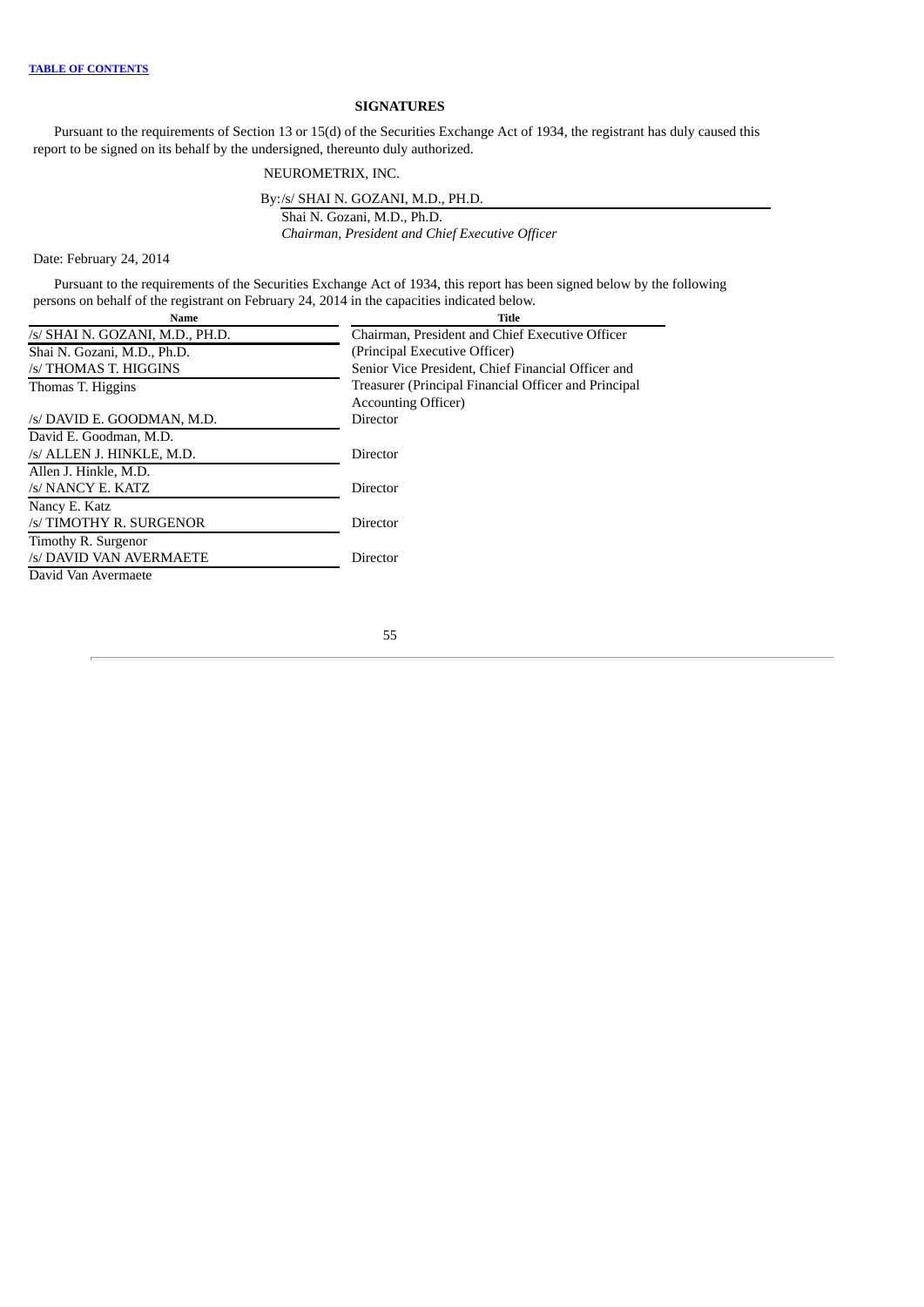# **INDEX TO FINANCIAL STATEMENTS**

# **NeuroMetrix, Inc.**

# **Years ended December 31, 2013, 2012, and 2011**

<span id="page-58-0"></span>

|                                                                | Page  |
|----------------------------------------------------------------|-------|
| <b>Report of Independent Registered Public Accounting Firm</b> | $F-2$ |
| <b>Financial Statements</b>                                    |       |
| <b>Balance Sheets</b>                                          | $F-3$ |
| <b>Statements of Operations</b>                                | $F-4$ |
| <b>Statements of Changes in Stockholders' Equity</b>           | $F-5$ |
| <b>Statements of Cash Flows</b>                                | $F-6$ |
| <b>Notes to Financial Statements</b>                           | $F-7$ |
| <b>Schedule II - Valuation and Qualifying Accounts</b>         | $S-1$ |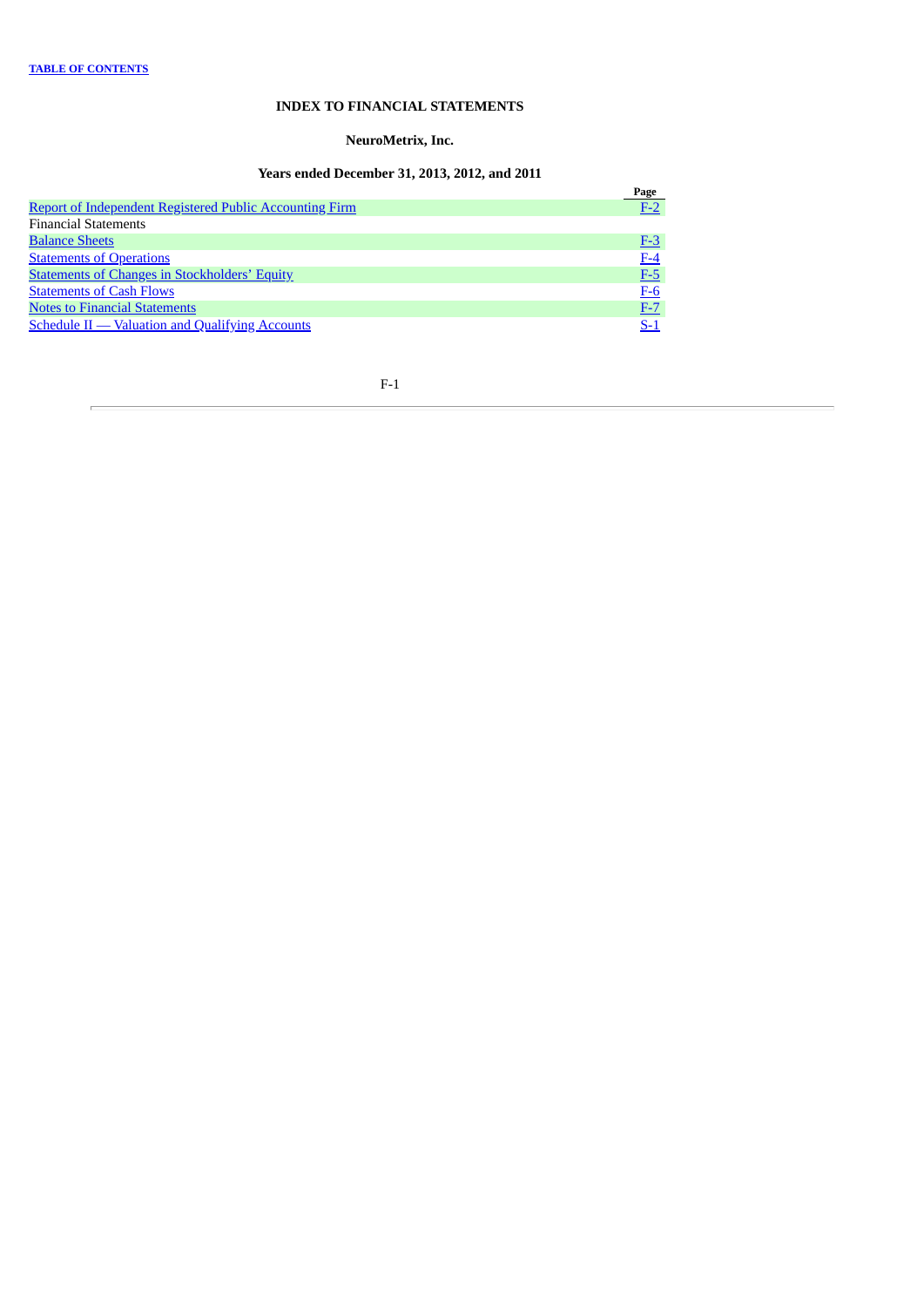### **Report of Independent Registered Public Accounting Firm**

<span id="page-59-0"></span>To the Board of Directors and Stockholders of NeuroMetrix, Inc.

In our opinion, the accompanying balance sheets and the related statements of operations, of changes in stockholders' equity, and of cash flows present fairly, in all material respects, the financial position of NeuroMetrix, Inc. at December 31, 2013 and December 31, 2012, and the results of its operations and its cash flows for each of the three years in the period ended December 31, 2013 in conformity with accounting principles generally accepted in the United States of America. In addition, in our opinion, the financial statement schedule listed in the index appearing under Item 15(a)(2) presents fairly, in all material respects, the information set forth therein when read in conjunction with the related financial statements. These financial statements and financial statement schedule are the responsibility of the Company's management. Our responsibility is to express an opinion on these financial statements and financial statement schedule based on our audits. We conducted our audits of these statements in accordance with the standards of the Public Company Accounting Oversight Board (United States). Those standards require that we plan and perform the audit to obtain reasonable assurance about whether the financial statements are free of material misstatement. An audit includes examining, on a test basis, evidence supporting the amounts and disclosures in the financial statements, assessing the accounting principles used and significant estimates made by management, and evaluating the overall financial statement presentation. We believe that our audits provide a reasonable basis for our opinion.

/s/ PricewaterhouseCoopers LLP

Boston, Massachusetts February 24, 2014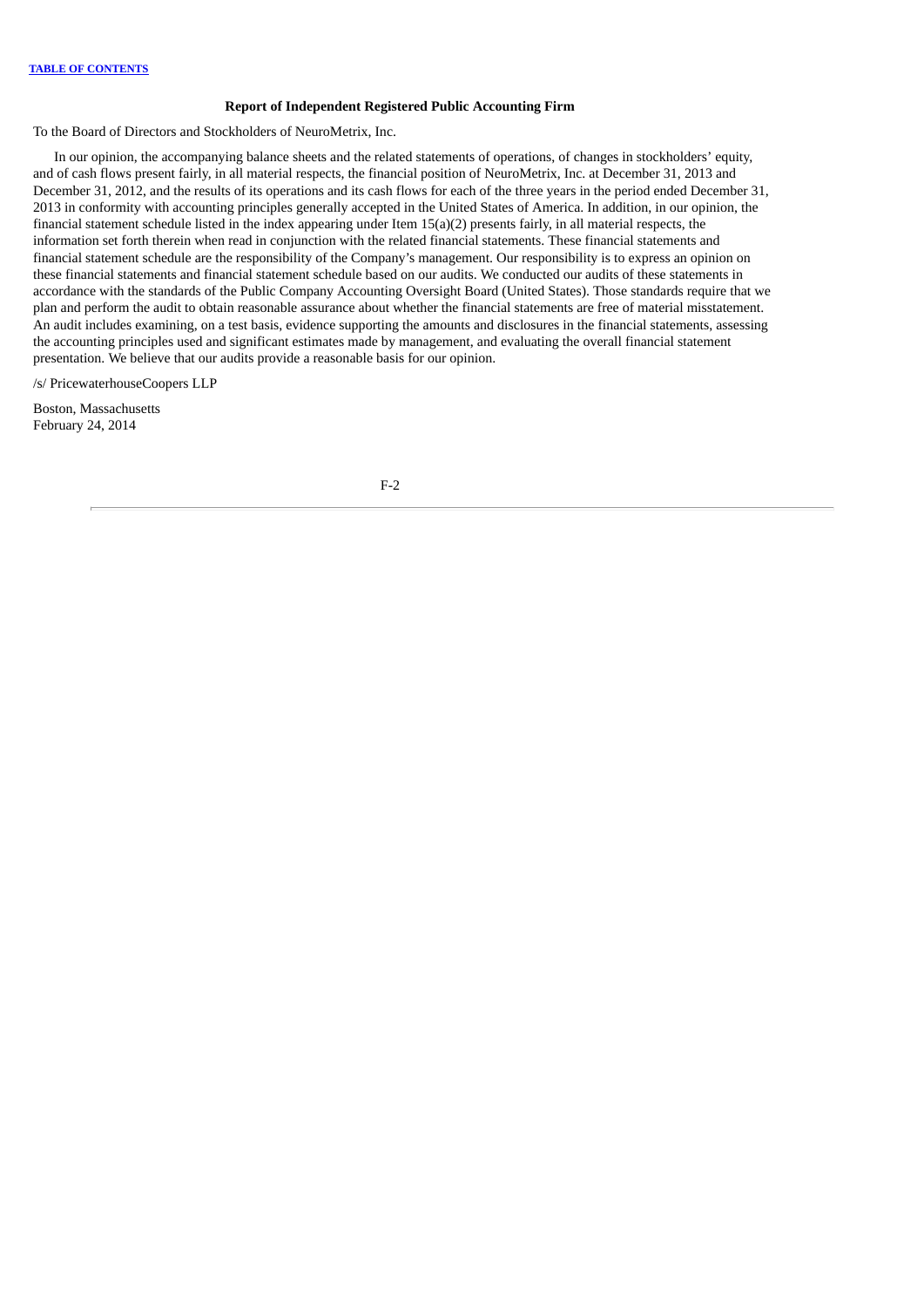**Balance Sheets**

<span id="page-60-0"></span>

|                                                                        | December 31, |                 |    |                 |
|------------------------------------------------------------------------|--------------|-----------------|----|-----------------|
|                                                                        |              | 2013            |    | 2012            |
| <b>Assets</b>                                                          |              |                 |    |                 |
| <b>Current assets:</b>                                                 |              |                 |    |                 |
| Cash and cash equivalents                                              | \$           | 9,195,753       | \$ | 8,699,478       |
| Accounts receivable, net of allowances of \$35,895 and \$151,616 at    |              | 390,922         |    | 566,451         |
| December 31, 2013 and 2012, respectively                               |              |                 |    |                 |
| Inventories                                                            |              | 563,036         |    | 834,526         |
| Prepaid expenses and other current assets                              |              | 416,816         |    | 472,611         |
| Total current assets                                                   |              | 10,566,527      |    | 10,573,066      |
| Fixed assets, net                                                      |              | 229,313         |    | 293,897         |
| Other long-term assets                                                 |              | 923             |    | 10,484          |
| <b>Total assets</b>                                                    | \$           | 10,796,763      | \$ | 10,877,447      |
| <b>Liabilities and Stockholders' Equity</b>                            |              |                 |    |                 |
| <b>Current liabilities:</b>                                            |              |                 |    |                 |
| Accounts payable                                                       | \$           | 322,896         | \$ | 257,361         |
| <b>Accrued compensation</b>                                            |              | 386,004         |    | 647,288         |
| Accrued expenses                                                       |              | 870,196         |    | 948,843         |
| Current portion of deferred revenue                                    |              | 68,812          |    | 134,185         |
| Current portion of capital lease obligation                            |              |                 |    | 17,929          |
| <b>Total current liabilities</b>                                       |              | 1,647,908       |    | 2,005,606       |
| Deferred revenue, net of current portion                               |              | 15,277          |    | 71,419          |
| Common stock warrants                                                  |              | 1,938,603       |    |                 |
| <b>Total liabilities</b>                                               |              | 3,601,788       |    | 2,077,025       |
| Commitments and contingencies (Note 10)                                |              |                 |    |                 |
| Stockholders' equity                                                   |              |                 |    |                 |
| Preferred stock, \$0.001 par value, 5,000,000 shares authorized at     |              |                 |    |                 |
| December 31, 2013 and 2012; no shares issued and outstanding at        |              |                 |    |                 |
| December 31, 2013 and 2012                                             |              |                 |    |                 |
| Common stock, \$0.0001 par value; 50,000,000 authorized; 5,945,581 and |              | 595             |    | 214             |
| 2,140,871 shares issued and outstanding at December 31, 2013 and       |              |                 |    |                 |
| 2012, respectively                                                     |              |                 |    |                 |
| Additional paid-in capital                                             |              | 153,806,460     |    | 147,393,151     |
| Accumulated deficit                                                    |              | (146, 612, 080) |    | (138, 592, 943) |
|                                                                        |              |                 |    |                 |
| Total stockholders' equity                                             |              | 7,194,975       |    | 8,800,422       |
| Total liabilities and stockholders' equity                             | \$           | 10,796,763      | \$ | 10,877,447      |

The accompanying notes are an integral part of these financial statements.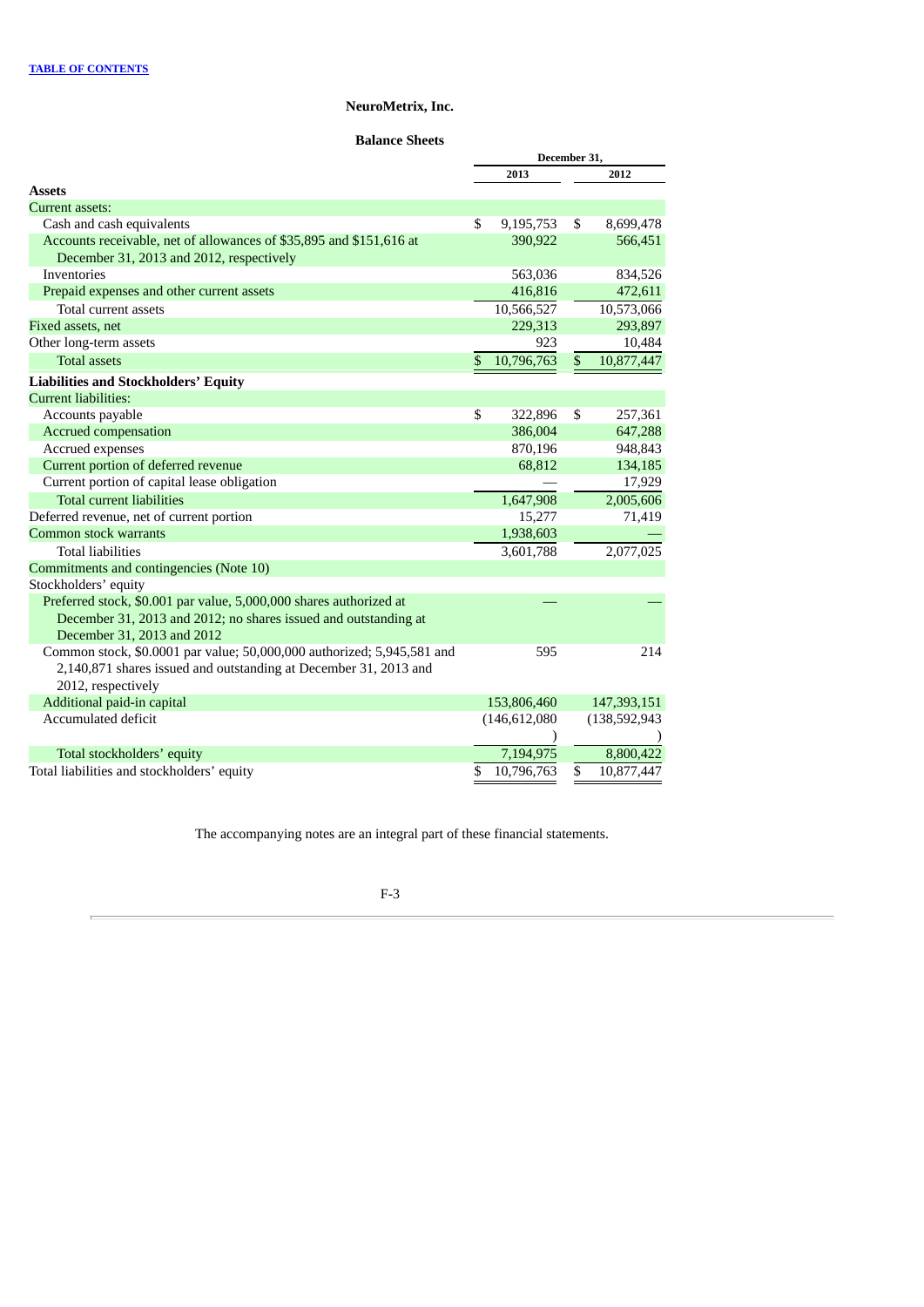# **Statements of Operations**

<span id="page-61-0"></span>

|                                                                                                                                                      | <b>Years Ended December 31,</b> |                 |                  |  |  |  |  |
|------------------------------------------------------------------------------------------------------------------------------------------------------|---------------------------------|-----------------|------------------|--|--|--|--|
|                                                                                                                                                      | 2013                            | 2012            | 2011             |  |  |  |  |
| Revenues                                                                                                                                             | \$5,278,806                     | \$<br>7,575,289 | \$<br>10,396,775 |  |  |  |  |
| Cost of revenues                                                                                                                                     | 2,194,259                       | 3,588,806       | 4,722,069        |  |  |  |  |
| Gross profit                                                                                                                                         | 3,084,547                       | 3,986,483       | 5,674,706        |  |  |  |  |
| <b>Operating expenses:</b>                                                                                                                           |                                 |                 |                  |  |  |  |  |
| Research and development                                                                                                                             | 3,438,218                       | 3,545,790       | 3,877,526        |  |  |  |  |
| Sales and marketing                                                                                                                                  | 2,779,695                       | 5,727,482       | 6,688,591        |  |  |  |  |
| General and administrative                                                                                                                           | 4,225,474                       | 4,735,238       | 5,111,616        |  |  |  |  |
| Total operating expenses                                                                                                                             | 10,443,387                      | 14,008,510      | 15,677,733       |  |  |  |  |
| Loss from operations                                                                                                                                 | (7,358,840)                     | (10,022,027)    | (10,003,027)     |  |  |  |  |
|                                                                                                                                                      |                                 |                 |                  |  |  |  |  |
| Interest income                                                                                                                                      | 5,666                           | 14,474          | 21,922           |  |  |  |  |
| Warrants offering costs                                                                                                                              | (376,306)                       |                 |                  |  |  |  |  |
| Change in fair value of warrant liability                                                                                                            | (289, 657)                      |                 |                  |  |  |  |  |
| Net loss                                                                                                                                             | \$ (8,019,137)                  | \$(10,007,553)  | $$$ (9,981,105)  |  |  |  |  |
| Net loss per common share applicable to common<br>stockholders, basic and diluted (See Note 2, Summary of<br><b>Significant Accounting Policies)</b> | \$<br>(3.07)                    | \$<br>(5.22)    | \$<br>(15.53)    |  |  |  |  |
| Weighted average number of common shares outstanding,<br>basic and diluted                                                                           | 2,862,094                       | 1,918,723       | 642,513          |  |  |  |  |

The accompanying notes are an integral part of these financial statements.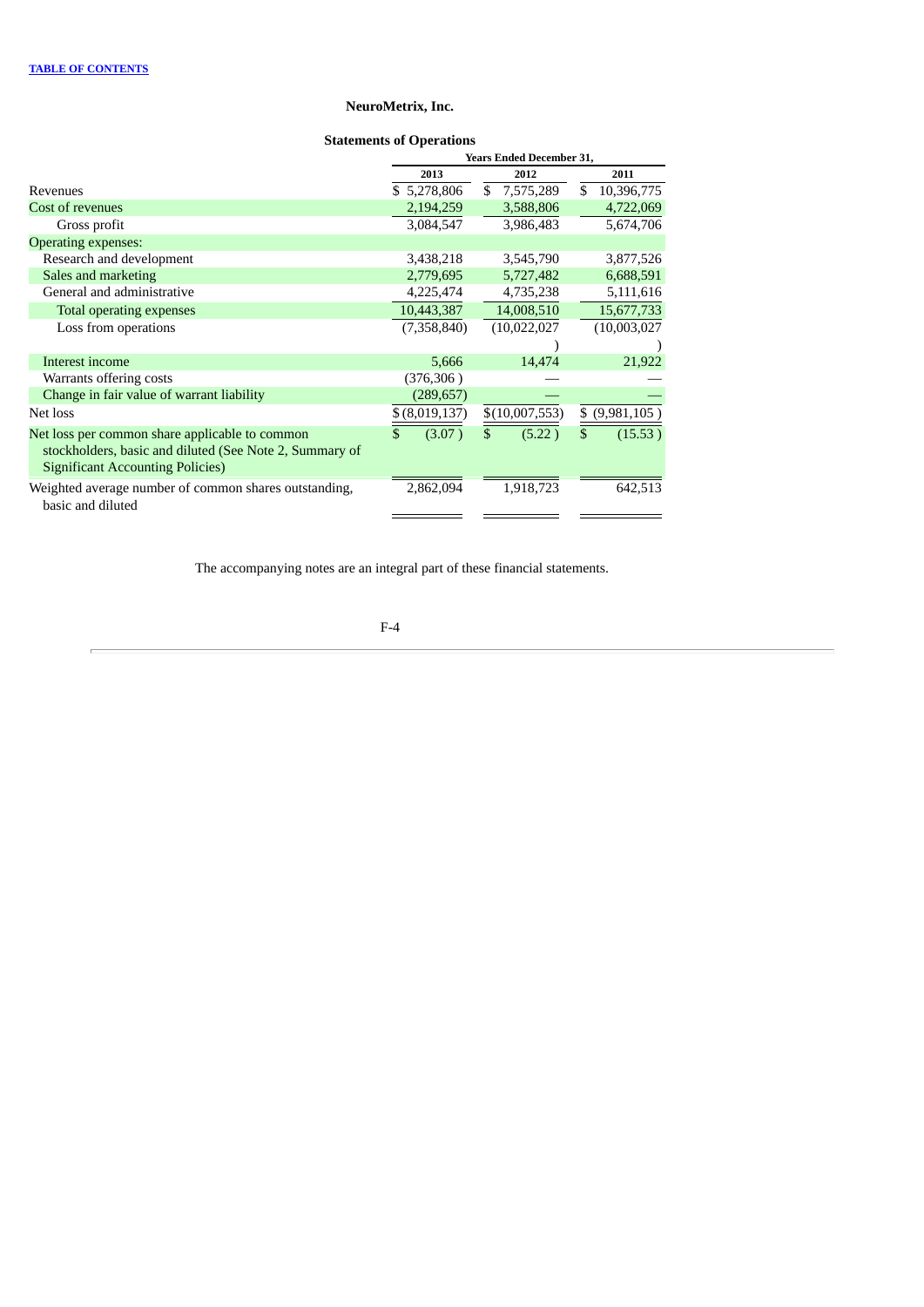# **Statements of Changes in Stockholders' Equity**

<span id="page-62-0"></span>

|                                                                                        | Series A-1<br><b>Preferred Stock</b> |               | Series A-2<br><b>Preferred Stock</b> |                                | <b>Common Stock</b>        |                         | <b>Additional</b><br>Paid-In |                                             |              |
|----------------------------------------------------------------------------------------|--------------------------------------|---------------|--------------------------------------|--------------------------------|----------------------------|-------------------------|------------------------------|---------------------------------------------|--------------|
|                                                                                        | <b>Number</b><br>of Shares           | <b>Amount</b> | <b>Number</b><br>of Shares           | <b>Amount</b>                  | <b>Number</b><br>of Shares | <b>Amount</b>           | Capital                      | <b>Accumulated</b><br><b>Deficit</b>        | <b>Total</b> |
| Balance at December 31, 2010                                                           |                                      | $s -$         | $\equiv$                             | \$<br>$\overline{\phantom{m}}$ | 644,376 \$                 |                         | 65 \$138,803,192             | $\overline{\$(118,604,285)}$ \\$ 20,198,972 |              |
| <b>Stock-based compensation</b><br>expense                                             |                                      |               |                                      |                                |                            |                         | 837,040                      |                                             | 837,040      |
| Issuance of common stock under<br>employee stock purchase plan                         |                                      |               |                                      |                                | 4,002                      |                         | 33,614                       |                                             | 33,614       |
| Other issuances of stock from option<br>plan                                           |                                      |               |                                      |                                | 2,342                      |                         |                              |                                             |              |
| Net loss                                                                               |                                      |               |                                      |                                |                            |                         |                              | (9,981,105)                                 | (9,981,105)  |
| Balance at December 31, 2011                                                           |                                      | \$            |                                      |                                | 650,720 \$                 | 65                      | \$139,673,846                | \$(128,585,390) \$ 11,088,521               |              |
| Stock-based compensation<br>expense                                                    |                                      |               |                                      |                                |                            |                         | 319,368                      |                                             | 319,368      |
| Issuance of common stock and<br>warrants in public offering                            |                                      |               |                                      |                                | 1,421,735                  | 142                     | 7,376,906                    |                                             | 7,377,048    |
| Issuance of common stock on<br>redemption of warrants                                  |                                      |               |                                      |                                | 23,127                     | 2                       | (2)                          |                                             |              |
| Issuance of common stock under<br>employee stock purchase plan                         |                                      |               |                                      |                                | 8,895                      | $\mathbf{1}$            | 23,037                       |                                             | 23,038       |
| Other issuances of stock from option<br>plan                                           |                                      |               |                                      |                                | 36,394                     | $\overline{\mathbf{4}}$ | (4)                          |                                             |              |
| Net loss                                                                               |                                      |               |                                      |                                |                            |                         |                              | (10,007,553)                                | (10,007,553) |
| Balance at December 31, 2012                                                           |                                      | \$            |                                      | \$                             | $2,140,871$ \$             |                         | 214 \$147,393,151            | $$(138,592,943)$ \$                         | 8,800,422    |
| Stock-based compensation<br>expense                                                    |                                      |               |                                      |                                |                            |                         | 245,843                      |                                             | 245,843      |
| Issuance of common stock and<br>preferred stock under Securities<br>Purchase Agreement | 1,066.254                            | $\mathbf{1}$  | 3,370.510                            | 3                              | 248,147                    | 25                      | 876,757                      |                                             | 876,786      |
| Issuance of common stock upon<br>conversion of preferred stock                         | (1,066.254)                          | (1)           | (3,370.510)                          | (3)                            | 2,117,787                  | 212                     | (208)                        |                                             |              |
| Issuance of common stock upon<br>exercise of warrants                                  |                                      |               |                                      |                                | 1,308,611                  | 131                     | 2,617,091                    |                                             | 2,617,222    |
| Reclassification of warrant<br>liability to equity                                     |                                      |               |                                      |                                |                            |                         | 2,362,259                    |                                             | 2,362,259    |
| Issuance of common stock under<br>employee stock purchase plan                         |                                      |               |                                      |                                | 16,094                     | $\overline{2}$          | 26,283                       |                                             | 26,285       |
| Common stock issued to settle<br>incentive compensation<br>obligations                 |                                      |               |                                      |                                | 114,071                    | 11                      | 285,284                      |                                             | 285,295      |
| Net loss                                                                               |                                      |               |                                      |                                |                            |                         |                              | (8,019,137)                                 | (8,019,137)  |
| Balance at December 31, 2013                                                           |                                      |               |                                      | \$                             | $5,945,581$ \$             |                         | 595 \$153,806,460            | $$(146,612,080)$ \$                         | 7,194,975    |

The accompanying notes are an integral part of these financial statements.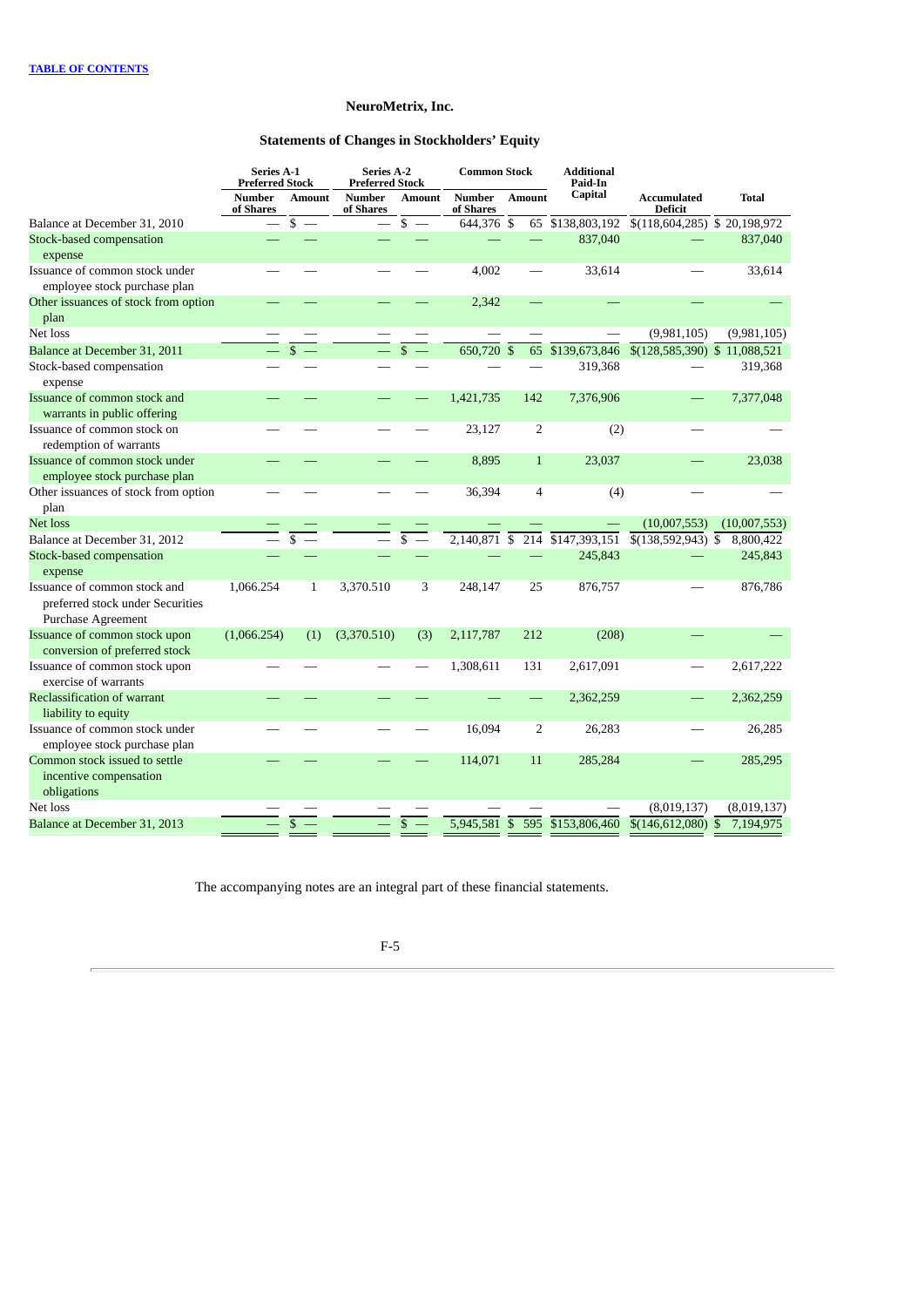# **Statements of Cash Flows**

<span id="page-63-0"></span>

|                                                                 | <b>Years Ended December 31,</b> |                              |                          |  |  |
|-----------------------------------------------------------------|---------------------------------|------------------------------|--------------------------|--|--|
|                                                                 | 2013                            | 2012                         | 2011                     |  |  |
| <b>Cash flows for operating activities:</b>                     |                                 |                              |                          |  |  |
| Net loss                                                        | \$(8,019,137)                   | \$(10,007,553)               | $$$ (9,981,105)          |  |  |
| Adjustments to reconcile net loss to net cash used in operating |                                 |                              |                          |  |  |
| activities:                                                     |                                 |                              |                          |  |  |
| Depreciation and amortization                                   | 150,663                         | 297,097                      | 376,932                  |  |  |
| Intangible asset impairment                                     |                                 |                              | 192,500                  |  |  |
| Stock-based compensation                                        | 245,843                         | 319,368                      | 837,040                  |  |  |
| Inventory charges                                               | 151,558                         | 234,848                      | 98,556                   |  |  |
| Warrants offering costs                                         | 376,306                         |                              |                          |  |  |
| Change in fair value of warrant liability                       | 289,657                         |                              |                          |  |  |
| Changes in operating assets and liabilities:                    |                                 |                              |                          |  |  |
| Accounts receivable                                             | 175,529                         | 343,267                      | 682,846                  |  |  |
| <b>Inventories</b>                                              | 119,932                         | 694,327                      | 550,549                  |  |  |
| Prepaid expenses and other current assets                       | 52,748                          | (76, 880)                    | 110,400                  |  |  |
| Accounts payable                                                | 65,535                          | (371, 854)                   | 370,060                  |  |  |
| Accrued expenses and compensation                               | (54, 635)                       | (530, 141)                   | 240,433                  |  |  |
| Deferred revenue, deferred costs, and other                     | (108, 907)                      | (78, 046)                    | (256, 609)               |  |  |
| Net cash used in operating activities                           | (6,554,908)                     | (9, 175, 567)                | (6,778,398)              |  |  |
| <b>Cash flows for investing activities:</b>                     |                                 |                              |                          |  |  |
| Purchases of fixed assets                                       | (86,079)                        | (107, 465)                   | (110, 987)               |  |  |
| Release of restricted cash                                      |                                 | 229,500                      | 178,500                  |  |  |
| Net cash (used in) provided by investing activities             | (86,079)                        | 122,035                      | 67,513                   |  |  |
| <b>Cash flows from financing activities:</b>                    |                                 |                              |                          |  |  |
| Net proceeds from issuance of stock and warrants, including     | 7,155,191                       | 7,482,884                    | 33,614                   |  |  |
| public offering and equity plans                                |                                 |                              |                          |  |  |
| Payments on capital lease                                       | (17, 929)                       | (20, 320)                    | (19,092)                 |  |  |
| Net cash provided by financing activities                       | 7,137,262                       | 7,462,564                    | 14,522                   |  |  |
| Net increase (decrease) in cash and cash equivalents            | 496,275                         | (1,590,968)                  | (6,696,363)              |  |  |
| Cash and cash equivalents, beginning of year                    | 8,699,478                       | 10,290,446                   | 16,986,809               |  |  |
| Cash and cash equivalents, end of year                          | \$9,195,753                     | \$<br>8,699,478              | $\overline{$}10,290,446$ |  |  |
| Supplemental disclosure of cash flow information:               |                                 |                              |                          |  |  |
| Common stock issued to settle incentive compensation            | \$<br>285,295                   | \$                           | \$                       |  |  |
| obligation                                                      |                                 |                              |                          |  |  |
| Warrants issued under Securities Purchase Agreement initially   | \$4,011,205                     | $\overline{\$}$              | $\overline{\$}$          |  |  |
| recorded as a non-current liability                             |                                 |                              |                          |  |  |
| Common stock issued in exchange for warrants                    | \$                              | \$<br>127,885                | $\mathbb{S}$             |  |  |
| Warrants issued in public offering                              | $\overline{\overline{s}}$       | $\overline{\$}$<br>2,373,267 |                          |  |  |
| Warrants liability reclassified to additional paid-in capital   | $\overline{$}$ 2,362,259        | $\overline{\$}$              |                          |  |  |
| upon exercise of warrants                                       |                                 |                              |                          |  |  |

The accompanying notes are an integral part of these financial statements.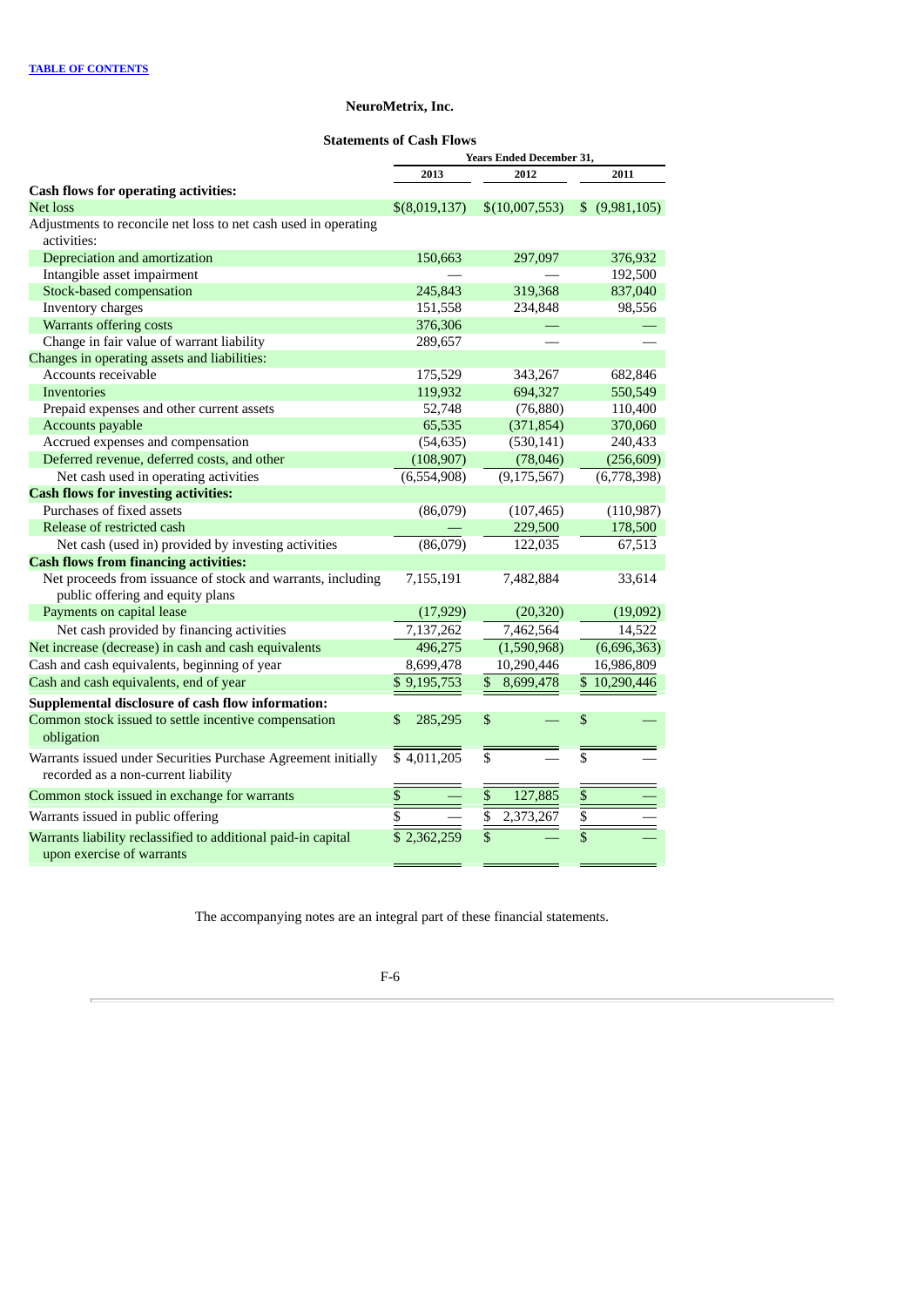#### **Notes to Financial Statements**

### **1. Description of Business and Basis of Presentation**

<span id="page-64-0"></span>NeuroMetrix, Inc., or the Company, a Delaware corporation, was founded in June 1996. The Company is a medical device company focused on the neurological complications of diabetes. The Company believes that its substantial experience in developing medical devices to stimulate and measure peripheral nerve function uniquely position it to address unmet medical needs related to diabetic neuropathy. Neuropathy is a common and serious, often painful, complication of diabetes that may lead to foot ulcers and limb amputation. The Company has over a decade of experience in neuropathy detection, starting with approval in 1998 by the United States Food and Drug Administration, or FDA, of the NC-stat System, a point-of-care device for the performance of general purpose nerve conduction studies.

In the first quarter of 2013, the Company completed product development and launched the SENSUS<sup>TM</sup> Pain Management System, or SENSUS, which is designed for relief of chronic, intractable pain. The Company believes this product will be attractive to pain medicine physicians, neurologists, endocrinologists, podiatrists, primary care physicians, and other physicians that are challenged with trying to manage pain in their patients with painful diabetic neuropathy, or PDN and other forms of neuropathic pain. The Company also markets the NC-stat® DPNCheck® device, which is a fast, accurate, and quantitative nerve conduction test that is used to evaluate systemic neuropathies such as diabetic peripheral neuropathy, or DPN. NC-stat DPNCheck is designed to be used by endocrinologists, podiatrists, primary care physicians and other clinicians at the point-of-care to objectively detect, stage, and monitor DPN. Sales efforts for NC-stat DPNCheck are currently targeted at opportunities in the managed care market.

The Company's historical neurodiagnostic business is based on the ADVANCE<sup>TM</sup> NCS/EMG System, or the ADVANCE System, which is a comprehensive platform for the performance of traditional nerve conduction studies and invasive electromyography procedures and which is primarily used in physician offices and clinics. While the ADVANCE System contributes the majority of the Company's revenues, the Company is not actively managing the ADVANCE business for growth.

On June 4, 2013, the Company entered into a Securities Purchase Agreement, as amended (the "Purchase Agreement"), providing for the issuance of (i) 248,147 shares of common stock at a price of \$2.095 per share, (ii) 1,066.254 shares of Series A-1 convertible preferred stock (the "Series A-1 Preferred Stock") at a price of \$1,000 per share, (iii) 3,370.510 shares of Series A-2 convertible preferred stock (the "Series A-2 Preferred Stock" and together with the Series A-1 Preferred Stock, the "Preferred Stock") at a price of \$1,000 per share, and (iv) five year warrants to purchase up to 2,365,934 shares of common stock with an exercise price of \$2.00 per share (the "2013 Offering"). Each share of Preferred Stock was convertible into 477.327 shares of common stock, subject to adjustment, at any time at the option of the holder. The 2013 Offering resulted in approximately \$5.0 million in gross proceeds, before deducting placement agent fees and other expenses. Net proceeds from the 2013 Offering were approximately \$4.5 million. During the second half of 2013, all of the Series A-1 Preferred Stock and Series A-2 Preferred Stock was converted into a total of 2,117,787 shares of common stock. In addition, during the fourth quarter of 2013, warrants to purchase 1,308,611 shares of common stock were exercised and the same number of shares of common stock was issued. Proceeds from these exercises totaled \$2.6 million. See Note 14, Stockholders' Equity, for further details.

The Company held cash and cash equivalents of \$9.2 million as of December 31, 2013. The Company believes that these resources and the cash to be generated from expected product sales will be sufficient to meet its projected operating requirements through the first quarter of 2015. The Company continues to face significant challenges and uncertainties and, as a result, the Company's available capital resources may be consumed more rapidly than currently expected due to (a) decreases in sales of the Company's products and the uncertainty of future revenues from new products; (b) changes the Company may make to the business that affect ongoing operating expenses; (c) changes the Company may make in its business strategy; (d) regulatory developments affecting the Company's existing products and delays in the FDA approval process for products under development; (e) changes the Company may make in its research and development spending plans; and (f) other items affecting the Company's forecasted level of expenditures and use of cash resources. Accordingly, the Company will need to raise additional funds to support its operating and capital needs in the second quarter of

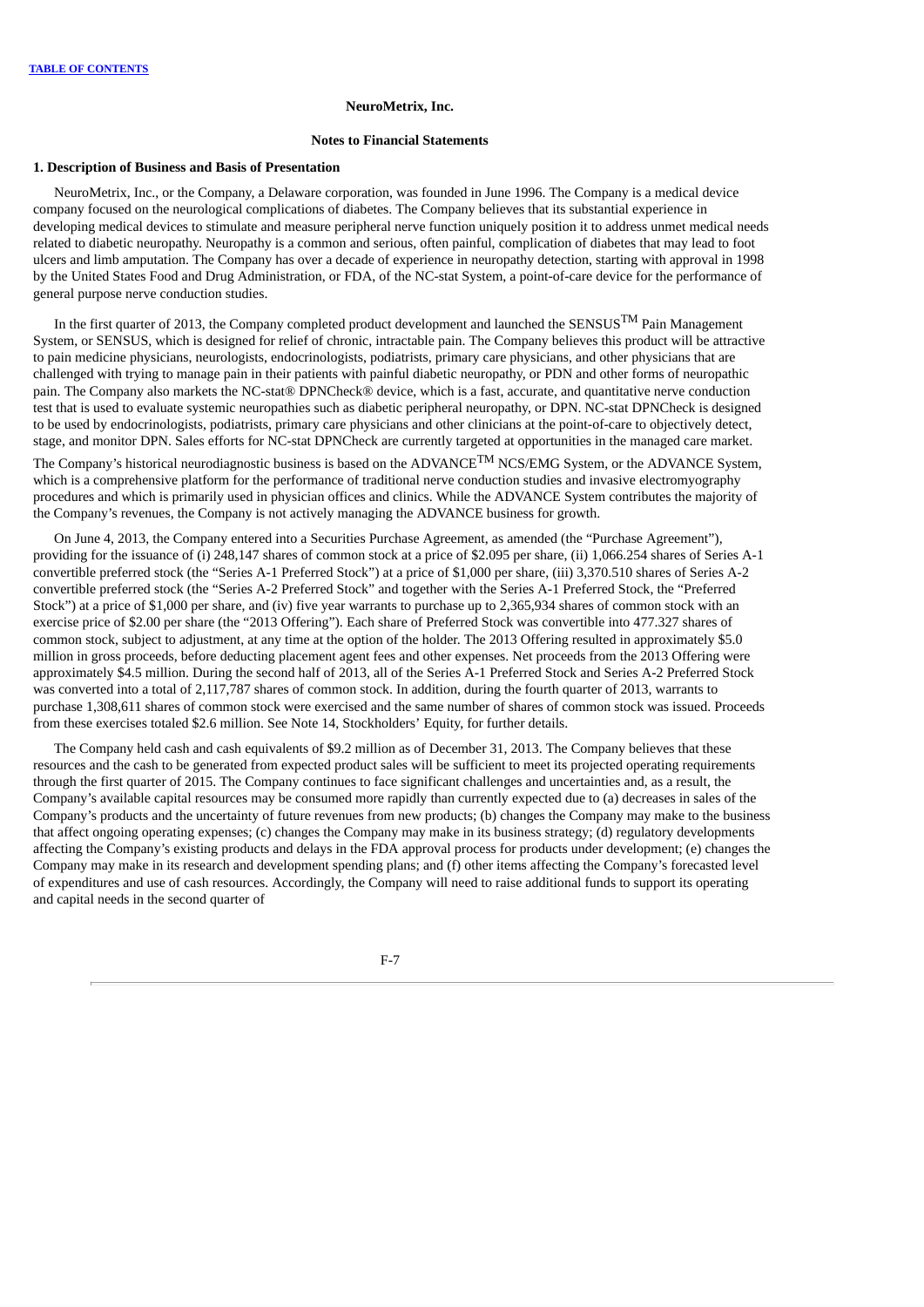#### **Notes to Financial Statements**

# **1. Description of Business and Basis of Presentation – (continued)**

2015 and beyond. The Company intends to obtain additional funding through public or private financing, collaborative arrangements with strategic partners, or through additional credit lines or other debt financing sources to increase the funds available to fund operations. However, the Company may not be able to secure such financing in a timely manner or on favorable terms, if at all. Furthermore, if the Company issues equity or debt securities to raise additional funds, its existing stockholders may experience dilution, and the new equity or debt securities may have rights, preferences and privileges senior to those of the Company's existing stockholders. If the Company raises additional funds through collaboration, licensing or other similar arrangements, it may be necessary to relinquish valuable rights to its potential products or proprietary technologies, or grant licenses on terms that are not favorable to the Company. Without additional funds, the Company may be forced to delay, scale back or eliminate some of its sales and marketing efforts, research and development activities, or other operations and potentially delay product development in an effort to provide sufficient funds to continue its operations. If any of these events occurs, the Company's ability to achieve its development and commercialization goals would be adversely affected.

Certain prior period amounts have been adjusted to reflect the Company's 1-for-6 reverse stock split of its common stock completed on February 15, 2013 (see Note 15, Reverse Stock Splits, for further details).

# **2. Summary of Significant Accounting Policies**

# *Use of Estimates and Assumptions*

The preparation of financial statements in conformity with United States generally accepted accounting principles requires management to make significant estimates and assumptions that affect the reported amounts of assets and liabilities and disclosure of contingent assets and liabilities at the date of the financial statements and the reported amounts of revenue and expenses during reporting periods. Actual results could differ from those estimates.

The Company bases its estimates on historical experience and various other assumptions that it believes to be reasonable under the circumstances and regularly assesses these estimates, but actual results could differ materially from these estimates. Effects of changes in estimates are recorded in the period in which they occur.

# *Cash and Cash Equivalents*

The Company considers all highly liquid investments with an original maturity of ninety days or less to be cash equivalents. Cash equivalents are recorded at cost which approximates fair value. The Company invests cash primarily in a money market account and other investments which management believes are subject to minimal credit and market risk.

# *Concentrations of Credit Risk*

Financial instruments that potentially expose the Company to concentrations of credit risk consist primarily of cash and cash equivalents in bank deposit accounts and trade receivables. The Company invests its funds in highly rated institutions and limits its investment in any individual account so that they do not exceed FDIC limits. The Company has not experienced significant losses related to cash and cash equivalents and does not believe it is exposed to any significant credit risks relating to its cash and cash equivalents.

At December 31, 2013, one customer accounted for 14% of accounts receivable and a second customer accounted for 12% of accounts receivable. For the years ended December 31, 2013, 2012, and 2011, no single customer accounted for more than 10% of revenue.

The Company relies on in-house assembly and three third-party manufacturers to manufacture the major portion of its current products and product components. The disruption or termination of the supply of these products or a significant increase in the cost of these products from these sources could have an adverse effect on the Company's business, financial position, and results of operations.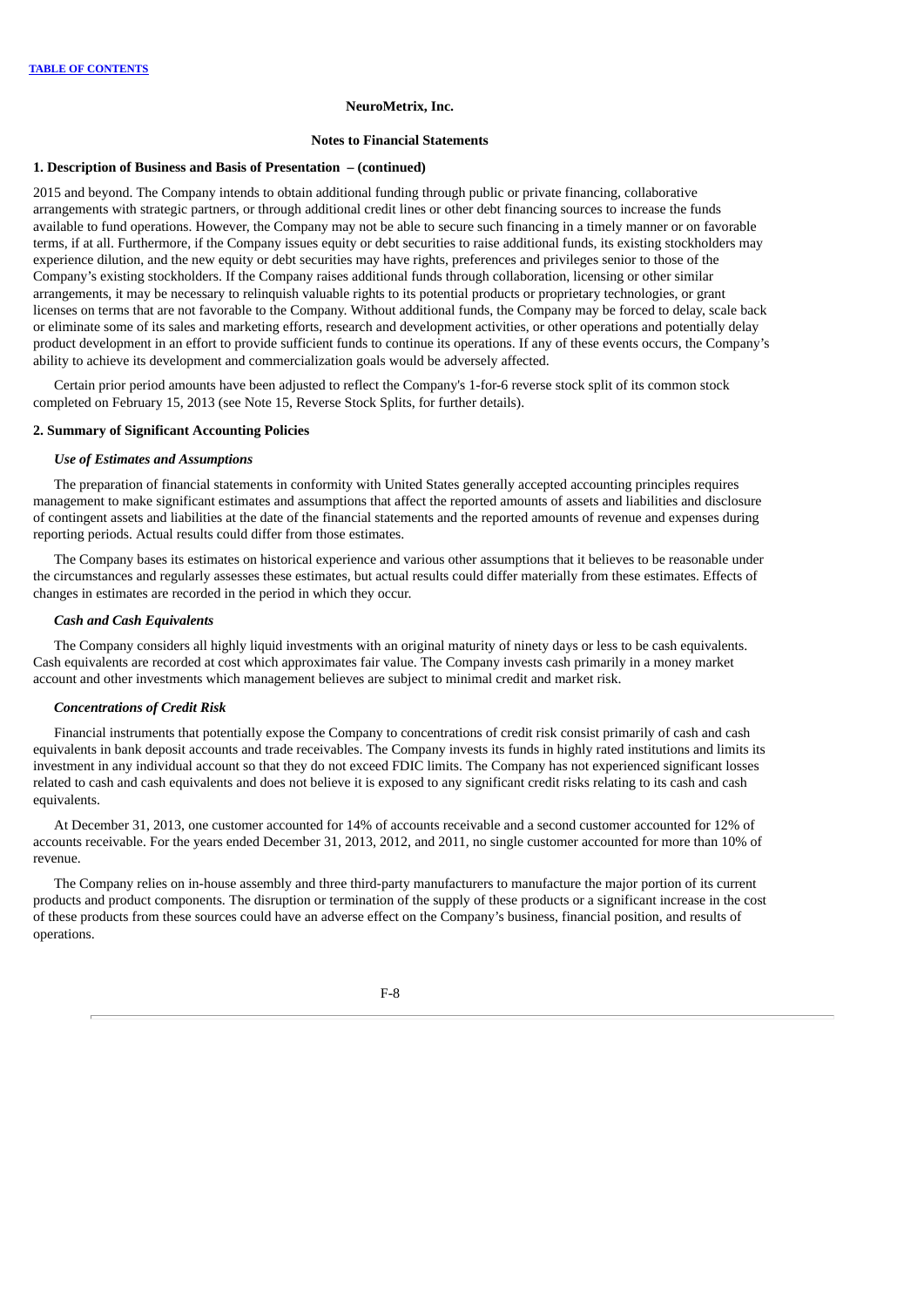### **Notes to Financial Statements**

### **2. Summary of Significant Accounting Policies – (continued)**

# *Inventories*

Inventories, consisting primarily of purchased components, are stated at the lower of cost or market. Cost is determined using the first-in, first-out method. The Company writes down inventory to its net realizable value for excess or obsolete inventory.

### *Fair Value*

The carrying amounts of the Company's accounts receivable, accounts payable, and accrued expenses approximate their fair value at December 31, 2013 and 2012 due to the short-term nature of these assets and liabilities. The Company's cash equivalents and its warrant liability are carried at fair value determined according to the fair value hierarchy described in Note 11.

## *Revenue Recognition*

The Company recognizes revenue when the following criteria have been met: persuasive evidence of an arrangement exists, delivery has occurred and risk of loss has passed, the seller's price to the buyer is fixed or determinable, and collection is reasonably assured.

Revenues associated with the sale of the ADVANCE devices to customers and distributors are recognized upon shipment, provided that the selling price is fixed or determinable, persuasive evidence of an arrangement exists, collection of receivables is reasonably assured, product returns are reasonably estimable, and no continuing obligations exist. The revenues from the sale of an ADVANCE communication hub together with access to NeuroMetrix information systems are considered one unit of accounting and deferred and recognized on a straight-line basis over the estimated period of time that the Company provides the service associated with the information systems of three years. The resulting deferred revenue and deferred costs are presented as separate line items on the accompanying balance sheet. Revenues related to extended service agreements for the devices are recognized ratably over the term of the extended service agreement.

Revenues associated with the sale of the SENSUS and NC-stat DPNCheck devices are recognized upon shipment, provided that the selling price is fixed or determinable, persuasive evidence of an arrangement exists, collection of receivables is reasonably assured, product returns are reasonably estimable, and no continuing obligations exist.

Revenues also include sales of consumables, including single use nerve specific electrodes and other accessories. These revenues are recognized upon shipment provided that the selling price is fixed or determinable, persuasive evidence of an arrangement exists, collection of receivables is reasonably assured, and product returns are reasonably estimable.

When multiple elements are contained in a single arrangement, the Company allocates revenue between the elements based on their relative selling prices. The Company determines selling price using vendor specific objective evidence, or VSOE, if it is available, third-party evidence, or TPE, if VSOE is not available, and best estimate of selling price, or BESP, if neither VSOE nor TPE are available. The Company generally expects that it will not be able to establish TPE due to the nature of the markets in which it competes, and, as such, it will typically determine selling price using VSOE or if not available, BESP. The objective of BESP is to determine the selling price of a deliverable on a standalone basis. The Company's determination of BESP involves a weighting of several factors based on the specific facts and circumstances of an arrangement. Specifically, the Company considers the cost to produce the deliverable, the anticipated margin on that deliverable, the selling price and profit margin for similar parts, its ongoing pricing strategy, the value of any enhancements that have been built into the deliverable, and the characteristics of the varying markets in which the deliverable is sold.

Revenue recognition involves judgments, including assessments of expected returns and expected customer relationship periods. The Company analyzes various factors, including a review of specific

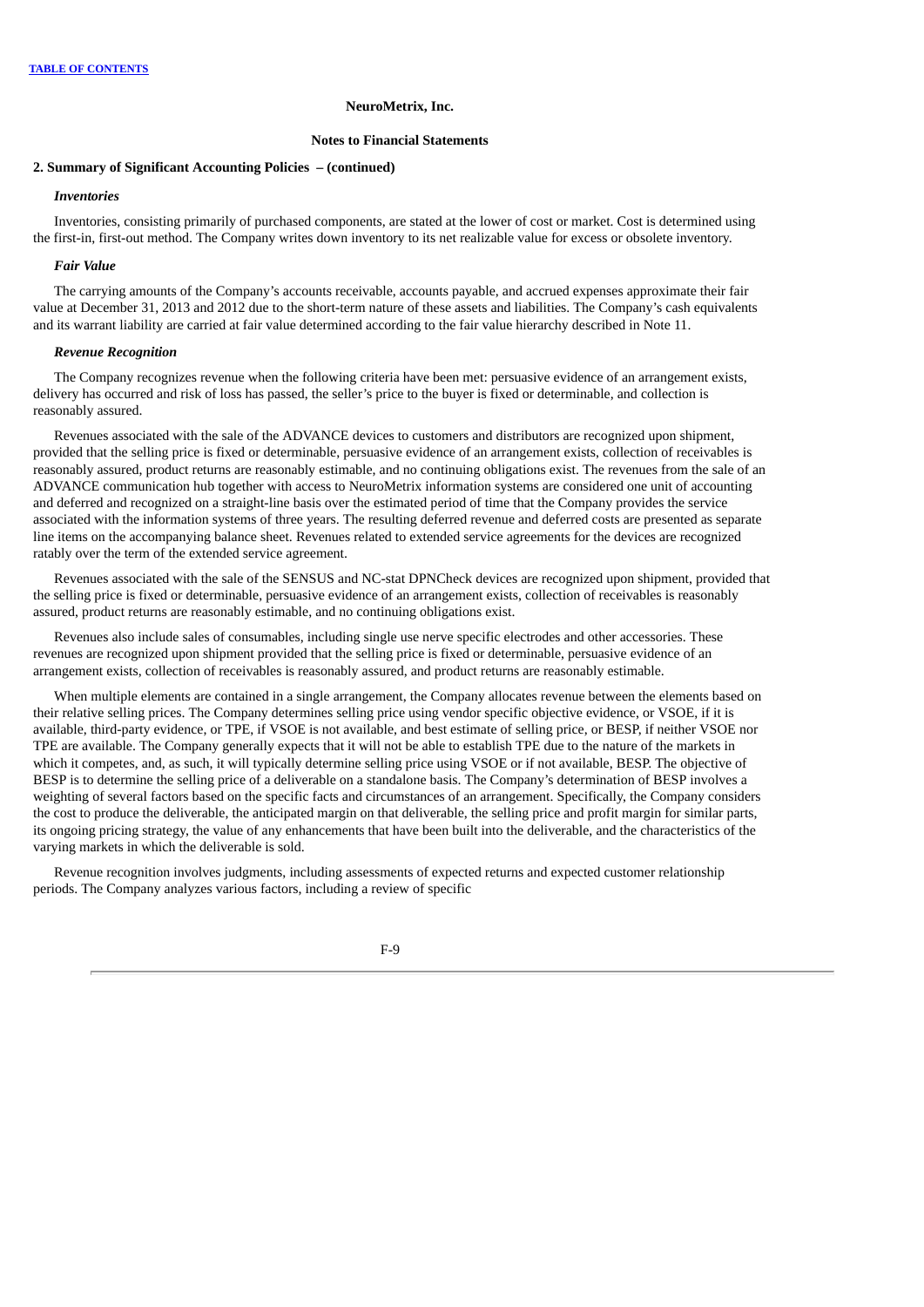#### **Notes to Financial Statements**

### **2. Summary of Significant Accounting Policies – (continued)**

transactions, its historical returns, average customer relationship periods, customer usage, customer balances, and market and economic conditions. Changes in judgments or estimates on these factors could materially impact the timing and amount of revenues and costs recognized. Should market or economic conditions deteriorate, the Company's actual return or bad debt experience could exceed its estimate.

Certain product sales are made with a 30-day right of return. Since the Company can reasonably estimate future returns, it recognizes revenues associated with product sales that contain a right of return upon shipment and at the same time it records a sales return reserve, which reduces revenue and accounts receivable by the amount of estimated returns.

# *Accounts Receivable*

Accounts receivable on the balance sheet are recorded net of the allowance for doubtful accounts receivable and the reserve for estimated returns. The allowance for doubtful accounts is the Company's best estimate of the amount of probable credit losses in its existing accounts receivable. The Company reviews its allowance for doubtful accounts and determines the allowance based on an analysis of customer past payment history, product usage activity, and recent communications between the Company and the customer. Past due balances are reviewed individually for collectibility. Account balances are written-off against the allowance when the Company feels it is probable the receivable will not be recovered. The Company does not have any off-balance sheet credit exposure related to its customers.

## *Income Taxes*

The Company records income taxes using the asset and liability method. Deferred income tax assets and liabilities are recognized for the future tax consequences attributable to differences between the financial statement carrying amounts of existing assets and liabilities and their respective income tax bases, and operating loss and tax credit carryforwards. The Company's financial statements contain certain deferred tax assets, which have arisen primarily as a result of operating losses, as well as other temporary differences between financial and tax accounting. In accordance with the provisions of the Income Taxes topic of the Codification, the Company is required to establish a valuation allowance if the likelihood of realization of the deferred tax assets is reduced based on an evaluation of objective verifiable evidence. Significant management judgment is required in determining the Company's provision for income taxes, the Company's deferred tax assets and liabilities and any valuation allowance recorded against those net deferred tax assets. The Company evaluates the weight of all available evidence to determine whether it is more likely than not that some portion or all of the net deferred income tax assets will not be realized.

Utilization of the NOL and research and development credit carryforwards may be subject to a substantial annual limitation due to ownership change limitations that have occurred previously or that could occur in the future, as provided by Section 382 of the Internal Revenue Code of 1986, as well as similar state provisions. Ownership changes may limit the amount of NOL and tax credit carryforwards that can be utilized to offset future taxable income and tax, respectively. In general, an ownership change, as defined by Section 382, results from transactions increasing the ownership of certain shareholders or public groups in the stock of a corporation by more than 50 percentage points over a three-year period.

If the Company has experienced a change of control, utilization of its NOL or tax credits carryforwards would be subject to an annual limitation under Section 382. Any limitation may result in expiration of a portion of the NOL or research and development credit carryforwards before utilization. Subsequent ownership changes could further impact the limitation in future years. Further, until a study is completed and any limitation known, no amounts are being presented as an uncertain tax position.

A full valuation allowance has been provided against the Company's NOL carryforwards and research and development credit carryforwards and, if an adjustment is required, this adjustment would be offset by an adjustment to the valuation allowance. Thus, there would be no impact to the balance sheet or statement of operations if an adjustment were required.

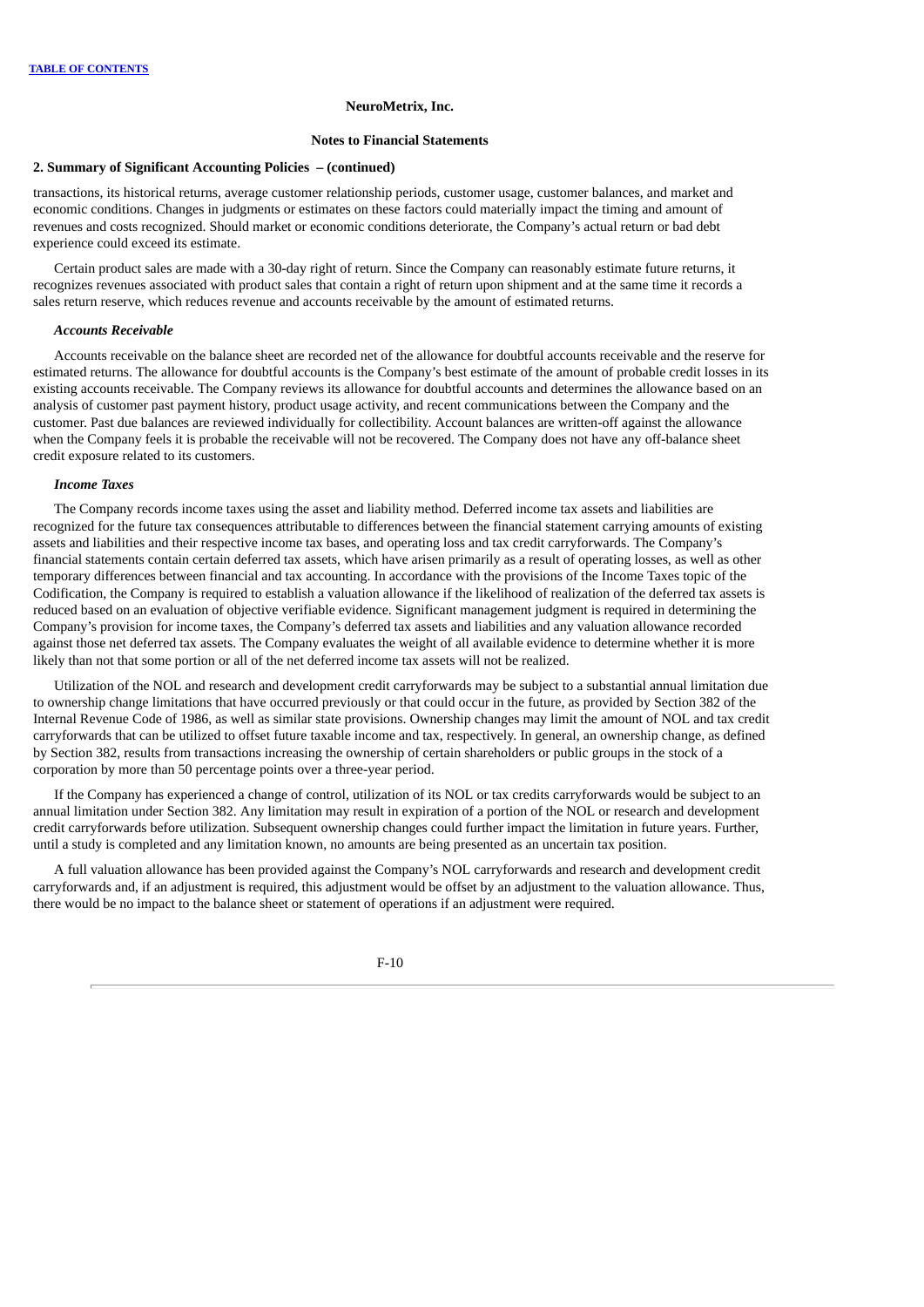#### **Notes to Financial Statements**

## **2. Summary of Significant Accounting Policies – (continued)**

Management performed a two-step evaluation of all tax positions, ensuring that these tax return positions meet the "more likely than not" recognition threshold and can be measured with sufficient precision to determine the benefit recognized in the financial statements. These evaluations provide management with a comprehensive model for how a company should recognize, measure, present, and disclose in its financial statements certain tax positions that the Company has taken or expects to take on income tax returns.

# *Research and Development*

Costs incurred in the research and development of the Company's products are expensed as incurred. Included in research and development costs are wages, benefits, product design consulting, and other operating costs such as facilities, supplies, and overhead directly related to the Company's research and development efforts.

# *Product Warranty Costs*

The Company accrues estimated product warranty costs at the time of sale which are included in cost of sales in the statements of operations. The amount of the accrued warranty liability is based on historical information such as past experience, product failure rates, number of units repaired, and estimated cost of material and labor. The liabilities for product warranty costs of \$4,719 and \$18,629 at December 31, 2013 and 2012, respectively, are included in accrued expenses in the accompanying balance sheets.

### *Fixed Assets and Long-Lived Assets*

Fixed assets are recorded at cost and depreciated using the straight-line method over the estimated useful life of each asset. Expenditures for repairs and maintenance are charged to expense as incurred. On disposal, the related assets and accumulated depreciation are eliminated from the accounts and any resulting gain or loss is included in the Company's statement of operations. Leasehold improvements are amortized over the shorter of the estimated useful life of the improvement or the remaining term of the lease.

The Company periodically evaluates the recoverability of its fixed assets and other long-lived assets whenever events or changes in circumstances indicate that an event of impairment may have occurred. This periodic review may result in an adjustment of estimated depreciable lives or asset impairment. When indicators of impairment are present, the carrying values of the asset are evaluated in relation to the assets operating performance and future undiscounted cash flows of the underlying assets. If the future undiscounted cash flows are less than their book value, an impairment may exist. The impairment is measured as the difference between the book value and the fair value of the underlying asset. Fair values are based on estimates of the market prices and assumptions concerning the amount and timing of estimated future cash flows and assumed discount rates, reflecting varying degrees of perceived risk.

### *Accounting for Stock-Based Compensation*

Stock-based compensation cost is generally recognized ratably over the requisite service period. The Company uses the Black-Scholes option pricing model for determining the fair value of its stock options and amortizes its stock-based compensation expense using the straight-line method. The Black-Scholes model requires certain assumptions that involve judgment. Such assumptions are the expected share price volatility, expected life of options, expected annual dividend yield, and risk-free interest rate (See Note 3 — Stock-Based Compensation and Stockholders' Equity).

### *Net Loss per Common Share*

Basic net loss per common share is computed by dividing net loss applicable to common stockholders by the weighted average number of common shares outstanding during the period. Unvested restricted shares, although legally issued and outstanding, are not considered outstanding for purposes of calculating basic net income per share. Diluted net loss per common share is computed by dividing net loss by the weighted average number of common shares outstanding during the period plus the dilutive effect of the weighted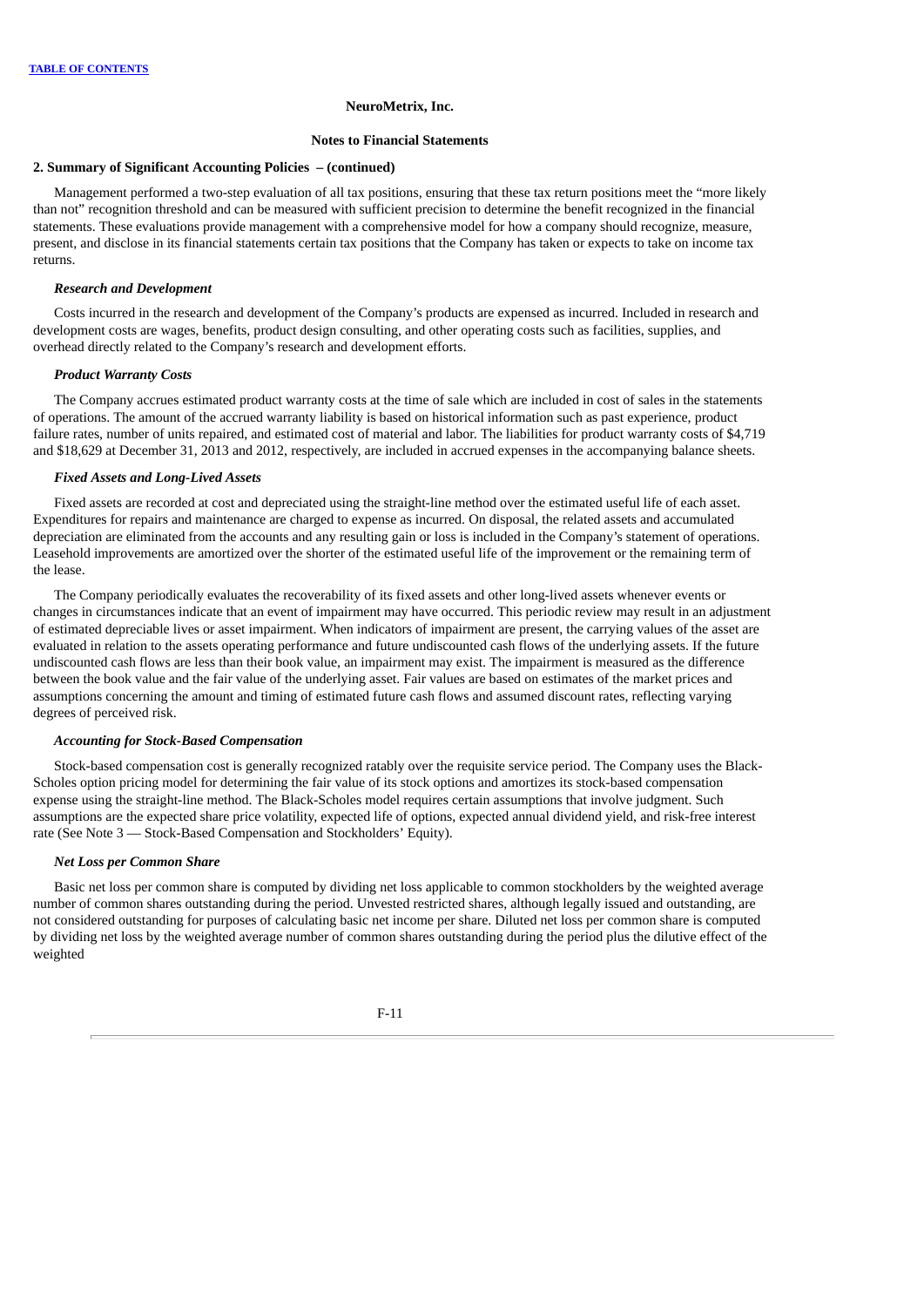### **Notes to Financial Statements**

## **2. Summary of Significant Accounting Policies – (continued)**

average number of outstanding instruments such as options, warrants, restricted stock, and preferred stock. Because the Company has reported a net loss for all periods presented, diluted loss per common share is the same as basic loss per common share, as the effect of utilizing the fully diluted share count would have reduced the net loss per common share. Therefore, in calculating net loss per share amounts, shares underlying the following potentially dilutive weighted average number of common stock equivalents were excluded from the calculation of diluted net loss per common share because their effect was anti-dilutive for each of the periods presented:

|                           | <b>Years Ended December 31,</b> |         |         |  |
|---------------------------|---------------------------------|---------|---------|--|
|                           | 2013                            | 2012    | 2011    |  |
| Options                   | 161.391                         | 53,999  | 91.411  |  |
| <b>Warrants</b>           | 2,055,733                       | 741,546 | 238,413 |  |
| Unvested restricted stock | 22,387                          | 31.699  | 4.725   |  |
| Total                     | 2,239,511                       | 827,244 | 334,549 |  |

The Beneficial Conversion Feature, or BCF, recorded in the 2013 Offering has been recognized as a deemed dividend attributable to the Preferred Stock and is reflected as an adjustment in the calculation of earnings per share. See Note 14, Stockholders' Equity, for further details.

Net loss per common share applicable to common stockholders, basic and diluted was determined as follows:

|                                                                                                                |               | <b>Years Ended December 31,</b> |                  |  |  |
|----------------------------------------------------------------------------------------------------------------|---------------|---------------------------------|------------------|--|--|
|                                                                                                                | 2013          | 2012                            | 2011             |  |  |
| Net loss                                                                                                       | \$(8,019,137) | \$(10,007,553)                  | $$$ (9,981,105)  |  |  |
| Deemed dividend attributable to preferred<br>stockholders in connection with beneficial<br>conversion features | (766, 872)    |                                 |                  |  |  |
| Net loss applicable to common stockholders                                                                     | \$(8,786,009) | \$(10,007,553)                  | (9,981,105)<br>S |  |  |
| Net loss per common share applicable to common<br>stockholders, basic and diluted                              | (3.07)<br>\$  | (5.22)<br>\$                    | (15.53)<br>S     |  |  |
| Weighted average number of common shares<br>outstanding, basic and diluted                                     | 2,862,094     | 1,918,723                       | 642,513          |  |  |

# *Advertising and Promotional Costs*

Advertising and promotional costs are expensed as incurred. Advertising and promotion expense was \$151,000, \$242,000, and \$426,000 in the years ended December 31, 2013, 2012, and 2011, respectively.

# *Accumulated Other Comprehensive Items*

For the years ended December 31, 2013, 2012, and 2011, the Company had no components of other comprehensive income or loss other than net loss.

#### *Segments*

The Company operates in one segment for the sale of medical equipment and consumables. Substantially all of the Company's assets, revenues, and expenses for the years ended December 31, 2013, 2012, and 2011 were located at or derived from operations in the United States. Revenues from sales outside the United States accounted for approximately 16% of total revenues in 2013, 7% of total revenues in 2012, and 6% of total revenues in 2011.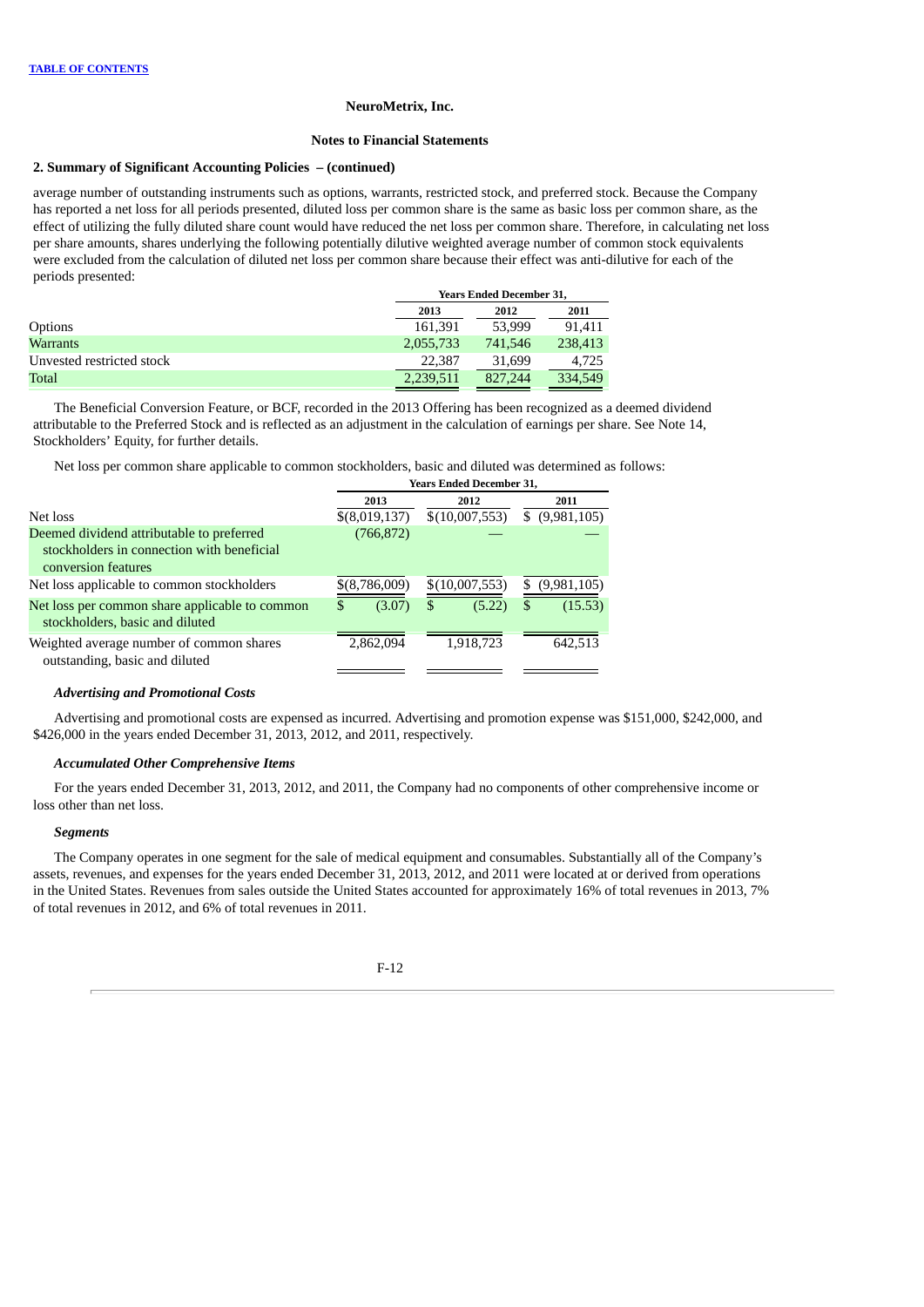### **Notes to Financial Statements**

### **2. Summary of Significant Accounting Policies – (continued)**

# *Risks and Uncertainties*

The Company is subject to risks common to companies in the medical device industry, including, but not limited to, development by the Company or its competitors of new technological innovations, dependence on key personnel, customers' reimbursement from third-party payers, protection of proprietary technology, and compliance with regulations of the FDA and other governmental agencies.

In late 2011, the Company launched NC-stat DPNCheck, which is a fast, accurate, and quantitative nerve conduction test for the assessment of systemic neuropathies such as DPN. In early 2013 the Company launched SENSUS for the treatment intractable pain, including pain associated with diabetic neuropathy. The future prospects of the Company are closely tied to its success with NC-stat DPNCheck and SENSUS in market acceptance and growth in future revenues.

### *Recently Issued or Adopted Accounting Pronouncements*

There have been no recent accounting pronouncements or changes in accounting pronouncements since the recent accounting pronouncements described in the Company's 2012 Form 10-K that are of significance to the Company.

# **3. Stock-Based Compensation and Stockholders' Equity**

### *Stock-Based Compensation*

During 2004, the Company adopted the 2004 Stock Option and Incentive Plan, as amended and restated in 2006, 2008, 2009, and 2012. At the Annual Meeting of Stockholders held on May 6, 2013, the stockholders of the Company approved the Company's Fifth Amended and Restated 2004 Stock Option and Incentive Plan (the "2004 Stock Plan"), which, among other things, increased the number of shares of the Company's common stock authorized for issuance thereunder by 300,000 shares. The 2004 Stock Plan, among other things, provides for granting of incentive and nonqualified stock option and stock bonus awards to officers, employees and outside consultants. Outstanding options under the 2004 Stock Plan generally vest over three or four years and terminate 10 years after the grant date, or earlier if the option holder is no longer an executive officer, employee, consultant, advisor or director, as applicable, of the Company. As of December 31, 2013, 576,279 shares of common stock were authorized for issuance under the 2004 Stock Plan, of which 128,644 shares had been issued, 309,046 shares were subject to outstanding options at a weighted average exercise price of \$12.37 per share and 97,440 shares were available for future grant.

During May 2009, the Company adopted the 2009 Non-Qualified Inducement Stock Plan (the "2009 Inducement Plan"). The 2009 Inducement Plan is intended to encourage and enable employees, including prospective employees, of the Company upon whose judgment, initiative, and efforts the Company largely depends for the successful conduct of its business to acquire a proprietary interest in the Company. The 2009 Inducement Plan, among other things, provides for the granting of awards, including non-qualified stock options, restricted stock, and unrestricted stock. As of December 31, 2013, 400,000 shares of common stock were authorized for issuance under the 2009 Inducement Plan, of which no shares had been issued and no shares were outstanding.

The exercise price of each stock option issued under the 1996 and 1998 Stock Plans was specified by the Board of Directors at the time of grant. The exercise price of stock options awarded under the 2004 Stock Plan and the 2009 Inducement Plan may not be less than the fair market value of the common stock on the date of the option grant. For holders of more than 10% of the Company's total combined voting power of all classes of stock, incentive stock options may not be granted at less than 110% of the fair market value of the Company's common stock at the date of grant and for a term not to exceed five years.

In June 2004, the Company adopted the 2004 Employee Stock Purchase Plan (the "2004 ESPP"). All of the Company's employees who had been employed by the Company for at least 60 days and whose customary

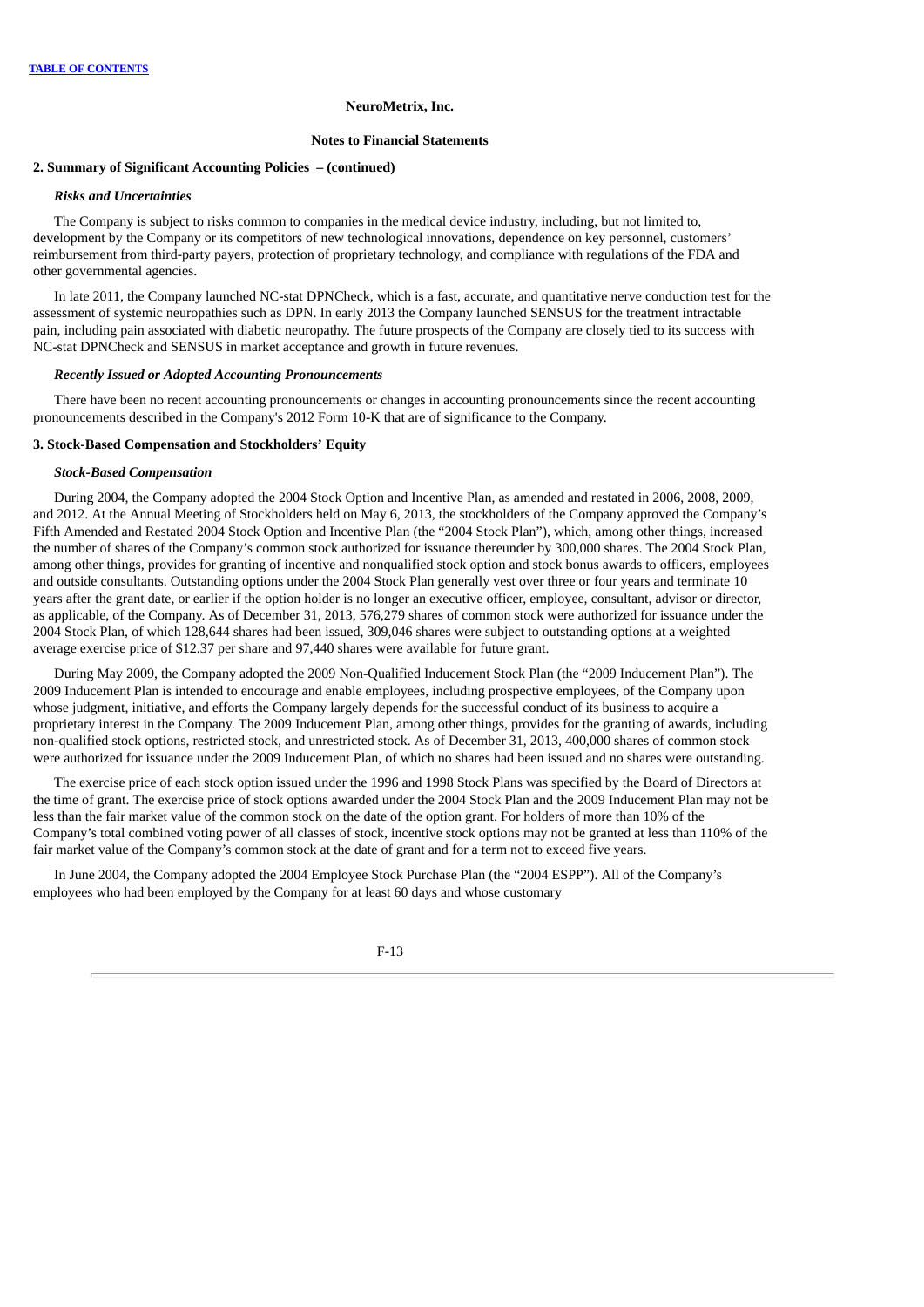#### **Notes to Financial Statements**

## **3. Stock-Based Compensation and Stockholders' Equity – (continued)**

employment is for more than 20 hours per week and for more than five months in any calendar year were eligible to participate and any employee who owned 5% or more of the voting power or value of the Company's stock was not eligible to participate. The 2004 ESPP authorized the issuance of up to a total of 10,417 shares of the Company's common stock to participating employees.

In May 2010, the Company adopted the 2010 Employee Stock Purchase Plan (the "2010 ESPP"). The 2010 ESPP initially authorized the issuance of up to a total of 6,945 shares, of the Company's common stock to participating employees plus an annual increase on the first day of each of the Company's fiscal years beginning in 2011, equal to the lesser of (i) 6,945 shares, (ii) 1 percent of the shares of common stock outstanding on the last day of the immediately preceding fiscal year, or (iii) such lesser number of shares as is determined by the Board. At the Company's Annual Meeting of Stockholders held on May 14, 2012, the stockholders of the Company approved the Company's Amended and Restated 2010 Employee Stock Purchase Plan (the "Amended and Restated 2010 ESPP"), which, among other things, increased the number of shares of the Company's common stock authorized for issuance thereunder by 16,667 shares. All of the Company's full-time employees and certain part-time employees are eligible to participate in the Amended and Restated 2010 ESPP. For part-time employees to be eligible, they must have customary employment of more than five months in any calendar year and more than 20 hours per week. Employees who, after exercising their rights to purchase shares under the Amended and Restated 2010 ESPP, would own shares representing 5% or more of the voting power of the Company's common stock, are ineligible to participate.

Under the Amended and Restated 2010 ESPP, participating employees can authorize the Company to withhold up to 10% of their earnings during consecutive six-month payment periods for the purchase of the shares. At the conclusion of each period, participating employees can purchase shares at 85% of the lower of their fair market value at the beginning or end of the period. The Amended and Restated 2010 ESPP is regarded as a compensatory plan. For the years ended December 31, 2013 and 2012 the Company issued 16,094 and 8,895 shares of its common stock, respectively, under the Amended and Restated 2010 ESPP and the 2010 ESPP, respectively. As of December 31, 2013, there were 22,338 remaining shares to be issued under the Amended and Restated 2010 ESPP.

The Company uses the Black-Scholes option pricing model for determining the fair value of shares of common stock issued or to be issued under the 2010 ESPP and the Amended and Restated 2010 ESPP. The following assumptions are used in determining fair value: The risk-free interest rate assumption is based on the United States Treasury's constant maturity rate for a six month term (corresponding to the expected option term) on the date the option was granted. The expected dividend yield is zero because the Company does not currently pay dividends nor expects to do so during the expected option term. An expected term of six months is used based on the duration of each plan offering period. The volatility assumption is based on a consideration of stock price volatility over the most recent period of time corresponding to the expected term and is also based on expected future stock price volatility.

The weighted average grant-date fair value of stock options used in the calculation of stock-based compensation expense in the accompanying statement of operations for the years ended December 31, 2013, 2012, and 2011 is calculated using the following assumptions:

| <b>Years Ended December 31,</b> |                 |                 |  |
|---------------------------------|-----------------|-----------------|--|
| 2013                            | 2012            | 2011            |  |
| $1.4 - 1.7\%$                   | $0.6\% - 0.9\%$ | $0.9\% - 2.3\%$ |  |
|                                 |                 |                 |  |
| 5 years                         | 5 years         | $5 - 6$ years   |  |
| 70.0%                           | 70.0%           | 70.0%           |  |
|                                 |                 |                 |  |

The risk-free interest rate assumption is based on the United States Treasury's constant maturity rate for a five year term (corresponding to the expected option term) on the date the option was granted. The expected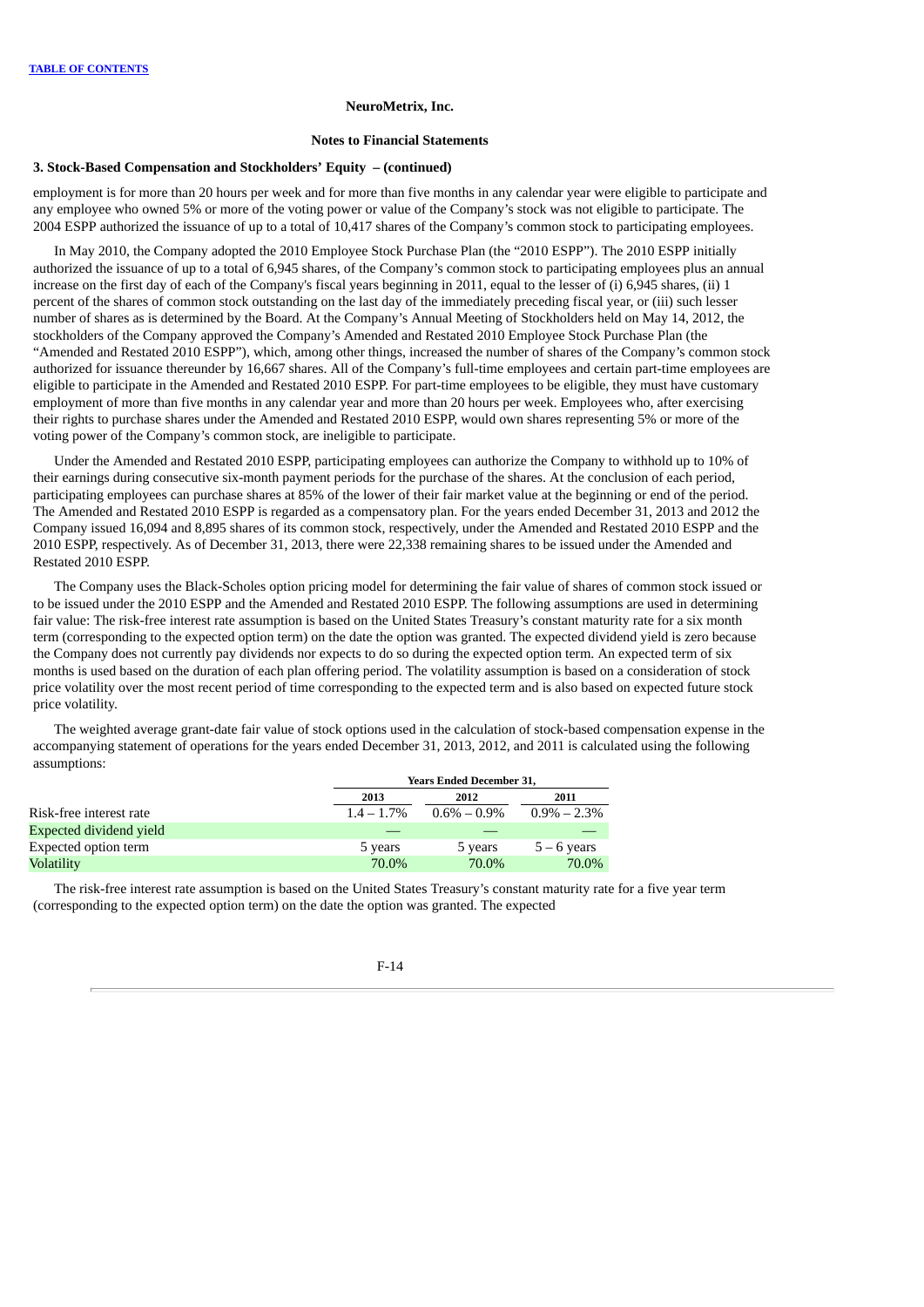#### **Notes to Financial Statements**

### **3. Stock-Based Compensation and Stockholders' Equity – (continued)**

dividend yield is zero as the Company does not currently pay dividends nor expects to do so during the expected option term. The expected option term of five years is estimated based on an analysis of actual option exercises and a review of comparable medical device companies. The volatility assumption is based on weekly historical volatility during the time period that corresponds to the expected option term, a review of comparable medical device companies and expected future stock price volatility. The pre-vesting forfeiture rate is based on the historical and projected average turnover rate of employees.

A summary of option activity for the year ended December 31, 2013 is presented below:

|                                                 | <b>Number of</b><br><b>Options</b> |    | Weighted<br>Average<br><b>Exercise</b><br>Price | <b>Weighted Average</b><br>Remaining<br><b>Contractual Life</b><br>(in years) | Aggregate<br><b>Intrinsic</b><br><b>Value</b> |
|-------------------------------------------------|------------------------------------|----|-------------------------------------------------|-------------------------------------------------------------------------------|-----------------------------------------------|
| Outstanding at December 31, 2012                | 51,550                             | S. | 73.38                                           |                                                                               |                                               |
| Granted                                         | 265,000                            |    | 1.76                                            |                                                                               |                                               |
| Exercised                                       |                                    |    |                                                 |                                                                               |                                               |
| Forfeited                                       | (5, 945)                           |    | 19.89                                           |                                                                               |                                               |
| <b>Expired</b>                                  | (459)                              |    | 81.00                                           |                                                                               |                                               |
| Outstanding at December 31, 2013                | 310,146                            |    | 13.20                                           | 9.02                                                                          | \$306,925                                     |
| Vested or expected to vest at December 31, 2013 | 285,291                            |    | 14.20                                           | 8.96                                                                          | 278,018                                       |
| Exercisable at December 31, 2013                | 41,620                             |    | 85.01                                           | 5.59                                                                          |                                               |

Expected to vest options are determined by applying the pre-vesting forfeiture rate to the total outstanding options. Aggregate intrinsic value represents the total pre-tax intrinsic value (the aggregate difference between the closing stock price of the Company's common stock as of December 31, 2013, as applicable, and the exercise price for the in-the-money options) that would have been received by the option holders if all the in-the-money options had been exercised on December 31, 2013.

The weighted average per share grant-date fair values of options granted during the years ended December 31, 2013, 2012, and 2011 was \$1.02, \$2.67, and \$11.34, respectively.

The aggregate intrinsic value of options issued or exercised during each of the years ended December 31, 2013, 2012, and 2011 was \$0.

Total unrecognized stock-based compensation costs related to non-vested stock options was \$247,468, which related to 286,022 shares with a per share weighted fair value of \$0.87 as of December 31, 2013. This unrecognized cost is expected to be recognized over a weighted average period of approximately 0.4 years.

Stock options granted to non-employees are recorded at fair value and adjusted to market over the vesting period. The Company determines fair value using the Black-Scholes option pricing model, an expected term equal to the option term, a risk-free interest rate corresponding to the expected term, a stock price volatility over the most recent period of time corresponding to the expected term and also based on expected future stock price volatility, and a dividend yield of zero. There were no options granted to nonemployees during the years ended December 31, 2013, 2012 or 2011.

Beginning in 2010, certain employees have been granted restricted stock. During 2013, 2012, and 2011, the Company granted 2,000, 37,167, and 3,630 shares of restricted stock, respectively. The restricted stock vests based on continuing employment. The fair value of restricted stock is calculated based on the closing sale price of the Company's common stock on the date of issuance.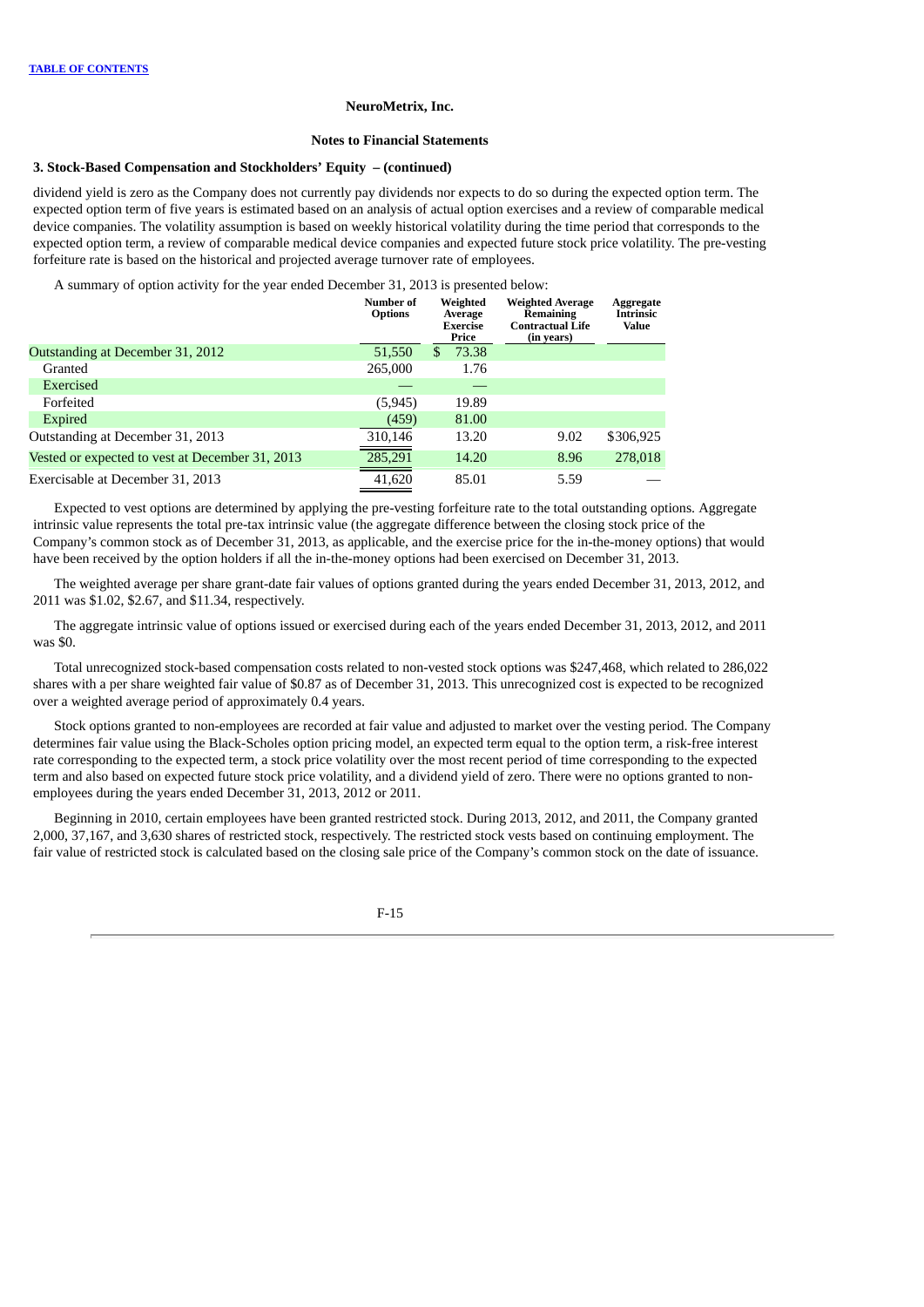#### **Notes to Financial Statements**

### **3. Stock-Based Compensation and Stockholders' Equity – (continued)**

A summary of restricted stock activity for the year ended December 31, 2013 is presented below:

|                                        | <b>Restricted</b><br><b>Shares</b> |   | Weighted<br>Average<br><b>Grant Date</b><br><b>Fair Value</b> |
|----------------------------------------|------------------------------------|---|---------------------------------------------------------------|
| Restricted shares at December 31, 2012 | 38,272                             | S | 5.25                                                          |
| Granted                                | 2.000                              |   | 1.90                                                          |
| Vested                                 | (19, 421)                          |   | (5.66)                                                        |
| Canceled                               | (3,375)                            |   | (4.20)                                                        |
| Restricted shares at December 31, 2013 | 17,476                             |   | 4.62                                                          |

During the years ended December 31, 2013 and 2012, certain employees, in lieu of paying withholding taxes on the vesting of restricted stock, authorized the withholding of an aggregate of 4,214 and 721 shares, respectively, of common stock to satisfy the minimum tax withholding requirements related to such vesting. Shares withheld were calculated using the market price of the common stock.

Cash received from option exercises and purchases under the 2004 ESPP and the 2010 ESPP for the years ended December 31, 2013, 2012, and 2011 was \$26,000, \$23,000, and \$34,000, respectively. The Company issues new shares upon option exercises, purchases under the Company's ESPPs, and vesting of restricted stock.

The Company recorded stock-based compensation expense of \$246,000, \$319,000, and \$837,000 for the years ended December 31, 2013, 2012, and 2011, respectively.

### *Stockholders' Equity*

On June 4, 2013, the Company entered into a Securities Purchase Agreement, pursuant to which it issued (i) 248,147 shares of common stock at a price of \$2.095 per share, (ii) 1,066.254 shares of Series A-1 Preferred Stock at a price of \$1,000 per share, (iii) 3,370.510 shares of Series A-2 Preferred Stock at a price of \$1,000 per share, and (iv) five year warrants to purchase up to 2,365,934 shares of common stock with an exercise price of \$2.00 per share. During the second half of 2013, all of the Series A-1 Preferred Stock and Series A-2 Preferred Stock was converted into a total of 2,117,787 shares of common stock. In addition, during the fourth quarter of 2013, warrants to purchase 1,308,611 shares of common stock were exercised and the same number of shares of common stock was issued. Proceeds from these exercises totaled \$2.6 million. See Note 14, Stockholders' Equity, for further details.

In March 2013, the Company awarded certain executives an aggregate of 119,370 shares of fully vested common stock with a value of \$285,300 in settlement of 2012 incentive compensation obligations. The value of the shares issued reflected the \$2.39 closing price of the Company's common stock as reported on the NASDAQ Capital Market on March 4, 2013.

In March 2012, the Company issued 23,127 shares of its common stock in satisfaction of the Company's obligation to redeem certain warrants issued by the Company pursuant to Securities Purchase Agreements dated as of September 8, 2009. No cash was paid to redeem the warrants.

On February 13, 2012, the Company completed a public offering of 1,421,735 Units at a price of \$6.00 per Unit (the "2012 Offering"). Each Unit consisted of one share of the Company's common stock and one warrant to purchase one half of a share of the Company's common stock at an exercise price of \$6.90 per share. The Company issued 1,421,735 shares of common stock and warrants to purchase 781,955 shares of common stock and received proceeds, net of discounts, commissions and expenses, of approximately \$7.4 million. See Note 14, Stockholders' Equity, for further details.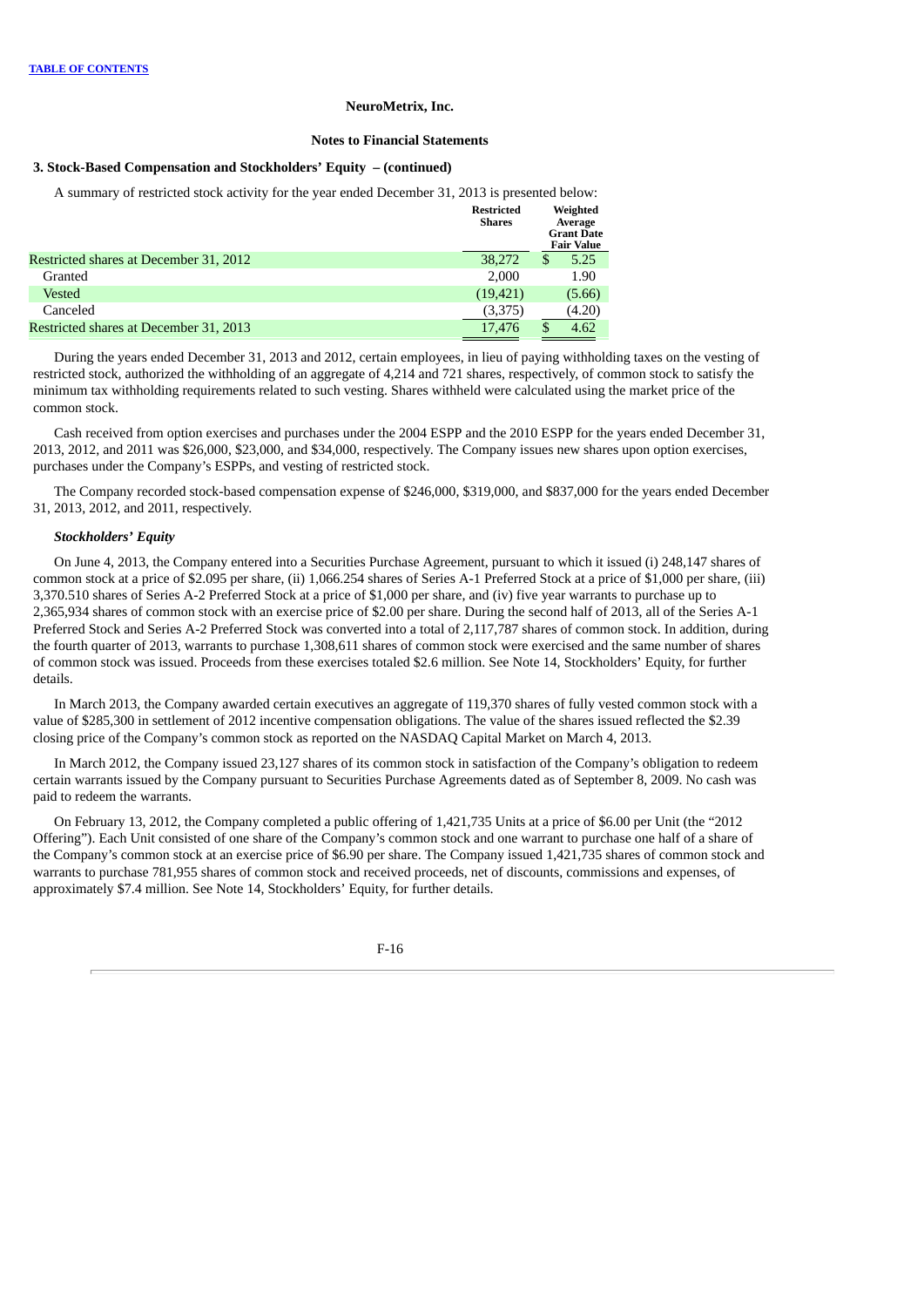#### **Notes to Financial Statements**

### **3. Stock-Based Compensation and Stockholders' Equity – (continued)**

As of December 31, 2013, the Company had 50,000,000 shares of common stock authorized and 5,945,581 shares issued and outstanding. Each share of common stock entitles the holder to one vote on all matters submitted to a vote of the Company's stockholders. Common stockholders are not entitled to receive dividends unless declared by the Board of Directors.

At December 31, 2013, the Company has reserved authorized shares of common stock for future issuance as follows:

| Warrants                                                    | 1,839,278 |
|-------------------------------------------------------------|-----------|
| <b>Outstanding stock options</b>                            | 310,146   |
| Possible future issuance under inducement plan              | 400,000   |
| Possible future issuance under stock option plans           | 97,440    |
| Possible future issuance under employee stock purchase plan | 22,338    |
| Total                                                       | 2,669,202 |

On March 7, 2007, the Company's Board of Directors adopted a Shareholder Rights Plan and declared a dividend distribution of one preferred stock purchase right for each outstanding share of the Company's common stock to shareholders of record as of the close of business on March 8, 2007. As of December 31, 2013 and 2012, there was no preferred stock outstanding.

#### **4. Intangible Assets**

In January 2009, the Company acquired certain technological and intellectual property assets from Cyberkinetics Neurotechnology Systems, Inc., or Cyberkinetics, and Andara Life Science, Inc., a wholly-owned subsidiary of Cyberkinetics, for \$350,000 in cash. The Company had been amortizing these intangible assets using the straight-line method over their economic lives, which was estimated to be five years. Research and development expenses included amortization of this technological and intellectual property of \$17,500 for the quarter March 31, 2011. Following its decision to terminate development work related to this technology, the Company recorded within research and development expense in the second quarter of 2011 an impairment charge of \$192,500 for the remaining unamortized balance of these assets. There was no amortization expense in the years ended December 31, 2013 and 2012.

### **5. Inventories**

Inventories consist of the following:

|                      | December 31, |            |
|----------------------|--------------|------------|
|                      | 2013         | 2012       |
| Purchased components | \$205,320    | \$187,567  |
| Finished goods       | 357.716      | 646.959    |
|                      | \$563,036    | \$ 834,526 |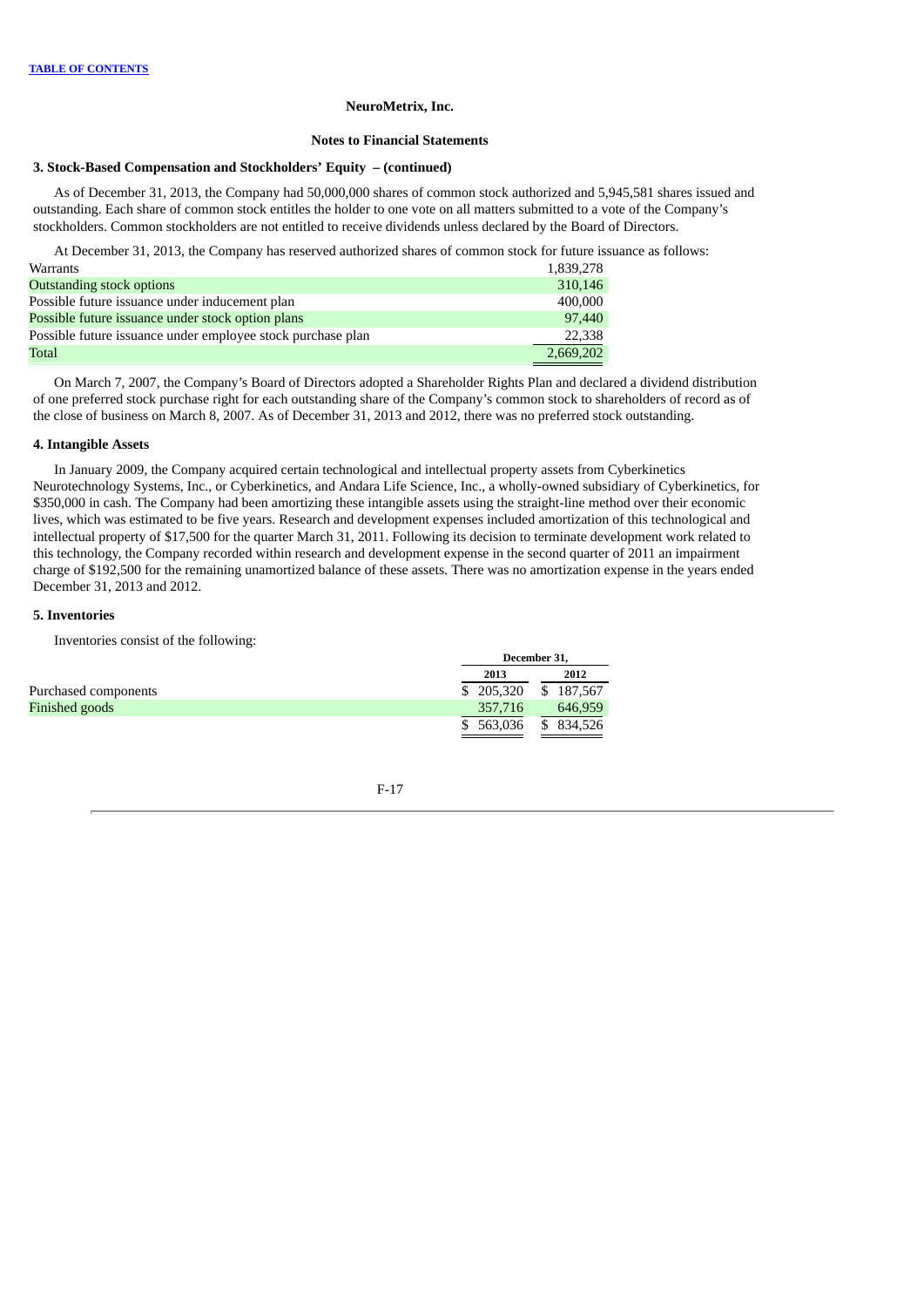# **Notes to Financial Statements**

# **6. Fixed Assets**

Fixed assets consist of the following:

|                                   | <b>Estimated</b>              |             | December 31,   |
|-----------------------------------|-------------------------------|-------------|----------------|
|                                   | <b>Useful Life</b><br>(Years) | 2013        | 2012           |
| Computer and laboratory equipment |                               | \$1,748,566 | 2,689,519<br>S |
| <b>Furniture and equipment</b>    | 3                             | 249,377     | 644,034        |
| Production equipment              |                               | 997.297     | 997,297        |
| Leasehold improvements            | $\ast$                        | 185,255     | 179,997        |
|                                   |                               | 3,180,495   | 4,510,847      |
| Less – accumulated depreciation   |                               | (2,951,182) | (4,216,950)    |
|                                   |                               | 229,313     | 293,897        |
|                                   |                               |             |                |

\* Lesser of life of lease or estimated useful life.

Depreciation expense was \$150,663, \$239,168, and \$359,432 for the years ended December 31, 2013, 2012, and 2011, respectively.

A capital lease was included as a component of furniture and equipment at December 31, 2012. Amortization of assets under this capital lease is included in depreciation expense. See Note 10 — Commitments and Contingencies for more information regarding this capital lease.

### **7. Accrued Expenses**

Accrued expenses consist of the following for the years ended December 31, 2013 and 2012:

|                              | December 31, |              |  |
|------------------------------|--------------|--------------|--|
|                              | 2013         | 2012         |  |
| Technology fees              | 450,000<br>S | 450,000<br>S |  |
| <b>Professional services</b> | 263,642      | 248,759      |  |
| Clinical study obligations   | 51,424       | 24,490       |  |
| Sales taxes                  | 32,688       | 62,385       |  |
| Supplier obligations         |              | 105,132      |  |
| Other                        | 72,442       | 58,077       |  |
|                              | 870,196      | 948,843<br>S |  |

### **8. Restructuring Related Activity**

In January 2011, the Company announced it had restructured its neurodiagnostic activities to more efficiently focus its efforts on its installed base of active accounts, to shift distribution to independent sales representatives, and to reduce cash consumption. Twenty-five positions were eliminated, primarily in sales. Charges totaled \$2.2 million related to severance costs and inventory. Approximately \$2.0 million, consisting of \$0.2 million in severance and \$1.8 million in inventory charges, was recorded as of December 31, 2010 and the balance of approximately \$0.2 million in severance was recorded in 2011. The full amount of the charge was paid as of December 31, 2011.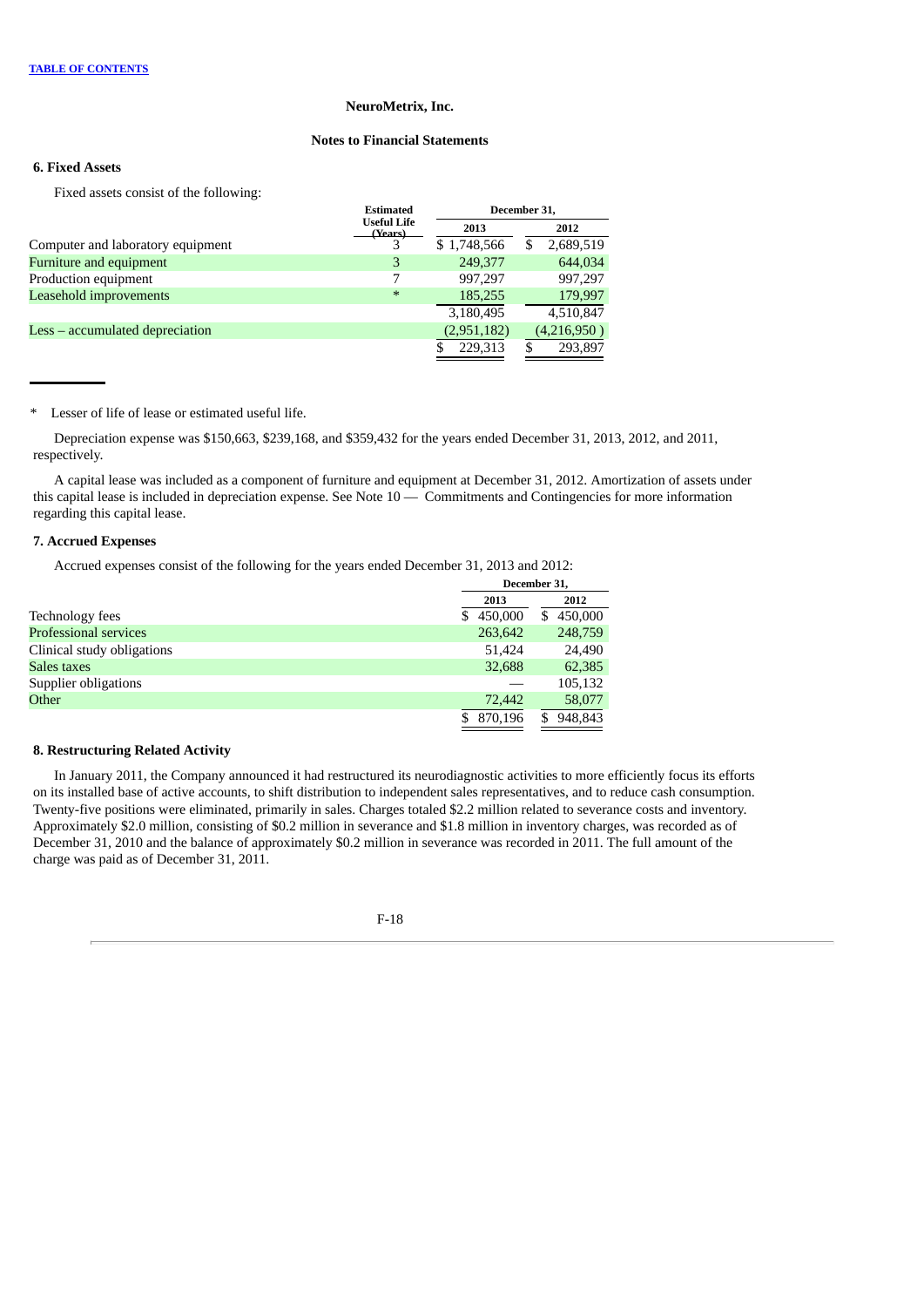### **Notes to Financial Statements**

# **9. Income Taxes**

Current income tax expense (benefit) attributable to continuing operations consists of the following for the years ended December 31, 2013, 2012, and 2011.

|              |      | <b>Years Ended December 31,</b> |      |  |  |
|--------------|------|---------------------------------|------|--|--|
|              | 2013 | 2012                            | 2011 |  |  |
| Federal      |      |                                 |      |  |  |
| <b>State</b> |      |                                 |      |  |  |
| Total        |      |                                 |      |  |  |

The Company's effective income tax rate differs from the statutory federal income tax rate as follows for the years ended December 31, 2013, 2012, and 2011.

|                                               | <b>Years Ended December 31,</b> |            |            |  |
|-----------------------------------------------|---------------------------------|------------|------------|--|
|                                               | 2013                            | 2012       | 2011       |  |
| Federal tax provision (benefit) rate          | $(34.0)\%$                      | $(34.0)\%$ | $(34.0)\%$ |  |
| State tax provision, net of federal provision | (4.8)                           | (3.5)      | (3.4)      |  |
| Permanent items                               | 3.4                             | 0.8        | 1.9        |  |
| Federal research and development credits      | (1.7)                           |            | (0.5)      |  |
| Valuation allowance                           | 37.1                            | 36.7       | 36.0       |  |
| Effective income tax rate                     | $-$ %                           |            |            |  |

The Company's deferred tax assets consist of the following:

|                                               | December 31.   |                |  |  |
|-----------------------------------------------|----------------|----------------|--|--|
|                                               | 2013           | 2012           |  |  |
| Deferred tax assets:                          |                |                |  |  |
| Net operating loss carryforwards              | \$32,253,602   | \$ 30,514,469  |  |  |
| Research and development credit carryforwards | 1,735,265      | 1,547,374      |  |  |
| <b>Accrued expenses</b>                       | 493,075        | 643,952        |  |  |
| Stock-based compensation                      | 565,077        | 593,131        |  |  |
| Other                                         | 1,061,212      | 1,048,541      |  |  |
| Total gross deferred tax assets               | 36,108,231     | 34, 347, 467   |  |  |
| Valuation allowance                           | (36, 108, 231) | (34, 347, 467) |  |  |
| Net deferred tax assets                       | \$             |                |  |  |

At December 31, 2013, the Company has federal and state net operating loss carryforwards ("NOL") of \$97.1 million and \$18.6 million, respectively, as well as federal and state tax credits of \$1.1 million and \$977,000, respectively, which may be available to reduce future taxable income and the related taxes thereon. This amount includes tax benefits of \$3.9 million and \$71,000 attributable to NOL and tax credit carryforwards, respectively, that result from the exercise of employee stock options. The tax benefit of these items will be recorded as a credit to additional paid-in capital upon realization of the deferred tax asset or reduction in income taxes payable. The federal NOL's begin to expire in 2019 and the state NOL's begin to expire in 2014. The federal and state research and development credits both begin to expire in 2018.

In accordance with the provisions of the Income Taxes topic of the Codification, the Company has evaluated the positive and negative evidence bearing upon the realizability of its deferred tax assets, which are comprised principally of net operating losses. Management has determined that it is more likely than not that the Company will not recognize the benefits of federal and state deferred tax assets and, as a result, a valuation allowance of approximately and \$36.1 million and \$34.3 million has been established at December 31, 2013 and 2012, respectively.

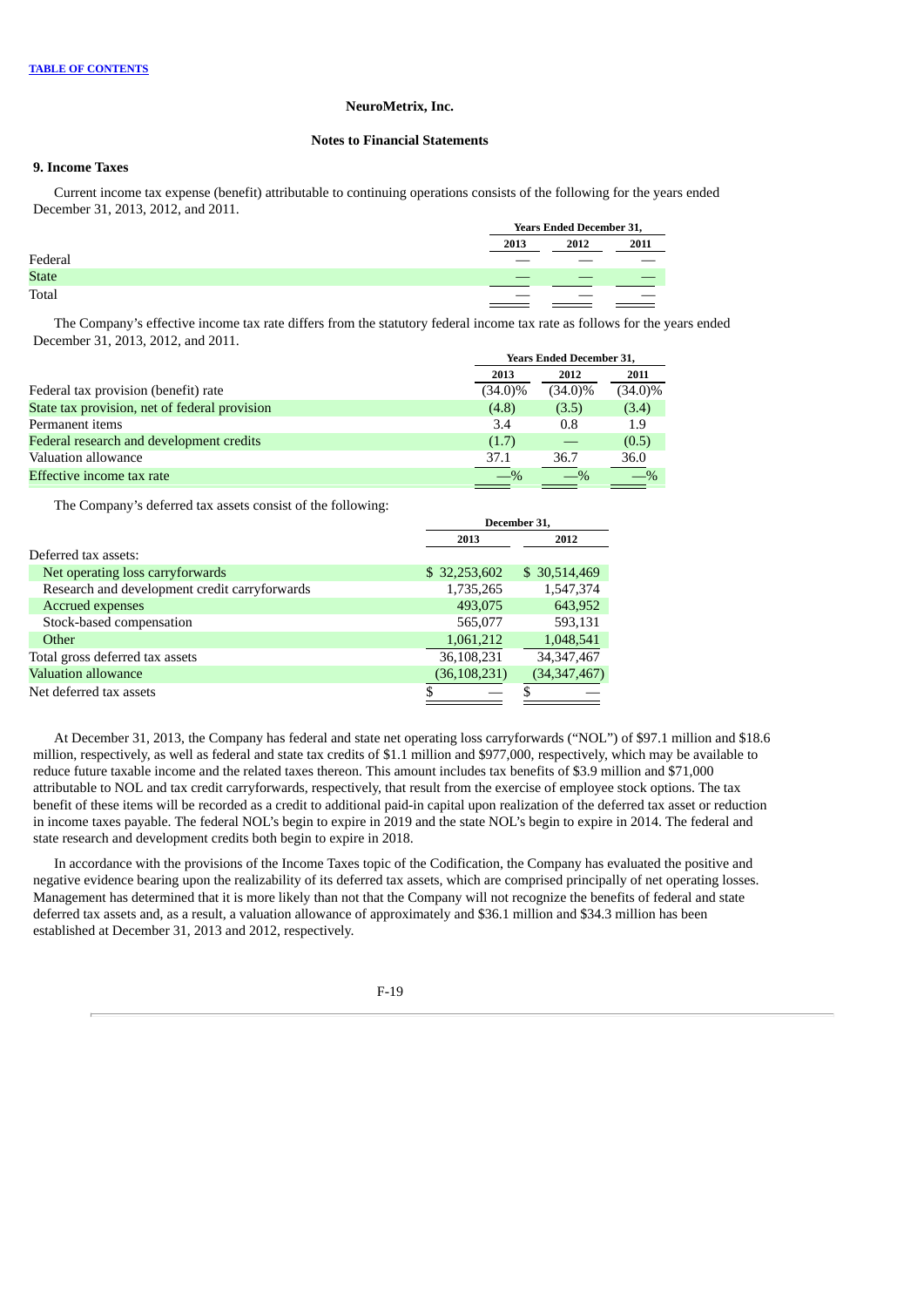#### **Notes to Financial Statements**

#### **9. Income Taxes – (continued)**

Utilization of the NOL and research and development credit carryforwards may be subject to a substantial annual limitation due to ownership change limitations that have occurred previously or that could occur in the future, as provided by Section 382 of the Internal Revenue Code of 1986, as well as similar state provisions. Ownership changes may limit the amount of NOL and tax credit carryforwards that can be utilized to offset future taxable income and tax, respectively. In general, an ownership change, as defined by Section 382, results from transactions increasing the ownership of certain shareholders or public groups in the stock of a corporation by more than 50 percentage points over a three-year period.

If the Company has experienced a change of control, utilization of its NOL or tax credits carryforwards would be subject to an annual limitation under Section 382. Any limitation may result in expiration of a portion of the NOL or research and development credit carryforwards before utilization. Subsequent ownership changes could further impact the limitation in future years. Further, until a study is completed and any limitation known, no amounts are being presented as an uncertain tax position.

A full valuation allowance has been provided against the Company's NOL carryforwards and research and development credit carryforwards and, if an adjustment is required, this adjustment would be offset by an adjustment to the valuation allowance. Thus, there would be no impact to the balance sheet or statement of operations if an adjustment were required.

#### **10. Commitments and Contingencies**

### *Operating Leases*

*Lease Agreement with Fourth Avenue LLC*

In June 2013, the Company amended the Lease Agreement dated October 18, 2000 between Fourth Avenue LLC and the Company for office and engineering laboratory space to extend the term of the lease through March 31, 2015. Base rent for the period January 2014 through March 2015 is \$52,917 per month.

Future minimum lease payments under noncancelable operating leases as of December 31, 2013 are as follows:

| 2014                         | \$ 635,004 |
|------------------------------|------------|
| 2015                         | 158.751    |
| Total minimum lease payments | \$793,755  |

Total recorded rent expense was \$635,004, \$709,164, and \$764,754 for the years ended December 31, 2013, 2012, and 2011, respectively. The Company records rent expense on its facility lease on a straight-line basis over the lease term.

#### *Capital Lease*

In October 2010, the Company entered into a non-cancelable capital lease for copiers located at its corporate headquarters valued at \$60,410, which expired in September 2013.

Future minimum lease payments under the capital lease as of December 31, 2012 were as follows:

| 2013                                           | 18.446   |
|------------------------------------------------|----------|
| Total minimum lease payments                   | 18,446   |
| Less: Amount representing imputed interest     | 517      |
| Present value of future minimum lease payments | \$17.929 |

## *Other Commitments*

At December 31, 2013, other commitments, comprised of purchase orders, totaled approximately \$147,806.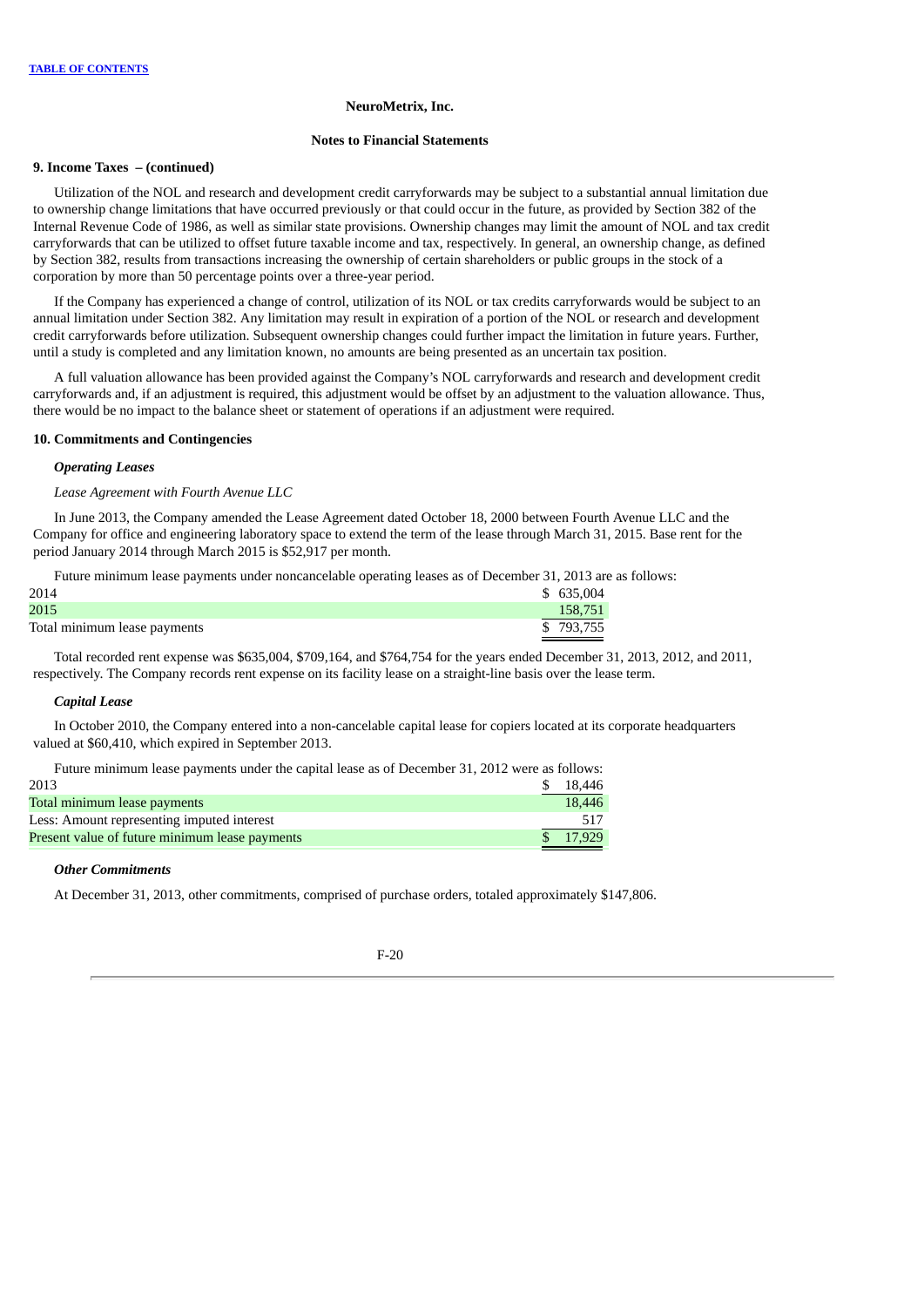#### **Notes to Financial Statements**

### **11. Fair Value Measurements**

The Fair Value Measurements and Disclosures Topic of the Codification defines fair value, establishes a framework for measuring fair value in applying generally accepted accounting principles, and expands disclosures about fair value measurements. This Codification topic identifies two kinds of inputs that are used to determine the fair value of assets and liabilities: observable and unobservable. Observable inputs are based on market data or independent sources while unobservable inputs are based on the Company's own market assumptions. Once inputs have been characterized, this Codification topic requires companies to prioritize the inputs used to measure fair value into one of three broad levels. Fair values determined by Level 1 inputs utilize quoted prices (unadjusted) in active markets for identical assets or liabilities. Fair values identified by Level 2 inputs utilize observable inputs other than Level 1 prices, such as quoted prices for similar assets or liabilities, quoted prices in markets that are not active or other inputs that are observable or can be corroborated by observable market data for substantially the full term of the related assets or liabilities. Fair values identified by Level 3 inputs are unobservable data points and are used to measure fair value to the extent that observable inputs are not available. Unobservable inputs reflect the Company's own assumptions about the assumptions that market participants would use at pricing the asset or liability.

The following tables present information about the Company's assets and liabilities that are measured at fair value on a recurring basis for the periods presented and indicates the fair value hierarchy of the valuation techniques it utilized to determine such fair value. In general, fair values determined by Level 1 inputs utilize quoted prices (unadjusted) in active markets for identical assets or liabilities. Fair values determined by Level 2 inputs utilize data points that are observable such as quoted prices, interest rates, and yield curves. Fair values determined by Level 3 inputs are unobservable data points for the asset or liability, and include situations where there is little, if any, market activity for the asset or liability.

|                       |                      | Fair Value Measurements at December 31, 2013 Using                                           |                                                    |    |                                                                         |    |                                                                  |  |  |  |  |  |  |  |  |  |  |  |  |                                                                         |  |  |                                                    |
|-----------------------|----------------------|----------------------------------------------------------------------------------------------|----------------------------------------------------|----|-------------------------------------------------------------------------|----|------------------------------------------------------------------|--|--|--|--|--|--|--|--|--|--|--|--|-------------------------------------------------------------------------|--|--|----------------------------------------------------|
| Assets:               | December 31,<br>2013 | <b>Quoted Prices in</b><br><b>Active Markets for</b><br><b>Identical Assets</b><br>(Level 1) |                                                    |    |                                                                         |    |                                                                  |  |  |  |  |  |  |  |  |  |  |  |  | <b>Significant</b><br>Other<br><b>Observable</b><br>Inputs<br>(Level 2) |  |  | Significant<br>Unobservable<br>Inputs<br>(Level 3) |
| Cash equivalents      | \$3,926,600          | \$                                                                                           | 3,926,600                                          | \$ |                                                                         | \$ |                                                                  |  |  |  |  |  |  |  |  |  |  |  |  |                                                                         |  |  |                                                    |
| Total                 | \$3,926,600          | \$                                                                                           | 3,926,600                                          | \$ |                                                                         | \$ |                                                                  |  |  |  |  |  |  |  |  |  |  |  |  |                                                                         |  |  |                                                    |
| Liabilities:          |                      |                                                                                              |                                                    |    |                                                                         |    |                                                                  |  |  |  |  |  |  |  |  |  |  |  |  |                                                                         |  |  |                                                    |
| Common stock warrants | \$1,938,603          | \$                                                                                           |                                                    | \$ |                                                                         |    | 1,938,603                                                        |  |  |  |  |  |  |  |  |  |  |  |  |                                                                         |  |  |                                                    |
| Total                 | \$1,938,603          | \$                                                                                           |                                                    | \$ |                                                                         | \$ | 1,938,603                                                        |  |  |  |  |  |  |  |  |  |  |  |  |                                                                         |  |  |                                                    |
|                       |                      |                                                                                              | Fair Value Measurements at December 31, 2012 Using |    |                                                                         |    |                                                                  |  |  |  |  |  |  |  |  |  |  |  |  |                                                                         |  |  |                                                    |
|                       | December 31,<br>2012 | <b>Quoted Prices in</b><br><b>Active Markets for</b><br><b>Identical Assets</b><br>(Level 1) |                                                    |    | <b>Significant</b><br>Other<br><b>Observable</b><br>Inputs<br>(Level 2) |    | Significant<br><b>Unobservable</b><br><b>Inputs</b><br>(Level 3) |  |  |  |  |  |  |  |  |  |  |  |  |                                                                         |  |  |                                                    |
| Assets:               |                      |                                                                                              |                                                    |    |                                                                         |    |                                                                  |  |  |  |  |  |  |  |  |  |  |  |  |                                                                         |  |  |                                                    |
| Cash equivalents      | \$<br>519,242        | \$                                                                                           | 519,242                                            | \$ |                                                                         | \$ |                                                                  |  |  |  |  |  |  |  |  |  |  |  |  |                                                                         |  |  |                                                    |
| Total                 | \$<br>519,242        | \$                                                                                           | 519,242                                            | \$ |                                                                         | \$ |                                                                  |  |  |  |  |  |  |  |  |  |  |  |  |                                                                         |  |  |                                                    |

Due to the lack of market quotes relating to our common stock warrants, the fair value of the common stock warrants was determined at December 31, 2013 using the Black-Scholes model, which is based on Level 3 inputs. As of December 31, 2013, inputs used in the Black-Scholes model include our stock price as of that date of \$2.92, exercise price of \$2.00, expected volatility of 67.60%, risk free interest rate of 1.71%, expected term of approximately four years and 5 months, and no dividends. The assumptions used may change as the underlying sources of these assumptions and market conditions change. Based on this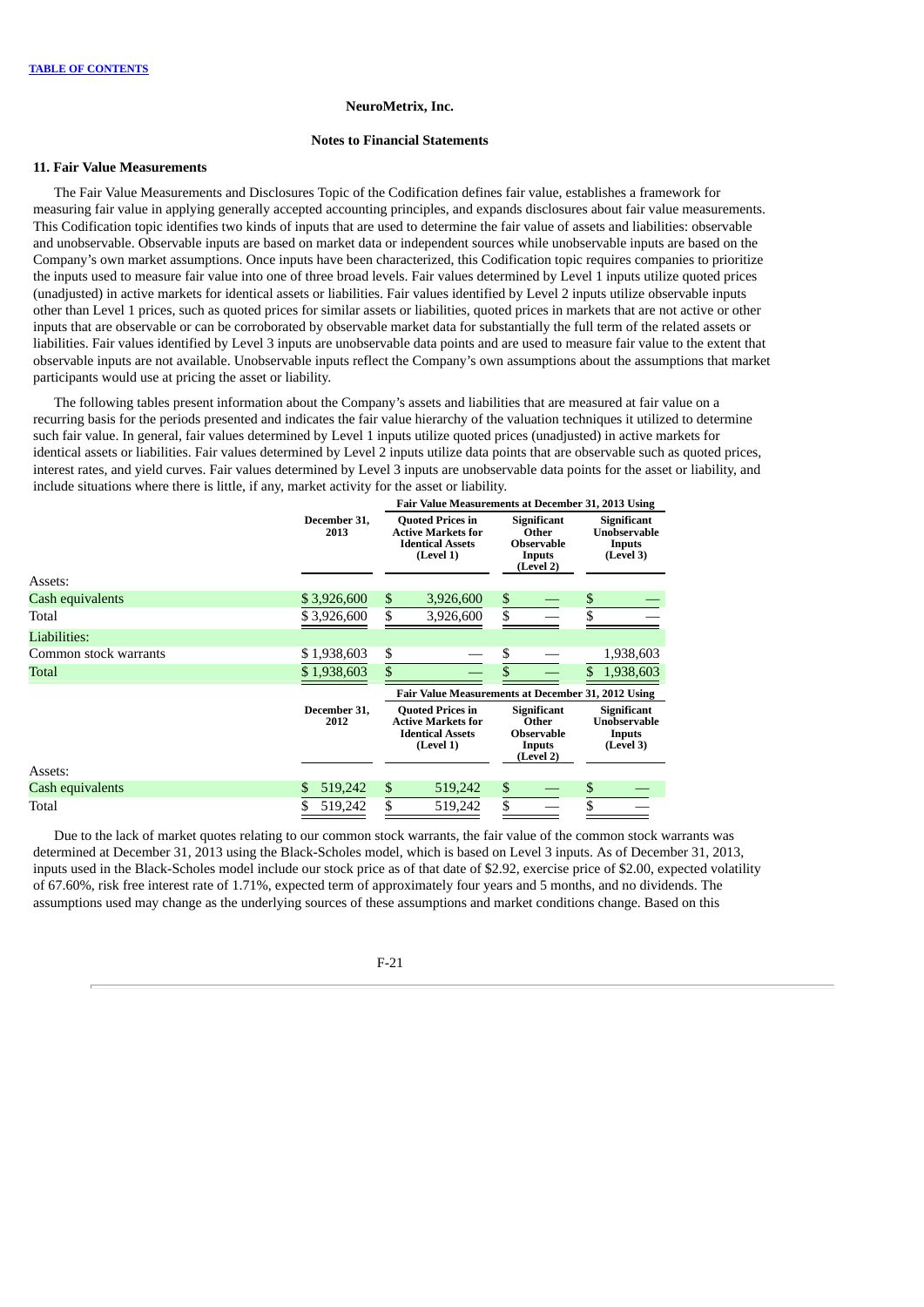#### **Notes to Financial Statements**

#### **11. Fair Value Measurements – (continued)**

calculation, the Company recorded a common stock warrants liability of \$1.9 million at December 31, 2013. In addition, 1.3 million warrants were exercised during the fourth quarter of 2013 and these warrants were adjusted to their fair value at the dates of exercise. The total liability for the exercised warrants of \$2.4 million was then reclassified to additional paid-in capital. The Company did not have any financial liabilities carried at fair value as of December 31, 2012.

The following table provides a summary of changes in the fair value of the Company's Level 3 financial liabilities for the year ended December 31, 2013:

| Balance at December 31, 2012                                                          |             |
|---------------------------------------------------------------------------------------|-------------|
| Initial fair value of warrants at issuance in June 2013                               | 4.011.205   |
| Change in fair value of warrant liability                                             | 289.657     |
| Reclassification of liability to additional paid-in capital upon exercise of warrants | (2,362,259) |
| Balance at December 31, 2013                                                          | \$1,938,603 |
|                                                                                       |             |

#### **12. Retirement Plan**

The Company established a 401(k) defined contribution savings plan for its employees who meet certain service period and age requirements. Contributions are permitted up to the maximum allowed under the Internal Revenue Code of each covered employee's salary. The savings plan permits the Company to contribute at its discretion. For the years ended December 31, 2013, 2012, and 2011 the Company made no contributions to the plan.

### **13. Credit Facility**

The Company is party to a Loan and Security Agreement, or the Credit Facility, with a bank. As of December 31, 2013 the Credit Facility permitted the Company to borrow up to \$2.5 million on a revolving basis. The Credit Facility was subsequently amended and extended until January 15, 2015. Under terms of the amended and extended Agreement the amount of the Credit Facility will remain at \$2.5 million until December 31, 2014. Thereafter, until its expiry on January 15, 2015, the Credit Facility will be reduced to \$750,000 if the Company has not yet completed an equity offering as defined in the Agreement. Amounts borrowed under the Credit Facility will bear interest equal to the prime rate plus 0.5%. Any borrowings under the Credit Facility will be collateralized by the Company's cash, accounts receivable, inventory, and equipment. The Credit Facility includes traditional lending and reporting covenants. These include certain financial covenants applicable to liquidity that are to be maintained by the Company. As of December 31, 2013, the Company was in compliance with these covenants and had not borrowed any funds under the Credit Facility. The amount of \$225,000 of the Credit Facility limit is restricted to support a letter of credit issued in favor of the Company's landlord in the lease of its facilities in Waltham, Massachusetts. Consequently, the amount available for borrowing under the Credit Facility as of December 31, 2013 was \$2,275,000.

### **14. Stockholders' Equity**

On June 4, 2013, the Company entered into a Purchase Agreement providing for the issuance of (i) 248,147 shares of common stock at a price of \$2.095 per share, (ii) 1,066.254 shares of Series A-1 Preferred Stock at a price of \$1,000 per share, (iii) 3,370.510 shares of Series A-2 Preferred Stock at a price of \$1,000 per share, and (iv) five year warrants to purchase up to 2,365,934 shares of common stock with an exercise price of \$2.00 per share. The 2013 Offering resulted in approximately \$5.0 million in gross proceeds, before deducting placement agent fees and other expenses. Net proceeds from the 2013 Offering were approximately \$4.5 million.

Each share of Preferred Stock had a stated value of \$1,000 and was convertible at the option of the holder into the number of shares of common stock determined by dividing the stated value by the initial conversion price of \$2.095, which was subject to adjustment as provided in each Certificate of Designation for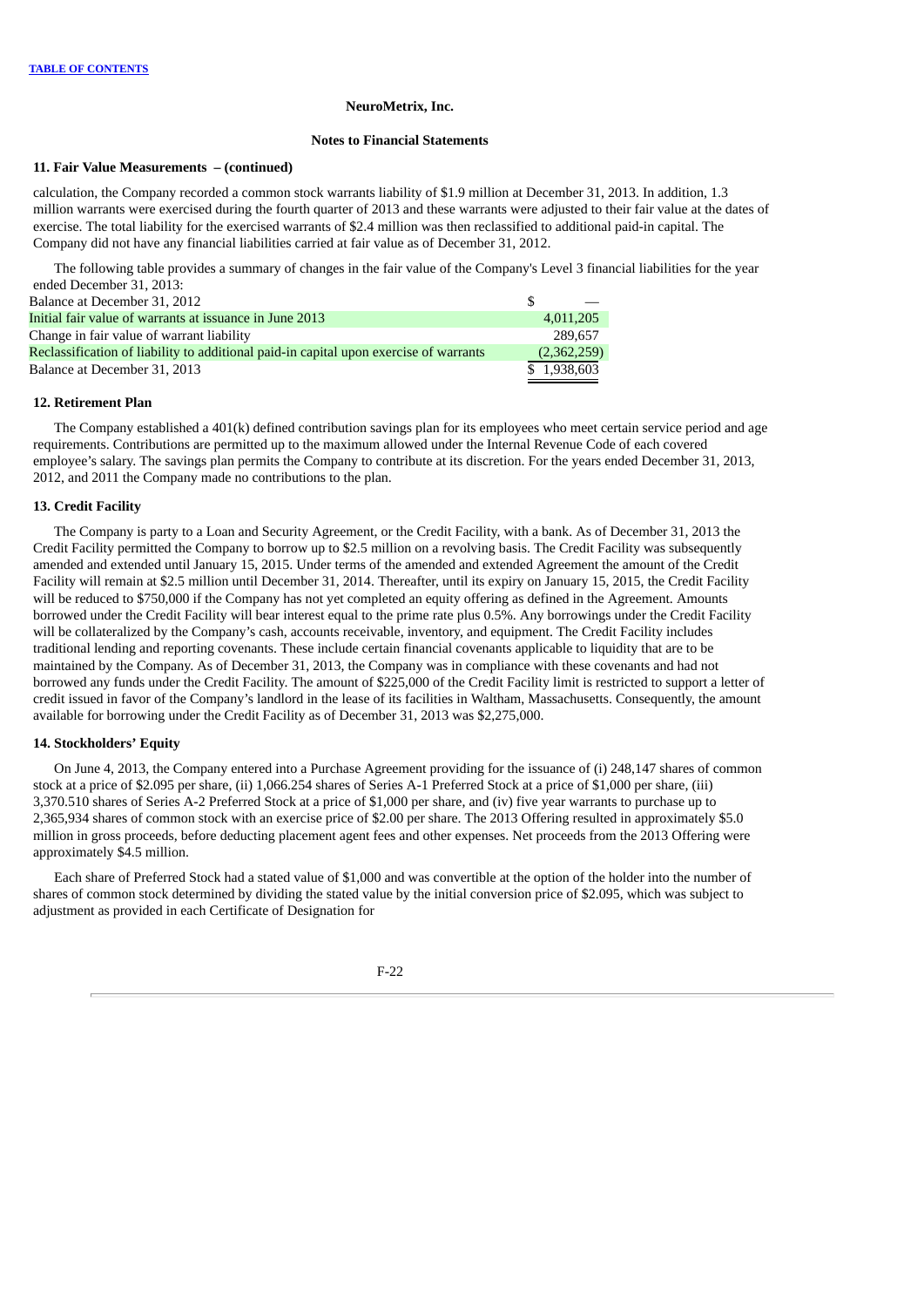#### **Notes to Financial Statements**

### **14. Stockholders' Equity – (continued)**

the Preferred Stock. The Preferred Stock had no dividend rights, liquidation preference or other preferences over common stock and had no voting rights except as provided in each Certificate of Designation for the Preferred Stock and as required by law. During the second half of 2013, all of the Series A-1 Preferred Stock and Series A-2 Preferred Stock was converted into a total of 2,117,787 shares of common stock. The warrants to purchase 2,365,934 shares of common stock were exercisable immediately, have a five-year term, and a per share exercise price of \$2.00. During the fourth quarter of 2013, warrants to purchase 1,308,611 shares of common stock were exercised and the same number of shares of common stock was issued. Proceeds from these exercises totaled \$2.6 million.

The terms and conditions of the Preferred Stock were evaluated based on the guidance of the Derivatives and Hedging topic of the Codification to determine if the conversion feature was an embedded derivative requiring bifurcation. It was concluded that bifurcation was not required because the conversion feature was clearly and closely related to the Preferred Stock. The conversion price at which shares of Preferred Stock were convertible into shares of common stock was determined to be lower than the fair value of common stock at the date of the Purchase Agreement. This "in-the-money" beneficial conversion feature, or BCF, required separate recognition and measurement of its intrinsic value (i.e., the amount of the increase in value that holders of Preferred Stock would realize upon conversion based on the value of the conversion shares on the date of the Purchase Agreement). The BCF measurement totaled \$766,900, an amount limited by the transaction proceeds which had been allocated to the Preferred Stock. Because there was not a stated redemption date for the shares of Preferred Stock, the BCF was recognized as a deemed dividend attributable to the Preferred Stock and is reflected as an adjustment in the calculation of earnings per share.

The warrants issued in connection with the 2013 Offering are within the scope of the Derivatives and Hedging topic of the Codification. This Codification topic requires issuers to classify as liabilities (or assets under certain circumstances) financial instruments which require an issuer to settle in registered shares. As the warrants are required to be settled in registered shares when exercised, the Company has reflected the warrants as a liability in the balance sheet. The fair value of the warrants at the date of the 2013 Offering was estimated at \$4.0 million using a Black-Scholes model with the following assumptions: stock price of \$2.60, exercise price of \$2.00, expected volatility of 73.6%, risk free interest rate of 1.05%, expected term of five years, and no dividends. The warrants were revalued at June 30, 2013, September 30, 2013, and December 31, 2013 using the same Black-Scholes model. The liability for the remaining warrants was reflected in the balance sheet at December 31, 2013 in the amount of \$1.9 million and non-operating expense of \$290,000 has been recorded through December 31, 2013. The Company will continue to revalue unexercised warrants at each reporting period over the life of the warrants using the Black-Scholes model and the changes in the fair value of the warrants will be recognized in the Company's statement of operations.

On July 26, 2013, the Company filed a Registration Statement on Form S-8 to register 386,111 additional shares of the Company's common stock for issuance under the Company's 2009 Non-Qualified Inducement Stock Plan (the "2009 Stock Plan"). An aggregate of 13,889 shares of common stock to be issued under the 2009 Stock Plan were previously registered on June 3, 2009. The amount previously registered reflects two 1-for-6 reverse splits of the Company's common stock completed on September 1, 2011 and February 15, 2013.

On February 13, 2012, the Company completed a public offering of 1,421,735 Units at a price of \$6.00 per Unit (the "Offering"). Each Unit consists of one share of the Company's common stock and one warrant to purchase one half of a share of the Company's common stock. The Company issued 1,421,735 shares of common stock and warrants to purchase 710,868 shares of common stock and received offering proceeds, net of discounts, commissions and expenses, of approximately \$7.4 million. Each warrant entitles the holder to purchase at any time during the period commencing 180 days after the date of the Offering until the date five years following the closing date of the Offering, one half of a share of the Company's common stock. Two warrants would need to be exercised to acquire one share of the Company's common stock at an exercise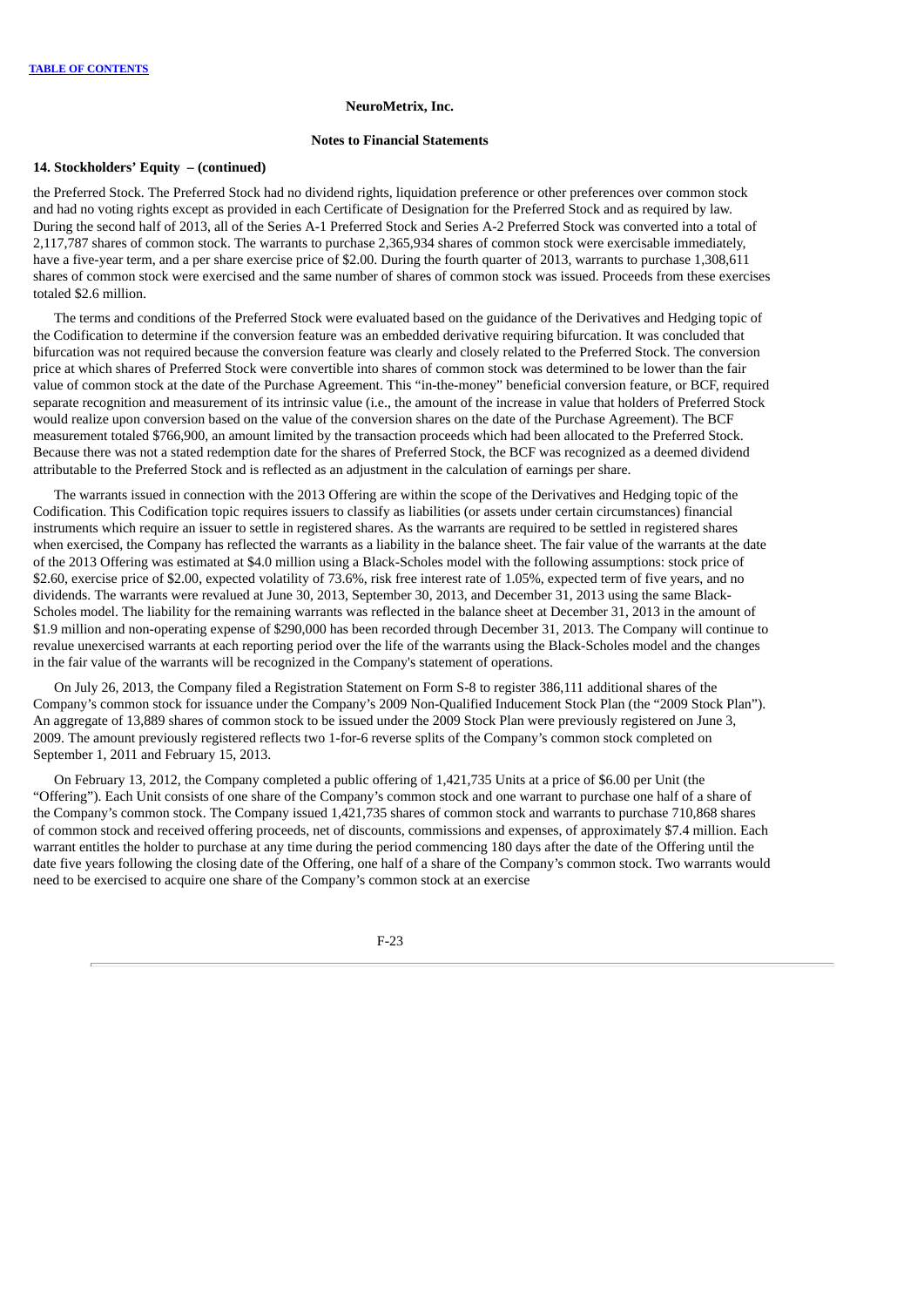#### **Notes to Financial Statements**

### **14. Stockholders' Equity – (continued)**

price of \$6.90 (115% of the aggregate offering price for a unit). In addition, the placement agent for the Offering was issued warrants to purchase 71,087 shares of common stock (equal to 5.0% of the number of shares of common stock included in the Units sold in the Offering) at an exercise price of \$7.50 per share (125% of the aggregate offering price for a Unit). The placement agent's warrants will be exercisable at any time beginning one year after the date of issuance and will expire on the fifth anniversary of the effectiveness of the registration statement related to the Offering.

The fair value of the warrants was estimated at \$2.4 million using a Black-Scholes model with the following assumptions: expected volatility of 73.5%, risk free interest rate of 0.85%, expected life of five years, and no dividends. The volatility assumption is based on weekly historical volatility during the time period that corresponds to the expected option term, a review of comparable medical device companies, and expected future stock price volatility. The relative fair value of the warrants was recorded as equity.

#### **15. Reverse Stock Splits**

On September 1, 2011, the Company filed a Certificate of Amendment to its Restated Certificate of Incorporation, as amended, with the Secretary of State of the State of Delaware, to effect a 1-for-6 reverse stock split of its common stock, or the Reverse Stock Split. This action had previously been approved by the Company's stockholders at the Company's annual meeting held on May 16, 2011. As a result of the Reverse Stock Split, every six shares of the Company's pre-reverse split common stock were combined and reclassified into one share of its common stock. No fractional shares were issued in connection with the Reverse Stock Split. Stockholders who otherwise would have been entitled to receive a fractional share in connection with the Reverse Stock Split received a cash payment in lieu thereof. The par value and other terms of the common stock were not affected by the Reverse Stock Split.

The Company's shares outstanding immediately prior to the Reverse Stock Split totaled 23,331,646, which were adjusted to 3,888,607 shares outstanding as a result of the Reverse Stock Split. On February 15, 2013, the Company filed a Certificate of Amendment to its Restated Certificate of Incorporation, as amended, with the Secretary of State of the State of Delaware, to effect a second 1-for-6 reverse stock split of its common stock, or the Second Reverse Stock Split. This action had previously been approved by the Company's stockholders at a special meeting of stockholders held on December 7, 2012. As a result of the Second Reverse Stock Split, every six shares of the Company's pre-reverse split common stock were combined and reclassified into one share of its common stock. No fractional shares were issued in connection with the Second Reverse Stock Split. Stockholders who otherwise would have been entitled to receive a fractional share in connection with the Second Reverse Stock Split received a cash payment in lieu thereof. The par value and other terms of the common stock were not affected by the Second Reverse Stock Split.

The Company's shares outstanding immediately prior to the Second Reverse Stock Split totaled 12,845,228. These were adjusted to 2,140,871 shares outstanding as a result of the Reverse Stock Split.

### **16. Management Retention and Incentive Plan**

On August 2, 2012, the Company adopted the Management Retention and Incentive Plan (the "Plan"), under which a portion of the consideration payable upon a change of control transaction, as defined in the Plan, would be paid in cash to certain executive officers and key employees and recorded as compensation expense within the Statement of Operations during the period in which the change of control transaction occurs. The Plan is structured to work in conjunction with, and not replace, the Company's other incentive programs and is designed to provide market-based incentives which will be reduced over time by any future equity grants to participants.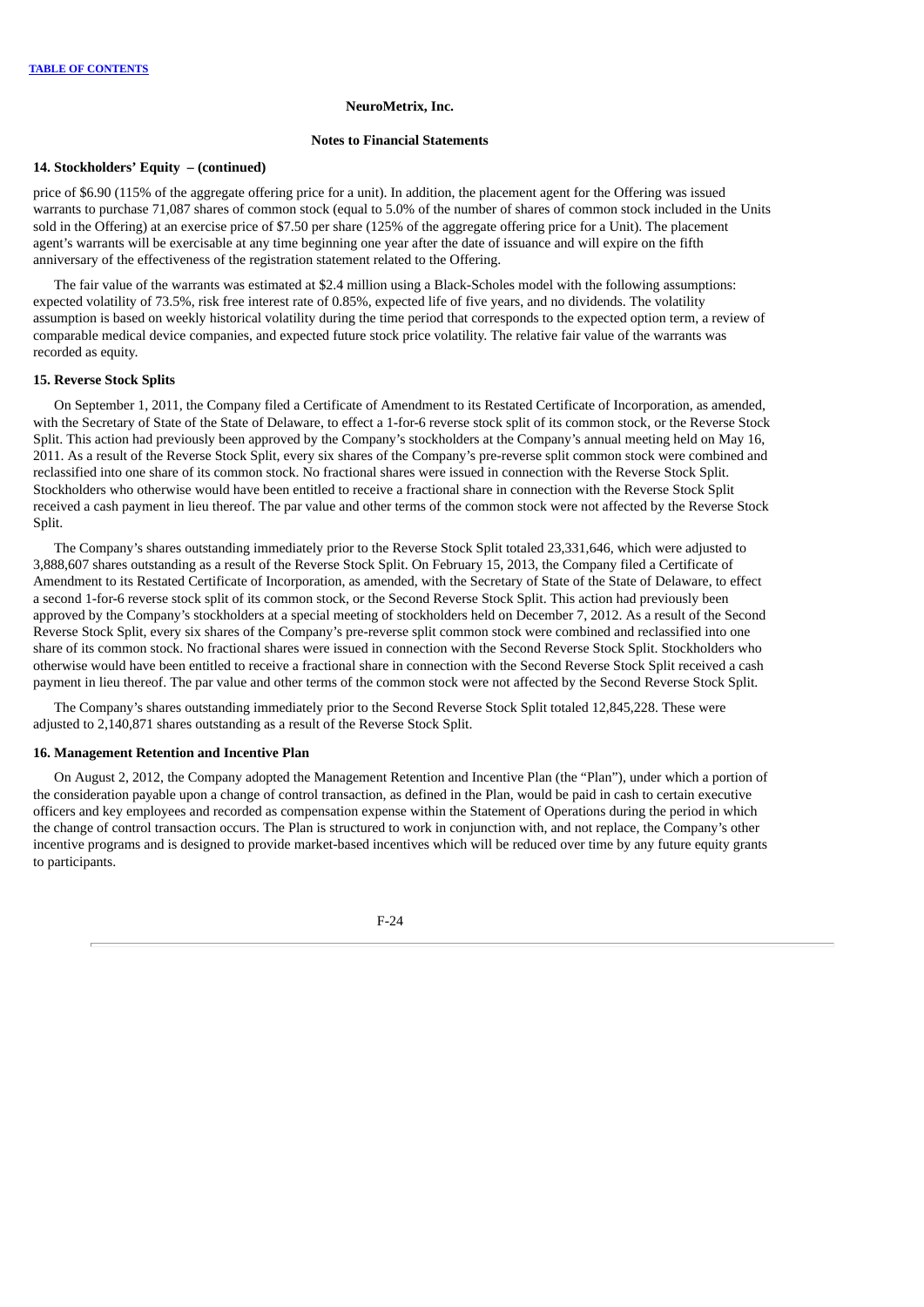|                                           | <b>Schedule II — Valuation and Qualifying Accounts</b> |     |                                            |                                        |                                     |                     |                                           |              |
|-------------------------------------------|--------------------------------------------------------|-----|--------------------------------------------|----------------------------------------|-------------------------------------|---------------------|-------------------------------------------|--------------|
| <b>Description</b>                        | <b>Balance</b> at<br><b>Beginning of</b><br>Period     |     | <b>Charged to</b><br>costs and<br>expenses | <b>Charged to</b><br>other<br>accounts | <b>Recoveries</b> /<br>(Deductions) |                     | <b>Balance</b> at<br><b>End of Period</b> |              |
| <b>December 31, 2013</b>                  |                                                        |     |                                            |                                        |                                     |                     |                                           |              |
| Allowance for Doubtful Accounts           | \$<br>130,000                                          | S.  | 111,296                                    |                                        | S.                                  | (206, 296)          |                                           | 35,000       |
| <b>Sales Returns Reserve</b>              | 21,616                                                 |     |                                            | 38,278                                 |                                     | (58,999)            |                                           | 895          |
| Deferred Tax Asset Valuation<br>Allowance | 34, 347, 467                                           |     | 2,976,809                                  |                                        |                                     | $(1,216,045)^{(2)}$ |                                           | 36,108,231   |
| <b>December 31, 2012</b>                  |                                                        |     |                                            |                                        |                                     |                     |                                           |              |
| Allowance for Doubtful Accounts           | \$<br>286,612                                          | \$. | (12,999)                                   | \$                                     | \$                                  | $(143,613)^{(1)}$   | \$                                        | 130,000      |
| <b>Sales Returns Reserve</b>              | 13,302                                                 |     |                                            | 180,066                                |                                     | $(171,752)^{(1)}$   |                                           | 21,616       |
| Deferred Tax Asset Valuation<br>Allowance | 30,487,085                                             |     | 3,900,388                                  |                                        |                                     | $(40,006)^{(2)}$    |                                           | 34, 347, 467 |
| <b>December 31, 2011</b>                  |                                                        |     |                                            |                                        |                                     |                     |                                           |              |
| Allowance for Doubtful Accounts           | \$<br>379,100                                          | \$  | 30,825                                     | \$                                     | \$                                  | $(123,313)^{(1)}$   | $\mathbf{s}$                              | 286,612      |
| <b>Sales Returns Reserve</b>              | 26,865                                                 |     |                                            | 272,607                                |                                     | $(286,170)^{(1)}$   |                                           | 13,302       |
| Deferred Tax Asset Valuation<br>Allowance | 28,670,035                                             |     | 3,803,223                                  |                                        |                                     | $(1,986,173)^{(2)}$ |                                           | 30,487,085   |

(1) Net write-offs.

(2) Expiration of Federal and State Net Operating Loss Carryforwards and other reductions.

# S-1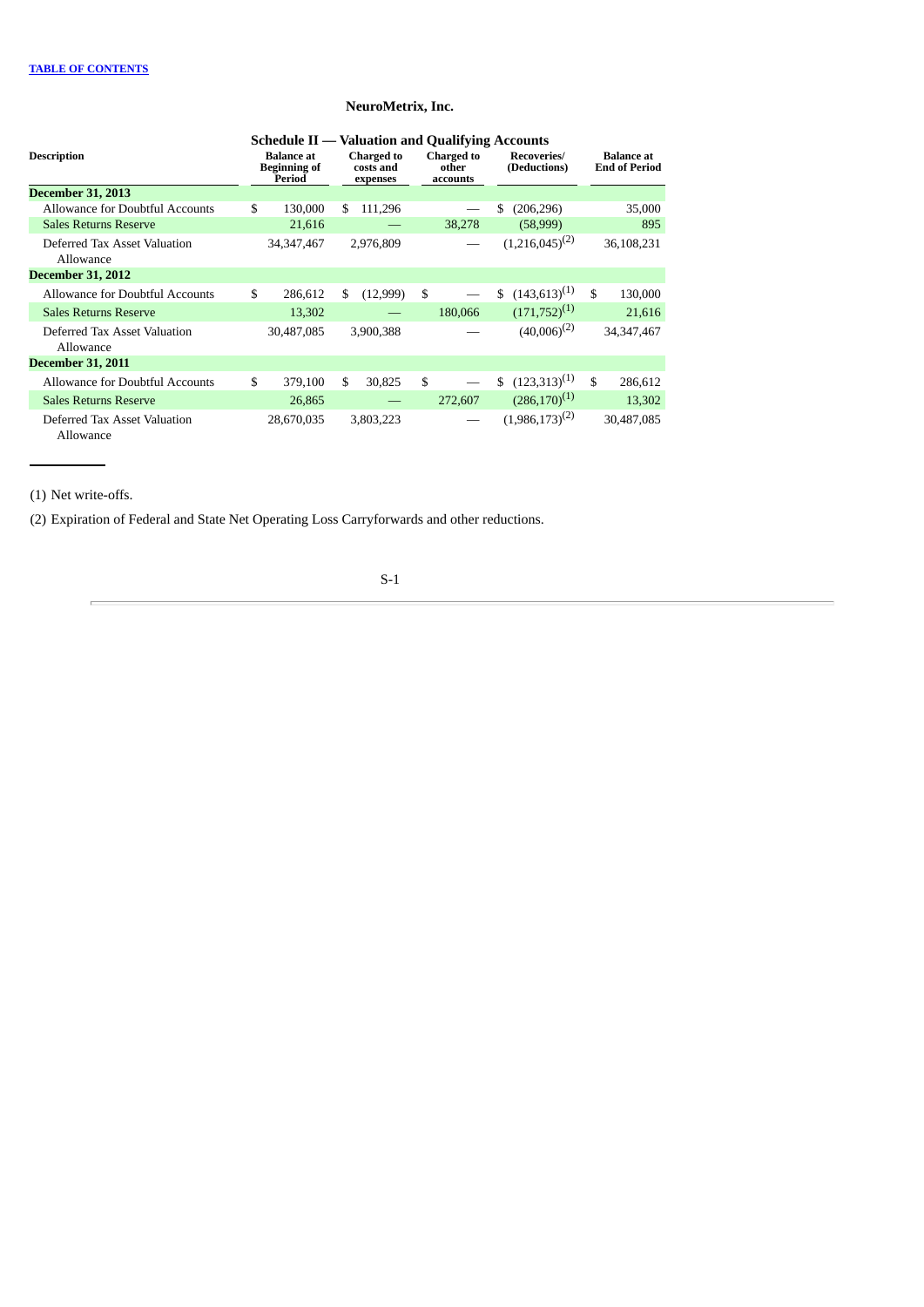# **CONSENT OF INDEPENDENT REGISTERED PUBLIC ACCOUNTING FIRM**

We hereby consent to the incorporation by reference in the Registration Statements on Form S-8 (Nos. 333-118059, 333- 135242, 333-151195, 333-159712, 333-159713, 333-167180, 333-173769, 333-183071, 333-186827, 333-189383 and 333-190177) and on Form S-3 (Nos. 333-150087, 333-162303, 333-165784, 333-178165, 333-186855 and 333-189392) of NeuroMetrix, Inc. of our report dated February 24, 2014 relating to the financial statements and financial statement schedule, which appears in this Form 10-K. We also consent to the reference to us under the heading `Selected Financial Data` in this Form 10-K.

/s/ PricewaterhouseCoopers LLP

Boston, Massachusetts February 24, 2014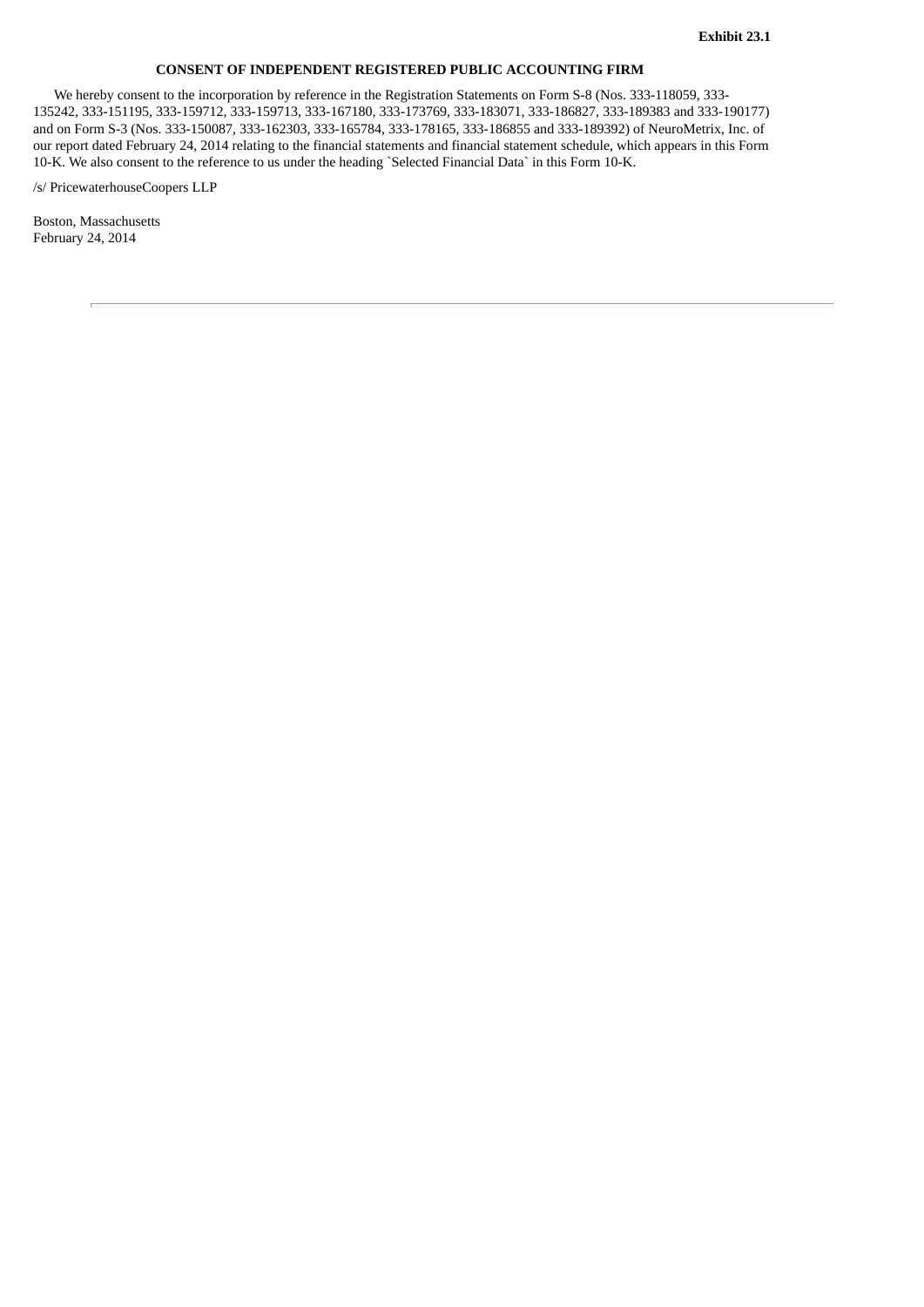I, Shai N. Gozani, certify that:

- 1. I have reviewed this Annual Report on Form 10-K of NeuroMetrix, Inc.;
- 2. Based on my knowledge, this report does not contain any untrue statement of a material fact or omit to state a material fact necessary to make the statements made, in light of the circumstances under which such statements were made, not misleading with respect to the period covered by this report;
- 3. Based on my knowledge, the financial statements, and other financial information included in this report, fairly present in all material respects the financial condition, results of operations and cash flows of the registrant as of, and for, the periods presented in this report;
- 4. The registrant's other certifying officer(s) and I are responsible for establishing and maintaining disclosure controls and procedures (as defined in Exchange Act Rules 13a-15(e) and 15d-15(e)) and internal control over financial reporting (as defined in Exchange Act Rules 13a-15(f) and 15d-15(f)) for the registrant and have:
	- a) designed such disclosure controls and procedures, or caused such disclosure controls and procedures to be designed under our supervision, to ensure that material information relating to the registrant, including its consolidated subsidiaries, is made known to us by others within those entities, particularly during the period in which this report is being prepared;
	- b) designed such internal control over financial reporting, or caused such internal control over financial reporting to be designed under our supervision, to provide reasonable assurance regarding the reliability of financial reporting and the preparation of financial statements for external purposes in accordance with generally accepted accounting principles;
	- c) evaluated the effectiveness of the registrant's disclosure controls and procedures and presented in this report our conclusions about the effectiveness of the disclosure controls and procedures, as of the end of the period covered by this report based on such evaluation; and
	- d) disclosed in this report any change in the registrant's internal control over financial reporting that occurred during the registrant's most recent fiscal quarter (the registrant's fourth fiscal quarter in the case of an annual report) that has materially affected, or is reasonably likely to materially affect, the registrant's internal control over financial reporting; and
- 5. The registrant's other certifying officer(s) and I have disclosed, based on our most recent evaluation of internal control over financial reporting, to the registrant's auditors and the audit committee of the registrant's board of directors (or persons performing the equivalent functions):
	- a) all significant deficiencies and material weaknesses in the design or operation of internal control over financial reporting which are reasonably likely to adversely affect the registrant's ability to record, process, summarize and report financial information; and
	- b) any fraud, whether or not material, that involves management or other employees who have a significant role in the registrant's internal control over financial reporting.

Date: February 24, 2014 /s/ SHAI N. GOZANI, M.D., PH.D.

Shai N. Gozani, M.D., Ph.D. Chairman, President and Chief Executive Officer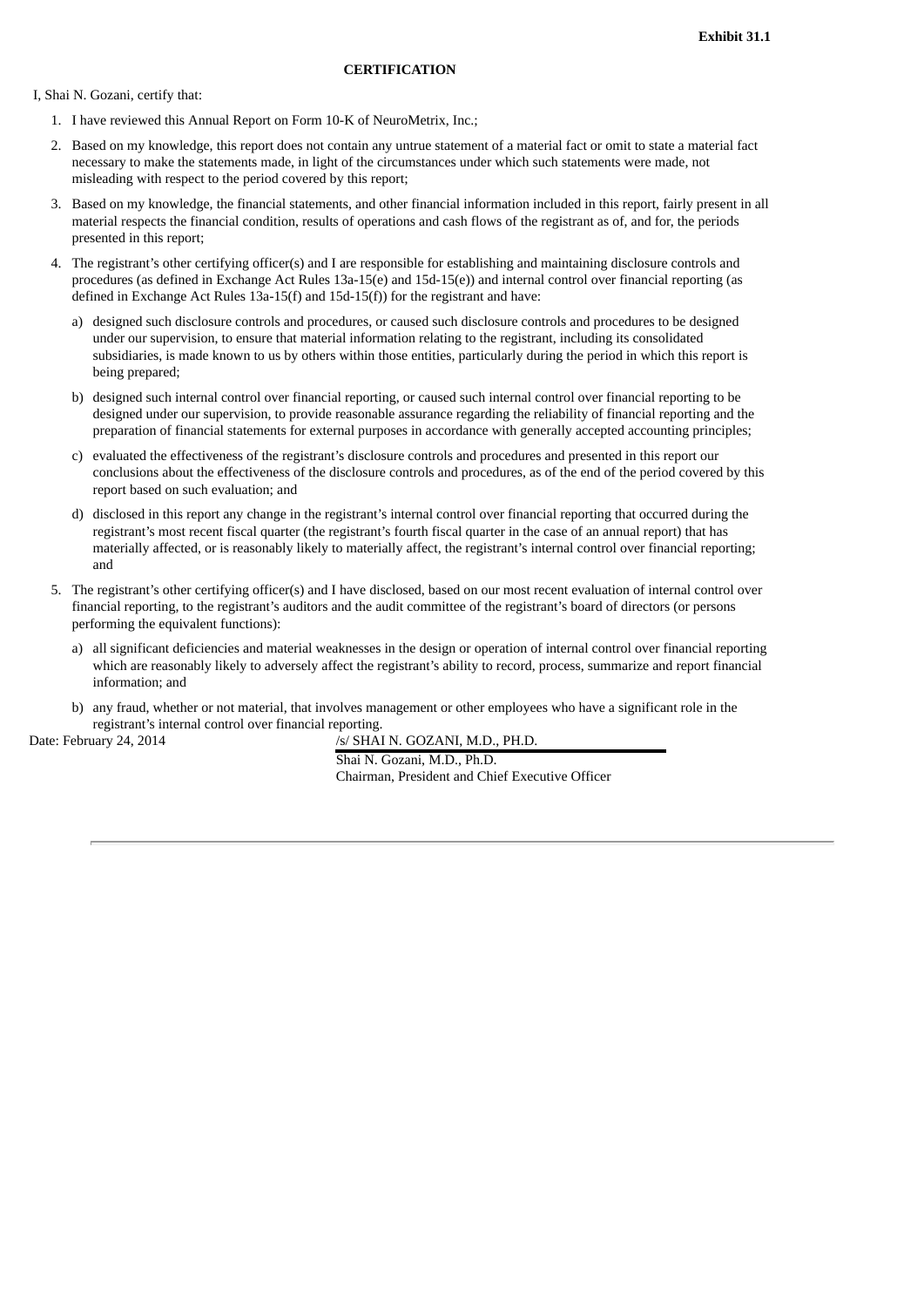I, Thomas T. Higgins, certify that:

- 1. I have reviewed this Annual Report on Form 10-K of NeuroMetrix, Inc.;
- 2. Based on my knowledge, this report does not contain any untrue statement of a material fact or omit to state a material fact necessary to make the statements made, in light of the circumstances under which such statements were made, not misleading with respect to the period covered by this report;
- 3. Based on my knowledge, the financial statements, and other financial information included in this report, fairly present in all material respects the financial condition, results of operations and cash flows of the registrant as of, and for, the periods presented in this report;
- 4. The registrant's other certifying officer(s) and I are responsible for establishing and maintaining disclosure controls and procedures (as defined in Exchange Act Rules 13a-15(e) and 15d-15(e)) and internal control over financial reporting (as defined in Exchange Act Rules 13a-15(f) and 15d-15(f)) for the registrant and have:
	- a) designed such disclosure controls and procedures, or caused such disclosure controls and procedures to be designed under our supervision, to ensure that material information relating to the registrant, including its consolidated subsidiaries, is made known to us by others within those entities, particularly during the period in which this report is being prepared;
	- b) designed such internal control over financial reporting, or caused such internal control over financial reporting to be designed under our supervision, to provide reasonable assurance regarding the reliability of financial reporting and the preparation of financial statements for external purposes in accordance with generally accepted accounting principles;
	- c) evaluated the effectiveness of the registrant's disclosure controls and procedures and presented in this report our conclusions about the effectiveness of the disclosure controls and procedures, as of the end of the period covered by this report based on such evaluation; and
	- d) disclosed in this report any change in the registrant's internal control over financial reporting that occurred during the registrant's most recent fiscal quarter (the registrant's fourth fiscal quarter in the case of an annual report) that has materially affected, or is reasonably likely to materially affect, the registrant's internal control over financial reporting; and
- 5. The registrant's other certifying officer(s) and I have disclosed, based on our most recent evaluation of internal control over financial reporting, to the registrant's auditors and the audit committee of the registrant's board of directors (or persons performing the equivalent functions):
	- a) all significant deficiencies and material weaknesses in the design or operation of internal control over financial reporting which are reasonably likely to adversely affect the registrant's ability to record, process, summarize and report financial information; and
	- b) any fraud, whether or not material, that involves management or other employees who have a significant role in the registrant's internal control over financial reporting.

Date: February 24, 2014 /s/ THOMAS T. HIGGINS

Thomas T. Higgins *Senior Vice President, Chief Financial Officer and Treasurer*